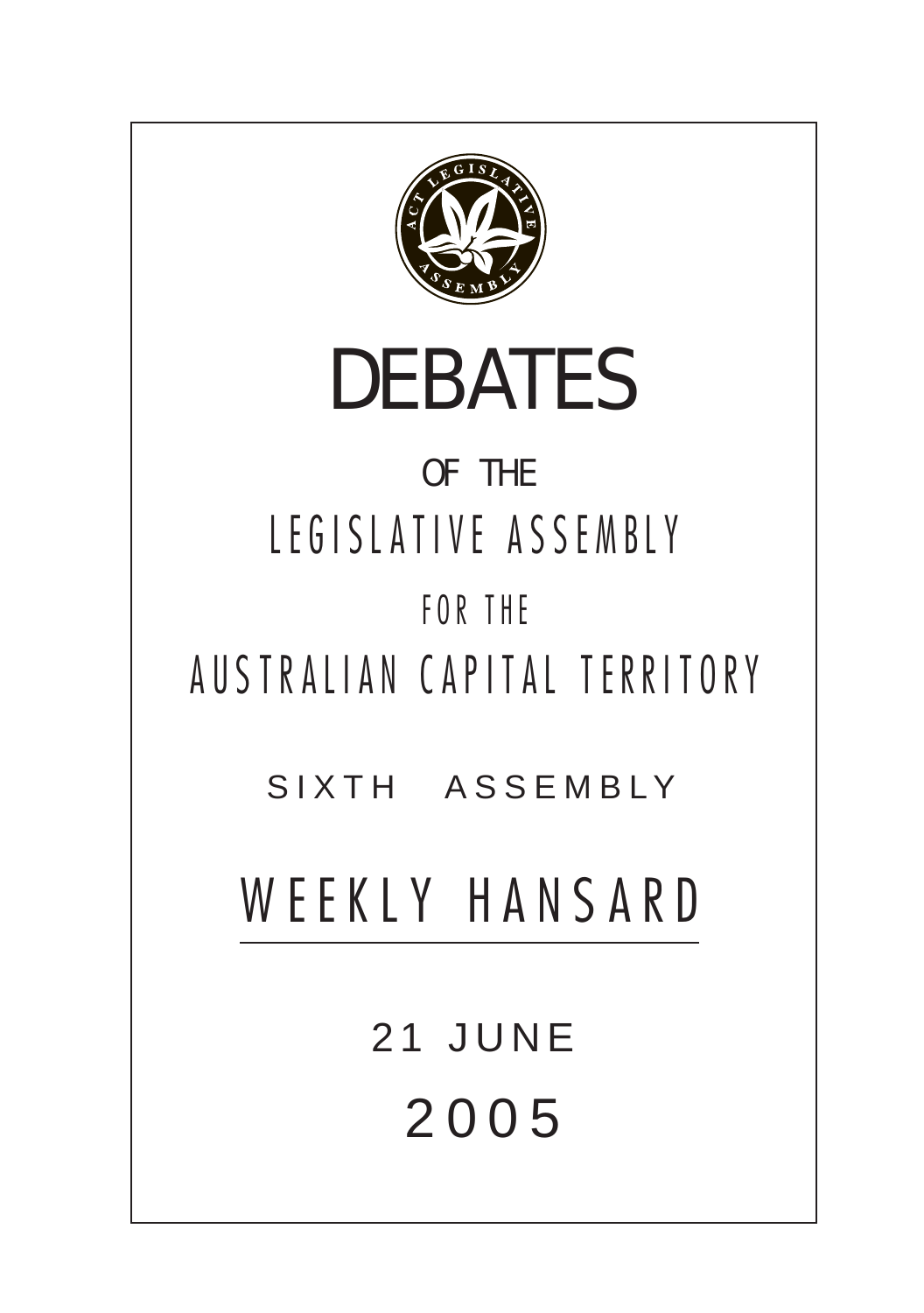# Tuesday, 21 June 2005

| Occupational Health and Safety Legislation Amendment Bill 2005  2071 |  |
|----------------------------------------------------------------------|--|
|                                                                      |  |
|                                                                      |  |
| Questions without notice:                                            |  |
|                                                                      |  |
|                                                                      |  |
|                                                                      |  |
|                                                                      |  |
|                                                                      |  |
|                                                                      |  |
|                                                                      |  |
|                                                                      |  |
|                                                                      |  |
|                                                                      |  |
|                                                                      |  |
|                                                                      |  |
|                                                                      |  |
|                                                                      |  |
|                                                                      |  |
|                                                                      |  |
| Adjournment:                                                         |  |
|                                                                      |  |
|                                                                      |  |
|                                                                      |  |
|                                                                      |  |
|                                                                      |  |
|                                                                      |  |
| Schedule of amendments:                                              |  |
|                                                                      |  |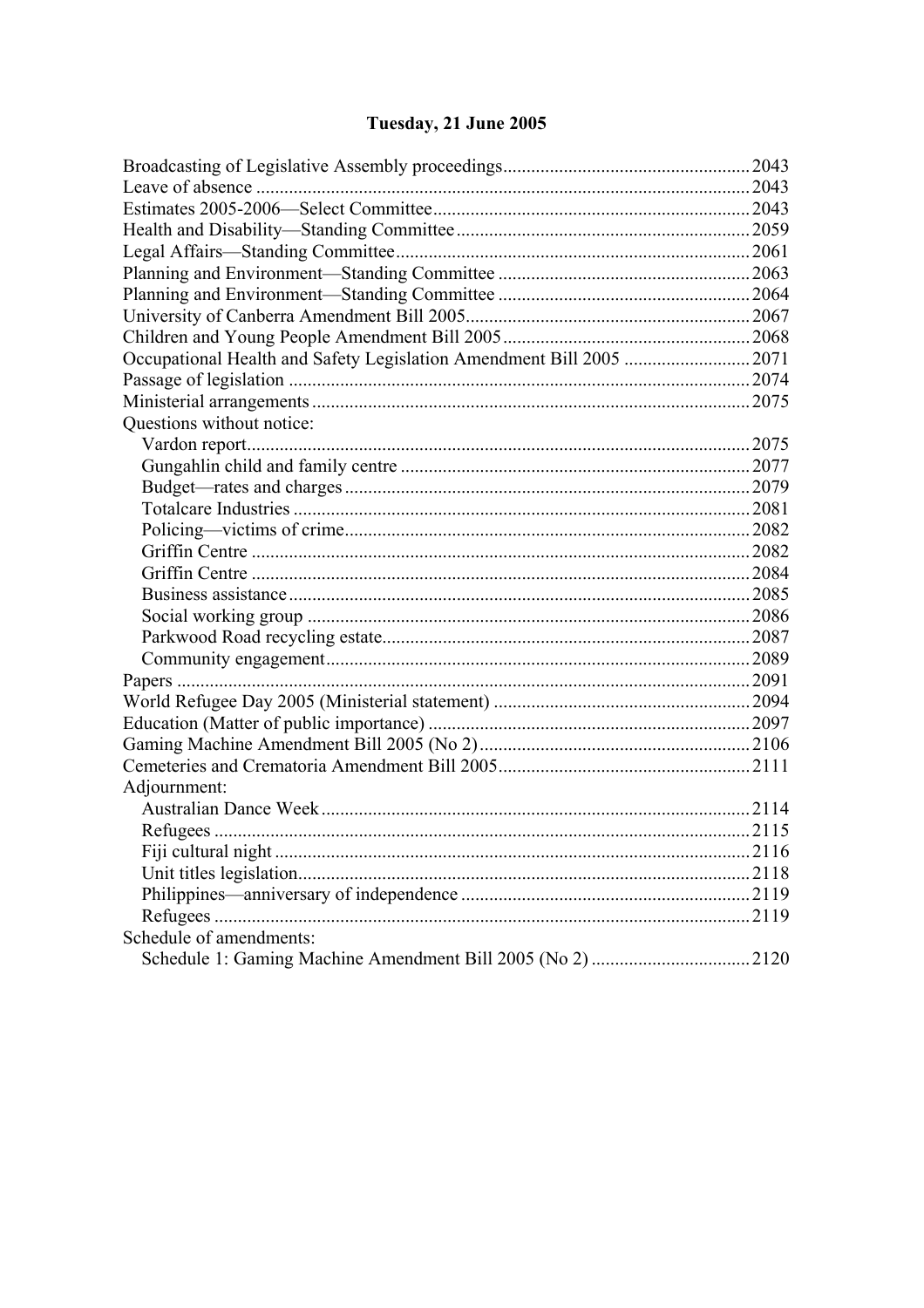## **Tuesday, 21 June 2005**

**MR SPEAKER** (Mr Berry) took the chair at 10.30 am, made a formal recognition that the Assembly was meeting on the lands of the traditional owners, and asked members to stand in silence and pray or reflect on their responsibilities to the people of the Australian Capital Territory.

### <span id="page-2-0"></span>**Broadcasting of Legislative Assembly proceedings Statement by Speaker**

**MR SPEAKER**: Members, I would like to inform you of three initiatives that are aimed at improving access for ACT people to the work of the Assembly. These matters have been taken up with the Standing Committee on Administration and Procedure and were accepted at its last meeting. For the next two weeks of sittings, Community Radio 2XX FM will conduct a trial of delayed broadcasts of question time proceedings. They will be at 2.00 pm on Wednesdays, Thursdays and Sundays. At the end of the two weeks, secretariat officers and 2XX staff will assess the feasibility of conducting live broadcasts of question time.

Members will be aware that, from the start of the Sixth Assembly, Hansard has been trialing an audio replay service of question time on the Assembly's intranet. From today, the audio replay of question time will be available on the Assembly's internet site about an hour after the end of question time. The committee also accepted, subject to the satisfactory resolution of technical and budgetary issues, the trial of live internet web streaming of Assembly proceedings and committee hearings. I will keep members informed of developments as they occur.

## <span id="page-2-1"></span>**Leave of absence**

Motion (by **Mr Hargreaves**) agreed to:

That leave of absence be given to Mr Stanhope (Chief Minister) from 21 to 24 June 2005 and Mr Corbell (Minister for Planning) for today's sitting.

### <span id="page-2-2"></span>**Estimates 2005-2006—Select Committee Report**

**MS MacDONALD** (Brindabella) (10.32): Pursuant to order, I present the following report:

Estimates 2005-2006—Select Committee—Report—Appropriation Bill 2005-2006, dated 20 June 2005, including additional comments *(Dr Foskey, Ms MacDonald and Ms Porter)* and a dissenting report *(Mr Mulcahy and Mr Seselja)*, together with a copy of the extracts of the relevant minutes of proceedings and supplementary papers.

I seek leave to move a motion authorising the report for publication.

Leave granted.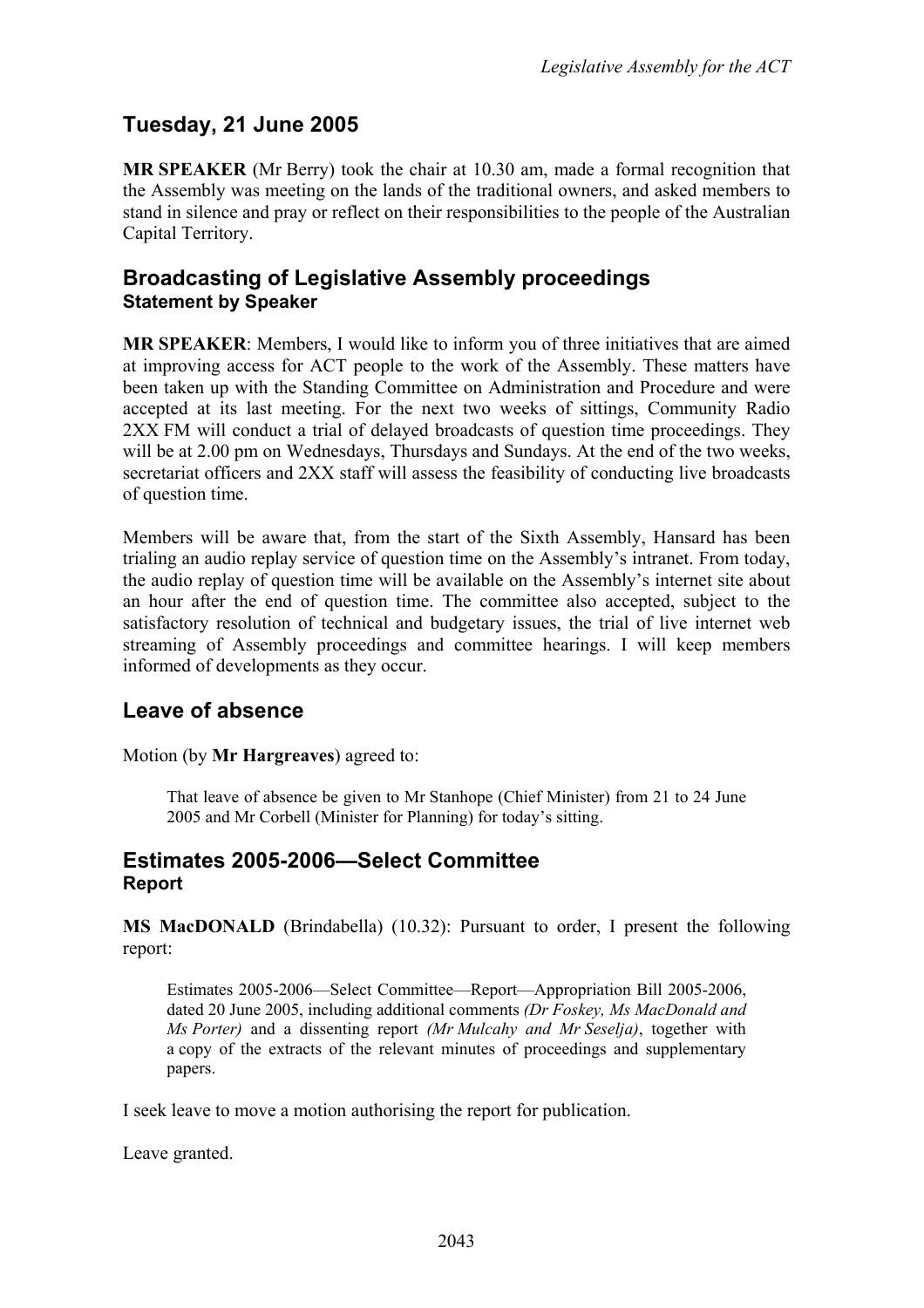#### **MS MacDONALD**: I move:

That the report be authorised for publication.

Question resolved in the affirmative.

#### **MS MacDONALD**: I move:

That the report be noted.

My preface to the select committee's report on estimates 2005-06 says the following:

The Legislative Assembly for the ACT has had some form of budget estimates committee since the first Assembly. While the form and timing has varied, one thing has remained constant, that is, the intent of the estimates committee as a vehicle for scrutiny of Government revenue and expenditure estimates. With the first majority Government in the ACT this role remains just as important, if not more so.

The true value of the estimates committee is in this scrutiny role. In the scrutiny of Ministers over the course of several weeks, Members of the Legislative Assembly, through the estimates committee hearings, are able to delve into the smallest level of detail in the budget to ensure that the public is receiving value for money in the provision of services. The nature of this scrutiny means that estimates committees tend to focus on matters that they believe are of concern to the community.

This is the first year for some time that a member of the Government has chaired the estimates committee.

It is not the only time that it has happened, but it certainly has not happened in my time in this place. It continues:

As Chair, I was also the only Member of the Committee with previous experience in the Assembly and specifically, as an estimates committee member. Learning the Assembly's practices in relation to estimates committees is not easy and I appreciate the efforts of my colleagues to participate in proceedings to the best of their abilities.

In any estimates process there is always a tension between the time available to pursue specific matters and allowing all Members to have a cross-section of their concerns raised during hearings. At times this has been difficult given the limited time available with Ministers and the desire of some to pursue considerable time on matters relating to individual constituent concerns.

I was conscious that the practice in the recent past has been to a non-Government Member to Chair the estimates committee, and always kept this in mind while trying to ensure that all Members of the Committee had a reasonable opportunity to question Ministers and officials.

I encourage all Members of the Assembly, the community and the media to engage in a rigorous debate regarding the budget and hope that the Select Committee on Estimates 2005-2006 has contributed to this debate in a productive way.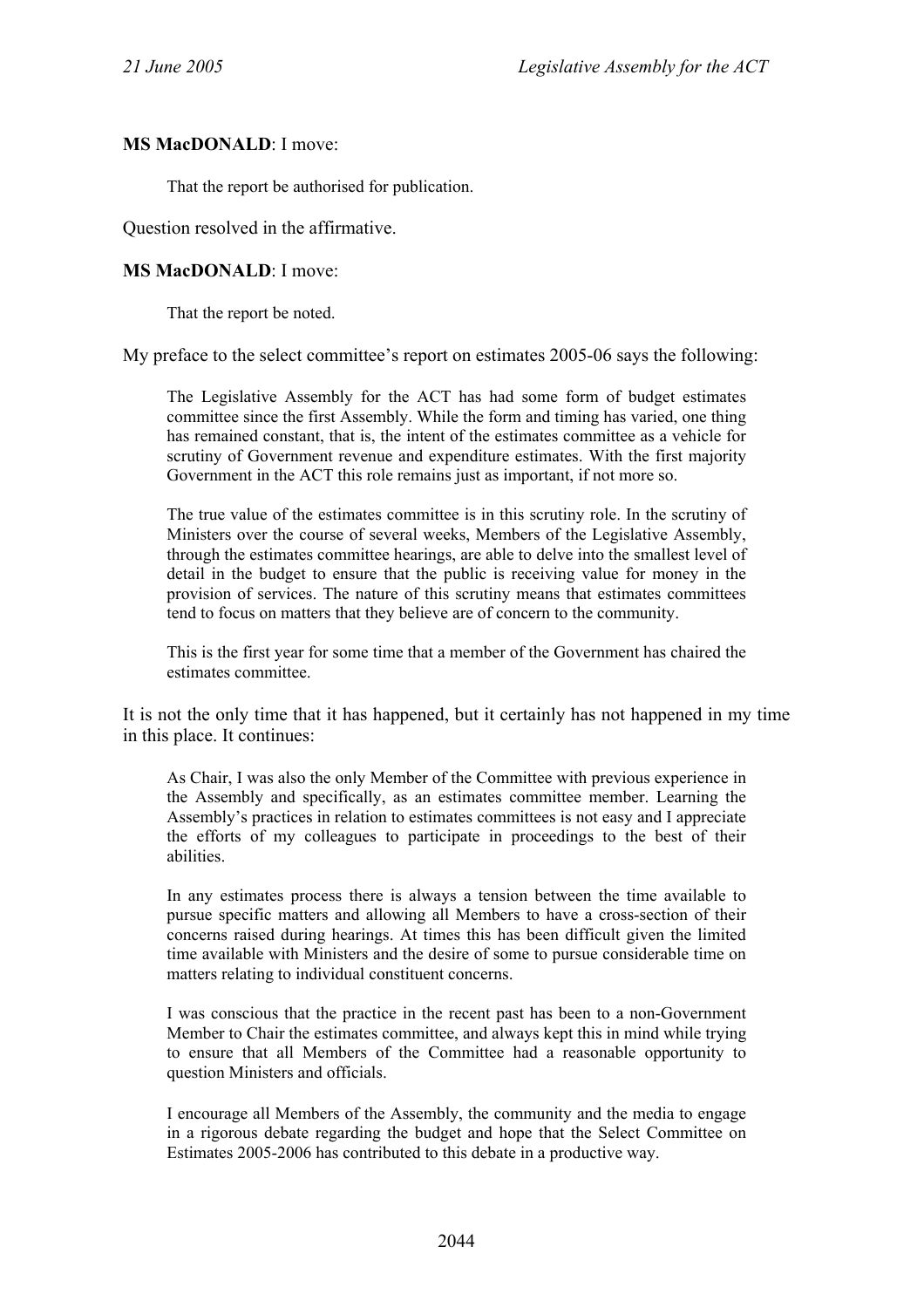That was prepared well over a week ago but there had been some signs, prior to that being written, that some members of the committee—notably the opposition members were not happy with the way the process was run. As such I had anticipated, from before we started deliberating on the report, that some form of dissenting report would be presented by members of the opposition and possibly by Dr Foskey. I am happy to inform you that I was not disappointed. At 7.30 this morning—I will reiterate that: 7.30 this morning—the opposition members of the committee, Mr Mulcahy and Mr Seselja, provided to the committee secretariat for distribution electronically to the rest of the members of the committee their 82-page dissenting report.

When we finished last night at the not unreasonable hour of a quarter to nine, the opposition members on the committee—Mr Mulcahy and Mr Seselja—said they needed to go away and consider whether or not they were going to do a dissenting report. I am curious to know how they managed to write 82 pages in the time, probably less than an hour, that they were in the place after we finished. I have no problems at all with them doing a dissenting report. In fact, as I have said to them all along, I have done dissenting reports myself. It is always the case in an estimates committee that not everybody is going to be happy with everything that comes out of the report. It is open for people to put up their ideas, have the adult conversation and put it up on its merits. If it gets up, it gets up and if it doesn't, it doesn't.

That has not been the tactic of Mr Mulcahy and Mr Seselja. Throughout this process, Mr Mulcahy and Mr Seselja have continually tried to ambush the committee. That has been well and truly highlighted—just like that flourish underneath the signature—by: "At 7.30 in the morning we are going to give you an 82-page dissenting report. See if you can read it in the three hours between our putting it in electronically and your coming into the chamber at 10.30."

I have not had a chance to read the entire thing. I have read the final chapter and I have read the first two paragraphs. In the final chapter many comments are made. I was not distressed by those comments; I found them amusing. I went away from this place last night thinking, "Well, you know, last week we had a couple of deliberative meetings which were fairly painful." I have to tell members of the assembly who were not on the committee that we sat there arguing over every paragraph and that Mr Mulcahy gave a dissertation on every paragraph.

**Mr Smyth**: Are you breaching standing order 241 on internal deliberations?

#### **MR SPEAKER**: Order!

**Mr Smyth**: She cannot reveal the internal workings of the committee.

**MR SPEAKER**: If you want to raise a point of order, Mr Smyth, there is a way to do it.

**Mr Smyth**: Mr Speaker, I wish to raise a point of order. Is the member revealing the internal workings of the committee and therefore breaching a standing order?

**MR SPEAKER**: The report has been tabled and we have tabled minutes; so I do not think you have a point of order.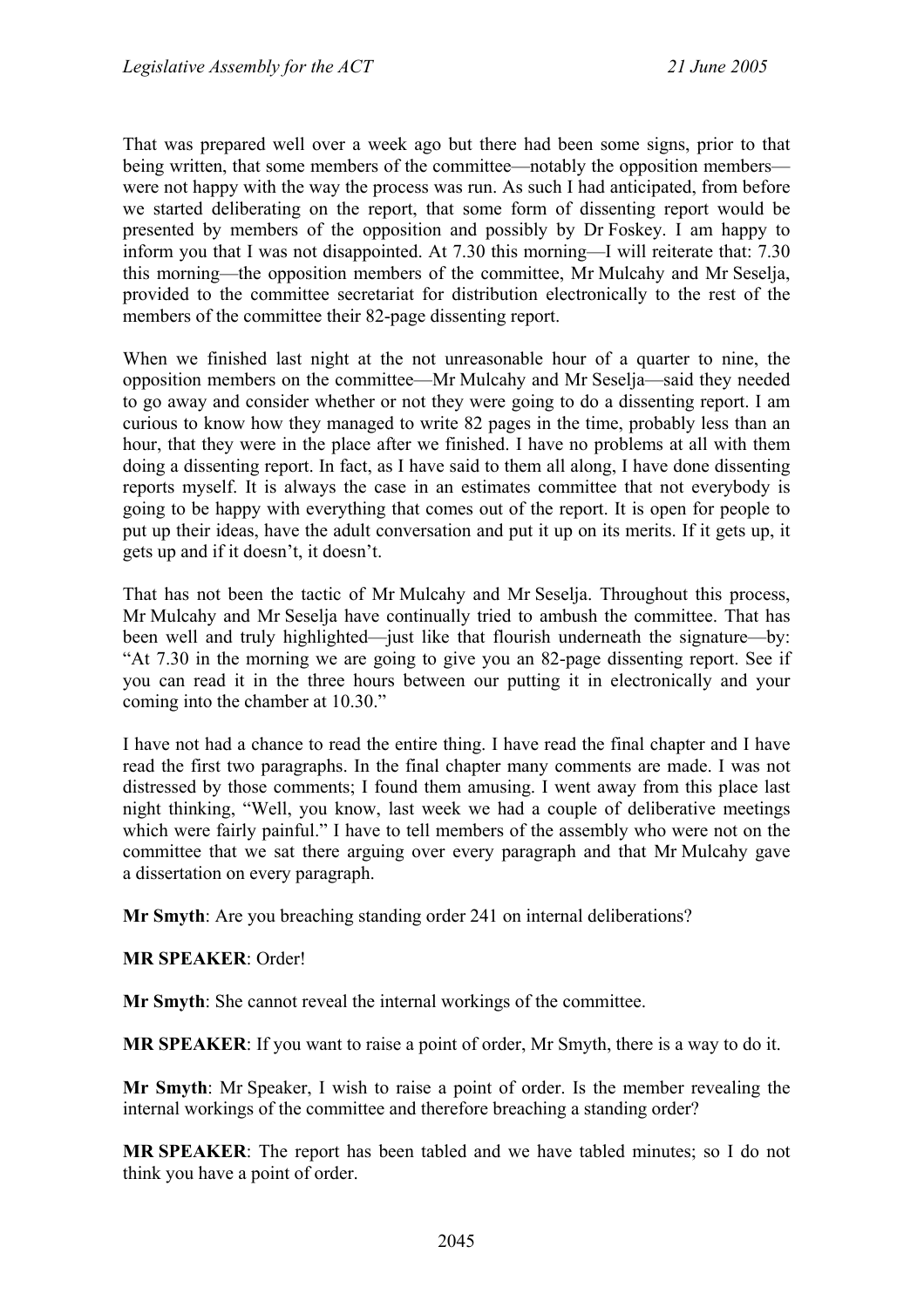**MS MacDONALD**: Thank you, Mr Speaker; and thank you, Mr Smyth, for that 20-second waste of time. As I was saying, the deliberative meetings last week were a fairly painful process, whereby three out of five members of the committee came in. I might even put it at three and a half, because I think Mr Seselja was prepared to work cooperatively on the report. But certainly one member of the committee—Mr Mulcahy wanted to have a dissertation on every paragraph. He would put his point of view on what it should say, and then we would say, "We don't agree." Then there would be this ongoing argument of, "You haven't understood what I mean." Twenty minutes would go past and we would still not have got past that particular paragraph.

I was quite happy when we got to the meeting on Saturday, and we got through a couple of chapters over the few hours. Then last night Mr Mulcahy came to the meeting and wanted to be constructive. It was very good wasn't it, Ms Porter? Mr Mulcahy came to the meeting and made a suggestion that would speed up the process. He said, "How about we deal with Dr Foskey's suggestions and then we can deal with my suggestions of issue with the report; with Mr Seselja's issues; and with Ms Porter's issues, if there are any particular issues." That did speed up the process considerably. I thought we—or if not us, the committee secretaries—were going to be stuck there until the wee small hours. It was indeed a pleasure to get out of this place at a quarter to ten last night.

I got home last night and thought, "Well, that was a lot less unpleasant than I thought. Maybe I won't be so hard on them tomorrow." Then I thought, "Hang on a second! There were some absolutely excruciating moments in the process. Their behaviour of acting cooperatively in the last few hours of deliberating does not make up for all that absolutely unworkable behaviour." I thought, "I really shouldn't, but I might go a little bit easier on them today." I have to say that, when I found out at 7.30 this morning that the Liberal members of the committee had put in an 82-page dissenting report, I felt like I had been given the green light to have a go, and to point out the absolutely abominable behaviour, particularly from Mr Mulcahy, to try to make the process unworkable.

I don't know what the tactic is behind Mr Mulcahy's trying to argue every clause, which he did for the first half of the report. I have been thinking about it for a while and I think what he wanted to do was for this place not to have an estimates committee report. I think it was a case of, "I'm going to spit my dummy out. I didn't get the chair of this committee and I didn't put my hand up to go for deputy chair of the committee; therefore I'm going to be a wrecker; I'm not going to contribute positively; I'm going to undermine the process."

I would say that the last chapter of the dissenting report, which I have read—and as I have already said, it gave me great amusement this morning—having not read the rest of it, shows a total lack of understanding of the way the estimates committee process works. I accept that Mr Mulcahy and Mr Seselja were new to the committee. Dr Foskey and Ms Porter were also new to the committee and they were prepared, in spite of the fact that Dr Foskey and I and Ms Porter and I did not always agree on what should be in the report, to come to the process, come to the table, sit down like adults, argue about things properly and accept when they did not have the numbers.

Dr Foskey has put in two pages of additional comments of things that she feels need to be highlighted. Ms Porter and I have put in a couple of extra paragraphs of additional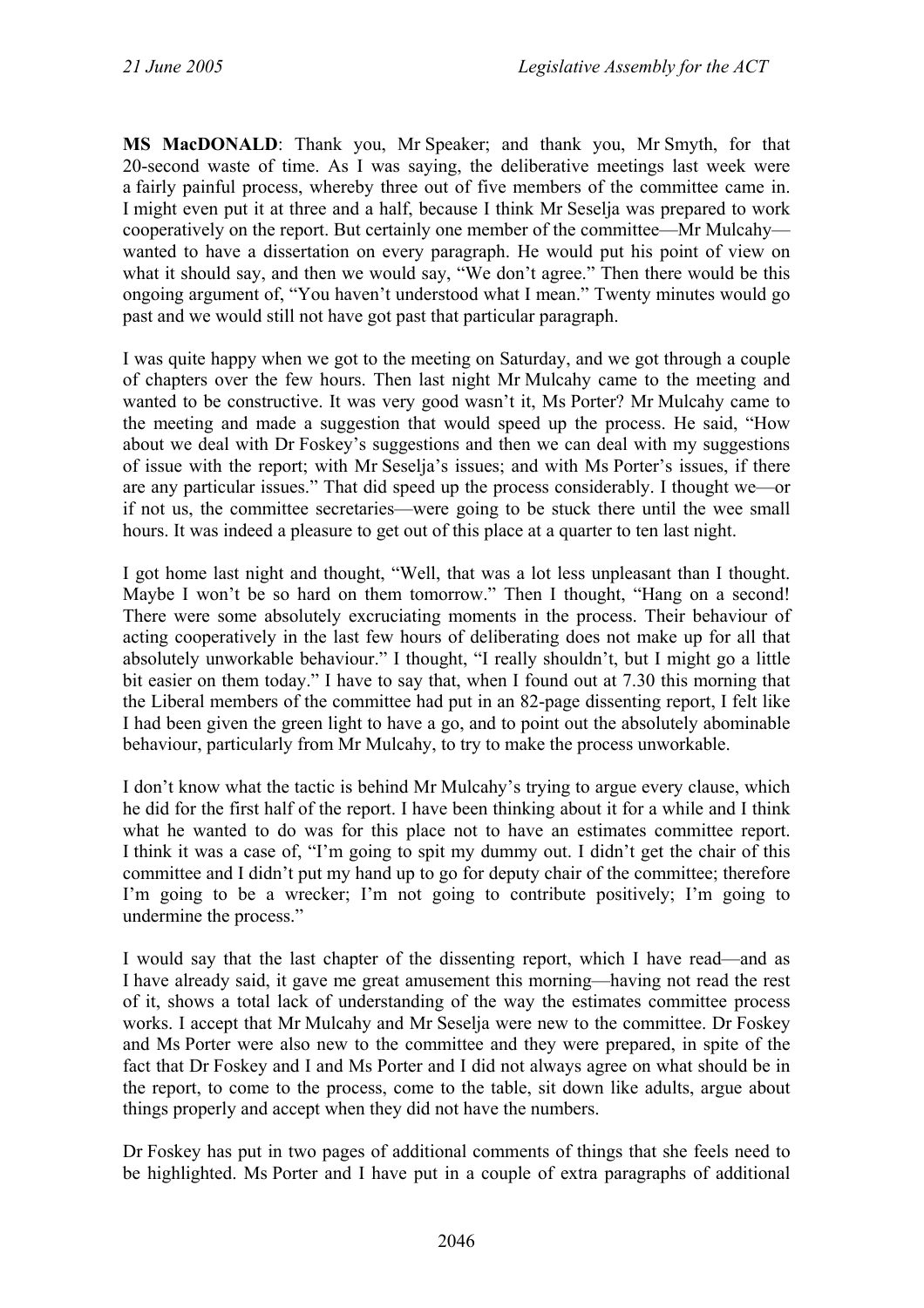comments on things where we did not win the argument either. We felt that the community should have the right to know that we did not agree with those things and that there was another opinion being put out there. We could have put in more— Ms Porter and I had a conversation about other things and whether we should put them in—but we decided that it was better to let the executive make response to that because it is their area.

I note that I have just taken up 13 minutes in talking about the dissenting report and not about the report. I have talked about the process. The estimates committee report itself is no trailblazer. I don't believe for one moment that there will be people out in the community saying that they want to get their hands on a copy of the 2005-06 estimates committee report on the 2005-06 appropriation bill. But it does what it is supposed to do. It goes through and looks at the issues that were discussed from all sides, not just from the government side, not just from the opposition side, and certainly not just from the crossbench. It looks at the arguments that were put and it outlines them.

I would like to take this opportunity to thank the following people for their invaluable support. Without them I couldn't have got through these last couple of months as chair. I thank Robina Jaffray, Anne Shannon, Celeste Italiano, Barbara Locke, Trish Carling, Jane Nielson and Siobhan Leyne for their support as secretaries and all the people from Hansard, who did a sterling job getting the daily transcript to us in a very quick fashion. Most of all I would like to particularly say thank you very much to Jane Nielson and Siobhan Leyne. I have learnt a lot about the standing orders in the period of about three weeks—and over the past couple of months—more so than I did in my first term in this Assembly. I commend the report to the Assembly.

**MR MULCAHY** (Molonglo) (10.49): I rise to also offer some remarks on the estimates committee report and the dissenting report prepared by Mr Seselja and me. I want to focus on the main elements of the report and not get distracted as Ms MacDonald did but, before I do that, I would say in relation to the dissenting report that it was a considered document. We have been encouraged in some respects by some of the recommendations contained in the main report and, to the extent of my level of confidence in the early hours of this morning, I believe the report Mr Seselja and I prepared deals with issues that were not adequately addressed or themes that we did not feel were appropriate.

We worked on this very diligently, as did our officers. Mr Seselia and I conferred finally at 1.30 this morning on the last changes to this document, having put in many hours on it. I resumed work on it at six o'clock this morning until it was lodged with the office at about a quarter past seven. A lot of work has gone into this; it is a considered document; it is not full of rhetoric. Treasurer, I know you will find it interesting when your Treasury officials no doubt go through it. I hope you will look at it carefully and in the constructive light in which it has been offered, in the hope that in future years some of the measures we are suggesting might be taken into account.

The budget and estimates processes tell us many things about the government, most of which I do not think the government really wants to deal with. Certainly, as is pointed out in the main report, over the past four years budgeted expenditure outcomes have continued to exceed budget estimates by about \$680 million. That represents something in the order of an average overrun of about \$172 million per annum. Of course,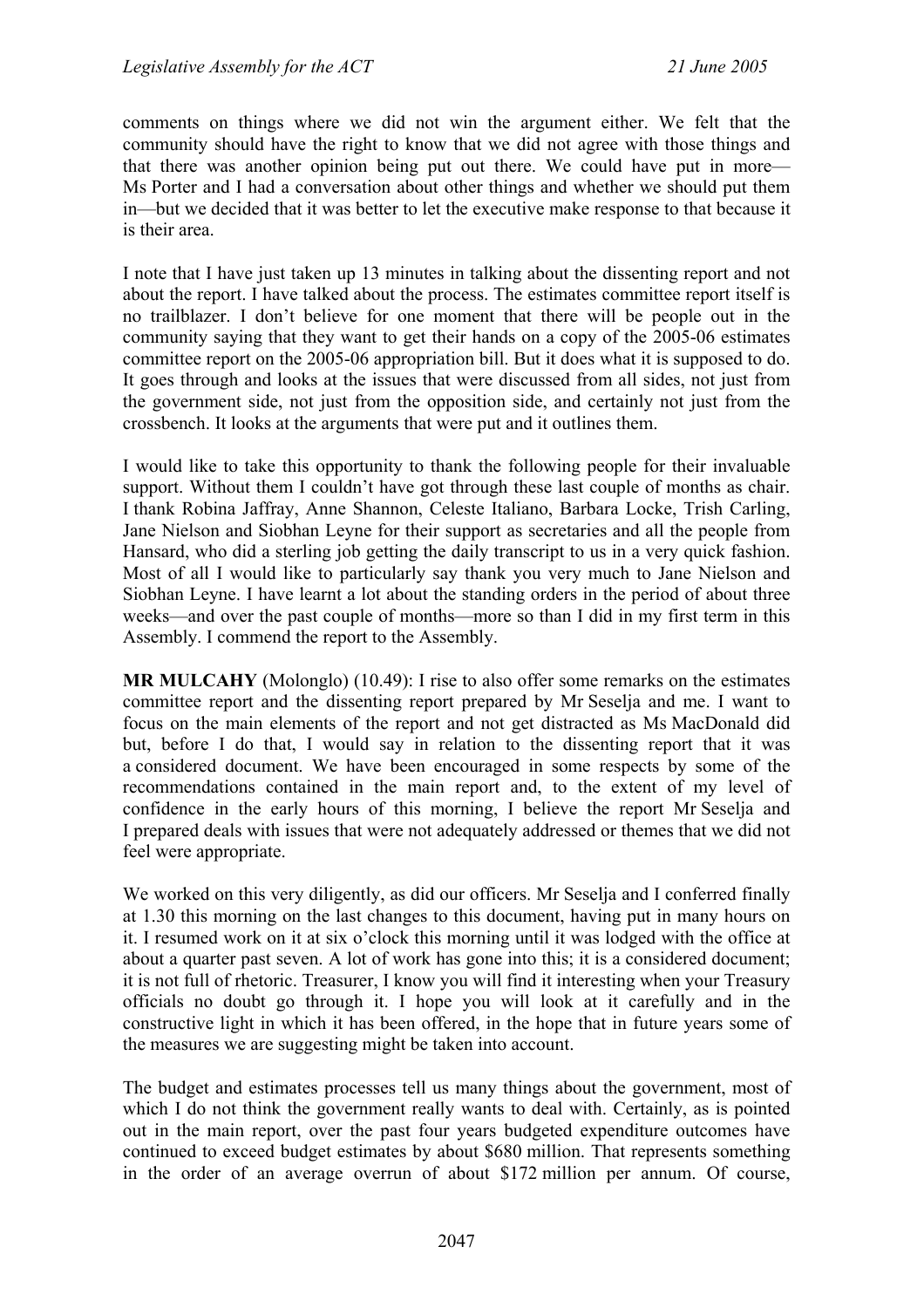Mr Speaker, that has in fact been acknowledged in the main report, to which your party is the dominant one, with the Greens member.

The Treasurer claims that there are good reasons for the overruns; he cites exceptional situations. I am sure you will hear them again; he was anxious to mention them in estimates. He talked about the bushfire recovery, the response to the Vardon report and the Gallop report, which have resulted in unforeseen expenditures, in his words. I do not disagree; a number of those were unforeseen. But he fails to address the inherent problem we see with this government. That is that, when situations arise in a period of continuing economic growth, it is imperative that governments redouble their efforts to find savings in other outlays in order to protect the budget bottom line.

The attempt by the Treasurer to justify the overrun in expenditure reveals the flaw of incrementalism in the government's economic management; namely treating all new expenditure as additions to existing spending with no resetting of priorities and little attempt to stay within an overall expenditure limit. Sadly, because other ministers simply do not listen to the Treasurer, the government just cannot contain expenditure.

Seeing that the government is struggling with ideas in this area, let me offer some suggestions. Areas where it could have reduced expenditure in the budget, especially when current spending is exceeding current revenue by about \$356 million, include the \$12 million for the international arboretum. That is a figure that I heard from the Chief Minister on radio the other morning from Japan. I do not know if he was jet-lagged, but he basically admitted on radio that it was already up to \$20 million.

There is the \$10 million that has been saved on the convention centre that has been squirreled away for other projects. We have this nearly \$2 million that the Treasurer wants to spend out on Phillip Oval; there is the long-running saga of the human rights commission and the community inclusion board. I imagine Mr Seselja will focus on that; he did in the hearings. That is another area of considerable cost with questionable benefit. And, of course, we cannot let go through to the keeper the cost of the Chief Minister's decision to intervene in the bushfire inquest and the attempt to avoid the prospect of adverse findings. The costs of that, in relation to the defence of the particular individuals pursuing that, have already reached, at taxpayers' expense, more than \$1.5 million.

There is rapid expansion in the cost and size of the government's communications unit; and the decision to build the new busway service, at substantial amounts with negligible timesaving for commuters, is a very substantial component of the government's outlay. Another one that we heard about in estimates was the \$6.7 million for a real-time information system on bus arrivals, despite claims in the same evidence that there is a 99 per cent punctuality rate for the buses. It begs the question: why, in a period of deficit budgeting, do we need to make these sorts of outlays at this time?

There is little doubt that the government is not really trying to make any significant efforts to control its expenditure. The general government sector total expenses in 2005-06 will be 46 per cent higher than they were in 2000-01, yet in the same period the ACT gross state product has increased by only 32 per cent. In other words, the ACT government will be absorbing a greater proportion of total ACT output. I question whether that is what the people of Canberra want. Do they want less for themselves and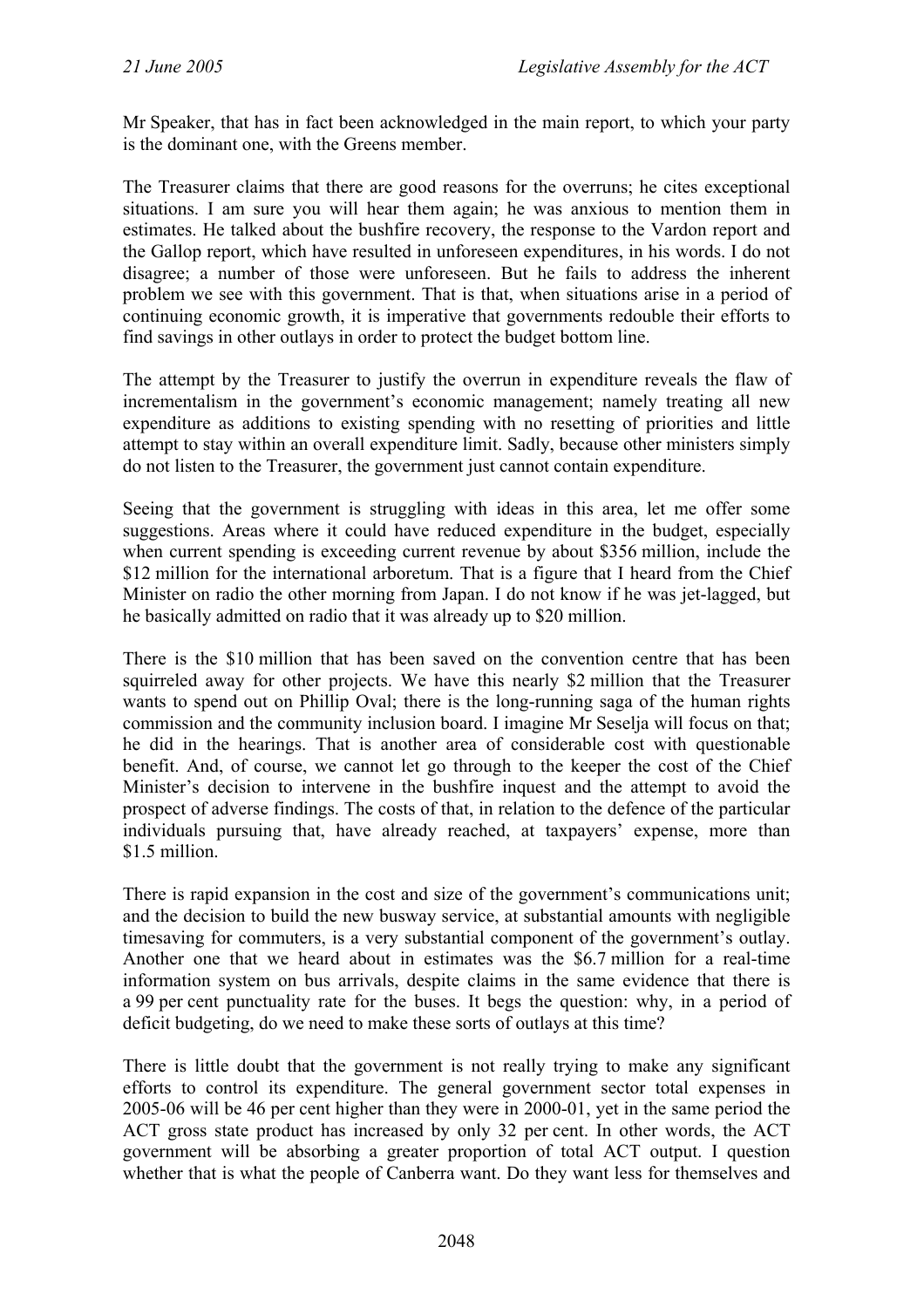more for the government? I think that, in many respects, the government contradicts itself. Its economic white paper says that the government wants a larger private sector and reduced reliance on government employment; yet, in practice, the ACT government has been moving in the opposite direction.

I remind members opposite that big government is not necessarily good government. In the area of health, estimates show what a mess we are in in this area. ACT expenditure is significantly above the national average and, according to the Australian Institute of Health and Welfare, the cost of ACT hospitals on a casemix adjusted separation basis is about 30 per cent higher than the national average. On that basis, Canberra's public hospitals are spending \$104 million more than the average of other similar hospitals in Australia for doing the same job. The Treasurer says it is generally recognised that health costs escalate seven to eight per cent each year but, of course, his budget includes provision for only about four per cent growth in health expenditure over the forward estimates period.

The government seems to show no sign of dealing with this contradiction. Indeed, the minister said he was working on the cost problem but could offer no plan for tackling the causes of inefficiency, and offered no hope of securing better value for the taxpayer's dollar. It seems clear to all but the government that the budget provisions for the health portfolio will be exceeded perhaps by a substantial amount. Indeed, my colleagues and I came to the conclusion that the health minister has not the slightest intention of meeting the budgeted target, even though it is a directive that he is meant to adhere to. As far as he is concerned, the Treasurer can whistle Dixie.

I think we will find that the Treasurer will be tearing his hair out over this in the months to come because I did not sense any real commitment on the part of Mr Corbell to try and live within the budget that he has been set. We know, and he has acknowledged, that his public hospital administration costs are \$14 million higher than other comparable hospitals in Australia. He has indicated—in *Hansard* of 19 May at page 304, for those who are keen followers of what I am saying—that he has no reason to dispute the figures he is citing. His chief executive said that the health department and the ACT Treasury are not relaxed about the matter, a clear indication that there is room for savings.

In fact there is no plan for achieving those savings. The government might say it intends to reduce these gaps in comparative costs, but it is not moving quickly to do so, and estimates has failed to show how it will do so. The one thing for sure that came out of estimates is that you cannot believe the budget. Health will blow its budget by a large amount. I am very confident in that prediction. I am not happy about that prediction but I believe it will be proven correct. I suspect the Treasurer knows I am right.

There are some issues with the main report. They talked about consultation. There are pages on this, Mr Speaker. I found your ruling that matters in private meetings are no longer off limits for the Assembly to disclose to be quite unusual. I do not wish to reflect on the chair but it surprised me. It may be that, in the future, thought will be given to that decision because I suspect that that is not the case. I do not intend to go down that road but I will say that the opposition members are concerned about the entire inclusion of this exercise on consultation.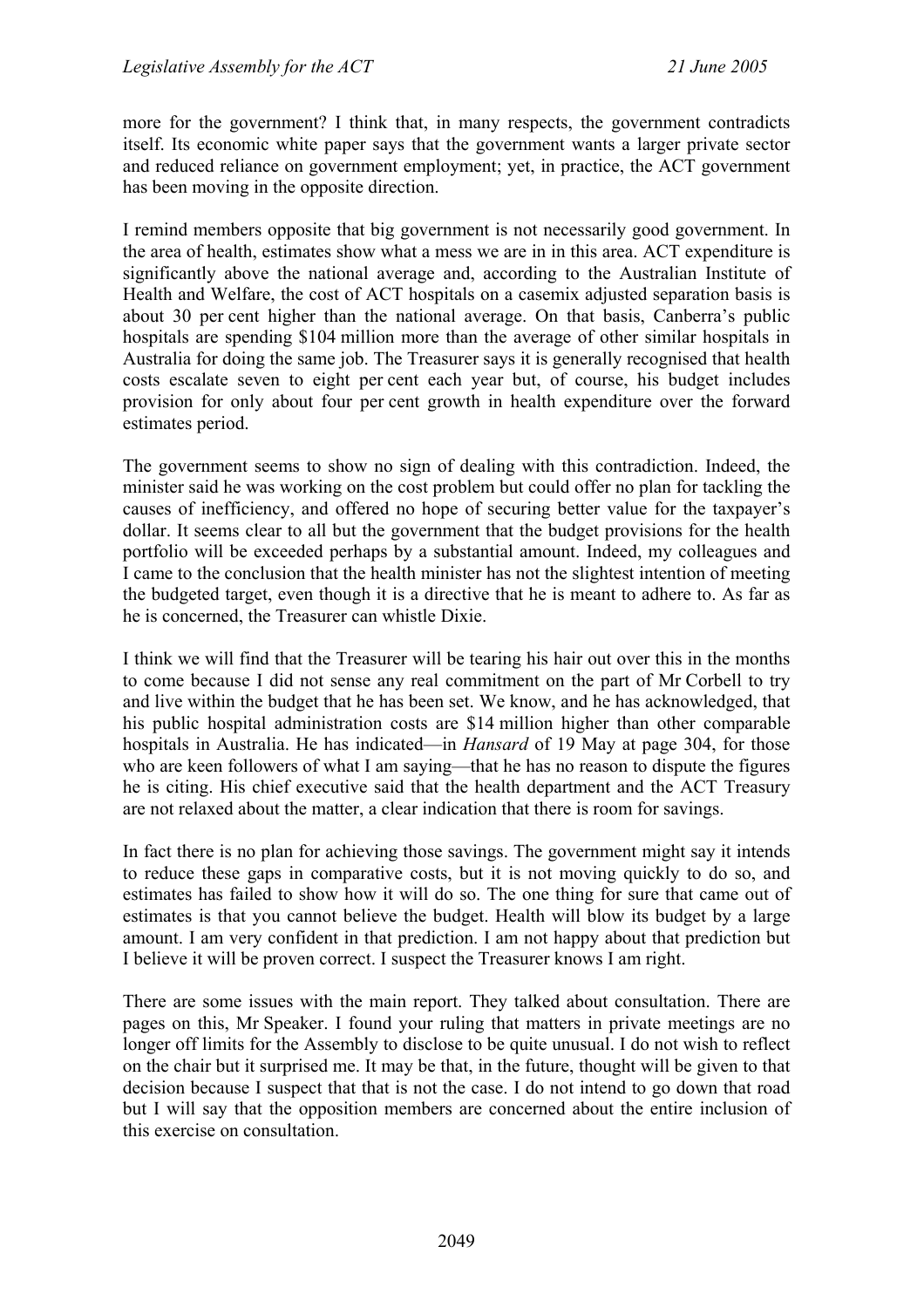I do not have a problem with consultation but the reason I am concerned is that I fail to see any evidence, through the entire estimates hearings, that justifies all this material that finishes on page 33 and is embraced on the preceding pages. It seemed to have been largely an area of interest for one member and probably suits the government, given that they launched their consultation strategy the other day. I would have thought that the estimates process should have related to what was brought before us. We have tried quite diligently in the dissenting report to avoid straying into areas of personal interest but to confine ourselves to matters that were considered by the committee. I would ask that that be noted and I express my concern in relation to that.

We also spoke about policing. Whilst the police minister ducked and weaved as to the numbers of police available, the game was given away by one of his officers. I do not know whether he has been dispatched to the Northern Territory or somewhere else, but we were fascinated to hear that the ACT is at least 112 police officers short of what is needed to protect our community at the national average standard. I was quite amazed to hear the chief of police—I notice he has gone—strenuously attempting to tell us that there had not been a problem in the inner south of Canberra and that there had only been five property crimes.

As Mr Pratt has told this house on many occasions previously, there has been much more. When I tabled an exhibit that showed 62 incidents over a few nights in one district of Canberra the chief of police and the minister looked a bit dismayed. That exhibit is part of the estimates report. It points to the fact that there are real problems out there. I sympathise with the incapacity of the police to deal with this and I certainly felt sorry for the chief of police, who had to sit there and try to defend a situation that he knew in his heart was one that was caused simply by the lack of numbers. We will hear more about that, no doubt, in the debate.

The minister of course continues to argue that police numbers are not the issue; that productivity is what counts. Ms Gallagher and I have had many discussions on productivity. She does not believe in that concept; she believes that productivity is all about lowering the standard of living. In the case of the police, we do not look at numbers apparently, we simply look at productivity. That is an interesting perspective.

As a former tax official I was also quite intrigued to hear Dr Sherbon struggle his way through the FBT issue with the health department employees. Whilst a number of these documents remain privileged, all I can say is that the recommendation in here, Treasurer—and I would urge you to take heed of this; it is in the main report—I believe is that we urge that tax office advice be sought very rapidly because there is preliminary information that suggests that we may be in some difficulty in relation to these arrangements that were the subject of considerable discussion.

I have no issue with employees receiving benefits, but I worry that people who are working in good faith in the public sector who rely on their employer to get it right may have found themselves caught up in a tax arrangement that could result in them receiving adverse assessments. This is not good. I would urge the Treasurer to speak to his ministerial colleague, get this right, get accurate rulings and not rely on extrapolated advice from New South Wales or elsewhere.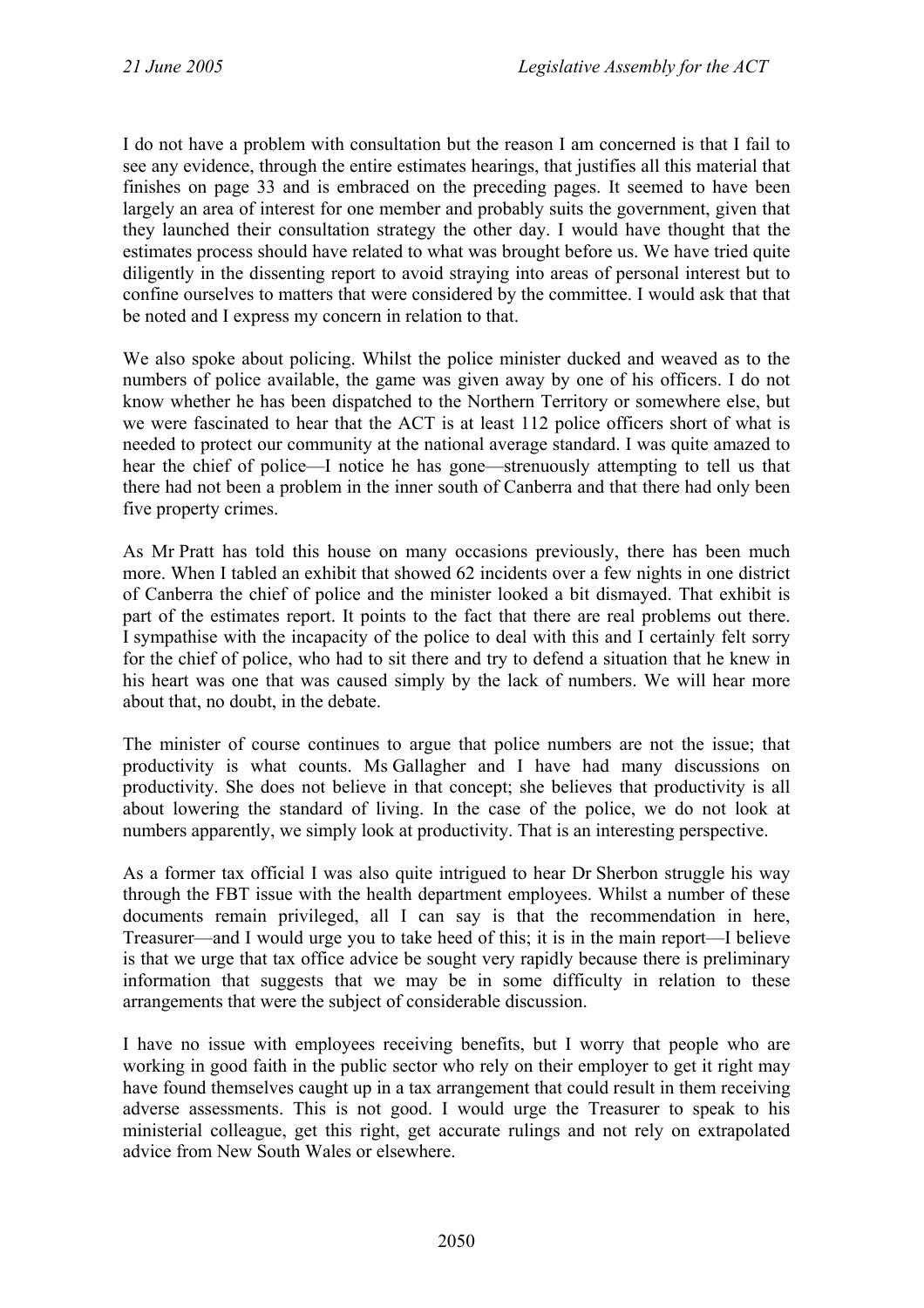There is limited time available to me to comment further. I will look forward to dealing with other matters next week. I am pleased that there are recommendations in relation to asset management. That was an area we discussed at length and a position advocated before the committee by the Canberra Business Council. I am troubled that the Auditor-General's Office has not received the funding they need to keep this government's administration under the appropriate level of scrutiny and accountability. I am pleased that the committee has recommended that additional funding which, in fact, was presented and recommended to the Treasurer by the public accounts committee.

There are other issues that should be noted, particularly the recommendation that the government review the stamp duty on commercial conveyances in light of the GST windfall, a position accepted by the committee, not just by the dissenting report provided by Mr Seselja and me. Mr Speaker, I cannot let it be lost that we understand the limited resources under which you are operating here within this Assembly. I am pleased to advise that we have recommended that, within the budget, \$129,000 be reallocated to ensure that the staffing needs you have cited or requested are in fact met, in order that the Assembly secretariat can do the job it is charged with.

There are concerns about the way in which estimates were handled. I do not want to labour that issue at the moment. Ms MacDonald, I think to her detriment, spent most of her time having a go at me. I am afraid I am not that rattled by all of that but it was a disappointing performance. I think, though, that the real messages we need to look at here are not those peripheral issues so much as the matter of the way in which the territory's budget is now heading. It is heading into a difficult situation, which is compounded by overspending.

I understand the factional problems that face the Treasurer in trying to get his colleagues to stop spending money. I understand the difficulties the industrial relations minister has in being unable to secure productivity trade-offs that are anything better—in the words given to the committee—than turning the lights off as power savings when people were given the time off between Christmas and New Year. It is difficult to believe that those words came from officials charged with negotiating sensible working arrangements. I commend our dissenting report for consideration by the Assembly.

**DR FOSKEY** (Molonglo) (11.04): I want to speak about the estimates committee process in my capacity as the deputy chair of the committee. I preface my remarks by saying that I will be focussing on the process. I believe that next week we will be talking in some detail about the actual content of the report as it relates to the appropriation bill. I want to mention for Mr Smyth's benefit that I will refer only to events that occurred in public and are available to everyone through the transcripts. I am certainly not going to talk about deliberative meetings.

People will remember that a couple of months ago—it feels like about three years ago there was a bit of a debate in this house about my role on the estimates committee and with the benefit of hindsight and experience I want to reflect on some of the issues related to that. I wanted to be on the estimates committee—and I believe this has been borne out by my experience—so as to have the chance to learn about the breadth of government activities. Remember that I am on only a couple of committees—the public accounts committee and the legal affairs committee operating as the scrutiny of bills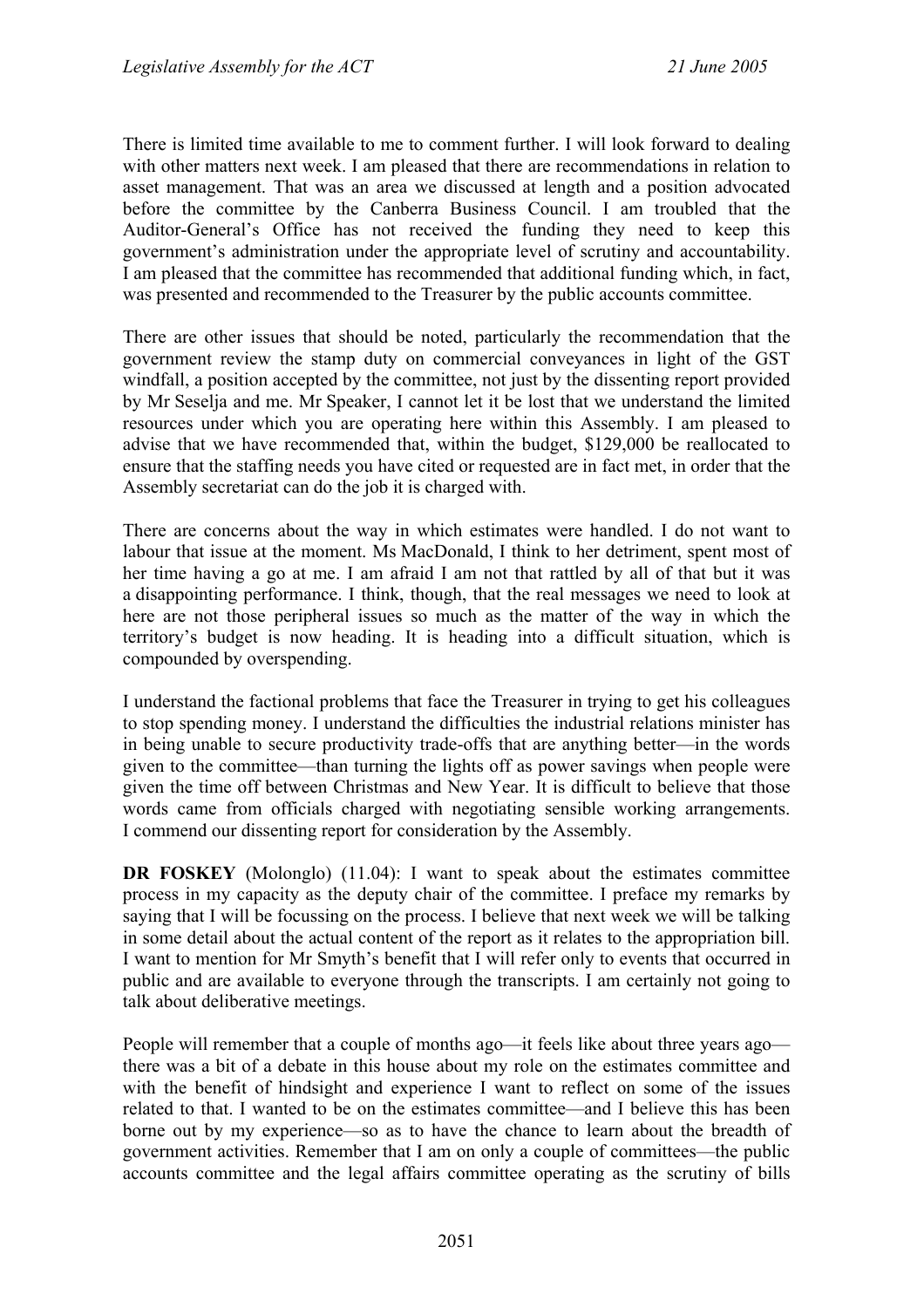committee—and the estimates committee has given me a chance to see the whole breadth of government workings. I really appreciate that. It also has given me an opportunity to engage in processes of responding to the budget—processes such as how do budgets work and how do we then analyse budgets? These are all new things for me. I am not an accountant and I appreciated gaining the skills that I believe I developed during this process. Finally, of course, it was appropriate to ensure that the third voice of the Assembly, the Greens' voice for which a significant number of people voted, was represented.

I played my role on this committee in good faith. However, the Liberal Party was unhappy that the Greens were represented on the committee, to the extent that they tried to move a censure motion in the Assembly. Perhaps it would have suited the political agendas of both major parties to have had the estimates committee to themselves but I suspect it would have been an even more unpleasant example of a dysfunctional committee had that been the case.

In the event, I must thank the chair, Ms MacDonald, for doing a good job, although she was severely tested at times. I believe she worked hard at maintaining impartiality and the transcripts show that those who complained the loudest about the process got the lion's share of the time to ask questions in the hearings. No doubt that was always part of the agenda. Of course, the chair was caught between the demands of her party and the shrill and, at times, bullying tactics of the two Liberal members of the committee and ministers in her own party, I expect. I believe that Ms MacDonald did as good a job as anyone could have in those circumstances.

Mr Speaker, in politics we tend to divide people up along party lines. In this committee, however, there was a gender division as well as a party-line division. I am not going to go into this matter in depth because I know how certain members feel about women and women's rights and the role women play in creating the society that we have. But with three members, including the chair, being women and the committee being served by women secretaries, the contrast in the ways that we preferred to work was very stark.

The Liberals, who perhaps incidentally were men—or perhaps the men who were incidentally Liberals—chose to complain and to be confrontational when they were not the questioners, and to bludgeon rather than negotiate. I do not know whether this is because they were acting out roles that they had seen in the federal parliament and thinking that this was appropriate behaviour for politicians in a small committee, which has the potential for dialogue, consensus decision making and tolerance of other points of view.

Despite the problems of the process, I believe that we have ended up with a pretty good estimates report, and I want to say that that report benefited from the contributions of every member of that committee. Everyone had a go. There were some very good meetings and there were some very good times. There were times when I believe that the Liberal members of the committee and I worked well together but I believe that there was a lot more potential for that than occurred.

The production of an 80-plus page dissenting report indicates that the Liberal members may have decided at the start of the estimates process that they would exploit the process to have on the transcript points that they had already decided upon. I think this was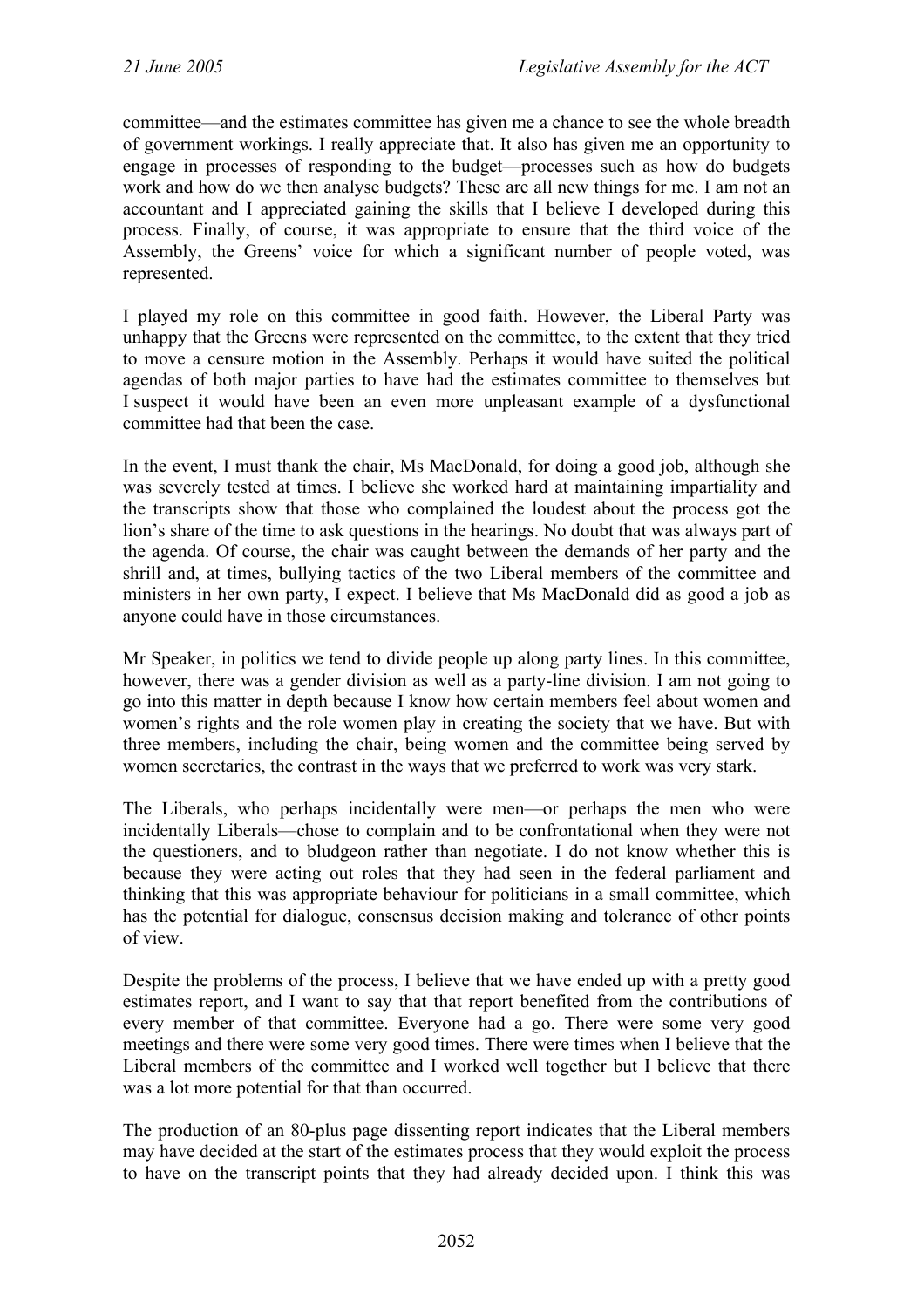unfair to the rest of the committee who persisted in good faith. It was not until the last minute that we learned that there would be a separate dissenting report. In fact, by its size, it is actually more of a manifesto than a report.

As you will see, I have provided a couple of pages of additional comments. I will talk about these and the estimates committee report in more depth next week when we discuss the appropriation bill.

I want to finish by making some final comments on the process. As I said before, there were times when Mr Mulcahy and Mr Seselja and I worked well together. These were the times when I saw how the estimates committee could work and why it is important that the government should not have a majority on the committee. I do believe that. However, the Liberal members mostly chose not to recognise me as someone in opposition. As you will have seen, they have chosen to see me and they have presented me in their dissenting report as someone who was coopted—I think they used the word "duchessed", which would suit perhaps the royalist approach of the Liberal Party because this suits their political purposes.

The experience of estimates, the influence of the Greens on the report and my contribution to the process indicate that the Greens are as much a part of the opposition as the Liberal Party. We work differently, however, and I see the committees as a place where we can put aside the posturing and the name-calling and the personal politics that I believe have come to play too much a part in this place. It is a time when we can put that aside and work together for the benefit of the Canberra community, as I believe they expect us to.

You need only to go to the transcripts to see what a nasty place this Assembly could be if the politics that were brought to the estimates committee by those members were allowed to dominate in this chamber. So I think that is the lesson we all learnt from the estimates committee. However, despite all those difficulties, we came out with a pretty good report and we actually felt quite warm towards each other at the end of that process.

I do not think we need to put ourselves in boxes and call each other names the whole time. We are all here because we care about Canberra. We might have different priorities but what we have here is a process that enables us in good faith to show the community that every one of us, every party in this Assembly, has a role to play. That is what the estimates committee does. I hope that we have seen the last of some of that behaviour and that we can now go forward.

**MR SESELJA** (Molonglo) (11.13): Mr Speaker, I would like to start by echoing what was said by the chair of the estimates committee and express my thanks to the secretariat, in particular Jane and Siobhan, for their very hard work during the estimates process. I think it has been a challenging experience for all of us for probably different reasons. As a new member it has given me an opportunity to scrutinise government to see what goes on in each of the portfolios and so it has been a valuable learning experience from that point of view. But I do acknowledge the secretariat's very hard work in making things run smoothly and keeping us in line where necessary.

Before I respond to some of Ms MacDonald's assertions and some of the things Dr Foskey said, I would like to give a summary of our dissenting report. In summary, our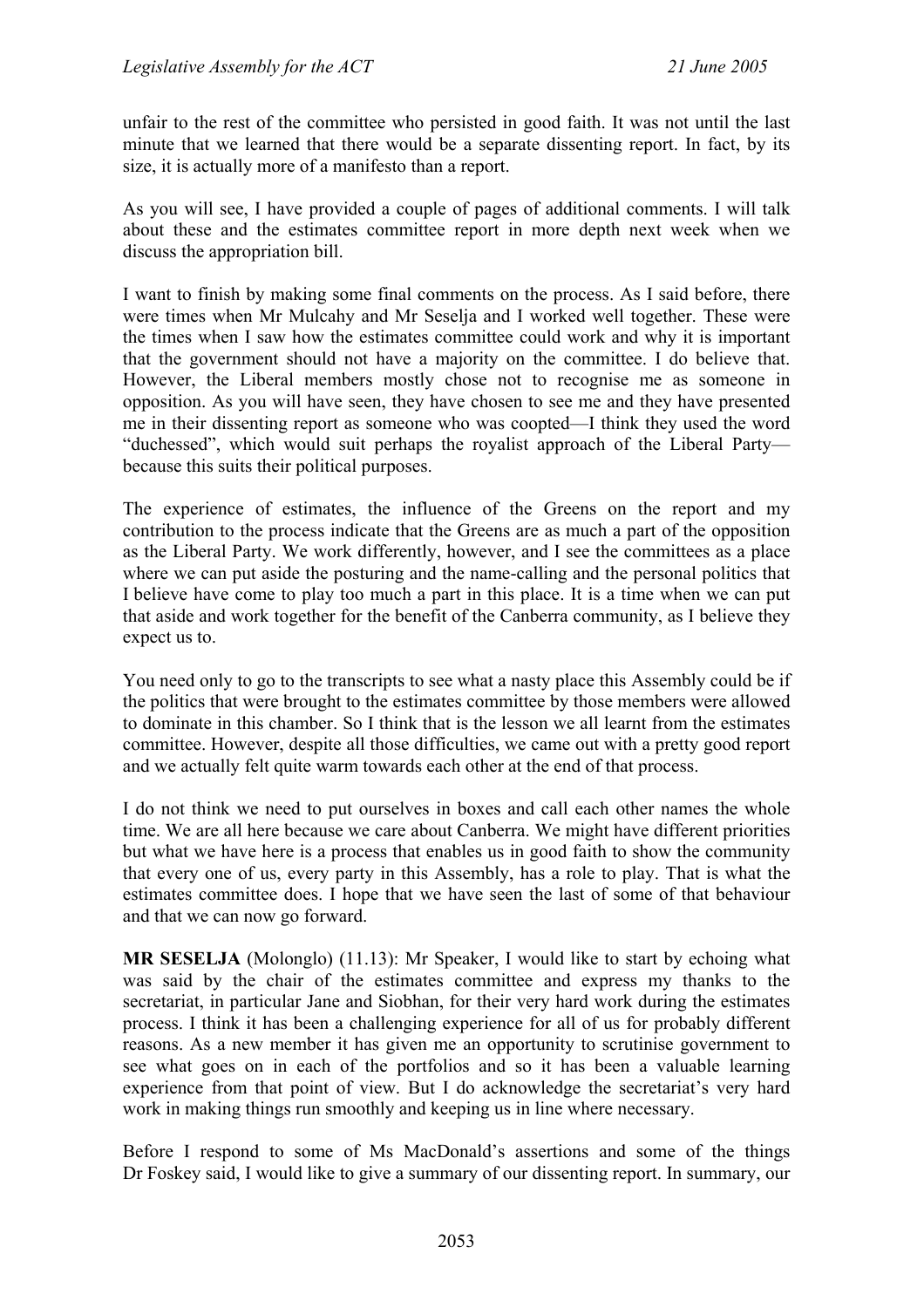dissenting report highlights a number of serious deficiencies in the budget that we think are worth raising. We think it is important that they should be raised. We think most of them are not reflected, certainly not to any large extent, in the main report, which is why they are in the dissenting report.

Some of these major deficiencies include in particular the persistent failure of the government to control expenditure; the profligate use of revenue windfalls; the related increase in taxes and charges to be paid by ACT residents and businesses; incremental spending instead of resetting priorities; failure to allocate expenditure to high priority community needs; the waste of scarce public resources on items of essentially passing interest and ideological indulgence of little use to the vast majority of the community; the lack of proper provision for the future, with several programs underfunded; failure of the government to abide by its laws; and the difficulty faced by the committee in analysing the budget because of deficiencies in the budget's presentation, including a lack of transparency and the absence of historical data on expenditure and revenue. That summarises our position, which is reflected in our significant report. This significant document deals with a lot of these issues, and I would commend it to members to read, compare and contrast with the budget.

The chair has raised the issue of scrutiny and the importance of the estimates process in scrutinising the government regardless of who the chair is. I think it is clear that the theme in respect of the government's willingness to submit to scrutiny was set very early in this process. Initially it was proposed that there be a majority of government members and certainly it was a case of having control of proceedings through the committee chair as a result of a deal with Dr Foskey, and in my opinion that was played out throughout the proceedings.

Ms MacDonald spoke about the relative levels of cooperation by the opposition. It seems that the ideal level of cooperation would have been for me and Mr Mulcahy to just go home or to not argue anything. It seems that whenever there was an argument, whenever we put an alternative point of view, that was somehow being obstructionist and that was somehow slowing the process down and affecting the ability of the estimates committee to do its work. I put it to the house that what we did was completely the opposite—that we were upholding what the estimates process is about, and that is scrutiny of the government and engaging in vigorous debate on the issues. We were certainly prepared to debate those issues. It is unfortunate that on most occasions the numbers were used to shut that down so there was not any real debate in the process.

Before I move on to some of the issues in the report, I would like to refer quickly to a couple of matters that have been raised. We heard Dr Foskey talk in her rather intriguing fashion about how the process affects men and women. She also talked about the chair being impartial. I agree that impartiality is a crucial aspect of chairmanship. But this quality was frequently and sadly lacking. I might extract one comment from the transcript that shows some of her impartiality. The chair said:

You might like to comment as well, Chief Minister, on our ability to purchase and build buildings and then have Liberal governments sell off the entire farm.

I do not know about you, Mr Speaker, but that does not sound like impartiality to me. That sounds like partisanship on the part of the chair, and that is something that was in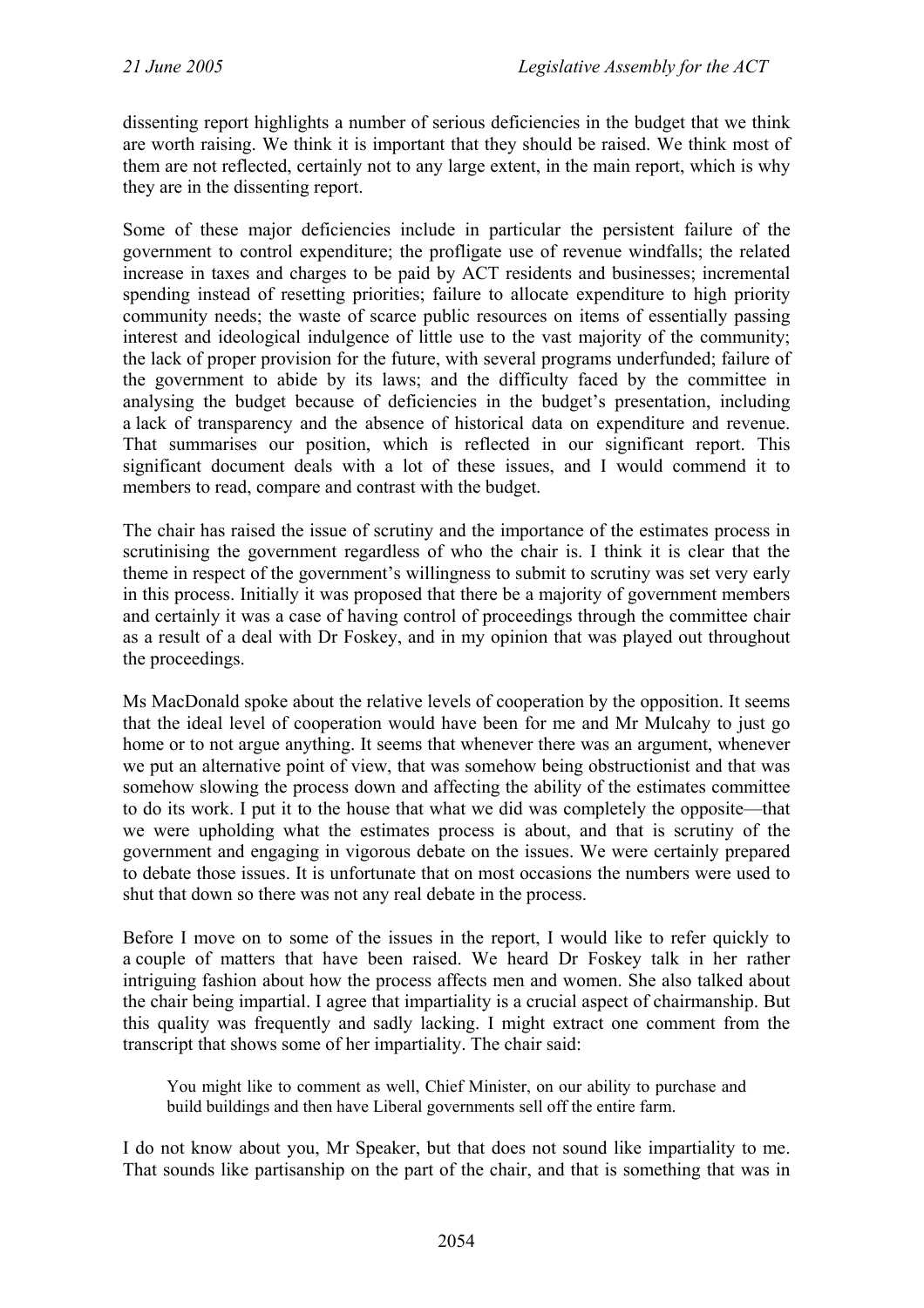evidence throughout proceedings. It is regrettable and unfortunate that that was the way things went. But we had to deal with that and often that meant having a fight when we were getting shut down—when ministers were uncomfortable and we were shut down from asking further questions that would make them feel more uncomfortable. If I have time I might come back to that but I want to deal with a couple of the issues.

Breaches of section 19 (2) of the Human Rights Act with respect to Quamby are of significant concern to the opposition. There is also the issue of over-18s or adults mixing with children, some it seems as young as 11. This is a serious issue. It makes a bit of a mockery of the Human Rights Act when we have the minister for youth and the Attorney-General saying, "Well, yes, we're breaching the law but that doesn't really matter. We are going to fix it at some stage but because there are no penalties it doesn't matter." This, essentially, was what the Attorney-General said in response to a question. Firstly, he demonstrated that he did not quite understand how international law works. He said:

The law did not change with the introduction of the Human Rights Act for us;

Well, that is news to the Canberra community. I would have thought that when you bring in a piece of legalisation the law does change. That is why you do it. International covenants are well and good but until they are incorporated as a domestic law they have no effect. This showed a certain level of ignorance. Mr Stanhope seemed to be saying that because there were no penalties it did not matter. He said in response to a question:

This is really quite a simple nonsense. Give me an example of a law that you are thinking of. This is not a criminal code. The Human Rights Act does not contain penalties. We are not offending against a law.

I guess the question is: when you breach the Human Rights Act, what are you doing? Are you breaching a law? If you are not, this should be explained to the Canberra community. It has always been suspected that this has been a bit of a toothless tiger, and the Attorney-General really just confirmed that for us.

We had the issue of section 76 of the Education Act and the failure of the minister to consult with the Non-government Schools Education Council, as she is required to do under section 76 of the Act. The additional comments in the response of Ms MacDonald and Ms Porter clearly do not go to the issue. The response was that "it did not appreciate the reasons as to why the Non-government Schools Educational Council could not be convened". The minister put forward no reasons why it could not be convened. The fact is that the act was passed in March of 2004. So the government had a whole year to get its act together to have this council in place so that it could comply with the statutory obligations to ask for and consider the advice of the council in formulating its budget.

We also saw the failure to establish a working party in relation to Quamby. Recommendation 7 of the Assembly's Standing Committee on Community Services and Social Equity says:

The Committee recommends that the Government establish a working group to examine the adequacy and appropriateness of the programs currently available in Quamby, having specific regard for the need to have: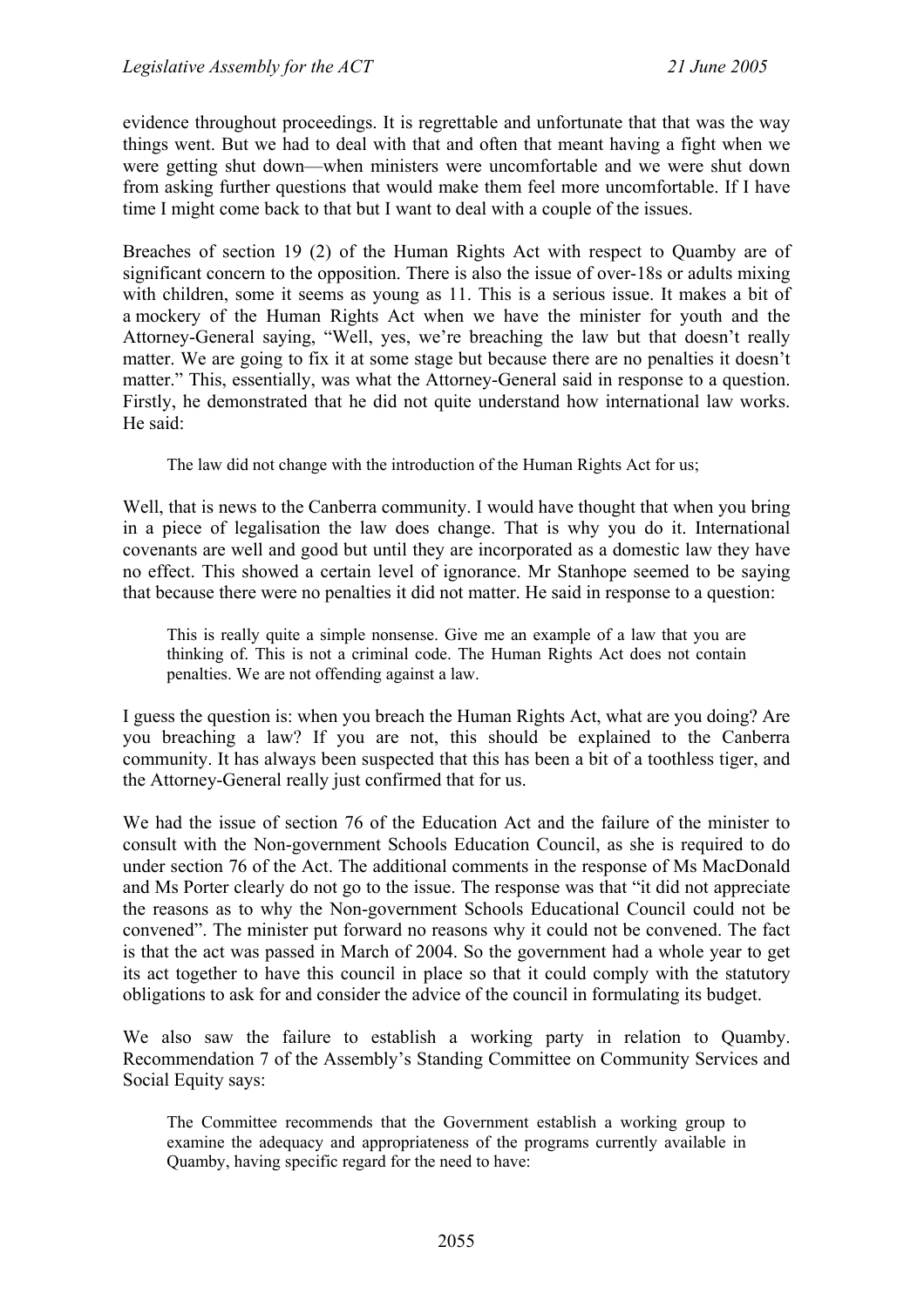- social competence training for all detainees;
- pre release life skills programs; and
- increased opportunities for therapeutic interventions.

When the minister was asked whether the working group had been established, no-one, including officials, seemed to know whether it had been. We were given an answer to a question on notice that said, "Well, yes, actually we have established the working group and the first meeting was on 6 June 2005." This was after the question was first asked. The question was: when was the working group actually established? This did not come out in the hearings and we look forward to the minister informing us. But it seems odd that the first meeting of this working group that was recommended and agreed to by the government in August occurred some eight months later and only after a question was asked in the estimates committee. Certainly, opposition members found that somewhat odd.

I do not have time to deal with all the other issues but I will quickly refer to the dragway. It emerged during the process that the government really has no plans to build this dragway. It has promised \$8 million. It says with every other project that there is an escalator, yet on this one the Chief Minister says, "No. It doesn't matter when we build it, it is only going to be \$8 million." So we can only conclude from that that the standard of this dragway, if it is ever built, will continue to get worse and worse as delays continue and as the costs blow out. So the government has demonstrated that it has no intention of building this dragway.

Mr Speaker, I might wrap up my comments, as I do not have the time to deal with other issues. I enjoyed the estimates process and I enjoyed the ability to scrutinise the government. This is a good dissenting report. The chair should not be offended that we have come up with a very good dissenting report and I commend it to her and to the Assembly.

**MS PORTER** (Ginninderra) (11.23): Mr Speaker, it gives me great pleasure to stand up in this place and, along with my colleague Ms MacDonald, commend the report. Firstly, I would like to thank the committee secretaries for the dedication and commitment that they have put into this estimates process. The committee system in this place is upheld by some very talented individuals who time and time again prove their value to us as members. Thank you to all the secretaries, particularly, of course, Siobhan Leyne and Jane Nielson who exemplified this fine reputation during this process.

I would also like to record my thanks to Ms MacDonald for her efforts as chair of this committee. Ms MacDonald proved her ability to maintain order and keep the process running smoothly, sometimes, as I am sure many observed, in difficult and trying conditions created by those opposite. I thank her also for the guidance that she showed me during my first estimates process. I must say that I was disappointed by the cheap political stunts and point scoring of the opposition members of this committee, which brought the process into question time and time again.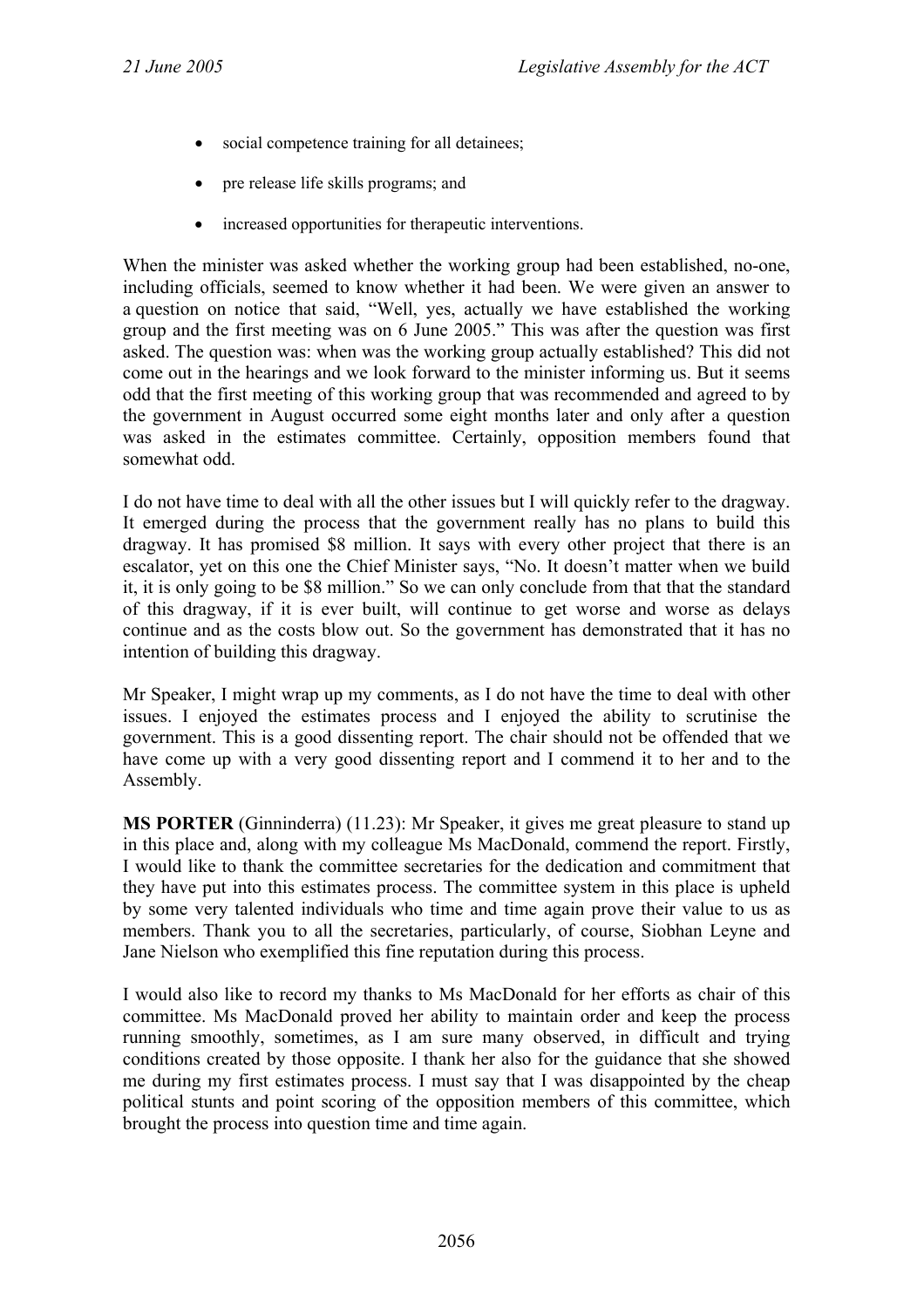As far as the chair shutting down the debate for those opposite is concerned, I would like to refer to some figures that show that the Labor members of this committee used up just under 21 per cent of the time. Dr Foskey used slightly more with nearly 22 per cent of the time. But those opposite, the two Liberal members, actually took 57.26 per cent of the time. So we can see that they were shut down and not allowed to talk!

During my time in estimates over the past few weeks examining in detail every appropriation made in this budget, I was impressed by the management and leadership shown by the ACT cabinet. I believe the role of the estimates committee is not to micro-manage government policy, nor it is it to pass judgment on the priorities of a government. Rather, it is to ensure that the appropriate accountability mechanisms are in place so that the Assembly can be assured of the sound financial management of the territory. Unfortunately, at times the opposition members of the committee became a little too eager to run government from the opposition benches and tried to overstep the role given to them by the voters of the ACT.

In difficult financial circumstances, with unprecedented financial pressures emanating from years of neglect by the former Liberal government in the areas of disability support and child protection and following the disaster of the 2003 firestorm, we have a responsible budget. The examination of this budget showed that this government is meeting the emerging needs of the Canberra community in a timely and responsible manner and for that I commend the government.

The government, in its decision to ensure service delivery to the people of Canberra, has called for efficiencies and this will mean alterations to the make-up of the government work force. At this stage of the cycle it appears it is necessary to make some labour force cutbacks. However, these were discovered to be in the areas of administration rather than in service delivery. Through the estimates questioning process, ministers explained where these cuts were coming from within their particular departments. This was a facet of all ministers' presentations before the committee and in my opinion the departments and their responsible ministers are doing everything in their power to minimise the social cost of the streamlining process and are looking for innovative solutions to the challenge before us.

I would particularly like to congratulate the government on their obvious commitment to the key governmental areas of health and education. The budget commits over \$680 million to the health sector in the ACT, with new initiatives to minimise the risk to Canberra mothers in childbirth and significant stimulus to reduce waiting lists in dental care and in elective surgery, as well as over \$2 million to install state-of-the-art medical technology in our hospitals; all of this on top of 20 extra beds in ACT public hospitals. The ACT government is committed to the health and wellbeing of ACT residents. Unlike the previous administration, it has put its money where its mouth is.

Similarly, this budget exemplifies the ACT government's commitment to education. This budget has honoured its election commitment to improve school infrastructure. In only the first year of its new term it has allocated over \$8 million to this worthwhile task. Additionally, the government has allocated over \$3 million to vocational education in order to address the ACT's skills shortage. These are just two areas where the ACT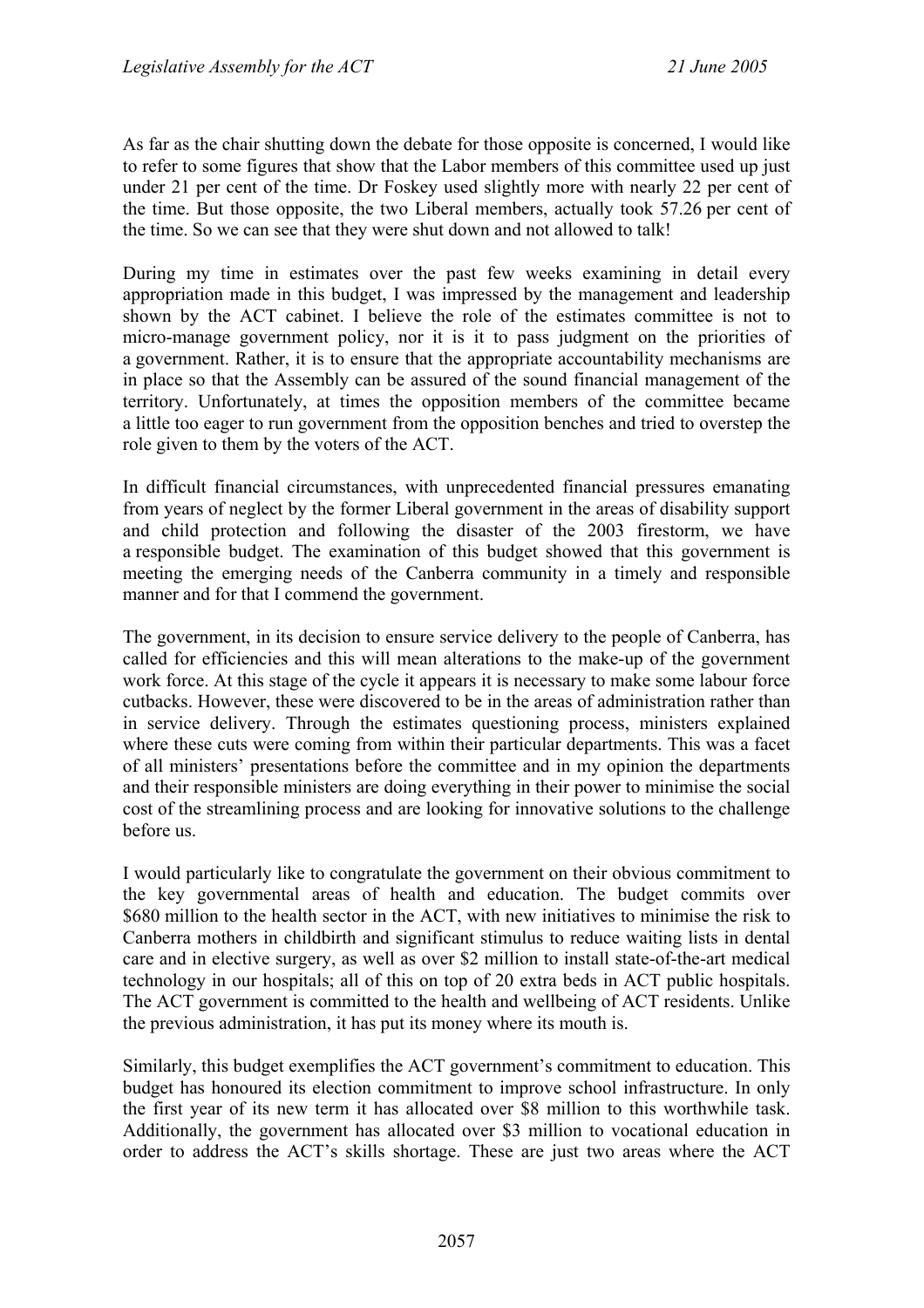government has committed substantial resources to making Canberra a better place to live.

The government has also committed to sustainable resource use, including the recycling of water; to circle sentencing and a new prison; and to revitalising the City West precinct. On top of this, this budget allows additional resources to combat domestic violence in the ACT and to improve facilitation of family friendly workplaces.

I will now turn my attention to the report that has been produced. As has been indicated by previous speakers, the report made 12 recommendations for government consideration, with the majority of these designed to improve the efficiency of the budget process and increase the readability of the budget itself.

In the main, I support the recommendations that have been made and eagerly await the impending action on each of the highlighted areas. However, there are a couple of things I would like to disagree with. Firstly, I oppose the inclusion of clause 4.8, which refers to a growth in resources for the communications unit in the Chief Minister's Department. I do not believe—and this assertion has been made by other committee members—that sufficient evidence was provided to support this. Whilst perhaps only a minor matter, I believe it is important to ensure that accuracy is maintained in a review process as important as this and that we should look at sufficient evidence before we make these assertions.

Secondly, in regard to clause 10.8 of the report, which refers to the convening of the Non-government Schools Education Council, it is my opinion that the minister accurately outlined the reasons why this group could not meet prior to the budget process. I believe that, given the circumstances, the minister met her obligations under section 76 of the Education Act.

This is a reasonable budget that ensures the long-term economic viability of the territory and at the same time delivers the essential services and infrastructure that Canberrans have been asking for. I think any criticism of the way this process was conducted certainly falls at the feet of those opposite. As I pointed out, Liberal members of the committee took up 57.26 per cent of the time. In fact, Mr Mulcahy's questioning and answers took up 273 pages or 25.1 per cent of the transcripts. So we can see that they had a fair whack of the time. I must say that from time to time—in fact, quite frequently—they made the process extremely difficult.

I appreciate the comments that were made in this place this morning by Dr Foskey. I do say that she has probably got it right as far as the gender balance is concerned. Mr Quinlan also got it right on 3 May. This budget is financially responsible and socially responsive, and for these reasons I strongly recommend that the Assembly support the report of the Select Committee on Estimates into the Appropriation Bill 2005-2006.

Question put:

That the debate be adjourned.

The Assembly voted—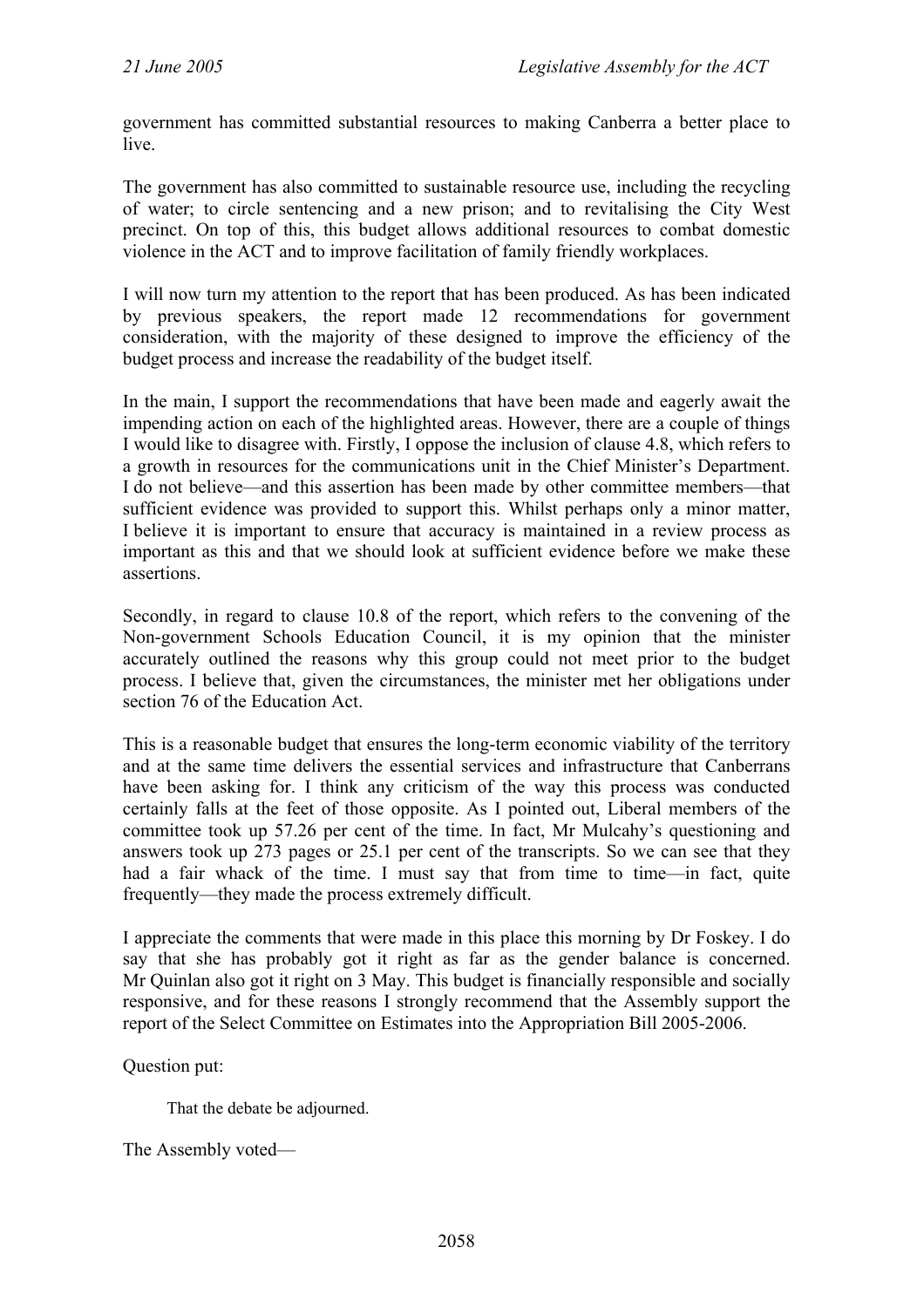|               | Noes 5     |              |
|---------------|------------|--------------|
| Mr Hargreaves | Mr Mulcahy | Mr Stefaniak |
| Ms MacDonald  | Mr Pratt   |              |
| Ms Porter     | Mr Seselja |              |
| Mr Quinlan    | Mr Smyth   |              |
|               |            |              |

Question so resolved in the affirmative.

*Ordered that the resumption of the debate be made an order of the day for the next sitting*.

#### <span id="page-18-0"></span>**Health and Disability—Standing Committee Report 1**

**MS MacDONALD** (Brindabella) (11.34): I present the following report:

Health and Disability—Standing Committee—Report 1—*Report on 2003-2004 Annual and Financial Reports,* dated 17 June 2005, together with a copy of the extracts of the relevant minutes of proceedings

I seek leave to move a motion authorising the report for publication.

Leave granted.

#### **MS MacDONALD**: I move:

That the report be authorised for publication.

Question resolved in the affirmative.

#### **MS MacDONALD**: I move:

That the report be noted.

Thank you, Mr Speaker, and I thank members. This first report of the Standing Committee on Health and Disability is not lengthy. It deals with the scrutiny of annual reports and makes no particular recommendations. We looked at the annual financial reports of both the department of health and the Department of Disability, Housing and Community Services.

The report talks about the purpose and intent of annual reports and the conduct of inquiry. It then goes into specific areas. It talks about the ACT mental health official visitors annual report 2003, the Department of Disability, Housing and Community Services and Healthpact. It goes into the Community and Health Services Complaints Commissioner and ACT Health. At the end we acknowledge the potential impact imposed by the Human Rights and Service Review Commission, or the HRSRC, on the functions, activities, agencies and areas within the disability, housing and community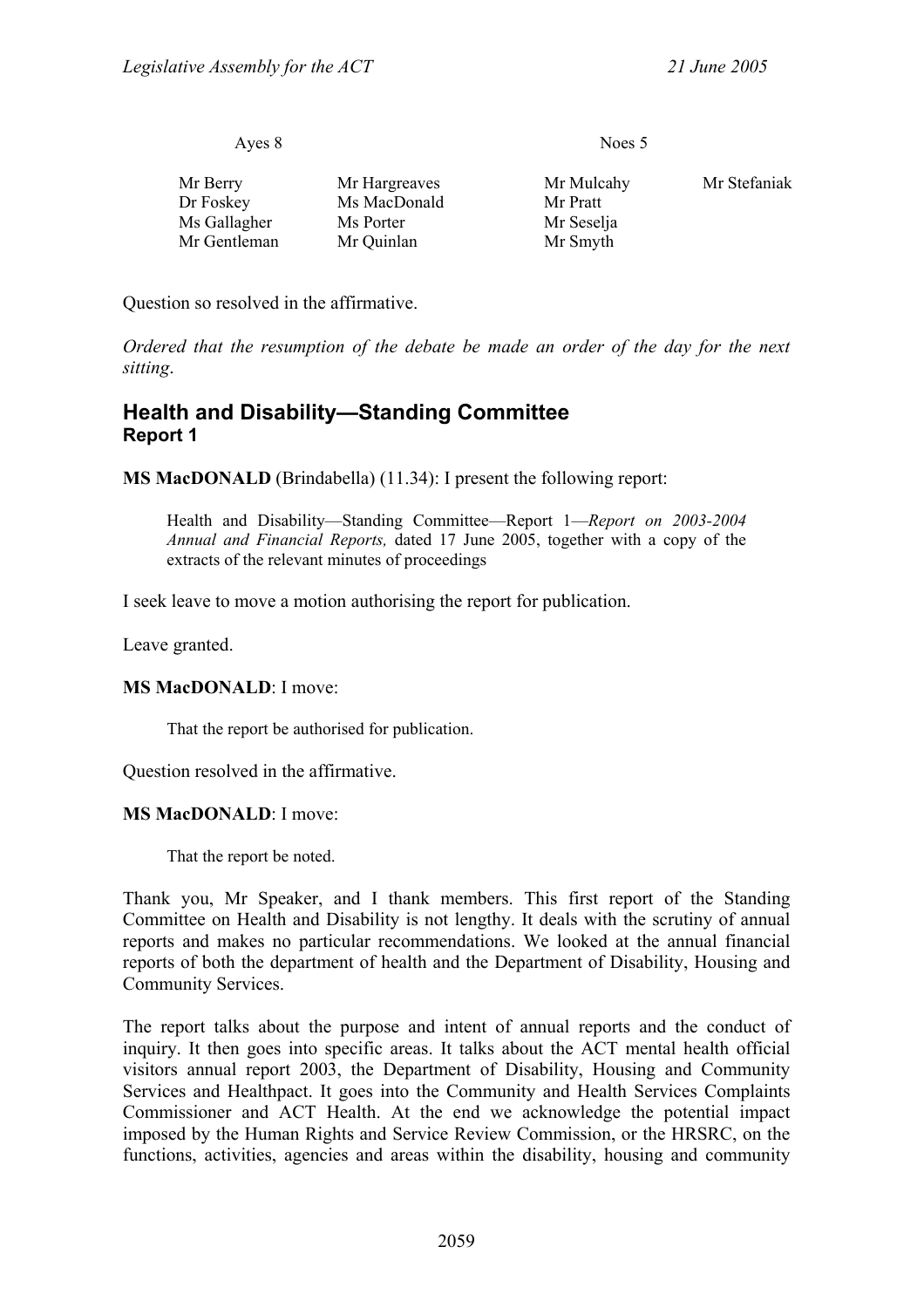services and health portfolios. We then talk about the report content and presentation from both departments.

Mr Speaker, this inquiry was conducted late in the cycle and I am sure that Mrs Burke will speak further on this because it was an issue of concern to her. I acknowledge that we got under way quite late with these hearings. Unfortunately, we had the election in October last year—not that that was an unfortunate thing, certainly not for those of us who got elected. However, the report itself got tangled up as a result of that time frame.

We also had unusual circumstances this year in that we had a very early Easter break in March. We also had a couple of public holidays—we had the Canberra Day public holiday. As a result of that and the fact that cabinet was conducting budget deliberations at the time, I suppose the availability of both ministers was restricted. I do not believe that there was any conspiracy with regard to that. It was just a matter of the ministers not being able to make themselves available at the times we had hoped for because they were appearing before other committees. That meant that we were the last committee to have public hearings.

Also, there was a bit of blurring between the coming year's annual reports, which will be presented in a few months and on which I believe departments are working even as we speak, and the budget estimates process. There certainly is a bit of blurring every year whether or not an election, an early Easter and all those other things I talked about happen. So it was unfortunate and we have commented on that. We have asked that the government consider in future election years looking at ways to alleviate this particular issue.

Mr Speaker, apart from that, I have nothing else to say about the report. However, I would like to particularly thank Ms Trish Carling, who has been the acting secretary of the Standing Committee on Health and Disability since the beginning of this year. Trish has been a wonderful person to work with and I am quite sure that both my colleagues on the committee will agree with that. This was her first report for the committee. It will also be her last report in this place because she is leaving us in a bit over a week's time to go back to her ongoing job up on the hill where she will be looking at some particular fungus or some terrible agricultural problem.

**Ms Porter**: Something to do with citrus, I think.

**MS MacDONALD**: Citrus canker is calling Ms Carling. So thank you very much from all of us, Trish. Mr Speaker and members, I commend the report.

**MR SPEAKER**: Before I call Mrs Burke, I welcome, 85, I am told, students from Gold Creek school, year 4.

**MRS BURKE** (Molonglo) (11.41): I thank the chair for her comments regarding the report. It was a fairly painless task to put this report together. However, members should note that I did make comments that were accepted and which appear in the report at paragraphs 1.15 and 1.16 under "Conduct of Inquiry". I think the chair has succinctly and forthrightly mentioned my concerns regarding what were unfortunate circumstances perhaps, given that on 7 December 2004, 2003-04 annual reports were presented in the Assembly and referred to the standing committee. On 1 February 2005 the committee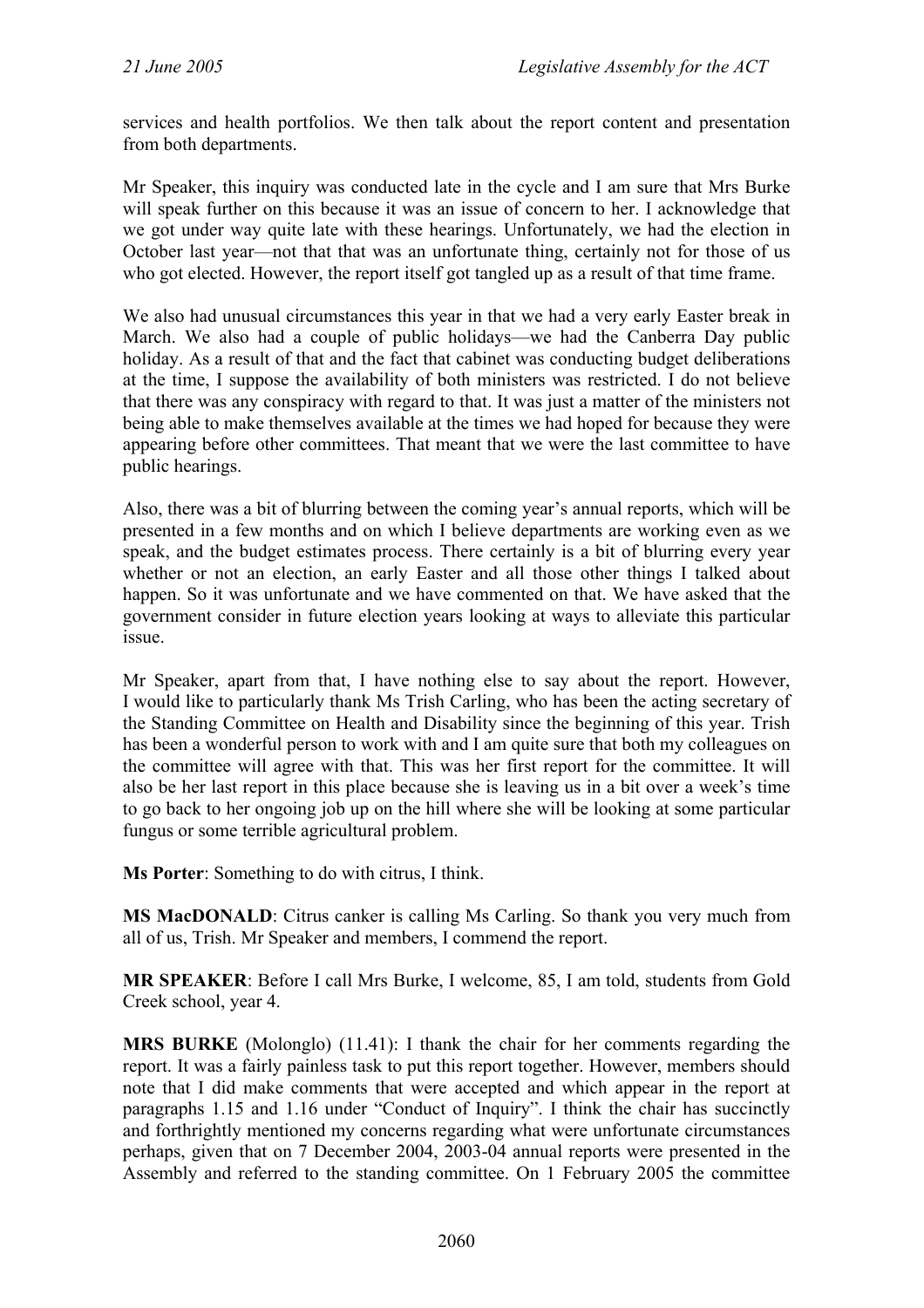resolved to take evidence from representatives from each of the agencies mentioned by the chair and the relevant ministers.

On 20 and 21 April 2005 the committee held public hearings with the ministers. I reiterate for the public record that the government and any future governments should note that the timing of all annual report hearings during an election year need to be carefully considered in order to ensure the relevance and usefulness of such hearings. I felt, as I am sure did other members and the people who appeared before the committee, that it was really a waste of time, given that we would be involved with estimates hearings and soon after that we would be considering the 2004-05 annual reports. So, to some extent it was a bit of a shut the door after the horse has bolted type exercise. The lateness of this year's hearings and the subsequent relevance of the evidence presented gave me cause for concern, and I am pleased to see that the other committee members were concerned about that. I believe that because of this lateness the value of the hearings and the evidence presented in relation to the 2003-04 annual reports was diminished.

Whilst there may have been, as the chair of the committee said, unusual circumstances, I note that other ministers made themselves available. I was quite disappointed with what happened because the Minister for Disability, Housing, and Community Services would have known that these hearings were coming up. Given the importance of the annual reports inquiry process, the committee would appreciate—and this is set out at 1.16 of the report—all ministers ensuring their availability to appear at the hearings in a timely manner.

The chair mentioned the word "conspiracy". I cannot and will not comment on that. Those were her words and I am not suggesting that for one moment. I am just suggesting that we need to be more on the ball and we need to be accountable to the ACT public, to the ACT taxpayer. I think doing this in a dilatory way sends a bad message out to the community.

I will not say any more than that. I appreciate the contribution made by people who presented themselves to the hearings. I thank the minister for his eventual appearance. I certainly thank the committee secretariat and Trish Carling particularly. Farewell and all the best Trish, and thank you for everything that you have done so far. And thank you members.

Question resolved in the affirmative.

### <span id="page-20-0"></span>**Legal Affairs—Standing Committee Scrutiny report 11**

**MR STEFANIAK** (Ginninderra): I present the following report:

Legal Affairs—Standing Committee (performing the duties of a Scrutiny of Bills and Subordinate Legislation Committee)—Scrutiny Report 11*,* dated 20 June 2005, together with the relevant minutes of proceedings

I seek to leave to make a brief statement.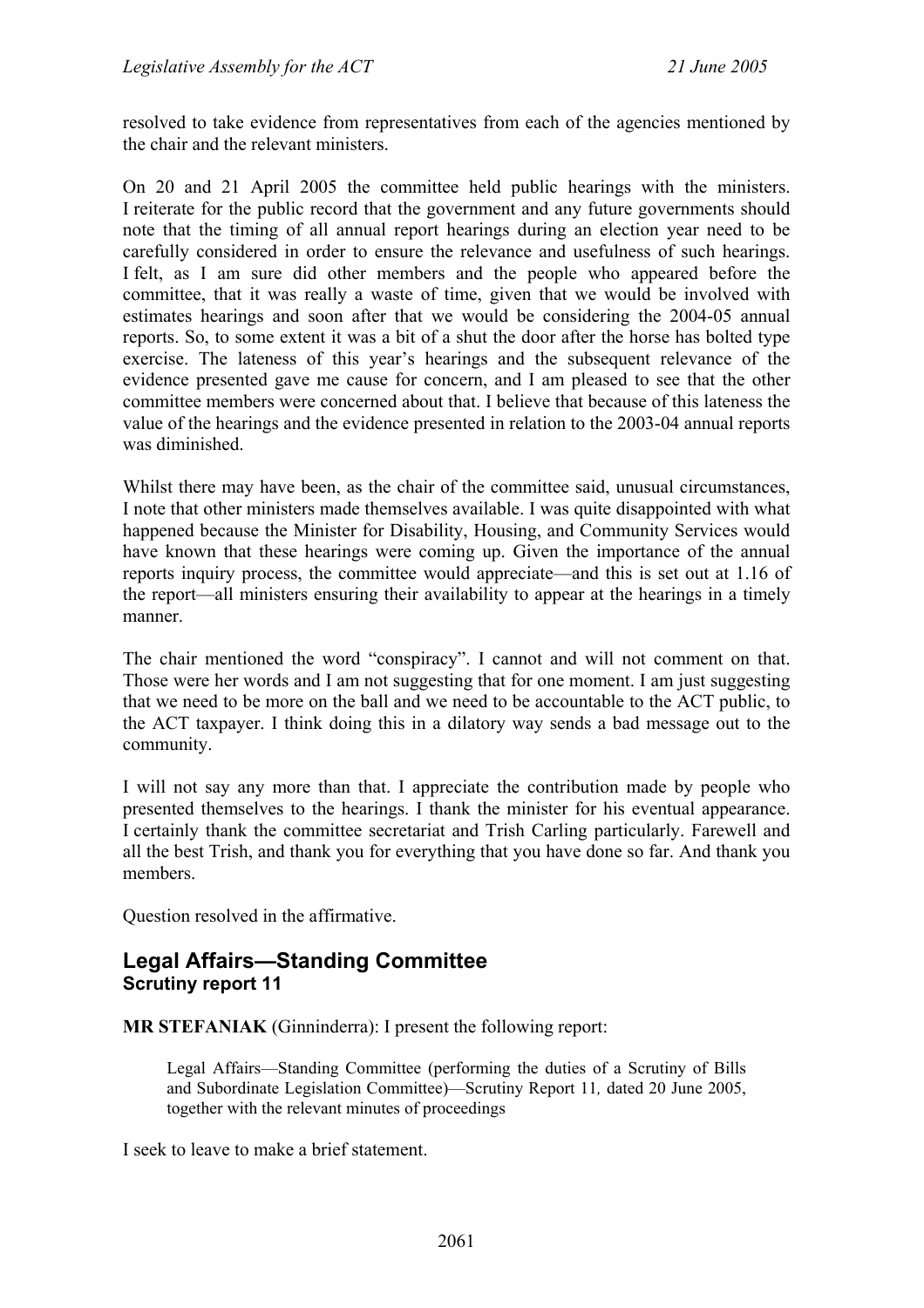Leave granted.

**MR STEFANIAK**: I thank members. Scrutiny report 11 contains the committee's comments on eight bills, 28 pieces of subordinate legation and seven government responses. The report was circulated to members when the Assembly was not sitting.

I want to say something in relation to strict liability offences. In the report that has just been tabled the committee has drawn attention to the provisions of the Utilities (Gas Restrictions) Regulation 2005 that introduced strict liability offences in relation to the enforcement of gas restrictions. Subsection 14 (1) provides that a person commits an offence if he or she is the occupier of premises; if gas is used on the premises, in contravention of a gas restriction; and the gas restriction has been properly notified, under section 10 of the Regulations.

An offence under section 14 (1) carries a maximum penalty of 10 penalty units—in other words, \$1,000. Under subsection (2), an offence under subsection (1) is expressly a strict liability offence. The committee notes, however, that subsection (3) goes on to provide that is a defence to a prosecution for an offence against section 14 if the defendant proves that he or she did not know that a gas restriction had been imposed.

Section 16 also creates a strict liability offence, also punishable by a maximum penalty of 10 penalty units, of contravening a direction given by an authorised person under section 15 of the regulation. Unlike section 14, however, no defence is provided for in section 16.

As noted in report 2 of the Sixth Assembly, the use of strict liability offences is a recurring issue for the committee. In report 2 of the Sixth Assembly, at pages 5 to 8, the committee set out a general statement of its concerns, as it had to the Fifth Assembly. The committee also referred to the principles endorsed by the Senate Standing Committee for the Scrutiny of Bills in relation to strict liability offences. In particular, the committee noted that, in its report No 38 of the Fifth Assembly, it had proposed that where a provision of a bill, or of a subordinate law, proposes to create an offence of strict or absolute liability, or an offence which contains an element of strict or absolute liability, the explanatory statement should address the issues of:

- why a fault element, or guilty mind, is not required and, if it be the case, explanations of why absolute rather than strict liability is stipulated;
- whether, in the case of an offence of strict liability, a defendant should nevertheless be able to rely on some defence, such as having taken reasonable steps to avoid liability, in addition to the defence of reasonable mistake of fact allowed by section 36 of the Criminal Code 2002.

In report No 38 of the Fifth Assembly, the committee went on to say:

The Committee accepts that it is not appropriate in every case for an Explanatory Statement to state why a particular offence is one of strict (or absolute) liability. It nevertheless thinks that it should be possible to provide a general statement of philosophy about when there is justified some diminution of the fundamental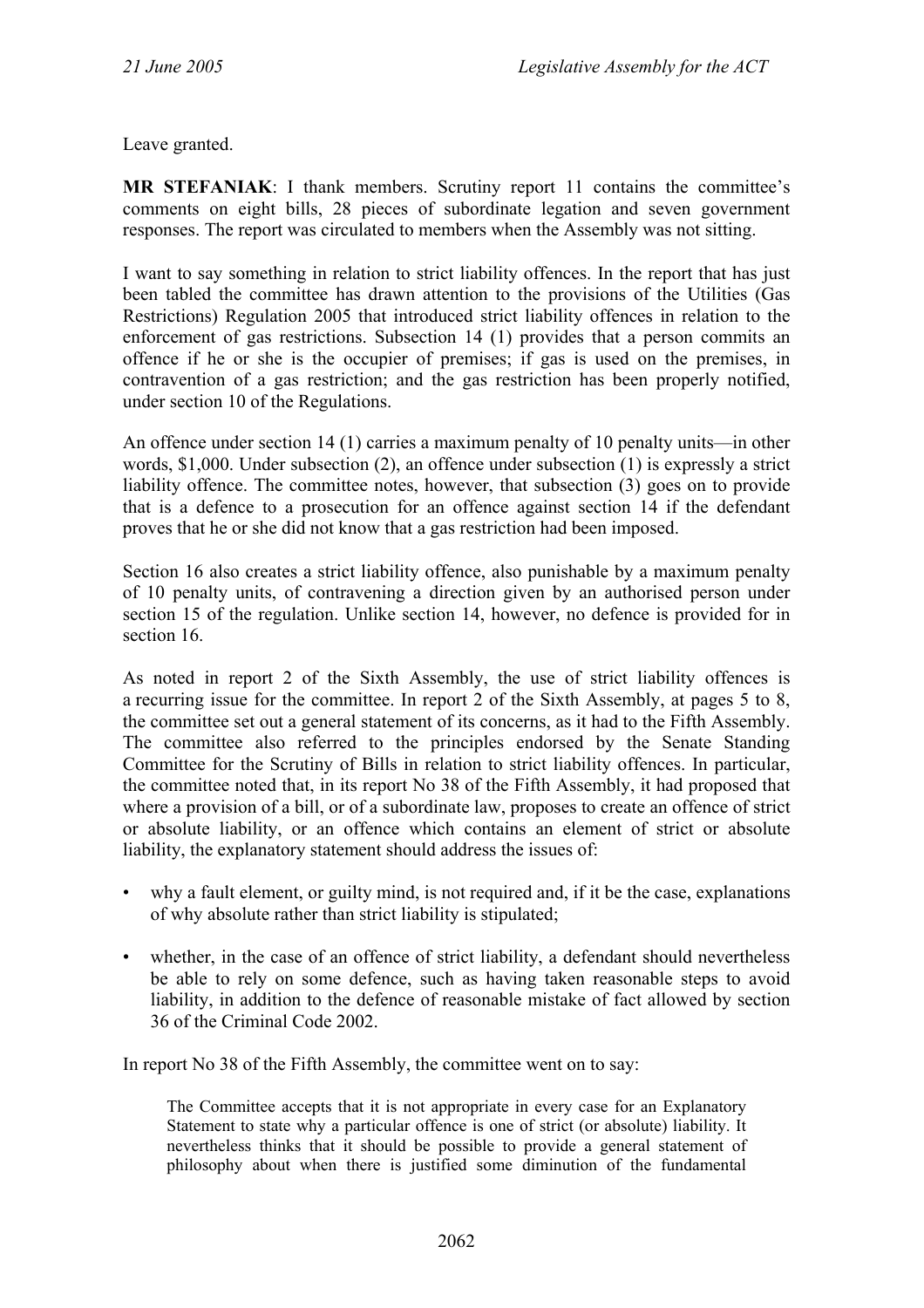principle that an accused must be shown by the prosecution to have intended to commit the crime charged. There will also be some cases where a particular justification is called for, such as where imprisonment is a possible penalty.

The explanatory statement to the subordinate law does not address these issues. As a result, in the report the committee has drawn the provisions to the attention of the Assembly as they may be considered to trespass on rights previously established by law, contrary to paragraph (a) (ii) of the committee's terms of reference.

I note that the report includes a detailed response from the Minister for Urban Services in relation to similar concerns raised in a previous report, in relation to strict liability offences set out in an earlier subordinate law. The minister's response comprehensively addresses the committee's original concerns.

The committee notes, however, that if a similar explanation had been included in the explanatory statement for that earlier subordinate law, it would not have been necessary for the exchange of correspondence to have occurred. Put simply, if the explanatory statements of legation that contains strict liability offence provisions included an explanation of why a fault element is not required and what defences are, nevertheless, available, as the committee has consistently maintained should be the case, needless correspondence between ministers and the committee could be avoided. I commend the report to the Assembly.

### <span id="page-22-0"></span>**Planning and Environment—Standing Committee Report 9**

**MR GENTLEMAN** (Brindabella) (11.50): I present the following report:

Planning and Environment—Standing Committee—Report 9—*Draft variation to the territory plan No 151—Coree block 5 Uriarra Rural Village,* together with a copy of the relevant extracts of the relevant minutes of proceedings.

I move:

That the report be noted.

The committee considered the draft variation at meetings held in March 2005 and decided not to invite submissions or call for public hearings in relation to DV 151 as there had been lengthy consultation processes with previous inquiries. There was also a strong commitment to help those families that had been relocated to get back to the community atmosphere that had been developed over the last 75 years.

As there were still seven of the 23 houses remaining in the Uriarra Village, the telecommunications and electricity supply had been fully restored and updated. The Uriarra Village has wonderful community services such as an oval, parkland and tennis courts and a school building that has in recent years been used for community purposes.

On June 3, 2004 the Chief Minister, Jon Stanhope MLA, announced the redevelopment of houses in the fire affected areas of Uriarra as well as Stromlo. These new houses will be of high quality and environmentally sustainable. With the Stanhope Labor government's commitment to the return of people to the Uriarra settlement, as well as to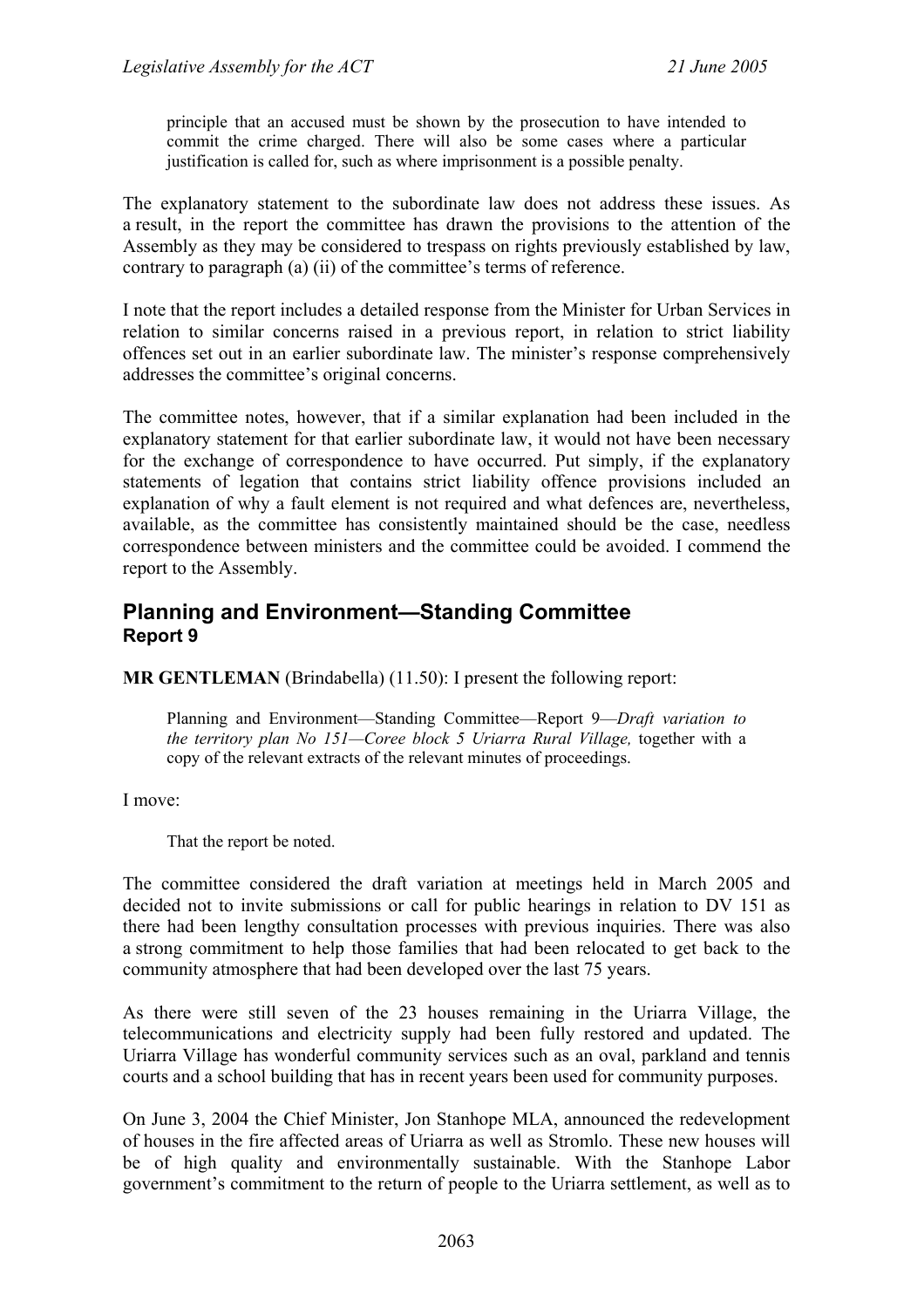other rural villages affected by the January 2003 fires, there has been an increase in the size of the settlements. The Uriarra Village will be increased in size from 23 to 100 houses.

The decision for this was a combined economic responsibility as well as a desire for residents who had lost their homes to be able to return. Another consideration for expanding the number of houses in the Uriarra Village was for others in the Canberra community to live a rural lifestyle in the village. The decision to rebuild Uriarra Village was one that was considered after much consultation and enquiries, including the ACT government's non-urban study steering committee reports entitled *Shaping our territory: final report: opportunities for non-urban ACT,* dated November 2003, and *Shaping our territory sustainability study Uriarra Village*, dated May 2004. Other reports include the finalisation of draft amendment No 34, DA 34, to the national capital plan, and the ACT government's public environment report *Uriarra Village blocks 5 and 78 Coree*, dated November 2004, and the Minister for Planning's *Evaluation report of the public environment report Uriarra Village blocks 5 and 78 Coree*, dated December 2004.

As committee chair, I would like to thank all those involved in the consultation process and in particular the committee office and secretary Hanna Jaireth.

Question resolved in the affirmative.

### <span id="page-23-0"></span>**Planning and Environment—Standing Committee Report 10**

**MR GENTLEMAN** *(Brindabella)* (11.53): I present the following report:

Planning and Environment—Standing Committee—Report 10—*Draft variation to the territory plan No 236*⎯*City West Commercial A Civic Centre Land Use Policies, Exemption of Preliminary Assessments and Part D—Definitions*, together with a copy of the extracts of the relevant minutes of proceedings.

I move:

That the report be noted.

Draft variation to the territory plan No 236 was considered by the committee at meetings held in March 2005 and, from those meetings, the committee invited public submissions. The committee discussed the submissions received at meetings through May and early June. With the highest number of submissions being from not-for-profit organisations and community groups, it was the committee's view that these should be considered carefully.

The committee also commends the ACT government and the ANU for working together to provide equivalent accommodation for existing City West occupants. This, along with the recommendations from the committee for concessional community rental rates, will see a cosmopolitan mix of vibrant non-government and community organisations flourish in the City West precinct.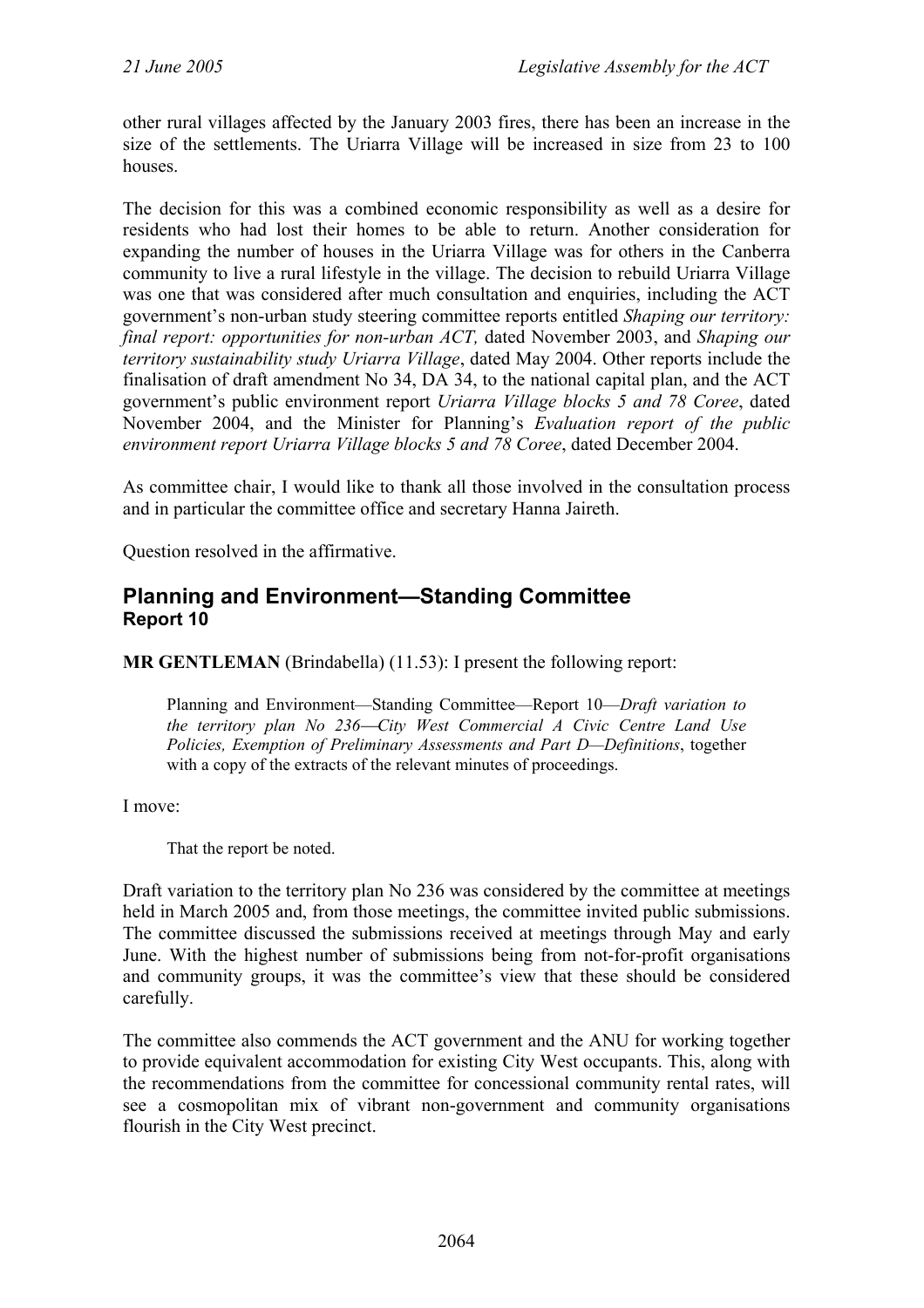The proposed variation to the territory plan, DV 236, has various objectives, with the overarching objective being to contribute to the revitalisation of Civic. Some of the other important objectives of DV 236 are to enable the implementation of the City West master plan, which aims to better integrate the ANU with the social and cultural life of the city. This has been taken into account with the allocation of \$6 million in the 2005-06 budget to allow for the implementation of new street furniture, streetscape redesign and the redevelopment of Childers Street.

With the encouragement of new cultural facilities, it allows the opportunity for more cultural activities such as circus acts and dance and performing arts for young people. There is also the chance for new eat, meet and drink establishments to be part of the new City West redevelopment. The committee agrees with the government's view to help encourage affordable student accommodation in the city precinct and also the opportunity to facilitate a vibrant, robust and culturally stimulating environment.

Committee members recommended that the membership board of the City West precinct committee should be broadened to include a representative of community organisations and other existing occupants. In broadening this membership, the ACT government's target of 50 per cent for female appointees to committees and boards should also be applied. As committee chair, I would like to thank all those involved in the consultation process and in particular the committee office and secretary Hannah Jaireth.

**DR FOSKEY** (Molonglo) (11.56): I was pleased to read the key recommendations of the report of the Standing Committee on Planning and Environment into the draft variation of the territory plan No 236, commonly known as the City West redevelopment.

I was very pleased because community organisations are scared that they are being run out of town, or Civic at least, because, as our Treasurer recently commented during the estimates process, they might be more appropriately accommodated in areas that are not considered highly valued real estate. Such a comment from our government is dismissive of the role played by community organisations and the needs of the people that access them. Our community organisations provide invaluable services to the ACT people and we must ensure that they are supported in Canberra's planning and development or the community that they serve will suffer.

In this instance, government must include community organisations in the Civic west planning process. The degree of uncertainty regarding the government's plans for their accommodation and their exclusion from the detailed planning process is unacceptable. As it currently stands, community organisations do not know what their future holds in the Civic west district. The City West master plan and the ACT government and ANU deed of agreement, which set out the future with broad brush stokes for Civic west, lack definition and a commitment to the future for community organisations.

We have called on the government many times to make the ANU deed of agreement public, to assist in quelling the anxiety of community organisations about their future, but the government has not yet done so. I take this opportunity to call on the Treasurer and the Chief Minister to table that document in the Assembly today. One important factor that has contributed to this anxiety is finding the right minister to deal with in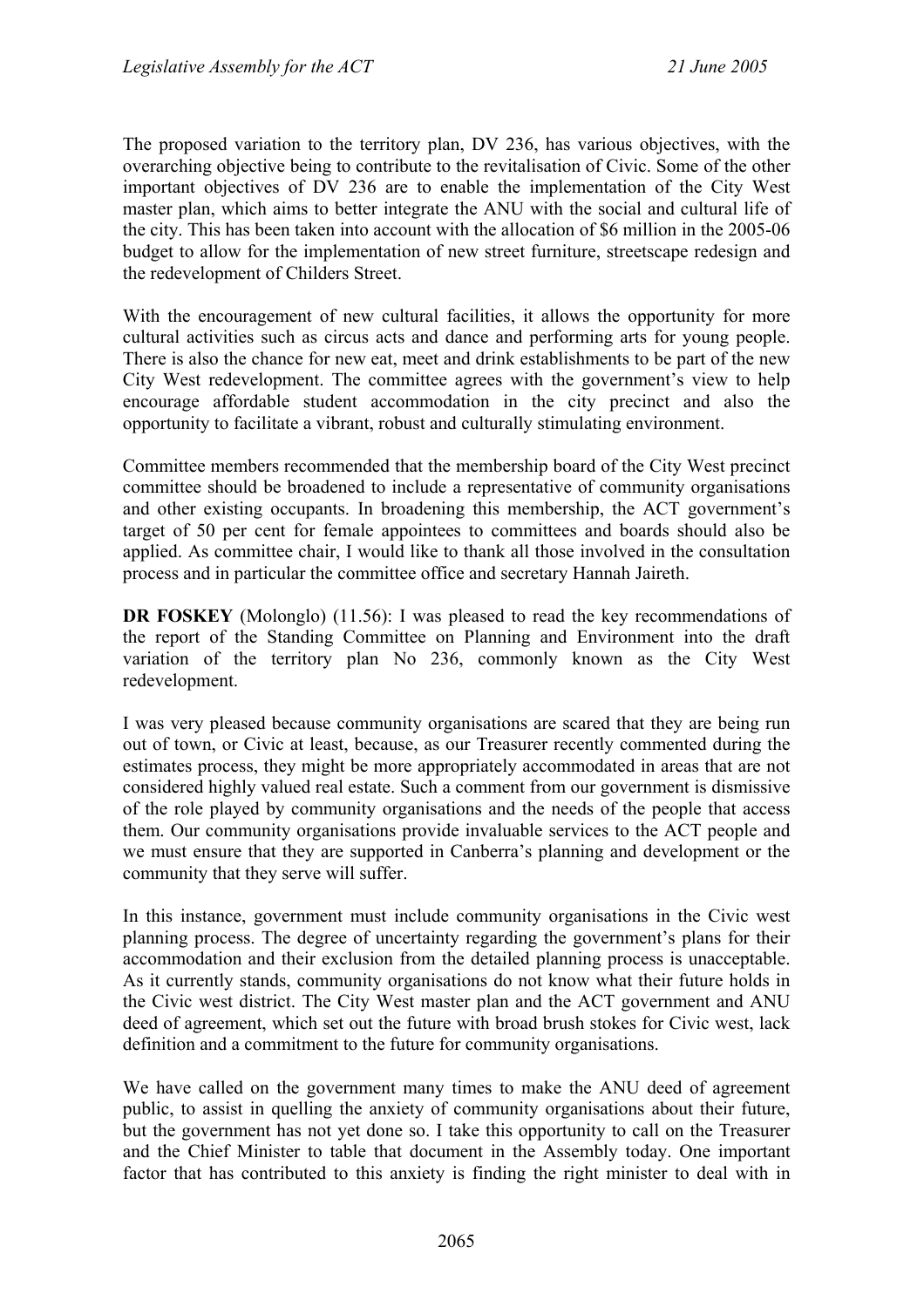regard to the Civic west redevelopment. Currently the Chief Minister, the Treasurer and the Minister for Planning are all claiming some responsibility for Civic west yet none of them seems to be prepared to answer questions on the issue and they continue to pass the buck.

It is time that one of those ministers took overall responsibility and offered a lead on the project. Given this fog of intention and lack of detail in the government's commitments, I fully support the committee's recommendation to include a representative of community organisations and other existing occupants on the City West precinct committee. I think at the very least the government should ensure that those organisations are brought into the creative thinking process at the earliest possible stage. I also call on the government to consider the community organisation's request to be collocated in Civic west as well as their request for adequate space, the continuation of their rental rebate and security of tenure.

Mr Speaker, since I first came to Canberra in the mid-1980s the area known as the ROCS, the residents of Childers Street, has provided all kinds of services to people like me, for instance, who were new to Canberra and interested in environmental issues, because the Canberra Environment Centre is there and the conservation council. The ANU Food Co-op, run by the ANU Food and Nutrition Society, provides cheap and wholesome food for anyone who wants it. There used to be photo access. There was a Dance Street theatre but that burnt down. That area has a heart and a soul lacking in so much of Canberra. Therefore, it is absolutely important that we do not reduce Civic west to more sterile sites limited to housing, residential development and offices, which is a pattern we are seeing repeated over and over again in this city.

Although these requests may not be in line with the Treasurer's comment about appropriate accommodation in highly valued real estate, it appears that I must remind the government of its community facility land use policy. The first objective of this policy states that the government will "ensure that adequate sites are available to meet community needs for community services and facilities in appropriate and accessible locations." I hope to hear that commitment restated in the government's response to this report.

I now turn to the issue of affordable housing. Page 64 of the City West master plan commits the government to ensuring that a minimum of five per cent of residential accommodation in Civic west is offered to low and medium income earners. While I acknowledge that the government has in the past taken some steps to improve housing affordability, although not necessarily in this budget, it is important that this commitment to provide that five per cent in Civic west does not slip in the face of the high land value.

It is a pity that in relation to affordable housing in Civic west the government and opposition did not agree with my recent motion to reconvene the affordable housing task force, which could have provided expert advice on the plans. And although I am aware that residential development in Civic west will not be fully implemented for some time, I fully endorse the committee's recommendation that the government report annually to the committee on progress in meeting the five per cent affordable housing target for City West and the policies applied for meeting the target.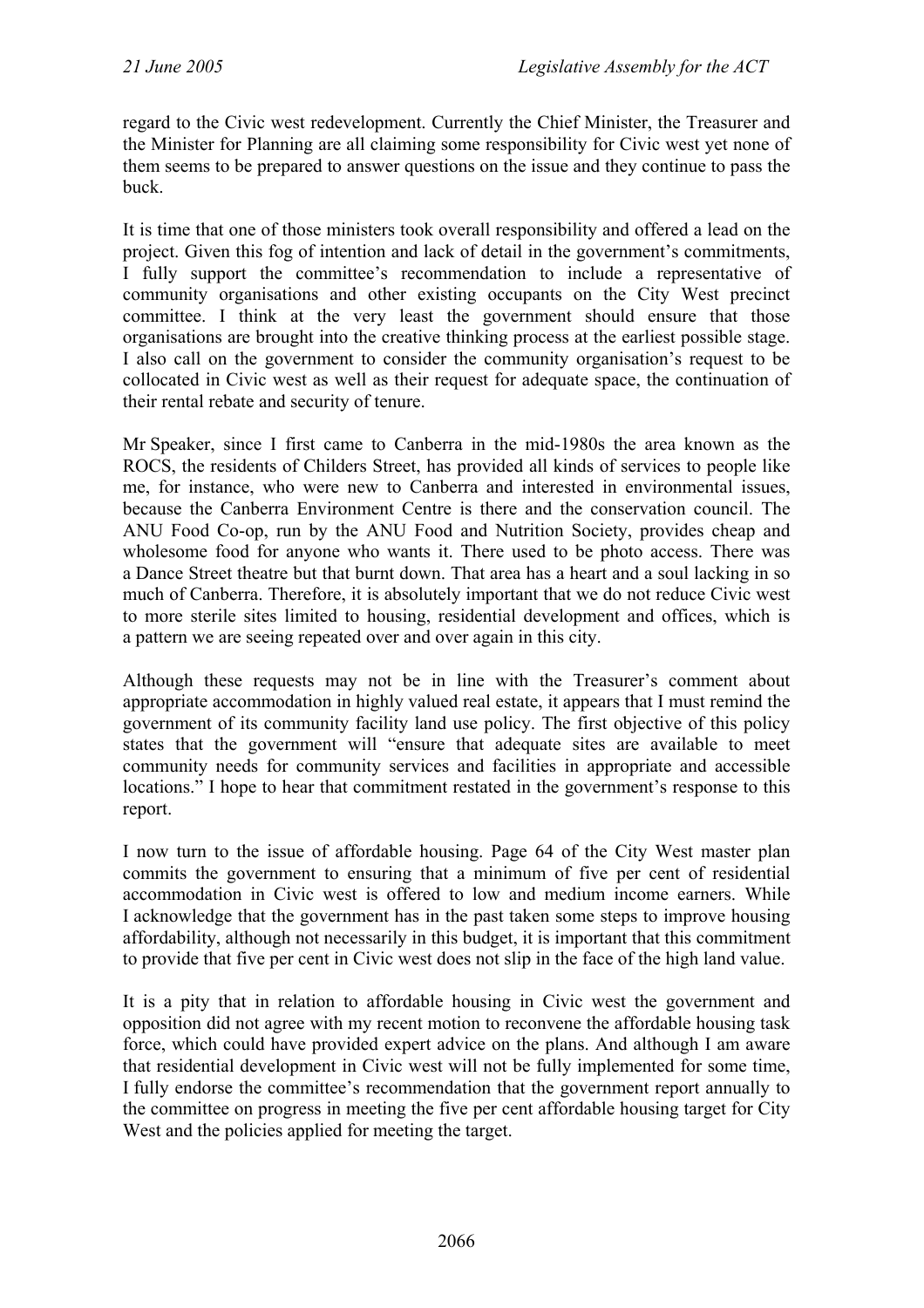I note that, in answer to a question on notice that we asked during the estimates process to find out how the mix of affordable housing that is promised for Civic west would be delivered, the government simply drew our attention to the student accommodation planned by ANU. That can only raise our concerns regarding a level of real commitment this government has to deliver on its housing affordability promises. I am pleased to see that this committee has made a recommendation that student accommodation should not be counted when monitoring progress towards achieving five per cent affordable housing.

This is a unanimous report of the committee that is composed of two Labor backbenchers and a member of the opposition. How the government responds to its recommendations is a test not only of the government's commitment to community organisations and affordable housing, but also of the effectiveness of the government's backbench. Consequently, I look forward to the government's response to this paper and hope to see it address the concerns of the community sector and social housing groups by accepting all the recommendations of the report relating to community organisations and housing affordability.

Question resolved in the affirmative.

## <span id="page-26-0"></span>**University of Canberra Amendment Bill 2005**

**Ms Gallagher**, pursuant to notice, presented the bill, its explanatory statement and a Human Rights Act compatibility statement.

Title read by clerk.

**MS GALLAGHER** (Molonglo—Minister for Education and Training, Minister for Children, Youth and Family Support, Minister for Women and Minister for Industrial Relations) (12.04): I move:

That this bill be agreed to in principle.

This bill amends the University of Canberra Act 1989. The amendments embed the national government's protocols agreed by all Australian ministers and chancellors of Australia's universities in late 2003. The protocols are specified in the commonwealth's Higher Education Support Act 2003. All Australian states and territories are working towards embedding the intent of the national governance protocols in their university legislation. The protocols represent good practice in corporate governance of the university governing bodies, most commonly called university councils. This approach ensures that the university council continues to work in the interests of the university and its students. There is a general trend nationally and internationally for corporate entities to embrace best practice in governance and this bill will ensure that our university benefits from a robust governance framework.

This bill is identical to the amendments that were first put forward as part of the government Statute Law Amendment Bill 2005. Appropriate agencies were consulted as part of the SLAB process earlier this year. Following the advice of the legislative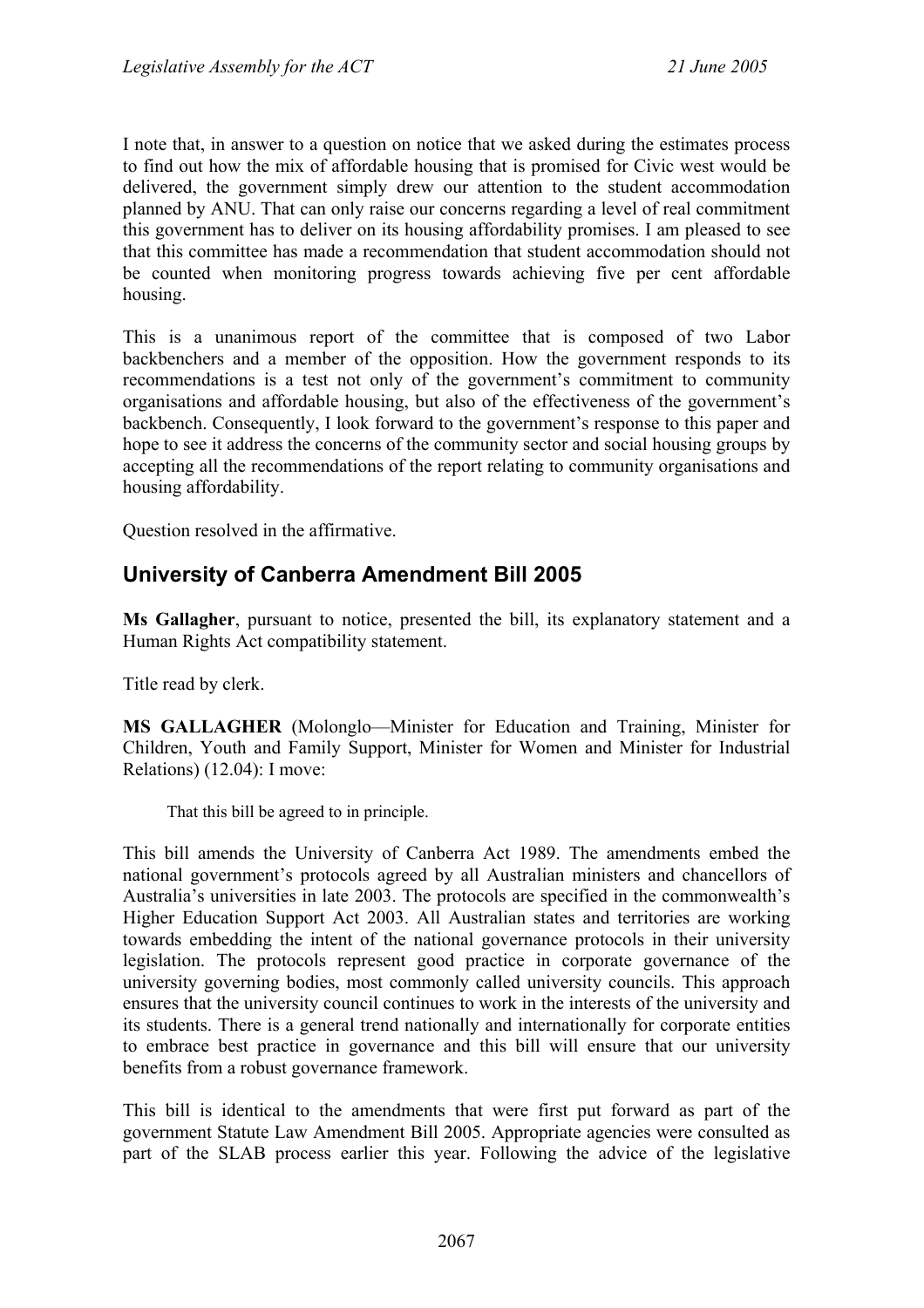steering committee in late March 2005, I agreed to submit the amendments to this Assembly as an independent bill because I support the national governance protocols and I want the university to access the extra funding that flows from adopting them.

The commonwealth's Higher Education Support Act 2003 provides for increased financial assistance to universities that satisfy the national governance protocols. To quality for the increased funding, all Australian universities must embed the protocols in their enabling legislation by 31 August 2005. This means an additional 2.5 per cent in 2006 rising to 7.5 per cent in 2008. This equates to approximately \$4 million for the University of Canberra by 2008. It is vital that the university have access to these additional funds for the benefit of current and future students.

The bill does not change the number of university council members or the composition of the membership. The current range of university stakeholders currently provided for in the act remains and comprises: the university executive, a person elected by graduates of the university, three members of the academic staff elected by members of that staff, a member of the general staff elected by members of that staff, two students of the university elected by the students of the university, and up to 10 persons appointed by the Chief Minister.

The amendments clearly specify the duty of the university council members, consistent with the national governance protocols, including providing for sanctions where duties are breached, amending the protections to be available to members consistent with the Corporations Act, further quantifying the circumstances in which members must vacate their office to include disqualification as a company director under the Corporations Act, amending the manner in which the deputy chancellor is appointed to the council, because the protocols specify which positions are appointed by virtue of office, and limiting the maximum term of council members to 12 years. I ask that members note that this bill moves the territory forward with an improved university governance framework that protects the interests of students and staff at the University of Canberra. The bill will ensure all council members continue to work for the good of the university.

I recognise the efforts of all governments in developing the protocols and the considerable effort put in by both the university and my department to develop these amendments. Equally, it is imperative that the territory embraces the amendments to support our university and our students, current and future. The amount of extra funding on offer from the commonwealth is not a trivial amount.

Mr Speaker, I commend this bill to members for their consideration.

Debate (on motion by **Mr Stefaniak**) adjourned to the next sitting.

## <span id="page-27-0"></span>**Children and Young People Amendment Bill 2005**

**Ms Gallagher**, pursuant to notice, presented the bill, its explanatory statement and a Human Rights Act compatibility statement.

Title read by Clerk.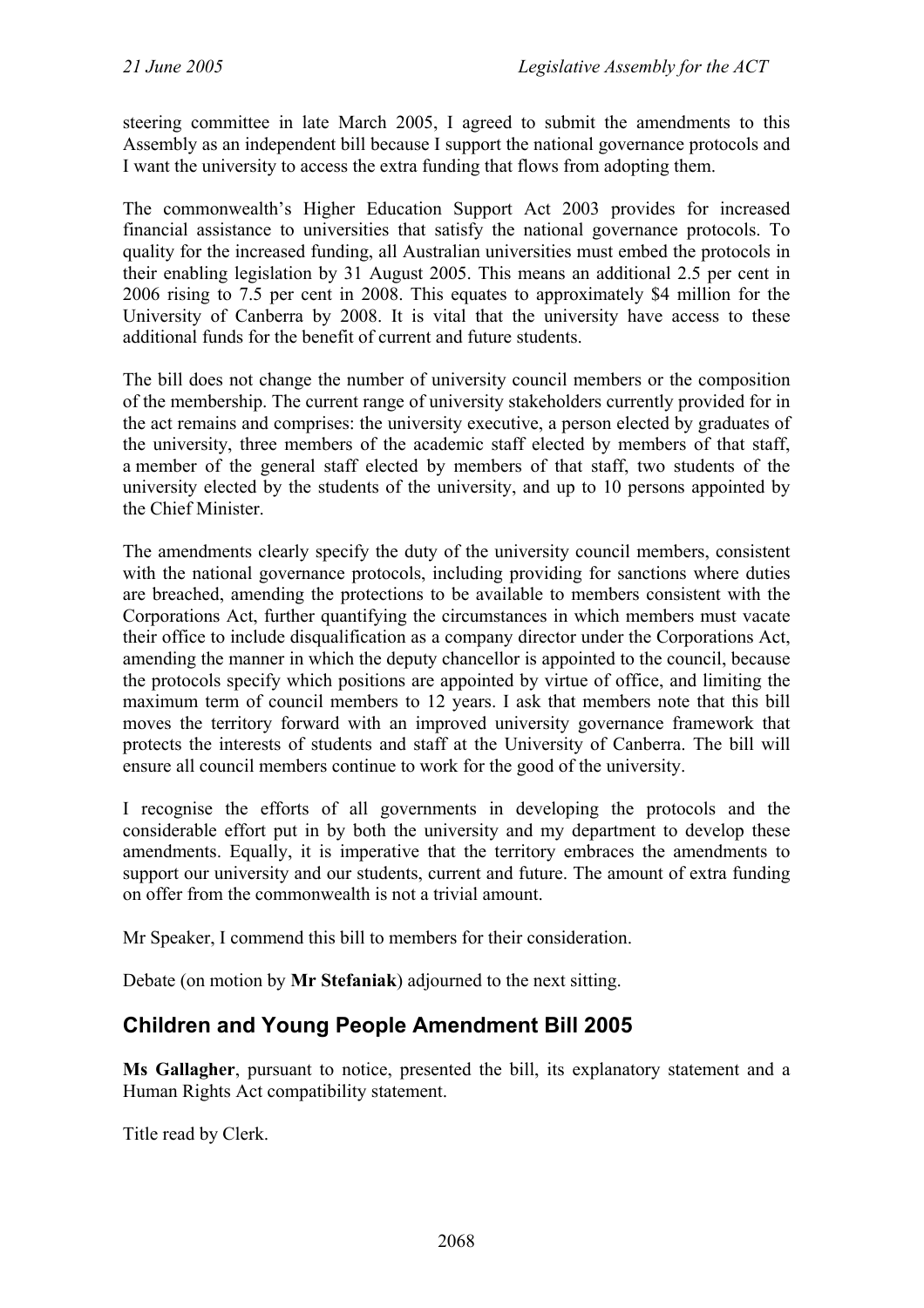**MS GALLAGHER** (Molonglo—Minister for Education and Training, Minister for Children, Youth and Family Support, Minister for Women and Minister for Industrial Relations) (12.09): I move:

That this bill be agreed to in principle.

The Children and Young People Amendment Bill 2005 amends the Children and Young People Act 1999, relating in the most part to the Quamby Youth Detention Centre. This bill addresses problems that date back to the beginning of self-government in the ACT. Specifically, the problems raised and addressed in today's bill include the declaration of Quamby Youth Detention Centre as a shelter and institution under the act, the declaration of community youth justice offices, in their various locations, as attendance centres under the act, the declaration of Marlow Cottage as a shelter under the act, the validity of the standing orders used at Quamby, and the appointment of official visitors under the act.

Mr Speaker, let me address the first legal issue. Extensive searches have been undertaken by the Department of Disability, Housing and Community Services and the Department of Justice and Community Safety for the documentation in relation to the declarations of Quamby, Marlow Cottage and the attendance centre in accordance with the act. Declarations for Marlow Cottage and the attendance centre could not be located. The most recent official declaration of Quamby as a facility able to receive children and young people under the relevant legislation was made on 22 April 1988. This was made by the then associate secretary, ACT administration, as delegate for the minister of state for the arts and territories. This 1988 declaration was made under section 157 of the then Children's Services Act 1986, which was repealed by the Children and Young People Act 1999, which commenced on 10 May 2000. Further, the 1988 declaration related to the site on which Quamby operated prior to the facility's upgrade and reopening, on a different part of the site, in March 1994. This new location has never officially been declared as a facility for the receipt of children and young people under relevant legislation.

I should note that there were no statements in reports by the ACT Ombudsman, the Community Advocate, the ACT coroner, in the Vardon and Murray reviews, or in the interim report on the review of systems and processes with compliance and statutory obligations undertaken by Minter Ellison Consulting, that would have drawn our attention to these issues. Following advice from the ACT Government Solicitor's Office, on 19 May 2005, I declared—under the Children and Young People Act 1999, from that date—Quamby to be both a shelter and institution and the Community Youth Justice Offices, in Callum Offices, Woden, to be an attendance centre. On 17 June 2005, I declared—under the Children and Young People Act 1999, from that date—Marlow Cottage to be a shelter. This is a facility that is currently being used as a place to refer children and young people to from the Children's Court.

As I have earlier indicated, the status of these facilities, prior to my recent declarations, is uncertain and so it is necessary to introduce amendments that would put their legality beyond any doubt. Given the circumstances, and in order to address these matters, I propose the following amendments to the Assembly: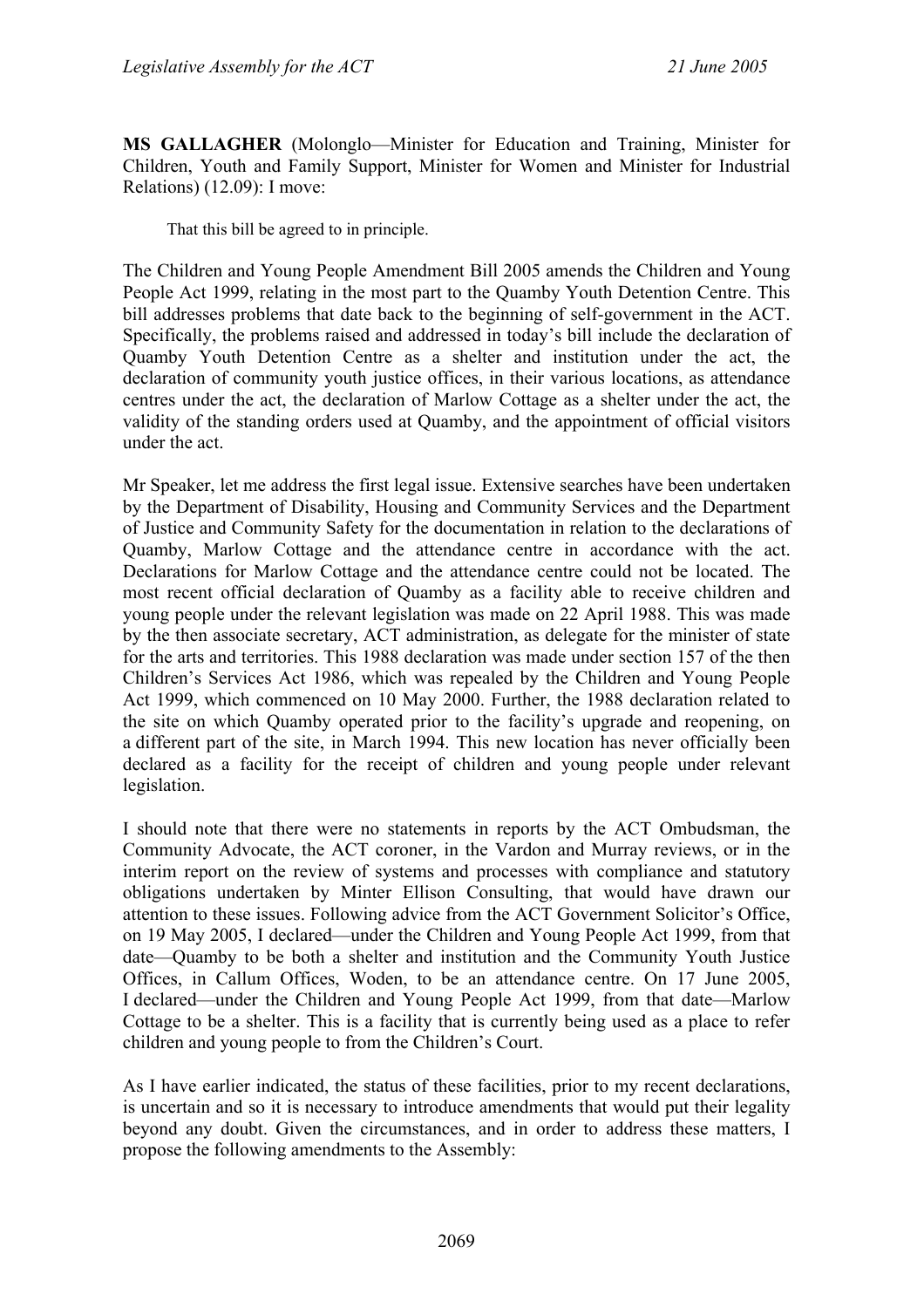- a new section 420, to retrospectively declare, from the beginning of self-government, the Community Youth Justice Offices, at their various locations, to be attendance centres;
- a new section 421, to retrospectively declare Quamby Youth Detention Centre as both a shelter and institution from the beginning of self-government; and
- a new section 422, to declare Marlow Cottage as a shelter from the time of its establishment on 6 November 1995.

While the recent declarations I have made under the act provide legal certainty for the future, the amendments proposed to the act today will address the past, and together will provide a continuum of legislative and regulatory coverage dating, in large part, from the beginning of territory self-government. This is to clarify and provide certainty to the status of these places.

As I outlined earlier, the second legal issue we confront involves Quamby standing orders. The ACT Government Solicitor's Office has advised that there is no general power under the Children and Young People Act 1999 and the Public Sector Management Act 1994 for a number of the standing orders currently used at Quamby. These include the legal basis for such actions as use of force, medical examinations and video surveillance. There is no power in the act that gives specific authority for standing orders in regard to these and other such issues.

In the two periods when Quamby was part of ACT Corrective Services, the authority for standing orders may have been drawn from the Remand Centres Act 1976. The proposed amendments to the Children and Young People Act at section 403, in relation to standing orders, will give the minister the power to declare standing orders by disallowable instrument for a broad range of specified purposes. It will also allow, at section 418, for a strict 28-day period, for the minister to declare standing orders with retrospective effect. The purposes for the standing orders include powers of search, mail, phone calls, education and behaviour management strategies. Under section 419, the Chief Executive of my department will be required to review the standing orders and provide me with a report within three months of the commencement of these amendments. This clause is necessary, as the standing orders will be redeveloped over this period, on the basis of advice from the Human Rights Commissioner, in relation to compliance with the Human Rights Act 2004.

Earlier this year, after discussions between the department and the Human Rights Commissioner, the Human Rights Commissioner began a review of Quamby. The purpose of this audit is to gain her advice on what changes were necessary to enshrine the principles of human rights in the practices at Quamby. We will be guided by her advice.

Finally, I refer to the question of official visitors under the act. Members will know that official visitors are independent people appointed by the minister. They advocate on behalf of children and young people in detention, hearing complaints, making enquiries, and working to find a satisfactory solution. Our examinations have discovered that the current official visitors were appointed by way of a notifiable instrument, rather than a disallowable instrument, as required for statutory appointments under the Legislation Act 2001.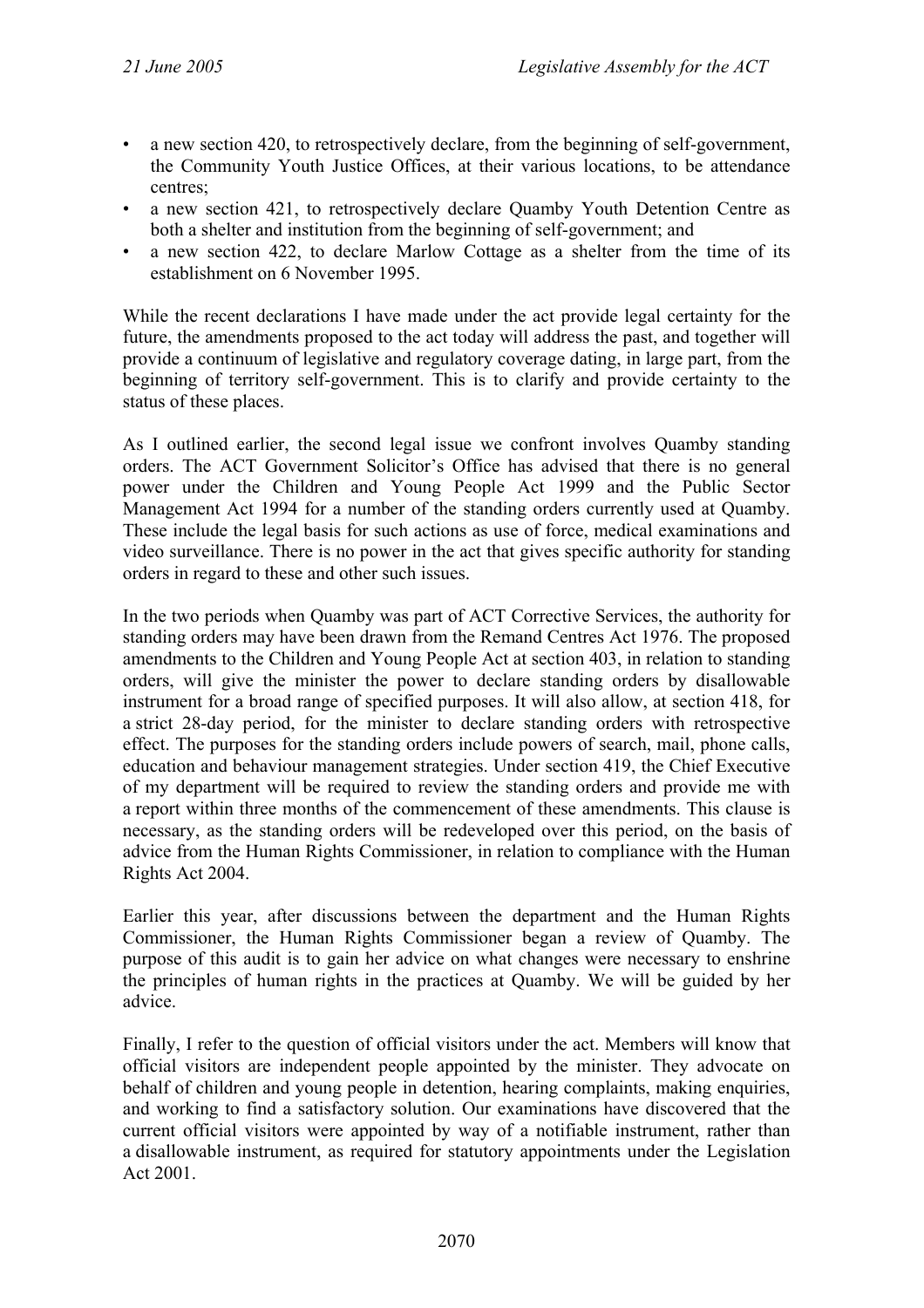This inadvertent technical problem effectively rendered the appointment process invalid due to the procedural requirements of the Legislation Act 2001. It should be noted however that the majority of the components of the appointment process were completed correctly, including that their appointments were agreed to by the relevant standing committee of the ACT Legislative Assembly. The official visitors have since been retrospectively appointed through a new disallowable instrument for the period of their current appointment—that is from 6 February 2003 until 1 July 2005. As a precaution, the proposed section 424 to the act seeks to remove any doubt as to the validity of the appointment of the official visitors, notwithstanding the technical hitch in the appointment process.

Mr Speaker, as I have outlined, our examinations have uncovered a number of serious legislative anomalies, dating back to the beginning of self-government, regarding the legal status of Quamby, its standing orders and the official visitors under the Children and Young People Act. Since their discovery, the government has worked diligently to provide remedies that will establish, beyond question, the legal foundation required to enable us to lawfully undertake this fundamental public service.

Debate (on motion by **Mrs Dunne)** adjourned to the next sitting.

## <span id="page-30-0"></span>**Occupational Health and Safety Legislation Amendment Bill 2005**

**Ms Gallagher**, pursuant to notice, presented the bill, its explanatory statement and a Human Rights Act compatibility statement.

Title read by clerk

**MS GALLAGHER** (Molonglo—Minister for Education and Training, Minister for Children Youth and Family Support, Minister for Women and Minister for Industrial Relations) (12.18): I move:

That this bill be agreed to in principle.

The Occupational Health and Safety Legislation Amendment Bill 2005 amends the review-of-act requirements in the Dangerous Substances Act 2004 and the Occupational Health and Safety Act 1989—the OH&S Act. The amendments refocus the reviews on the broad operation of the regulatory regimes established by the acts, align their timing, and provide flexibility to the minister in establishing arrangements for their conduct.

Section 224 of the Dangerous Substances Act currently requires an independent review of the operation of the act, with particular reference to the assessment of the regulation of fireworks, as soon as practicable after 30 June 2005. Section 230 of the OH&S Act also currently requires an independent review of the OH&S Act and is focussed on the reforms to their compliance model established through amendments passed last year. The review is to be conducted as soon as practicable after 30 June 2007.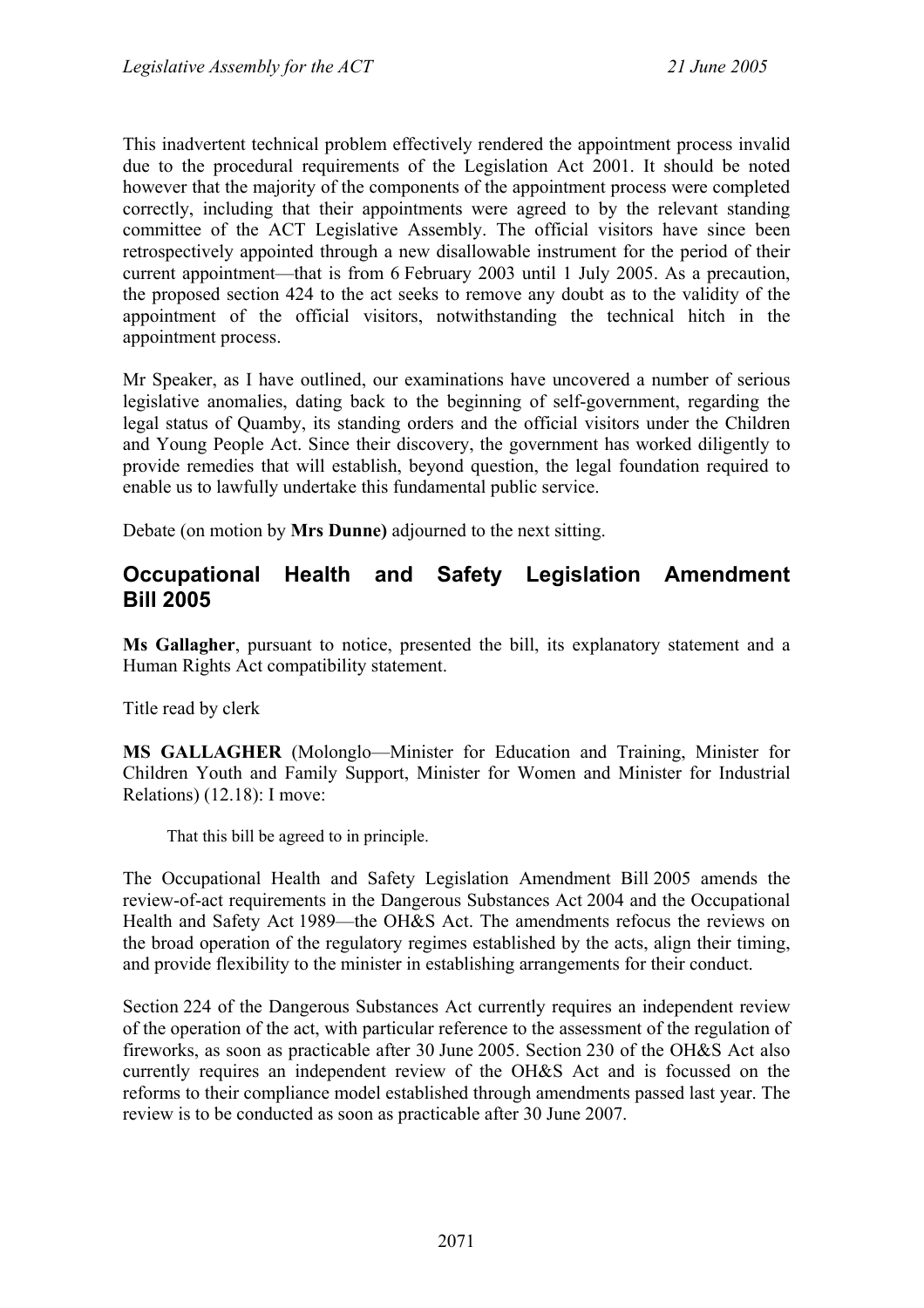These review provisions were initiated through amendments of the crossbench during debate of the Dangerous Substances Bill 2003 in March 2004 and amendments to the OH&S Act in June 2004. The Dangerous Substances Act creates a modern duty-based framework for the regulation of dangerous goods and hazardous substances and anticipates international developments in integrated chemicals management. The OH&S Act, as amended, creates an enhanced compliance and enforcement framework for workplace safety in the ACT. This framework is paralleled in the compliance and enforcement provisions of the Dangerous Substances Act.

Both the Dangerous Substances Act and the OH&S Act, as amended, establish complex and innovative regulatory regimes. Legislated requirements to review the operation of significant new laws are not uncommon and ensure that following a sufficient period a sound assessment of the workability of the legislation and its effectiveness in meeting its objectives can be made. The government does believe, however, that the period of time needed to adequately and comprehensively assess the legislation should be longer than that currently specified in the Dangerous Substances Act. In seeking to amend the provisions along the lines I will now outline, this government maintains its commitment to a robust review of these important bodies of legislation.

The regulatory regime established for the Dangerous Substances Act is broad and complex and is supported by a wide range of regulations for explosives, storage and safe handling, asbestos awareness, asbestos prohibition and the licensing of security sensitive substances such as fertiliser grade ammonium nitrate. Additional regulations will be developed for health surveillance, control of carcinogens and transport in the coming period.

While the current review provision mandates a focus on fireworks it would not be sensible for the government to review such a narrow aspect of the broad subject matter dealt with under the Dangerous Substances regime in isolation. Fireworks are only one element to be examined in the extensive review of the dangerous substances legislation. The government conducts an annual comprehensive regime review of the fireworks provisions in the Dangerous Substances Act after every Queen's Birthday long weekend to assess the suitability of the current regime. The government does not pass legislation and leave it to sit unchecked on the statute books for years to come. We are continually evaluating and re-evaluating ACT law to ensure it is keeping pace with changes in the territory. Further the Dangerous Substances Act was only enacted in March last year. The government does not believe that a review only some 12 months after its introduction will enable a full analysis of the Dangerous Substances regulatory regime. Sufficient time should be allowed to pass before a review takes place so the regime as a whole can be properly assessed.

The Dangerous Substances Act and the OH&S Act establish complimentary safety regimes based on positive duties of care. The Dangerous Substances Act has a modern approach to compliance and enforcement created through a hierarchy of enforcement measures ranging from advice, education and persuasion to increasingly serious sanctions such as improvement notices, prohibition notices and finally prosecution, and an innovative mix of compliance mechanisms including notices of agreed compliance, remedial orders, enforceable undertakings and injunctions. This compliance and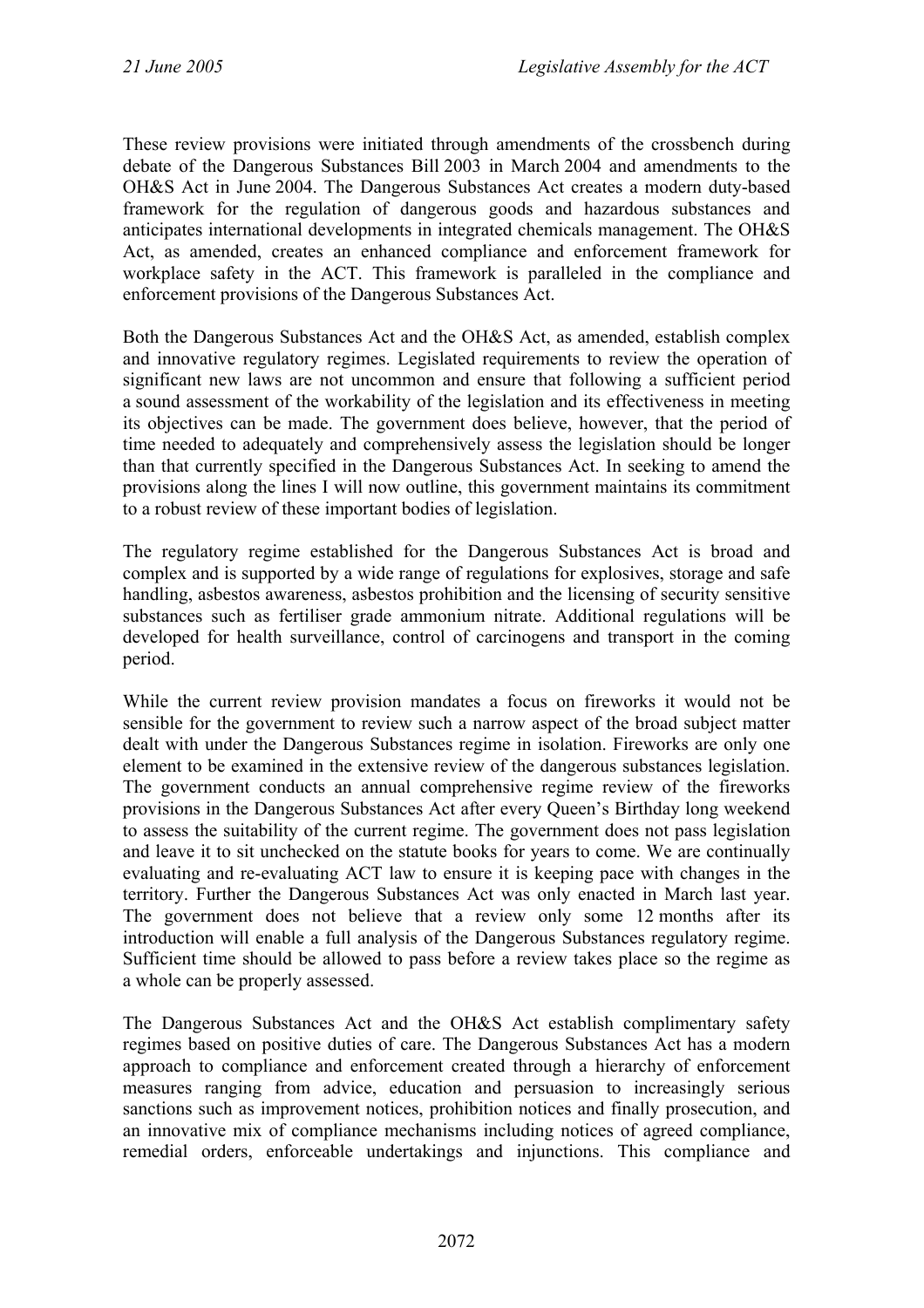enforcement regime is parallel in the OH&S Act and, along with the right of entry provisions for registered employer and employee organisations, is the focus of the current review provisions in the act.

The review of the Dangerous Substances Act is required to commence as soon as possible after 30 June 2005 and the review of the OH&S Act is required to commence as soon as possible after 30 June 2007. The government is of the view that there are potential synergies and economic efficiencies in aligning the timing of the two reviews. It would be most appropriate for these to commence in 2007. This will ensure that the dangerous substances legislation has operated for a reasonable period and that the review will be able to make a thorough assessment and reach useful conclusions.

Section 224 of the Dangerous Substances Act presently requires that reviewer must not be a public employee employed in an administrative unit that is responsible for the administration of this act or the OH&S Act, nor should the reviewer be subject to direction by the minister or the chief executive in carrying out the review. A similar review provision is found at section 230 of the OH&S Act.

Many jurisdictions now legislate requirements for the review of the operation and effectiveness of new legislation after a fixed period, commonly five years. By and large, the arrangements and terms of references for a legislative review are a matter for the minister. This has generally been the case in the ACT as well. While the government is committed to the reviews of both the Dangerous Substances Act and the OH&S Act, it questions the need for the current specific requirements regarding arrangements of their conduct. The exclusion of public servants involved in the administration of the legislation in the role of reviewer unnecessarily limits the options a minister may wish to consider in establishing a review process. The current requirements could potentially impose considerable costs on the conduct of a review through the need to engage an independent reviewer.

The public servants who develop this legislation are experts in the area and their core duty is to develop and evaluate the appropriate legislative regimes. The work of an independent reviewer will undoubtedly duplicate much of this work. The merits of an independent review and the public expense it will attract should be a matter for the minister to take into consideration when a review is being set up. The government recognises that a serious review exercise requires the reviewer to proceed in an objective and impartial manner. This imperative should inform the conduct of all reviews. A requirement that the reviewer not be subject to direction by the minister or chief executive when carrying out the review, however, is not representative of the general approach to legislative reviews. This could place unnecessary constraints in the framing of the review's terms of reference and its arrangements, which go beyond the objectivity, and independence of the findings. This requirement is also the subject of amendment in the bill.

Finally, the Occupational Health and Safety Legislation Amendment Bill also introduced technical amendments to the Long Service Leave Act 1976 to remedy unintended changes to the treatment of service by the passage on 6 May 2005 of the Long Services Amendment Act 2005. In late May 2005, the Housing Industry Association alerted my office to the consequences of changes to the treatment of temporary service outside the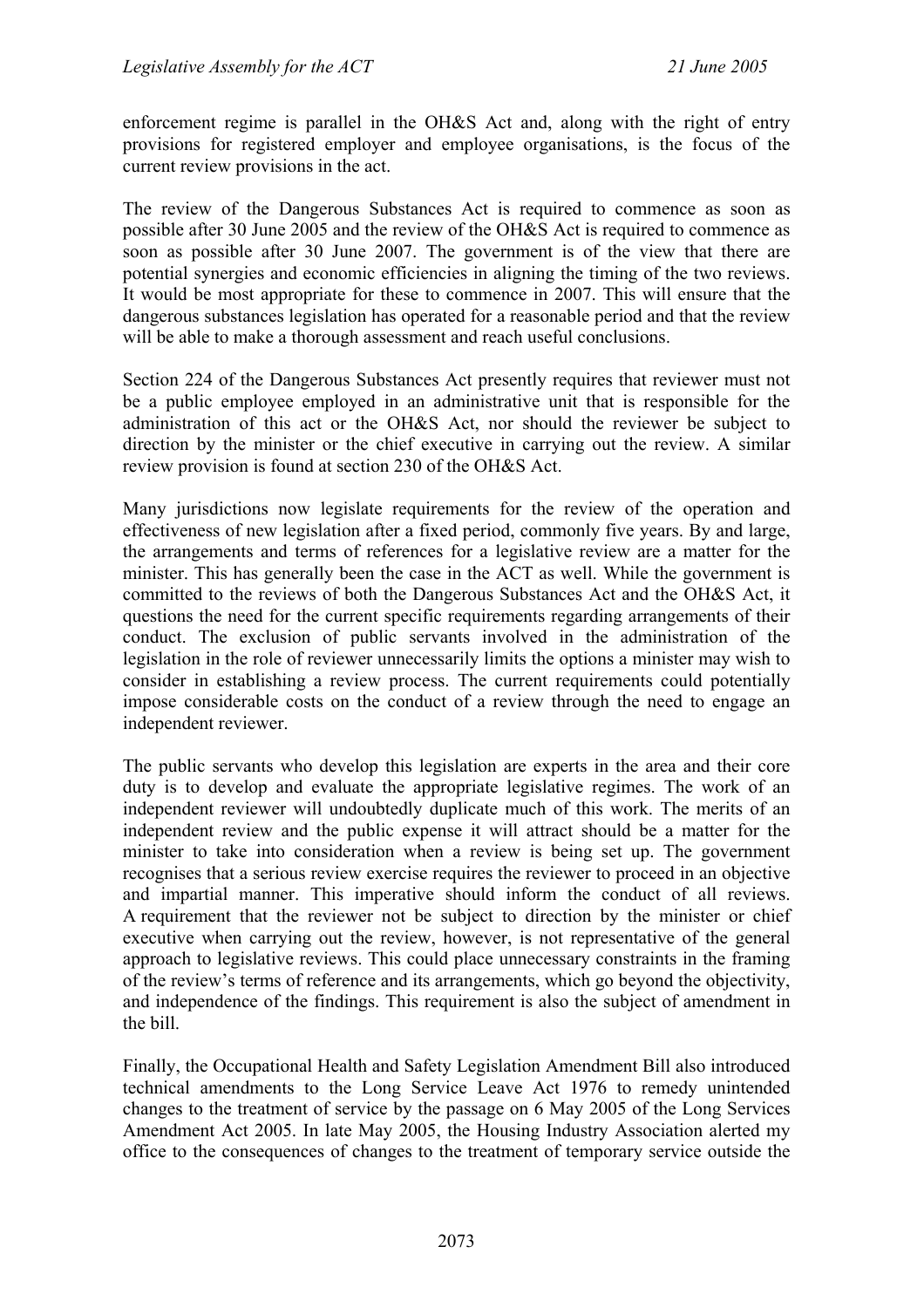ACT and of certain service with the defence force by amendments to the Long Service Leave Act.

A consequence of the reorganisation of provisions governing the treatments of periods of services and continuity of service is that two examples of interruption to the normal course of employment in the territory, certain defence force service and temporary employment outside the ACT that were previously counted as periods of services, are not regarded as periods of service in the amended Long Service Leave Act. These changes were unintended and are not in the public interest. The amendment in clause 5 of the OH&S Amendment Bill 2005 addressed this situation and passage of the bill will limit the possibility of employees being disadvantaged as a result.

Mr Speaker, the Dangerous Substances Act and the OH&S Act, as amended, are landmark legislation. There is a strong case for reviewing the regulatory regimes that they establish, and this government is committed to undertaking such reviews. The conduct of these reviews will represent a considerable allocation of public resources regardless of who is ultimately selected to undertake them. It is very important that these resources be put to the best possible use and achieves an outcome that benefits the territory. The amendments proposed in the bill will promote a thorough analysis of the workability and effectiveness of these two complex and complementary regimes after a reasonable period of operation has passed.

Mr Speaker I commend the Occupational Health and Safety Legislation Amendment Bill 2005 to the Assembly.

Debate (on motion by **Mr Stefaniak**) adjourned to the next sitting.

#### <span id="page-33-0"></span>**Passage of legislation Statement by member**

**DR FOSKEY** (Molonglo): Mr Speaker, I seek leave to register an objection to the brief period between the tabling of these bills and debate.

Leave granted.

**DR FOSKEY** (Molonglo): I seek leave to register an objection to the brief period between the tabling of these bills and debate on them.

Leave granted.

**DR FOSKEY**: I want to make the point that it is very difficult for members to consult fully as they will and to give these pieces of legislation, some of which are quite substantial, the attention that they deserve. I am quite sure that Ms Gallagher would be able to give me quite good reasons why this has occurred in these three cases but, nonetheless, I feel it is very important that wherever possible we allow legislation to be tabled and fair opportunity be given for scrutiny by the public and members before they are debated.

**MR SPEAKER**: This is only the introductory stage and it has been adjourned.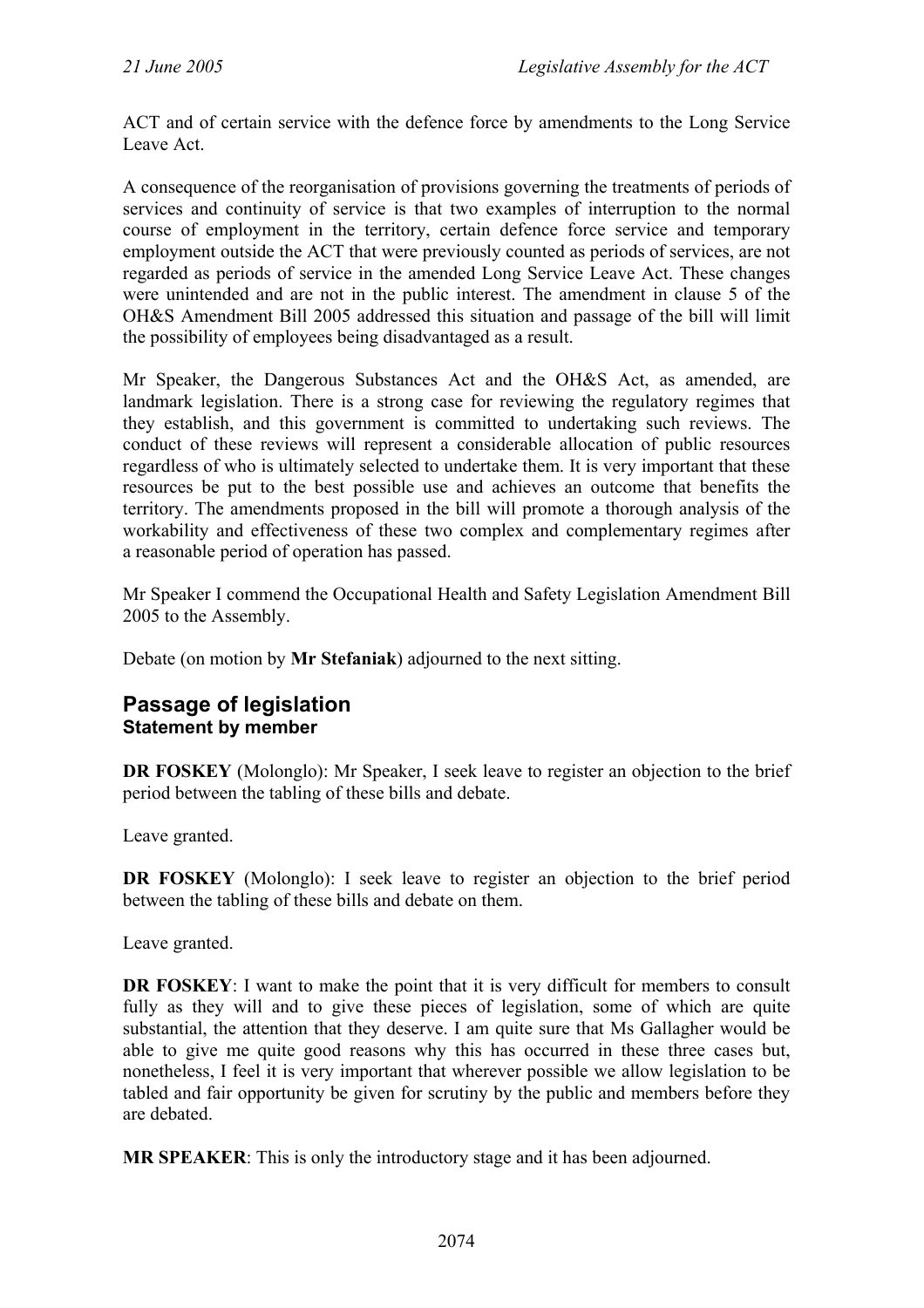**DR FOSKEY**: I understand that some of these pieces of legislation will be talked on next week and I am registering my objection on the basis of that understanding.

#### **Sitting suspended from 12.29 to 2.30 pm.**

## <span id="page-34-0"></span>**Ministerial arrangements**

**MR QUINLAN** (Molonglo—Acting Chief Minister, Treasurer, Minister for Economic Development and Business, Minister for Tourism, Minister for Sport and Recreation, and Minister for Racing and Gaming): Mr Speaker, I advise the Assembly that in the absence of the Chief Minister I will be taking questions relating to his department and Ms Gallagher will be taking questions relating to the Attorney-General's area and environment, arts and heritage. Also, in the absence of Mr Corbell, Mr Hargreaves will be taking questions on health and I will be taking questions on planning. Good luck to all today!

### <span id="page-34-1"></span>**Questions without notice Vardon report**

**MR SMYTH**: Treasurer, this is a question for you in your portfolio. You have made a number of comments recently about the significant costs that have been imposed on the ACT through having to respond to the recommendations of the Gallop, the McLeod and the Vardon reports. In answer to a question on notice during the recent estimates hearing, you provided advice on the cost of implementing each of these reports. In this advice you said that \$1.6 million had been spent during the 2002-03 financial year and \$9.5 million during the 2003-04 financial year in implementing the government's response to the Vardon report. Treasurer, as the Vardon report was only tabled on 22 June 2004, how was it possible to spend these funds implementing recommendations arising from this report in the two financial years before the report was tabled?

**MR QUINLAN**: Okay, I can answer that quickly as we are only playing semantics here. We know that there was an identified child protection problem, which this government moved very promptly to redress, and I want to congratulate the minister for the prompt work that she has done, having picked up a problem that certainly pre-existed the election of a Labor government in 2001. Even though there have been some attempts to try and invent a situation where the problem just occurred overnight, I repeat my congratulations for the minister's prompt action. In terms of the detail, because I don't have it in front of me, we are happy to supply you with a schedule of the expenditure of when and where and what it went on.

**MR SPEAKER**: Do you have a supplementary question, Mr Smyth?

**MR SMYTH**: I would be delighted to receive the schedule. Treasurer, why are you hiding behind the claimed costs of implementing these reports when clearly you were just carrying out ordinary government business to explain you government's excessive spending?

**MR QUINLAN**: Let us get some perspective. What we have had since the budget is Mr Smyth and Mr Mulcahy claiming that the government had overspent by \$688 million.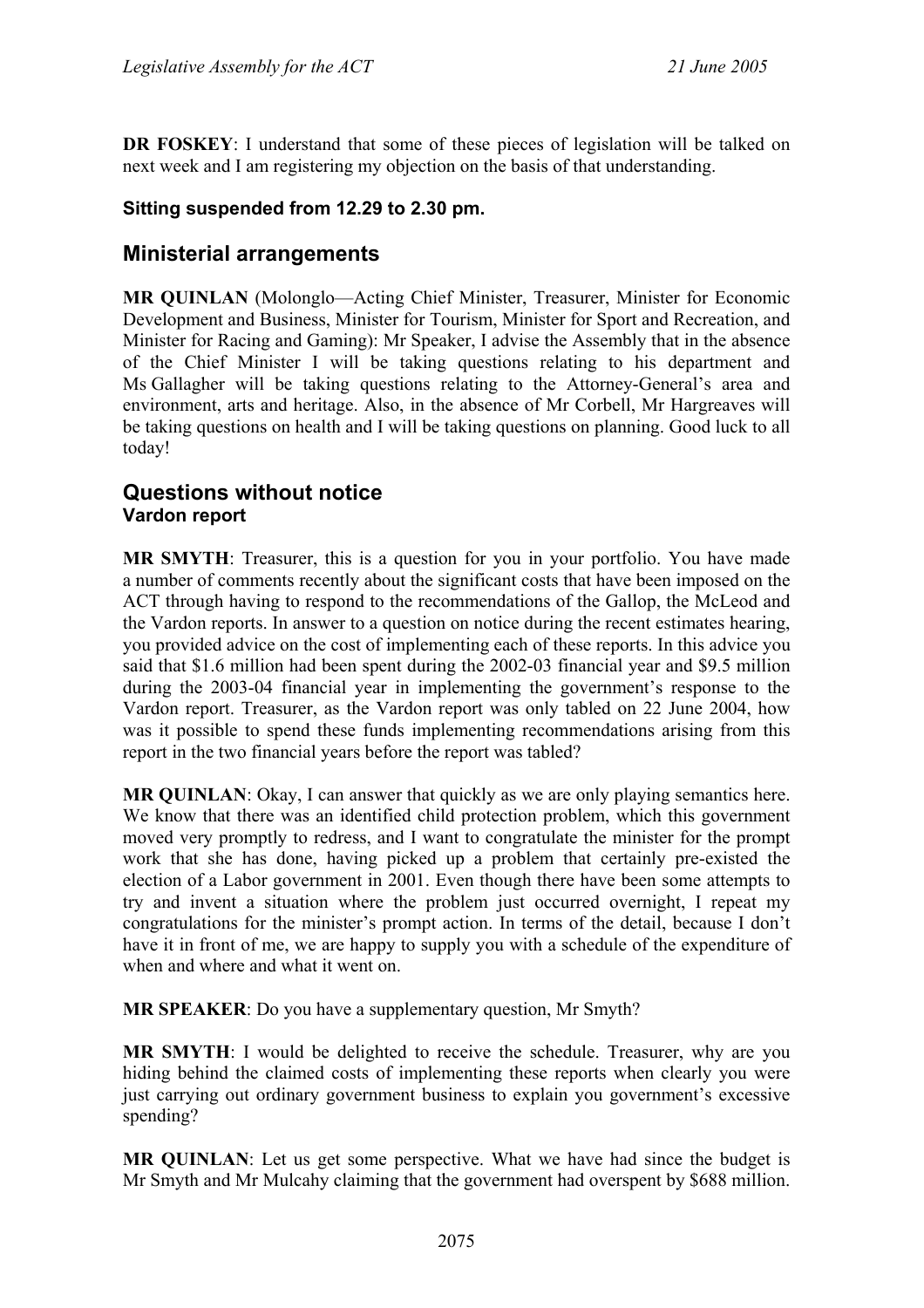They have said that in public. Of course, the only expenditure that this government can undertake is that which is approved in appropriation bills. The changes to bottom lines from year to year are subject to accounting vagaries and vagaries in relation to accruals, et cetera, which are not about the government spending money but the very extensive investments in health and superannuation—those sorts of things—and other accounting changes. This opposition we have has I think, either out of gross stupidity or gross dishonesty, set out to mislead the public of the ACT.

**Mr Smyth**: Point of order, Mr Speaker. There is no attempt to mislead and he must withdraw that and the imputation of dishonesty.

**MR SPEAKER**: No, I don't think the Treasurer has accused anybody of misleading the Assembly. He talked about misleading the community and I think that is an entirely different matter.

**Mr Smyth**: And the "dishonesty"?

**MR SPEAKER**: I don't know that he assigned that to any group or individual.

**Mr Smyth**: He said, "this opposition".

**Mrs Burke**: Yes, he did say that.

**MR SPEAKER**: I think the Treasurer should withdraw that.

**MR QUINLAN**: Okay, I will withdraw it but I need to qualify that. There can only be two reasons that Mr Smyth and Mr Mulcahy—

**Mrs Dunne**: Point of order, Mr Speaker. I would like your ruling on whether Mr Quinlan has actually withdrawn, seeing you asked him to withdraw.

**Mr Seselja**: He said he would qualify it.

**Mrs Dunne**: He went on to say that "I need to qualify it". I thought that withdrawals had to be unqualified withdrawals?

**MR SPEAKER**: Well, that is true but I think—

**MR QUINLAN**: I am seeking, Mr Speaker, to clarify that and, to set Mrs Dunne at ease, I am qualifying the statement that I made before.

**Mrs Dunne**: Okay, that's fine.

**MR QUINLAN**: So rest easy, Mrs Dunne. So what we have is a couple of guys over there who are claiming that this government went out and spent something close to \$700 million over four budgets—over and above the original budgets. Now that just ain't true. If you think it is true then you know very, very little about budgets and appropriations. I expected that from Mr Smyth, who has made some other statements in this place that—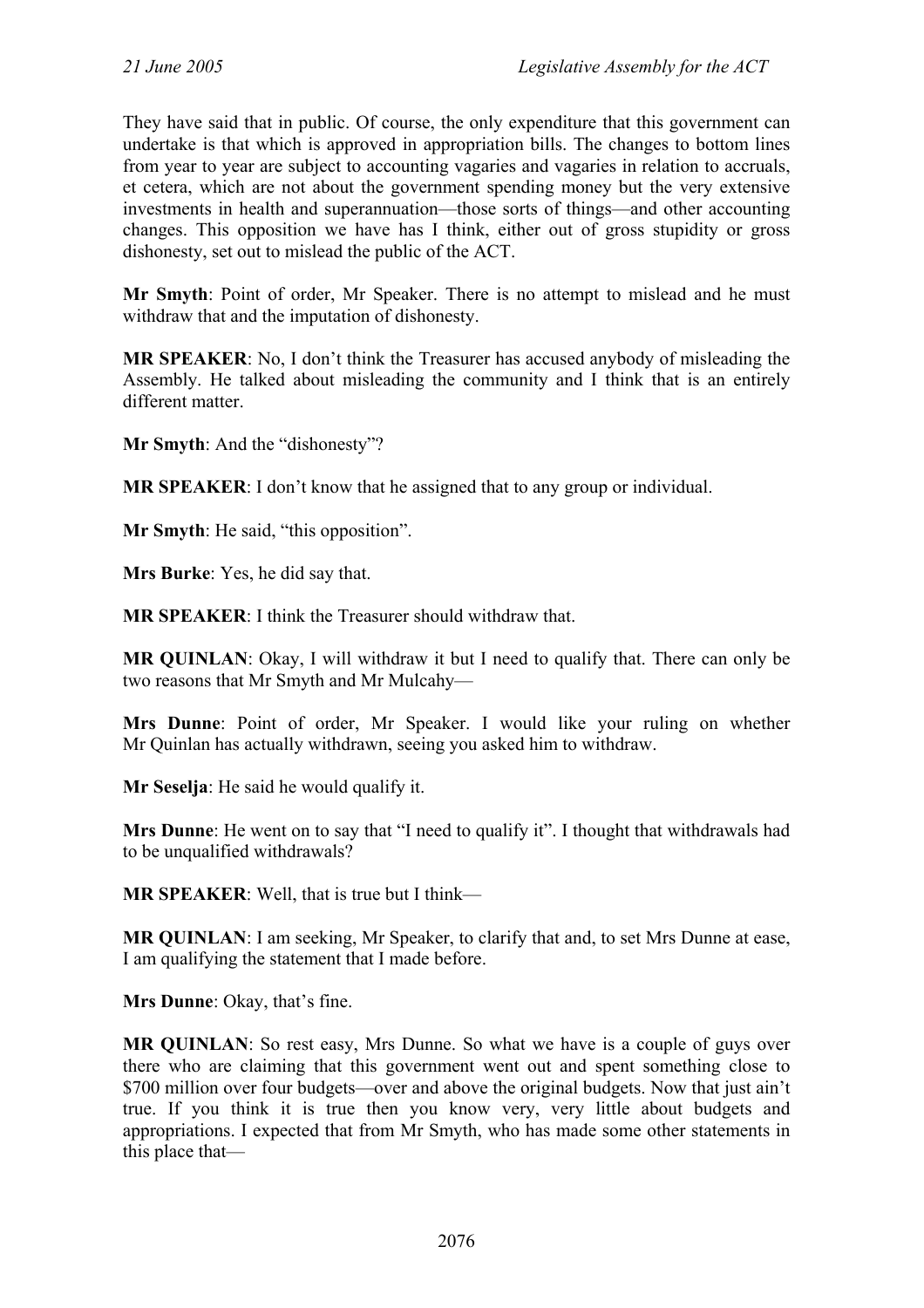**Mr Smyth**: Like economic—

**MR QUINLAN**: Well, like \$344 million. That just is not true; I expected that from Mr Smyth, who has exhibited ignorance on a regular basis, but I didn't think Mr Mulcahy was going to fall for the same line. In fact, to assist in this process, I tabled in the estimates hearing a schedule that showed what additional appropriation bills there would be, what additional expenditure the Assembly had approved while Labor was in government and then all the other changes to the—

*Opposition members interjecting—* 

**MR QUINLAN**: You do not want to hear this do you? You do not what to hear this.

**Mrs Dunne**: I am all ears, Mr Quinlan.

**MR SPEAKER**: Order! I do: so please observe some order.

**MR QUINLAN**: I went to the extent of tabling in estimates a schedule that said, "Here are all of the items that result from accounting accruals and here are the actual expenditure items over and above budget that this government has incurred", and still you continue. That means either you don't understand or you don't want to understand for convenience. But to go out and say that the government spent nearly \$700 million more than was budgeted is nonsense. You have been provided with quarter by quarter reports explaining the changes to the bottom line. You have been involved in the debates on appropriation bills. There is only one element that I can remember you did not vote for and that was a small business commissioner, about \$300,000. You have approved every dollar that this government has expended over four years and it is nothing like \$700 million over the budget. You are simply entirely wrong.

# **Gungahlin child and family centre**

**MR GENTLEMAN**: My question is directed to the Minister for Children, Youth and Family Support. I understand that some innovative consultation techniques were used in developing the new Gungahlin child and family centre. Could you provide information to the Assembly on these techniques?

**MS GALLAGHER**: The Stanhope Labor government is committed to engaging with all members of the community, including children. I launched the ACT children's plan on 15 June 2004. That plan guides government in developing policies, programmes and services for children up to 12 years of age. Importantly, it acknowledges that children are more than just future adults; they are already active members of our local community. The plan challenges government to consult more fully with children to increase their participation in the Canberra community and to determine what services are important to them.

In light of this challenge, the Stanhope government undertook a unique approach to developing the new purpose-built child and family centre in Gungahlin. The Gungahlin child and family centre is, of course, the major initiative of the Canberra social plan. The centre provides a range of services, including child health and maternal clinics, general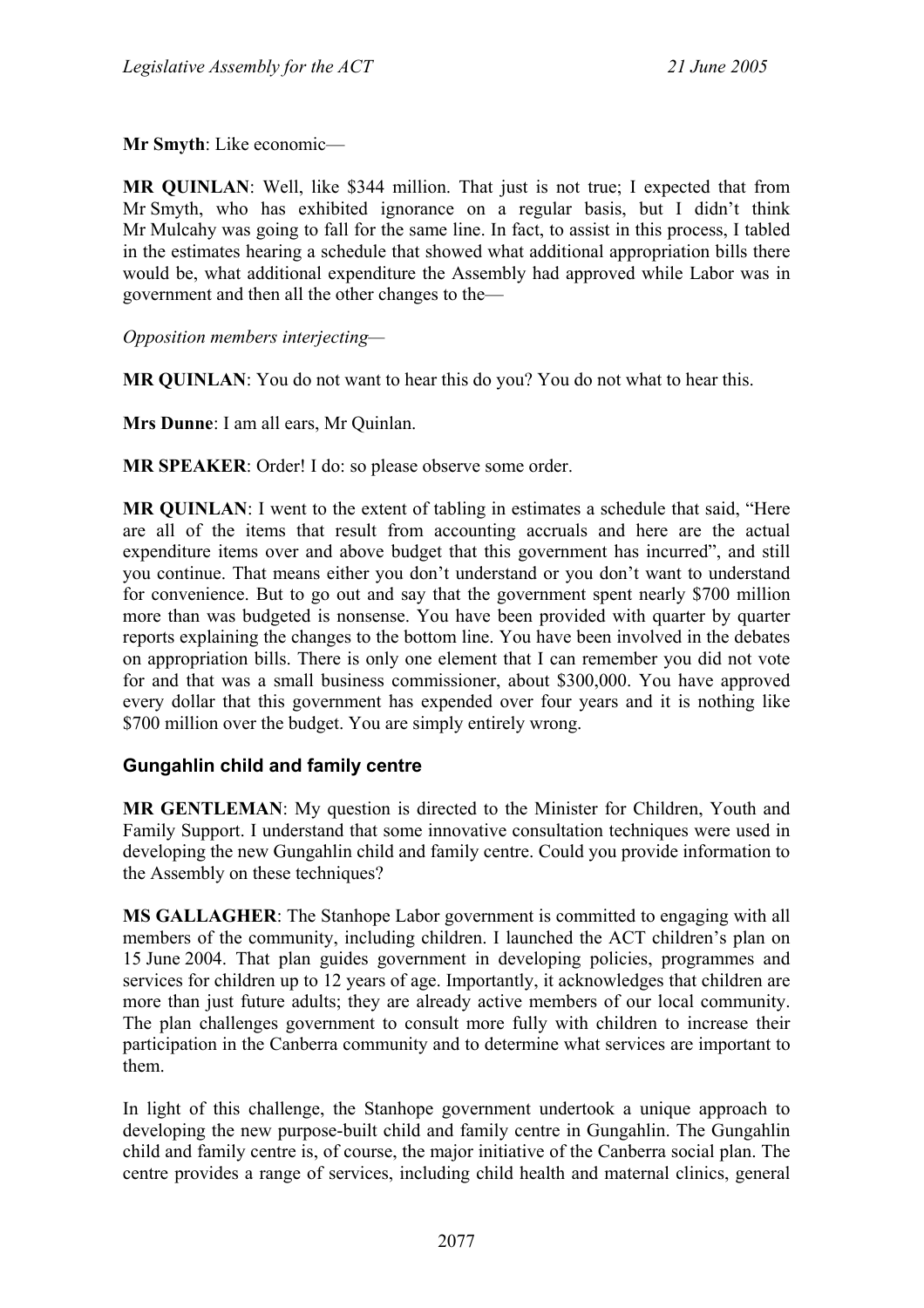parenting advice, and family support activities. Psychologists, speech pathologists, early education specialists, maternal and child health nurses, nutritionists and social workers are available to offer information and support.

A temporary child and family centre commenced in Gungahlin in August 2004 and began full service delivery in January. However, it is the purpose-built centre, currently in the design phase, that is truly exciting. Recognising that they are key stakeholders in such a centre, children have been intimately involved in the initial consultation stage. A reference group of 21 children from the Gungahlin community has been formed. This group began meeting in April and has met regularly through the design phase of the centre. The group will continue to be involved through the launch of the centre and will then provide input into service delivery and development.

Through these meetings, a variety of age-appropriate methods were used to engage the children to obtain their ideas and viewpoints in relation to the development of the centre. A cross-section of children is represented on the reference group, and they are drawn from local government and non-government primary schools. The recruitment process also had an emphasis on attracting a diverse range of participants, including those experiencing disability or economic disadvantage, males, females, indigenous, and linguistically and culturally diverse students. The members of the group are aged from seven to 12 and were nominated by their schools.

Already the group has put forward practical and inspiring ideas about creating a welcoming place for families. The children are very conscious of issues ranging from wheelchair access and safe playing areas through to water conservation for landscaping. The children have participated in six sessions. Each session has focussed on issues of diversity, accessibility, disability, indigenous and multicultural awareness, building and construction, design, and youth participation. To raise the children's awareness of these issues, a range of guest presenters attended the sessions, including Larry Brandy, an indigenous storyteller; Rick Small, the architect; and Linda Dobbs, an interior designer.

In addition, the children have completed activities involving prams, wheelchairs, multicultural posters and blindfolds to better understand the experience of people with diverse backgrounds and needs. The children have also conducted surveys within their school community on paint colours and design for the interior walls of the centre. This has informed the architect's decision on how the design and construction should proceed. The reference group has led to changes being made to the design to ensure that it caters to one of its major stakeholders effectively.

To date I am delighted with the outcomes of the consultation. The Stanhope government will remain committed to engaging with all members of the community using the most innovative and appropriate methods available.

**MR GENTLEMAN**: Mr Speaker, I have a supplementary question. Minister, is this the first time children have been consulted in this way? Are there plans to undertake similar consultations in the future?

**MS GALLAGHER**: It is anticipated that this consultation strategy will become part of the broader children's consultation framework. Early evaluation of the consultation has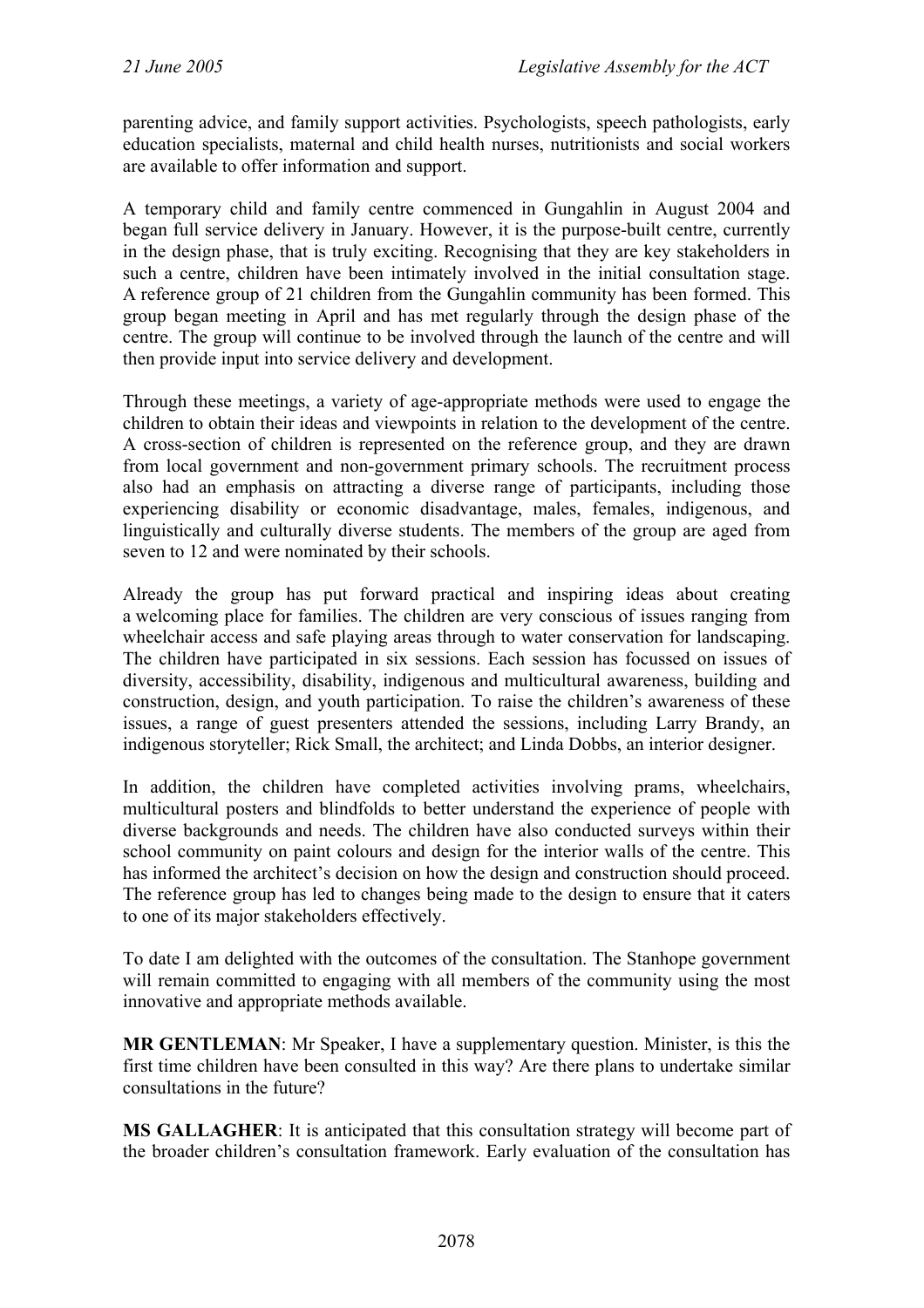indicated that the children have thoroughly enjoyed their participation in the process. They have indicated their desire to be involved in similar projects in the future.

The government has already used similar consultation techniques to develop the children's plan and in developing the new statutory Office of the Commissioner for Children. In developing the children's plan, particular input was sought from children and their families. I sent a letter to 19,000 primary school children in the ACT inviting them to provide input into the process. I thank the schools for their assistance in encouraging their students to respond. We received 2,200 responses to that request.

Some 2,500 individuals and organisations were consulted about a children's commissioner and how that could assist in making Canberra a better place for children and young people. The views of 360 children and 145 young people on things that could be done to improve their lives were included in the emerging themes and public submissions reports that arose out of those consultations.

A cross-section of children was among those who responded to this consultation. Fifty two per cent were aged eight to 12 and some 7.5 per cent were five years of age or younger. The views of children were accessed through primary schools, early childhood education and care settings, women's refuges, and hospitals. Views were also sought from children residing in foster care and from children with disabilities. A special survey sheet was developed to record these responses, which included an opportunity for children to provide artwork expressing their views.

The Office of the Commissioner for Children will continue to develop these consultation techniques. The final outcomes of the innovate Gungahlin project will inform these developments.

# **Budget—rates and charges**

**MR MULCAHY**: My question is to the Treasurer. I refer to measures within the budget wherein you have announced increases in general rates. Disclosed within the budget papers is advice that the additional increase in rates will be imposed for all properties on a 50/50 basis of fixed charge and valuation charge. In producing your forward estimates can you advise the projected growth in average unimproved value upon which you have relied to determine likely movement in values over each of the next three years?

**MR QUINLAN**: Would you like it off the top of my head?

**Mr Mulcahy**: I thought you would know that.

**MR QUINLAN**: I think it is important to recognise that the unimproved value is used to differentiate between properties in the application of rates, but it is not used solely to determine the level of rates. Forget this increase for the time being. In the past we have said, "Rates will increase by CPI plus physical growth"-the growth in numbers in premises. That overall level of gross rates to be collected is then apportioned over all the individual properties according to their unimproved value. That system still obtains today. If you want, I will look up *Hansard* and work out exactly what you are asking and we can give you the estimates. But it is not as material maybe as your question implied.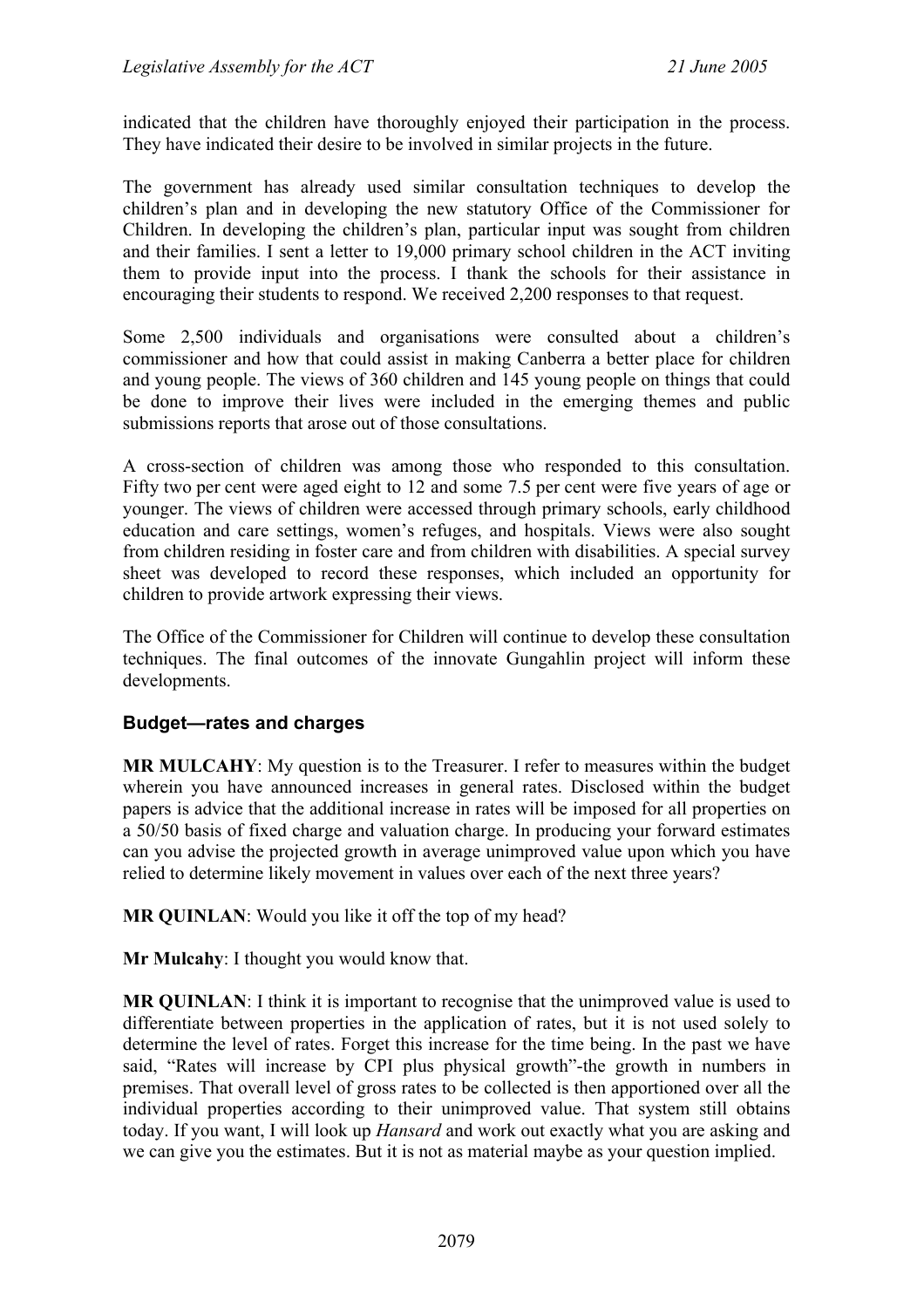**MR MULCAHY**: I have a supplementary question. I will look forward to that more detailed information for the projection—

**MR SPEAKER**: Just come to the question.

**MR MULCAHY**: Yes. In the event of the average unimproved value falling as a result—

**MR SPEAKER**: No preamble.

**MR MULCAHY**: It is a supplementary. My question to the Treasurer is: if there is a softening in the ACT land market, will the ACT government be applying reductions in rates based on that average unimproved value falling, or assuming it is falling under such circumstances, or is that beyond the capacity of the projected financial position?

**MR QUINLAN:** That is a bit of a stupid question, actually. I just explained to you how the rate system was applied. Therefore your question is a non sequitur. What we have done each year is increase the gross take by CPI. In some places people have seen their rates go down. In other places rates have increased by much more than CPI because there is a differential.

The previous system has protected the bulk of ratepayers against rapidly escalating prices. But part of the deal, part of the offset, is that if the bottom fell totally out of the market, rates would not decrease by a huge volume. Having dampened them all the way along, and we have seen property prices and values increase by much more than CPI over the last decade or more, we would not then say, "Because they are going the other way, land values actually decrease, but we will change the system."

I think you should have a better look at exactly how the system is applied. Have a look at how the system is applied and I think you might conclude that the point you are trying to bring out just does not exist.

**Mr Mulcahy**: No, it is the assumptions you are working on.

**MR SPEAKER**: Order!

**MR QUINLAN:** We cannot have a chat, but I will just say—

**MR SPEAKER**: Order! Just direct your comments through the chair, please. Mr Mulcahy, you have had your question.

**MR QUINLAN**: What I want to make clear is that we have had for a considerable length of time a rating system that has capped the overall take to CPI in the gross pool that is collected. That is apportioned amongst properties on the basis of the unimproved value of land, which means that there are differential shifts as between various suburbs but, overall, the average take stays at CPI. Therefore the budget, our budget and previous budgets of previous governments have not benefited from galloping property prices and there will not be a disbenefit if there is a dampening of land values. If that is too complicated, we will try and write it out for you.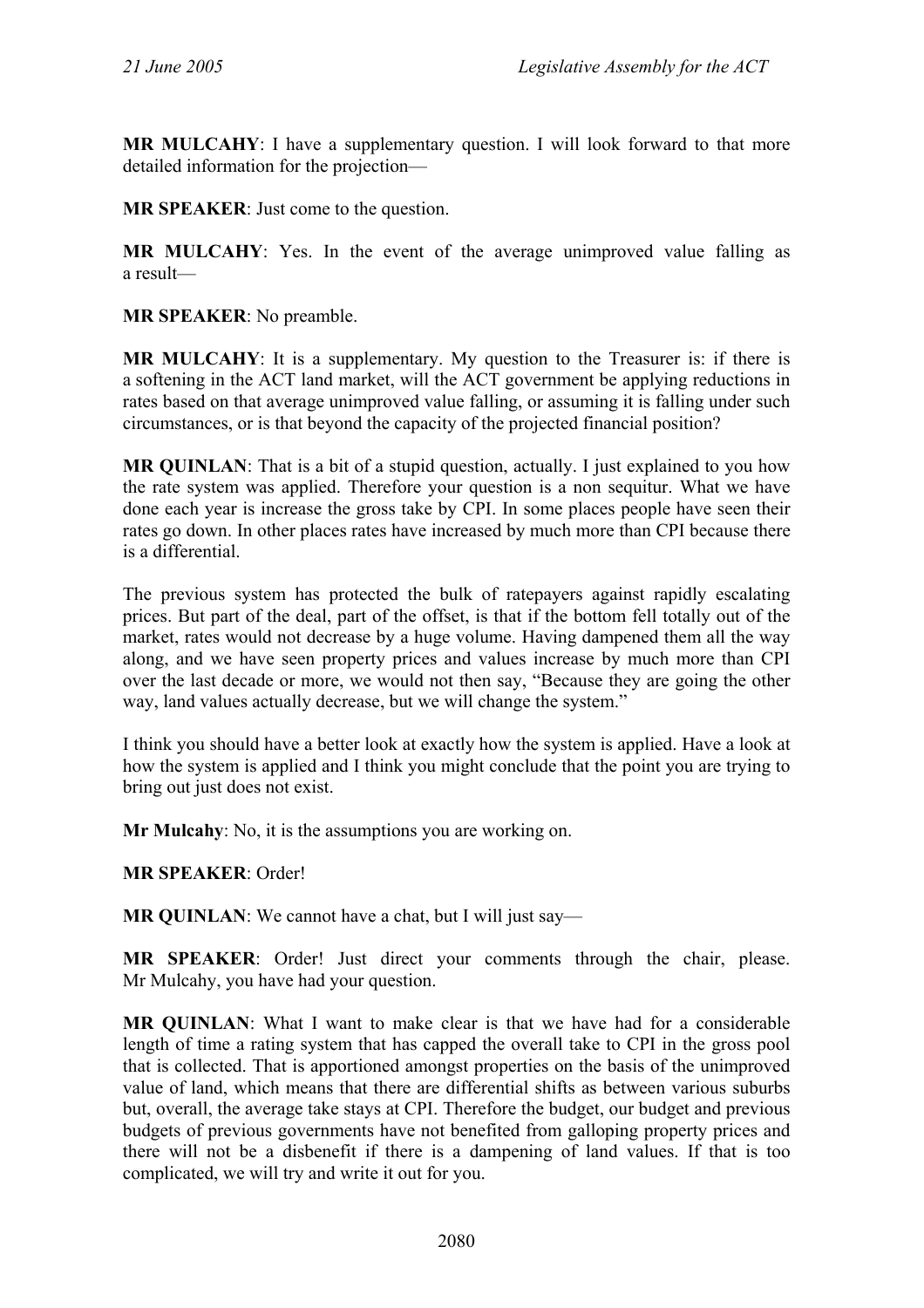# **Totalcare Industries**

**MR STEFANIAK**: My question is to the Minister for Urban Services. The Chief Minister made the following pledge to Totalcare workers on 9 December 2003:

None of the 346 Totalcare employees will lose their jobs or entitlements.

Minister, will any of these workers be made redundant as part of the loss of 80 jobs resulting from the restructuring of your department? If so, how many of these positions will be made redundant?

**MR HARGREAVES**: The Department of Urban Services is in the throes of a total restructure to change a silo effect. When the functions that now make up urban services came across to the ACT in 1989 from instrumentalities such as the Department of Housing and Construction, public works and the Department of the Interior they brought across a public service mentality, a silo mentality. Over the years there emerged another insidious disease of administration called the purchaser/provider split. That resulted in the Department of Urban Services being overadministered and overmanaged.

There are elements within the Department of Urban Services, as exists in other departments, where there is a greater proportion of management to service delivery, which is unacceptable in modern day organisation theory. The Department of Urban Services has taken a bit of a lead in this sense by totally restructuring, taking and putting the emphasis on service delivery, the sharp end. I have been criticised a number of times in this place because people have been dissatisfied with the level of services, whether they are talking about the removal of dead trees, potholes or other issues. So this restructure will take effect.

As has been indicated both in the estimates process and through the budget process, there will be considerable saving achieved through this administrative reshuffle. There will be a certain number of positions saved as a consequence. We need to understand that they will be full-time equivalents. This is not necessarily talking about people; this is talking about full-time equivalents, remembering that the mix is of permanent, part time, casual and body hire staff which this government inherited when it came to office. The figure indicated in the estimates period and through the budget process was a reduction from 1,086 to 1,006.

It has been put on the record before that the number of positions that will be reduced within the Department of Urban Services is 80. I have said that in estimates, I have said it in the public arena and I have said it I do not know how many times directly to staff of the Department of Urban Services. Indeed, it has been my practice since becoming the minister to go and see as many people within the department as I possibly can. I reckon I am up around 75 per cent.

Mr Speaker, it was remarked to me on more than one occasion that it was the first time that a minister had actually had conversations with people at the coalface. What I got out of those conversations was confidence in what we were doing. I said then, and I will say it again, that there will be no involuntary redundancies, none.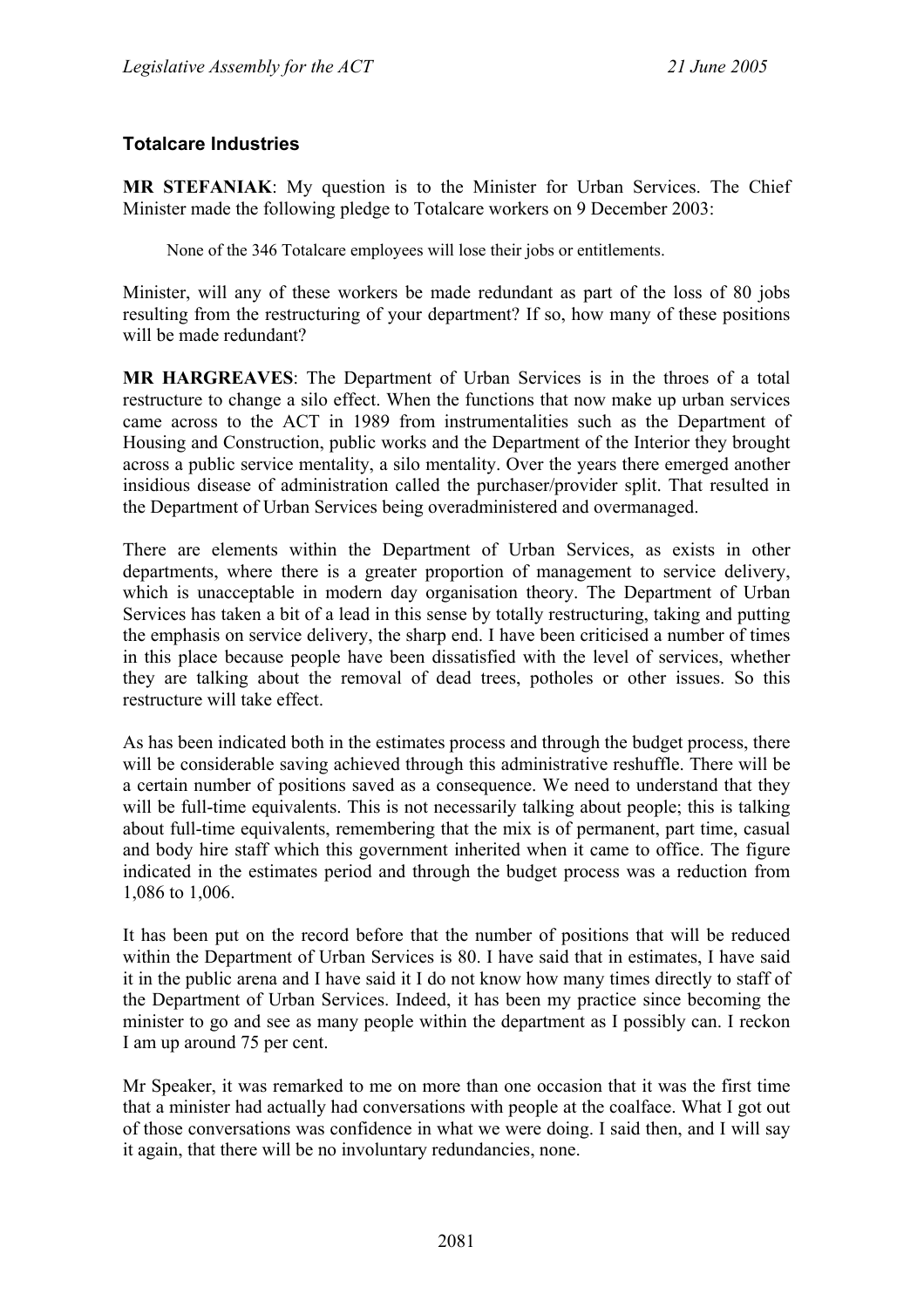**Mr Smyth**: But how many of the Totalcare workers?

**MR HARGREAVES**: What part of none don't you understand? I will say it again because, clearly, the opposition have not heard it, have not read it and have not even been told about it as they have not had any conversation with people at the coalface: there will be no involuntary redundancies.

Mr Speaker, the difference between this government and its predecessor, the Liberal government, is that we talk about people. We do not talk about positions. We do not treat people as numbers. We talk about people. People are our most valuable resource. Those people are incredibly valuable to us and we will go to any lengths to make sure that they feel as though they are contributing to the amenity of our town. Mr Speaker, there will be no involuntary redundancies.

**MR STEFANIAK**: I have a supplementary question. Minister, why have you broken the Chief Minister's pledge to these workers?

**MR HARGREAVES**: I have not.

### **Policing—victims of crime**

**MR PRATT**: My question is to the Minister for Police and Emergency Services, Mr Hargreaves. Minister, earlier this week the police took a 16-year-old rape victim, who obviously needed medical treatment after being beaten, drugged and raped all night, apparently, to a police watch-house cell. Later, after seeing her alleged attacker in the watch-house, she apparently became hysterical and attempted suicide.

Minister, why was the victim not taken to hospital and placed under police watch if it was in fact the case that she was in breach of bail conditions, as reported in the media? Is this an acceptable standard of police treatment of victims of crime?

**MR HARGREAVES**: Mr Speaker, I do not have the detail about that and I do not propose to discuss the individual circumstances of people in such trauma. I have to say that I think it is appalling on the part of Mr Pratt to try to imply anything when somebody is going through such pain. I do not propose to indulge Mr Pratt.

**MR PRATT**: Mr Speaker, I ask a supplementary question. Minister, will you be holding the police accountable for their actions in this case? If not, why not?

**MR HARGREAVES**: Mr Speaker, I have absolute confidence in ACT Policing and it is a shame that Mr Pratt does not follow suit. This is Question Time - Jun21-06

# **Griffin Centre**

**DR FOSKEY:** Mr Speaker, my question is to the minister for community services with regard to the new Griffin Centre. The minister will be aware that, for some time now, community organisations that are to move into the centre have understood that the ACT government would pay for the fit out of their offices and for essential fit out of access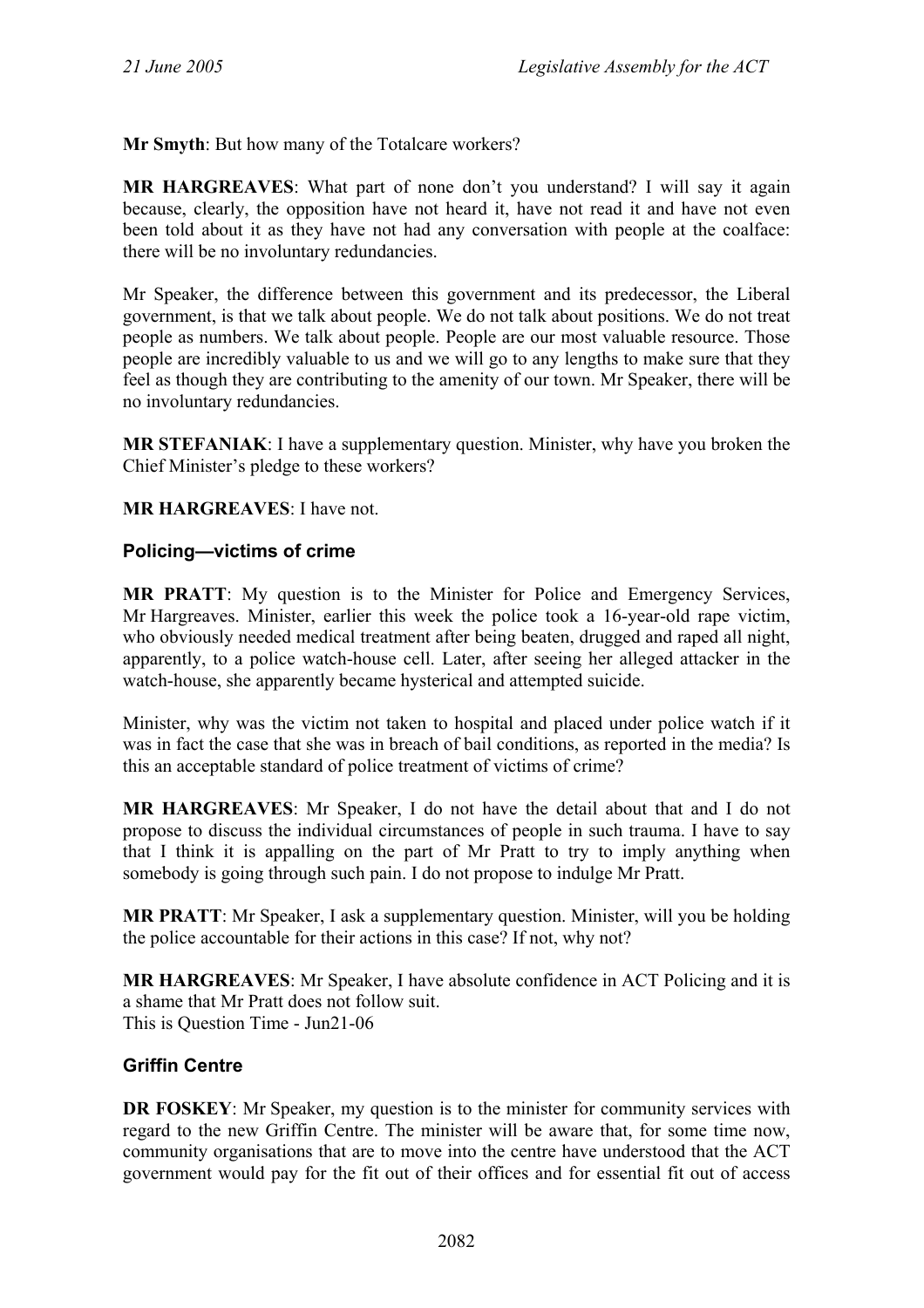facilities. Indeed \$1.2 million was allocated for fit out in the 2001-02 budget, as Mr Corbell articulated on 10 December 2003 in this place. Could the minister please assure the Assembly that the ACT government will cover the cost of essential communication and operational equipment such as hearing loops, talking lifts and room dividers and the basic fit out costs for those organisations the government has promised to look after.

**MR HARGREAVES**: I thank Dr Foskey for the question. I know there is some concern out there in the ether because I believe quite sincerely that there are some misunderstandings. I am grateful for the opportunity to correct those misunderstandings. When a building is commissioned and built there are in fact two types of fit out. Indeed I might use the example of the Canberra Centre across the road.

The building is built by a construction company to provide certain amenities and services, and it provides basic fit out, for example, the types of walls, the access, such things as whether or not there are X number of lifts, whether there is disabled access and whether there are reception areas conducive to that particular type of building being created. But contained within a building also are particular segments of it and particular tenancies within it. To take the Canberra Centre analogy again, we are talking about the shopfront facilities. It is, in fact, the responsibility of the tenants to arrange their own fit out to enable their own uniqueness to be displayed and to be applied for whatever they want to use it for, which is different from the people next door.

When the government signed a development deed with the Queensland Investment Corporation in December 2000 for the development of section 84, under the terms of the deed the QIC was responsible for funding the design and construction of the replacement building. At that point \$1.7 million was allocated in the 2001-02 capital works program for additional space and fit out. Further supplementation of just over \$1 million was provided in the second appropriation of 2002-03, to ensure that the appropriate plant and equipment was included in the community space. That, for example, talks about additional lift capacity—or capability, at any rate.

We have been in conversation with the board of the Griffin Centre and, on occasion, the individual tenancies. In fact, I understand that there is this misunderstanding or lack of appreciation of definition shared by people. To make sure that everybody is singing from the same hymn sheet I have asked that one particular officer, skilled in this sort of provision, be available to talk as a single liaison point with the Griffin Centre tenants. As I understand it, meetings will be held, or at least offered, on a fortnightly basis between now and the time the refurbishment or the new premises will be available. It is the government's responsibility to make sure that the building is in a fit state to receive the new tenants. I have all the confidence in the world that that will be achieved.

**DR FOSKEY**: Mr Speaker, I have a supplementary question. I wonder if the minister could explain how community service organisations such as the Citizens Advice Bureau and 2XX radio station, which are funded by this department, will afford the relocation costs, given that their service agreements preclude them from directing substantial funds to equipment and accommodation.

**MR HARGREAVES**: Mr Speaker, as I indicated to you, there is an officer specifically tasked with liaising between each and every tenant. We have to understand that the needs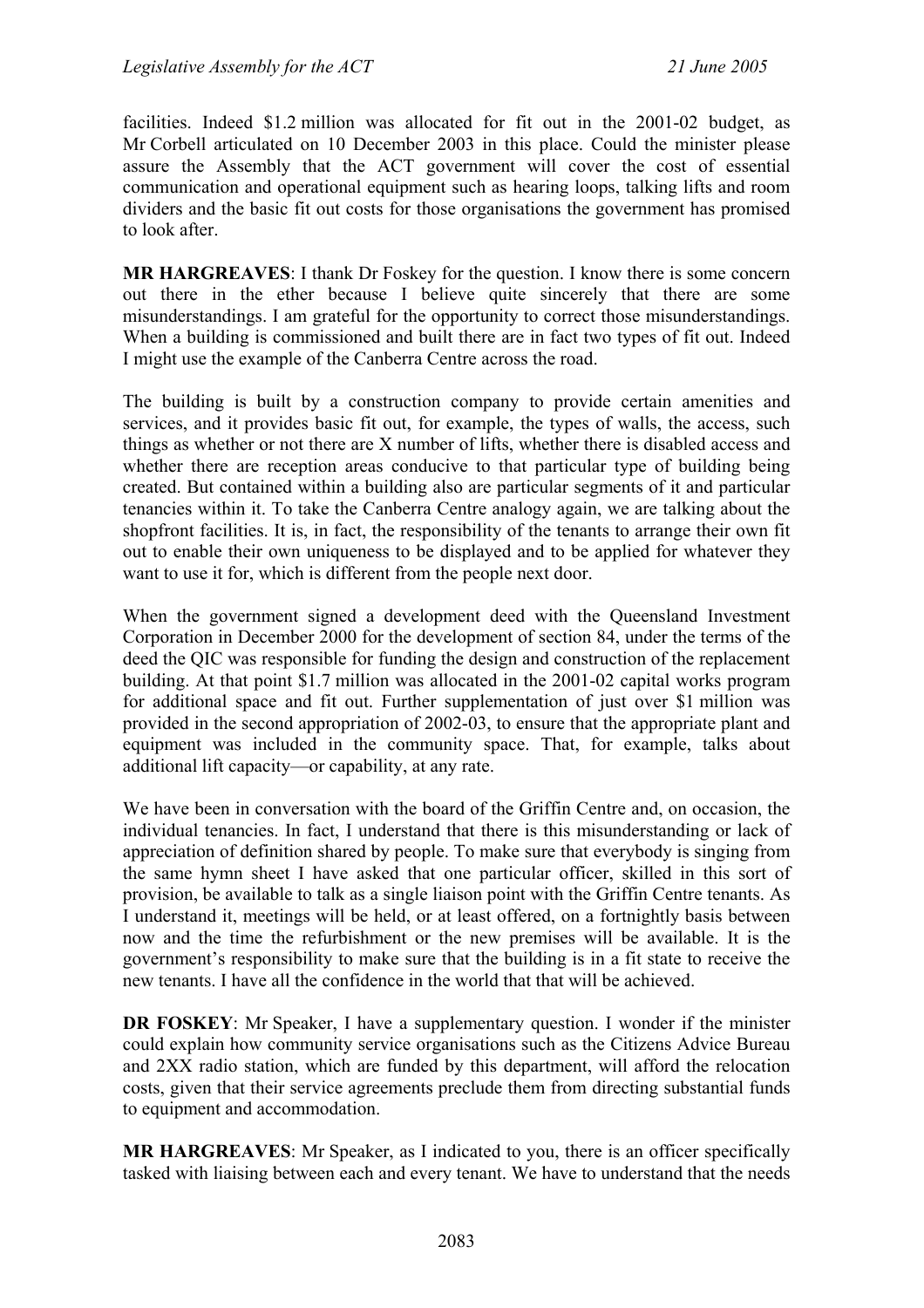of the Citizens Advice Bureau are very different from the needs of 2XX radio station, as strange as that may seem. They are very different again from some of the cultural groups that are going there. We also need to know that these groups have not hitherto operated in a vacuum. The question, of course, is whether or not what they have at the moment in their premises is appropriate for their needs in the new premises. That is an issue that has been worked through with this particular officer who has been tasked with liaison between the government, QIC and the tenants.

## **Griffin Centre**

**MRS BURKE**: My question is to the Minister for Disability, Housing and Community Services. Minister, if there were two types of fit out in relation to the Griffin Centre, why did the government engage the architects to work with the tenants to design a schedule of fit out items, including loose furniture, work stations and other fixtures and fittings? I am happy to table the plan for members.

**MR SPEAKER**: You will need leave to do that.

**MRS BURKE**: I seek leave to table the fit out for members.

Leave granted.

**MR HARGREAVES**: I note that I have seen the sheet of paper that Mrs Burke is tabling. What she is in fact tabling is a mud map. She ought to know better than to try and table something that has greater currency than a mud map. Mr Speaker, if you seek a copy of it, you will see that it does not even have the sophistication of an architect's impression. In fact, it was an impression of what could be the case. It was an indicator.

All of them are the same. As I have just finished explaining to Dr Foskey, individual needs of individual tenants differ. It is not a one size fits all. What in fact is the case is that the obligations of the government were to provide for building fit out. There was an indication given that this is what a typical tenancy might look like.

**Mrs Burke**: But they believed you.

**MR HARGREAVES**: Mrs Burke can stand up there and be as hysterical as she likes, but all she can offer is a mud map. That just says heaps about Mrs Burke's ability to understand the basic process of building such a significant building as we are providing here.

What we need to understand and what the opposition fails to actually tell you is that the current building is falling down around people's ears. It is a decrepit old building. It is not functional. I know you have been there yourself, Mr Speaker, and it is a shame Mrs Burke has not been there. In fact, everybody would know that these tenants are going to very appropriate and nice premises. There is no recognition on the part of those opposite that in fact what is being provided is a considerably superior facility than that which those people enjoy at the moment. If all that Mrs Burke can do is hang her hat on a mud map, all I can say is all the best to her.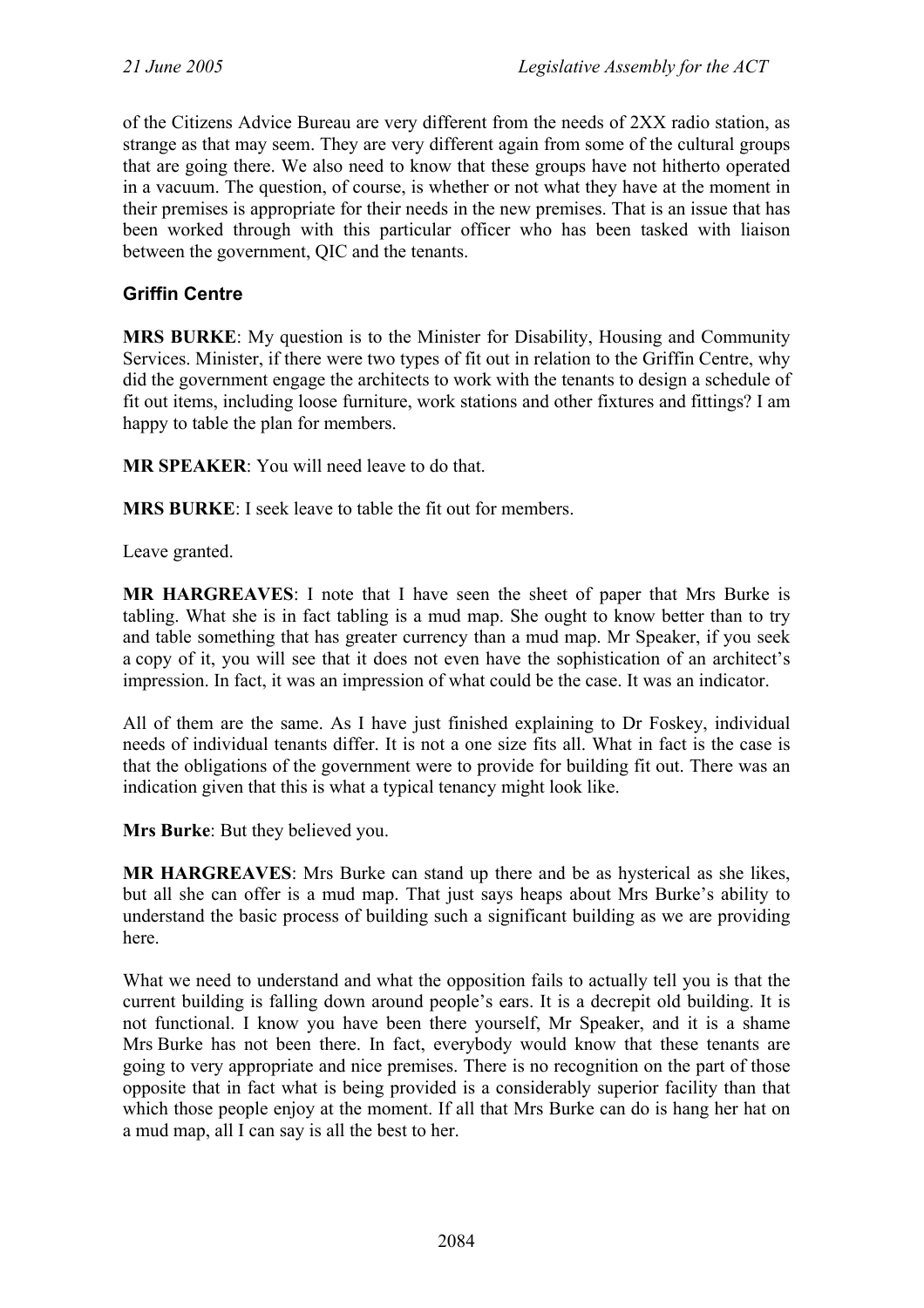**MRS BURKE**: I ask a supplementary question. Minister, as money was clearly appropriated, where has this money now gone?

**MR HARGREAVES**: Those opposite do try one's patience. I have indicated to Dr Foskey already, and clearly Mrs Burke was not in the room and it was just a cardboard cut-out here, that there was \$1.7 million allocated in 2001-02, I think, and a further supplementary allocation in 2002-03 of just over a million dollars. I think it was \$1,093,000 and some change, and it was applied to building fit out.

The additional funds in fact were talking about additional lift capacity. We are talking about the provision of disabled access. We are talking about the type of wall that you provide, whether or not it is partitioned, whether it is properly installed. We are talking about additional kitchenette facilities. We are talking about meeting room facilities. All of those need fit out. All of those need facilities contained within them, such as sinks, kitchen equipment, that sort of stuff. What we are not talking about is the equipment, the furniture that applies to individual tenancies.

### **Business assistance**

**MS MacDONALD**: Mr Speaker, my question is to the Treasurer, Mr Quinlan. Minister, last week you helped to launch the first product of a local Canberra company, Perpetual Water. What assistance has the ACT government given to Perpetual Water over the last couple of years and how does this fit in with the government policy of assisting new and innovative businesses in the ACT?

**MR QUINLAN**: I thank Ms MacDonald for the question. I think it is important that that question be asked because, unfortunately, the actual product launch was not handled well. Therefore, it is very unfortunate that a very innovative project did not get appropriate exposure. However, action has been taken to try to compensate for what we hope was an accident.

The product Perpetual Water—Home is a fully automated system of treating water from the bath, shower and washing machine to a class A standard, the highest possible standard for recycling water. The water can be reused for surface irrigation, for toilet flushing and for clothes washing. The system can treat up to 720 litres of grey water a day and has the capacity to reduce household water consumption by as much as 60 per cent. There are plans afoot to build smaller and larger versions of this product.

I guess the thrust of Ms MacDonald's question is what assistance has been provided? The government is very proud to say that we have provided, through the knowledge bank, about \$220,000, which is recognised by the owners and principals of the company as being the money necessary to make the product possible. Certainly, they have put their own personal investments on the line but they also recognise that without the assistance they have received through the knowledge bank the product would not exist, or at least it would not exist yet; it would still be in the process of development.

It is also the case that the company Perpetual Water participated in our California bridge program. This is a program that we have built up through associations with the west coast of the United States in particular and business promotion organisations there—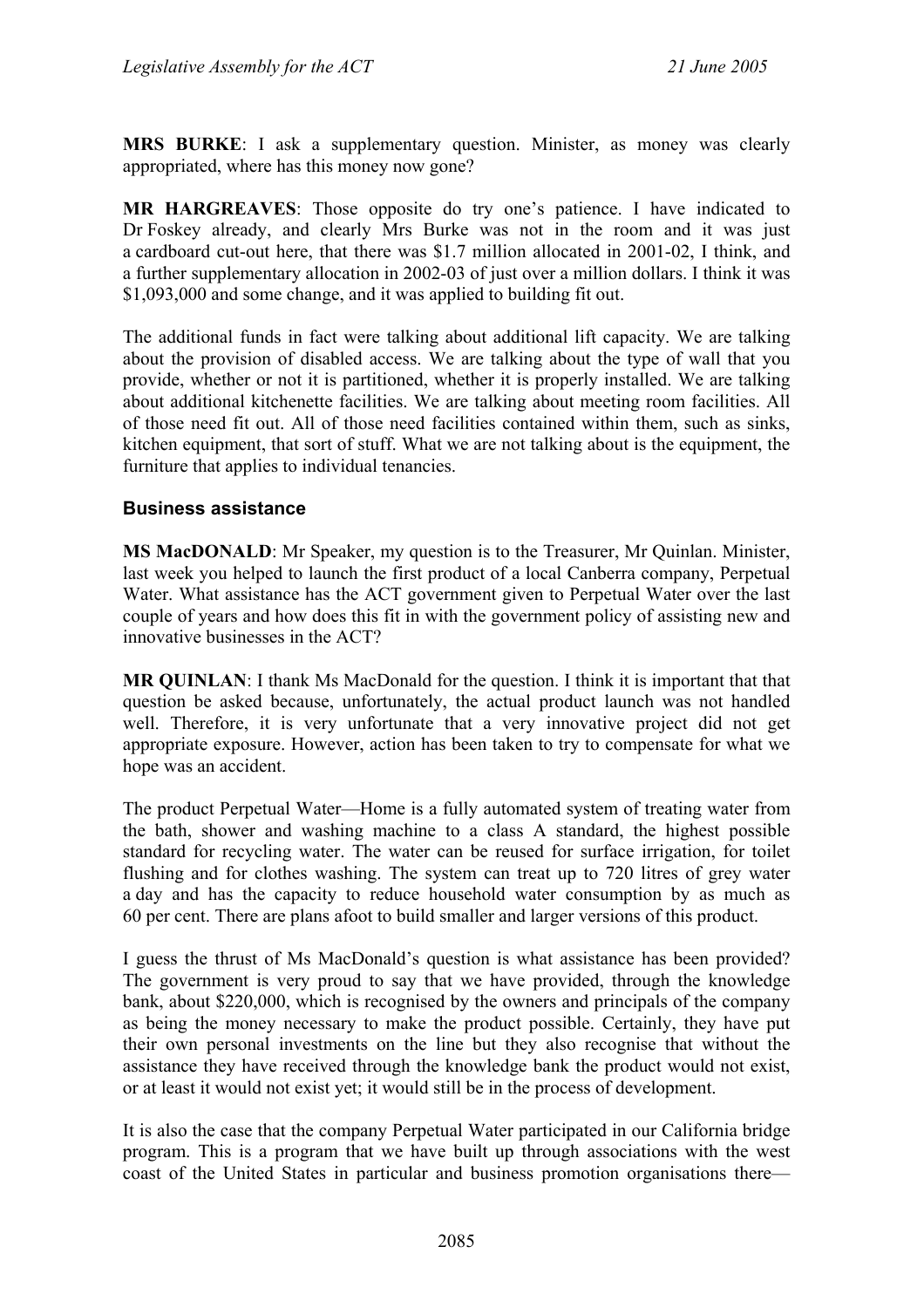organisations that we have built links with on those government junkets that you guys have been talking about. We have MOUs in place that have allowed for a whole process of distance learning in respect of the United States market. In fact, we have been able to facilitate a visit to the United States by the principals of Perpetual Water and to connect them to possible distributors, possible partners and possible venture capitalists within the United States.

I think what we have here is one fantastic product. The development of this fantastic product is a prime example of the strategy that the government has put in place in order to build business within the ACT through the knowledge bank. The figures that I have to date indicate that as a result of the investments that we have made in relation to the knowledge bank, something like 300 full-time jobs and 39 part-time jobs have been created within the enterprises that this government has assisted.

Occasionally our opposition have taken a swipe at the knowledge bank process. I think Mr Smyth once described it as the "failed knowledge bank". Well, Mr Smyth, go tell that to Perpetual Water. I notice that you put out a press release on it, Mr Smyth. I notice that you turned up for 30 seconds at the launch uninvited.

**Mr Smyth**: No, I was there much longer than 30 seconds.

**MR QUINLAN**: Certainly I am sure you were not there long enough to hear the recognition that the government and BusinessACT received from this particular company. I will close by emphasising that this is one of quite a number of companies that will grow and will enhance the ACT economy because of what we are doing with them.

# **Social working group**

**MR SESELJA**: Mr Speaker, my question is to the Minister for Children, Youth and Family Support. Minister, you were asked in the estimates committee hearing about the establishment of a working group recommended in community services and social equity report 7, of August 2004. You took my question on notice and have since answered it by telling the committee that the working group met for the first time on 6 June 2005 a week after I asked the question. On what date was the working group formed? When was each of its members informed of their membership and advised of their roles?

**MS GALLAGHER**: I will have to take that question on notice. I will seek the information from my department. I don't know. The question you asked, which we responded to on notice was, "When did it meet?" We responded to that question but I will certainly take the question you have now asked and get some advice from my department.

**MR SESELJA**: Mr Speaker, I have a supplementary question. Minister, given that you were asked this question in estimates, why do you not know? Is it incompetence, or are you just hiding from the facts here? Are you just hiding the truth from the Assembly?

**MS GALLAGHER**: The question asked at estimates was, "Has the working group been established; and when did it meet?" The answer to that is yes, it has been established; and we gave you a date for it. We took it on notice at the hearing.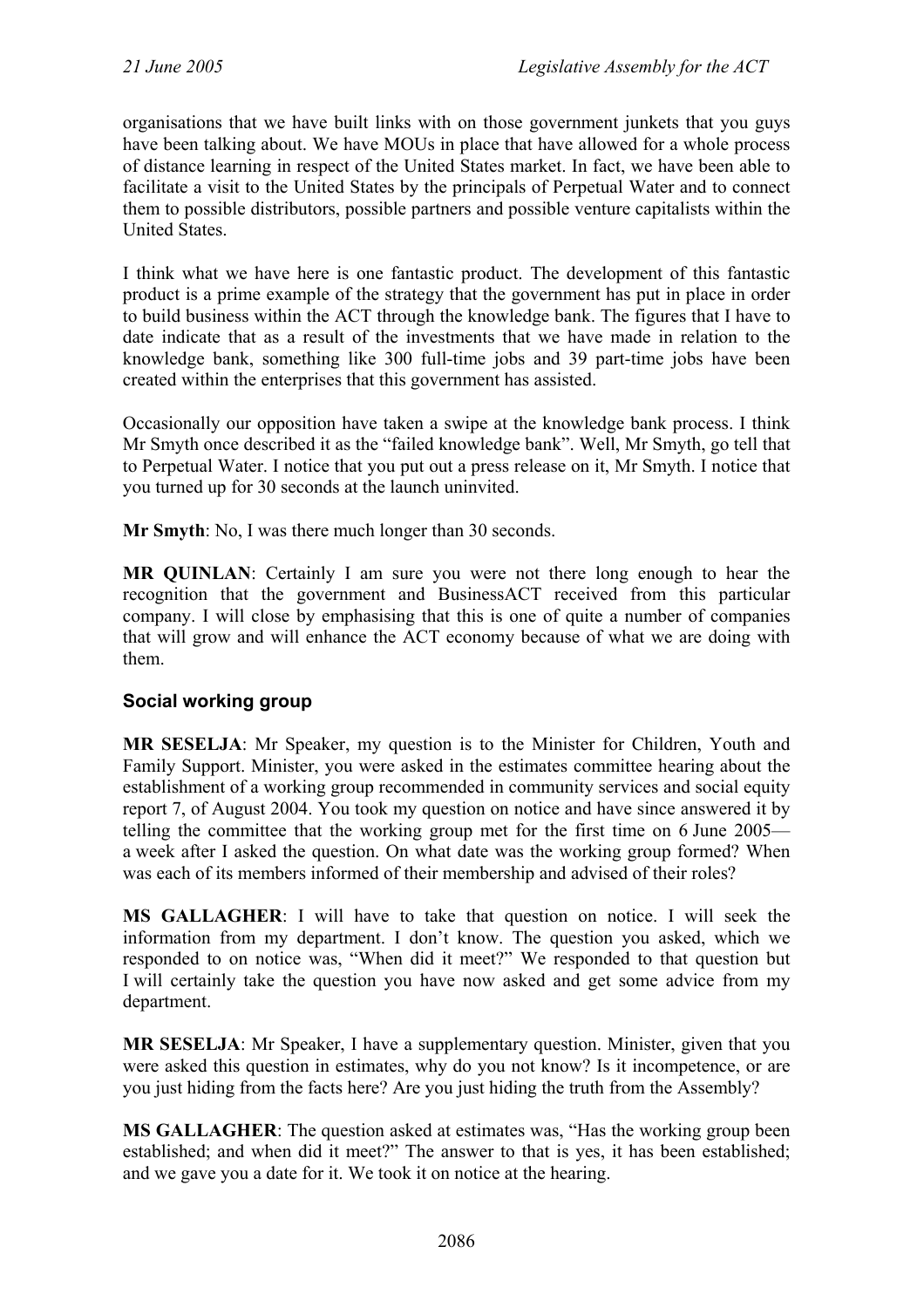**MR SESELJA**: Had it been established when the question was asked?

**MS GALLAGHER**: I was not aware of the status of that working party. There are numerous working parties within departments. Ministers cannot be expected to know when every single one of them was established, when they meet and who is on them. It was quite appropriate that we took it on notice. We have done so, and we have provided you with an answer. Subsequently you have come and asked another question which is quite different from the one asked at estimates. So your supplementary is flawed and the assumptions you make are wrong. We will get back to you.

# **Parkwood Road recycling estate**

**MRS DUNNE**: My question is directed to the Minister for Urban Services and relates to his treatment of tenants at the Parkwood Estate—people whom you, Mr Speaker, have been championing for a number of years.

I refer to documents obtained by my office under the Freedom of Information Act, specifically a document titled "Parkwood Road recycling estate review of management arrangements", which states that ACT NOWaste is to—and I quote—"establish mechanisms /frameworks to weed out non-contributors". It is also clear, from the FOI documents, that you yourself have sought advice on how to get rid of non-contributing tenants.

Minister, why do you support the stated policy of getting rid of established small businesses that do not contribute to the NOWaste strategy vision? Why do you think they should be weeded out? And why are you and your officials trying to put honest working people out of business?

**MR HARGREAVES**: I thank Mrs Dunne for the emotive and over-the-top question! The assertion at the end of that barbed question was that we are trying to put honest working people out of business. That is just a joke. I expected better from Mrs Dunne. I thought she was the performer on the other side of the fence; I might have been wrong.

When we talk about landfill estates and the NOWaste strategy, we are talking about precincts that can contribute to this particular strategy. Using emotive terms such as "weeding out"—

**Mrs Dunne**: They are your terms!

**Mr Pratt**: Are you flabbergasted?

**MR SPEAKER**: Order! Mr Pratt.

**MR HARGREAVES**: It is not the first time in the history of mankind that those sorts of emotive terms—that phraseology—have been used inappropriately. Let me put this on the record: if there are people who have taken offence at that terminology, I now apologise to them. I have no difficulty with that at all. But I take issue with the assertion that there is some sort of insidious plotting going on to rid the place of something. It is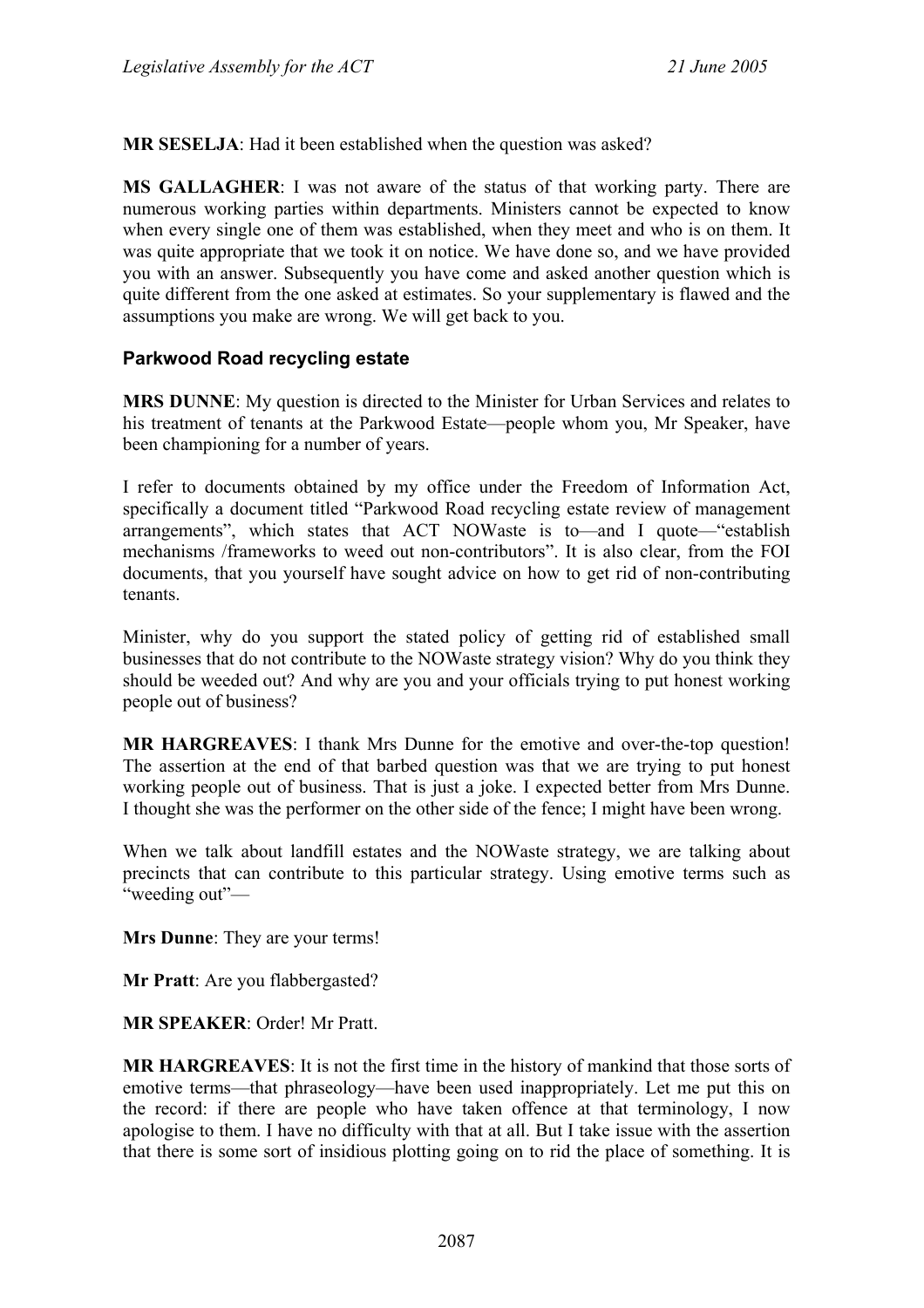not so. I reject that. I am concerned that waste facilities operate at the optimum to achieve the NOWaste strategy.

I am still receiving advice about this particular estate. I am not fully committed to an action on this. But I am not convinced, at this stage of the game, that the activities that go on in that estate contribute to the NOWaste strategy.

**MRS DUNNE**: Mr Speaker, I have a supplementary question. Minister, will you be trying to "weed out" larger businesses, such as the mini-mix operation run by Boral, which is not a recycling business, or are you just going after the smaller father and son businesses?

**MR HARGREAVES**: These either/or questions are really priceless. The Parkwood Road recycling estate is part of the old—

**Mr Smyth**: Good! Answer it.

**MR HARGREAVES**: I will tell you this because you are clearly using these people's emotions for your own purposes and it is wrong. The Parkwood Road recycling estate is part of the old West Belconnen landfill site. The estate is intended to provide land for small and sunrise recycling businesses—I repeat: "recycling businesses". There are currently 37 licence holders, tenants. Nine tenants use their blocks for waste management, and 28 are engaged in semi-industrial activities. Some of the tenants have occupied the blocks since before ACT NOWaste assumed responsibility for the estate.

Since taking on the responsibility of the estate, ACT NOWaste has undertaken a number of improvements, including new fencing, roads, water supply and drainage. Current improvements in 2004-05 include provisions for a central toilet facility, individual metering of water for blocks, increased security patrols and increased maintenance of roads.

The agreed terms of current licences include a provision for an independent valuation of the blocks to be conducted every two years to ensure that appropriate market rents are charged. Accordingly, ACT NOWaste has had the Australian Valuation Office undertake a valuation of the blocks and rents. The rents were subsequently adjusted accordingly over four quarters. Tenants have raised concerns about the level of rate increase, as is their right. ACT NOWaste has responded to this by providing the AVO advice to tenants and commissioning a separate valuation as a check.

**Mrs Dunne**: Mr Speaker, I rise on a point of order. Under standing order 117, the answer must relate to the question. My question was: is he trying to weed out the mini-mix operator, who is not a recycler; I am getting a general history of the Parkwood estate. I asked a specific question about the mini-mix recycler.

**MR HARGREAVES**: No, you did not.

**Mrs Dunne**: Yes I did.

**MR HARGREAVES**: No you didn't.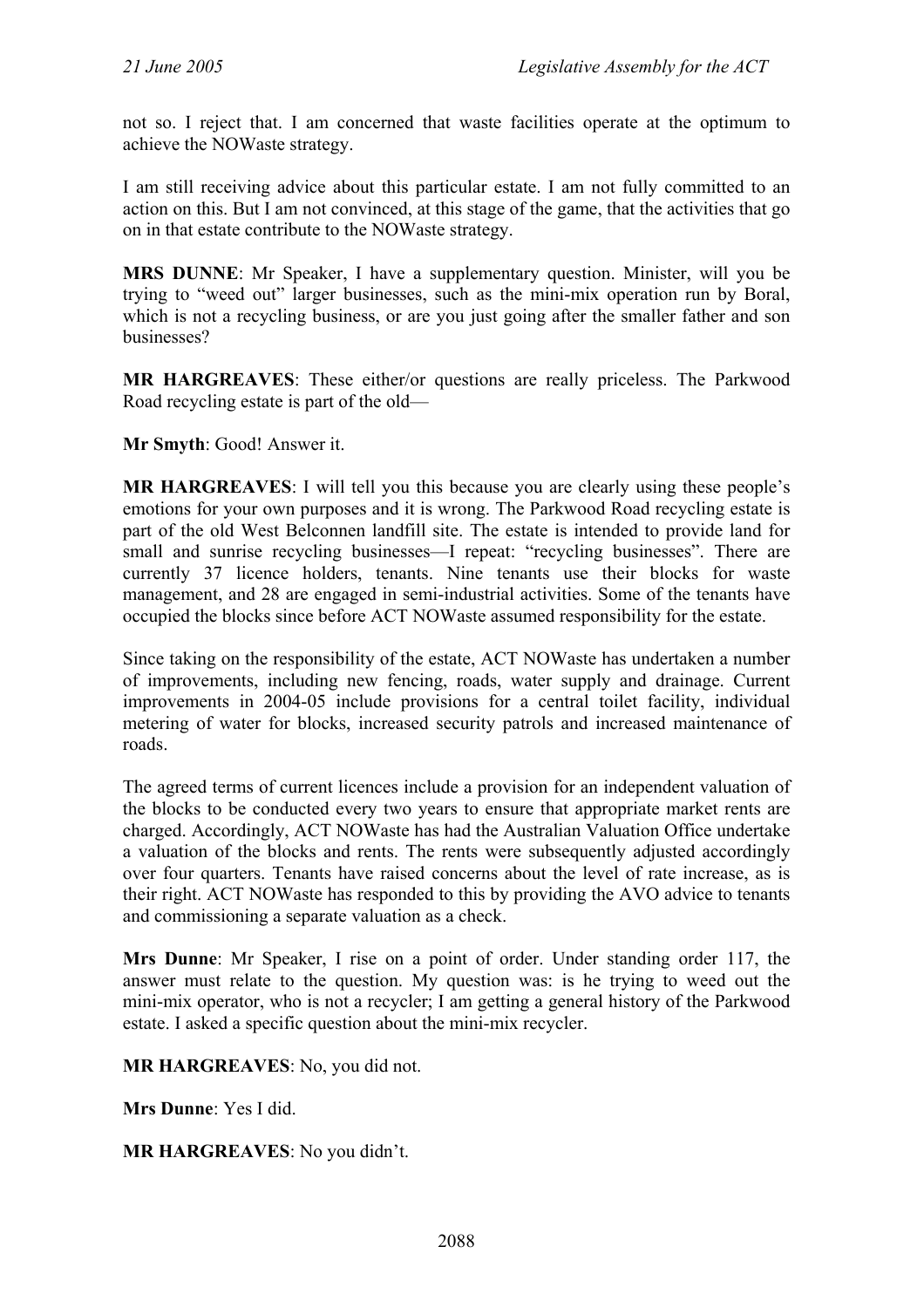**MR SPEAKER**: We have been over this a number of times.

**Mr Quinlan**: You talked about fathers and sons.

**MR SPEAKER**: Order! Members, Mr Quinlan! According to the standing orders, the minister has five minutes to address the question that you asked. I cannot direct him to respond in the way that you might wish.

**MR HARGREAVES**: I will repeat it: ACT NOWaste has commissioned a separate valuation as a check on the AVO advice to make sure that they are talking the same language.

Another major concern with tenants is the tenure to be offered with new licences. This goes to what Mrs Dunne is insinuating. ACT NOWaste is negotiating with tenants on tenure as part of agreeing new licence agreements. Short-term licences would allow ACT NOWaste the mechanism to free blocks in the future for innovative recycling and resource recovery businesses to establish. ACT NOWaste continues to consult with tenants to resolve issues and is currently undertaking a review of the rents in tenure. Because of inputs from tenants, current licences have been extended for three months until the end of this month to allow issues to be resolved.

In answer to Mrs Dunne's direct question as to whether we are targeting anybody specifically: no.

### **Community engagement**

**MS PORTER**: My question is to the Minister for Disability, Housing and Community Services. Before arriving in this place, I was involved in the community sector. As the minister knows, as part of that work I sat on a working group for the implementation of the community engagement initiative and I have an abiding interest in this initiative. I would like the minister to inform the Assembly about the government's recently launched community engagement initiative.

**MR HARGREAVES**: I thank Ms Porter for the question and acknowledge her continued commitment to this issue. Indeed, Ms Porter was instrumental, in her previous role with Volunteering ACT, in contributing to this initiative and I was pleased to see her at the launching of the initiative the other day.

Everyone here is aware that the ACT government is unique in that it has responsibility for both local and territory governance. That means that we engage with the community on everything from rubbish collection and potholes to education, health and policing. That is for the information of Mr Pratt, who has not yet figured it out. Whilst our population is relatively small, it is highly educated and informed and is keen to engage government on many issues. This engagement is something that the government welcomes and fosters.

In February last year, the Chief Minister released the Canberra social plan. Its aim was to set priorities and provide a long-term focus for the government's interaction with the community on all matters, small and large, that contribute to community building. It was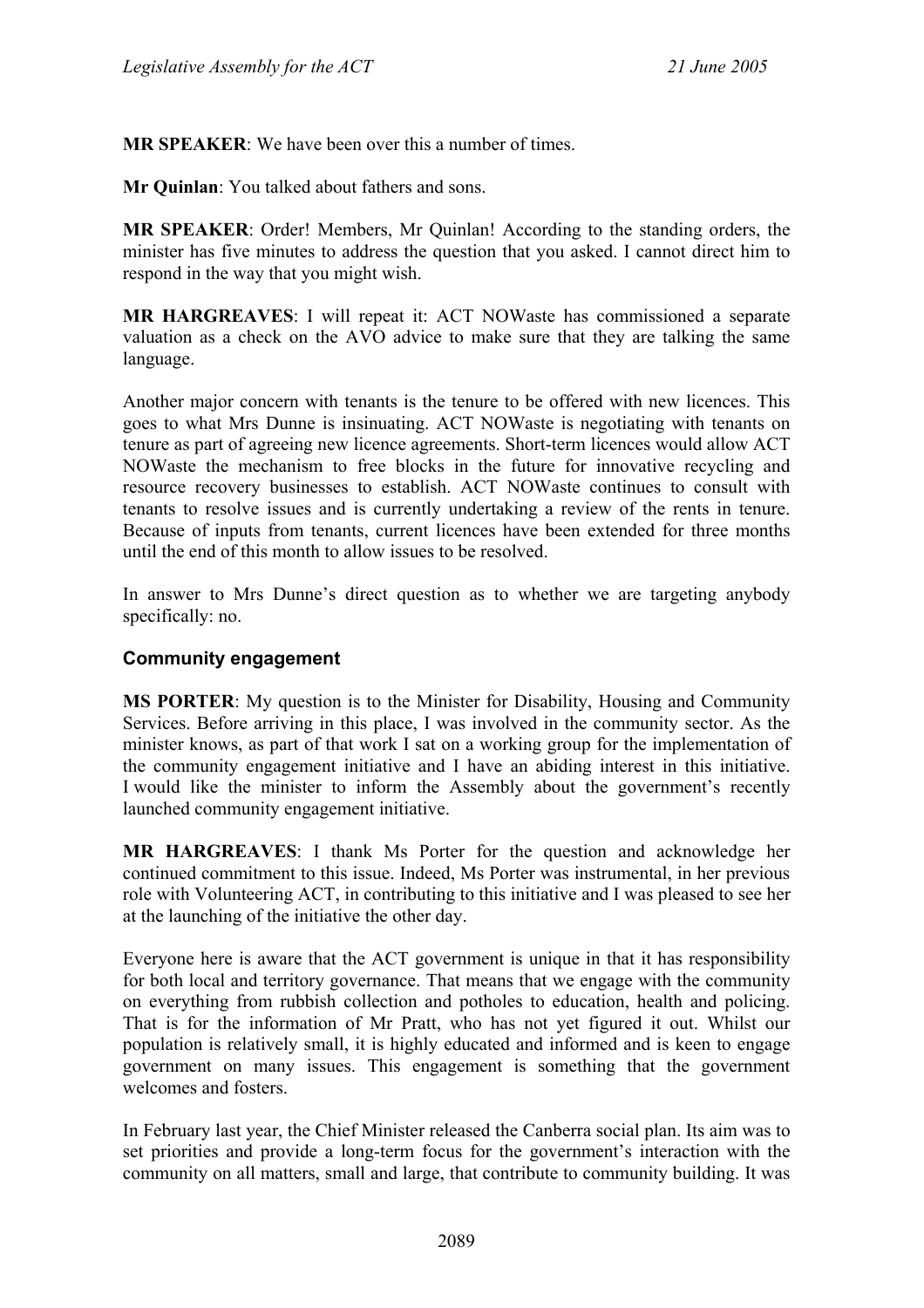in this context that the community engagement initiative was shaped. It represents a fundamental shift in the way that government interacts with the people that it serves.

Under the previous government's purchaser/provider model, the community were regarded as consumers of government services, not partners. On coming to government, we were determined to entrench a partnership philosophy as the guiding principle of community/government relations. Instead of seeing the community as consumers of government services, we see them as fundamental partners in developing and implementing policy.

A broadly representative community engagement working group was established to evolve the engagement process and to devise tools and strategies to assist government to develop quality and sustainable partnerships with the community. Following significant consultation, four communication products were developed. It was with great pleasure that last week I stood in front of over 100 people from many different community groups across Canberra and launched these materials that so many of them had contributed to and that aim to help agencies better engage with the community.

The package includes a community engagement manual to assist government agencies engaging with the community; the community engagement service charter, which is a statement of principles that embody the ACT government's commitment to community engagement; an ACT community engagement link on the DHCS web site, providing up-to-date information, resources and contact details for community and government staff involved in community engagement activities; and a community engagement learning and development strategy to effect the cultural change required within government organisations to embrace partnership.

All agencies will be required immediately to include community engagement principles and practices in their strategic plans and identify officers to act as contact points for all engagement activities. The government is committed to engaging with and listening to our community and we encourage all Canberrans to engage in the issues that affect them.

Since becoming the minister responsible for community services, I have done just that; I have gone out and seen a whole heap of community organisations and individuals. I have visited something like 20 or so multicultural groups, I have spoken to non-government organisations and I have been to many sites just to see how people are doing, and I have engaged with them deliberately. As I move about the place, I see Mr Gentleman, I see Ms Porter, I see Ms MacDonald and, very occasionally, I see Mrs Burke.

**Mrs Burke**: I did not see you on Saturday at the forum, Mr Hargreaves.

**MR HARGREAVES**: Perhaps Mrs Burke would like to stand up and correct the record, Mr Speaker, because she did see me at the forum. As a matter of fact, Mr Speaker, I did not see Mrs Burke at, for example, the refugee effort. I did not see Mr Smyth either. I understand that Mr Smyth was told that he could not speak because he would not sign the refugee charter. I am told—

**MR SPEAKER**: Order! Come to the subject matter of the question.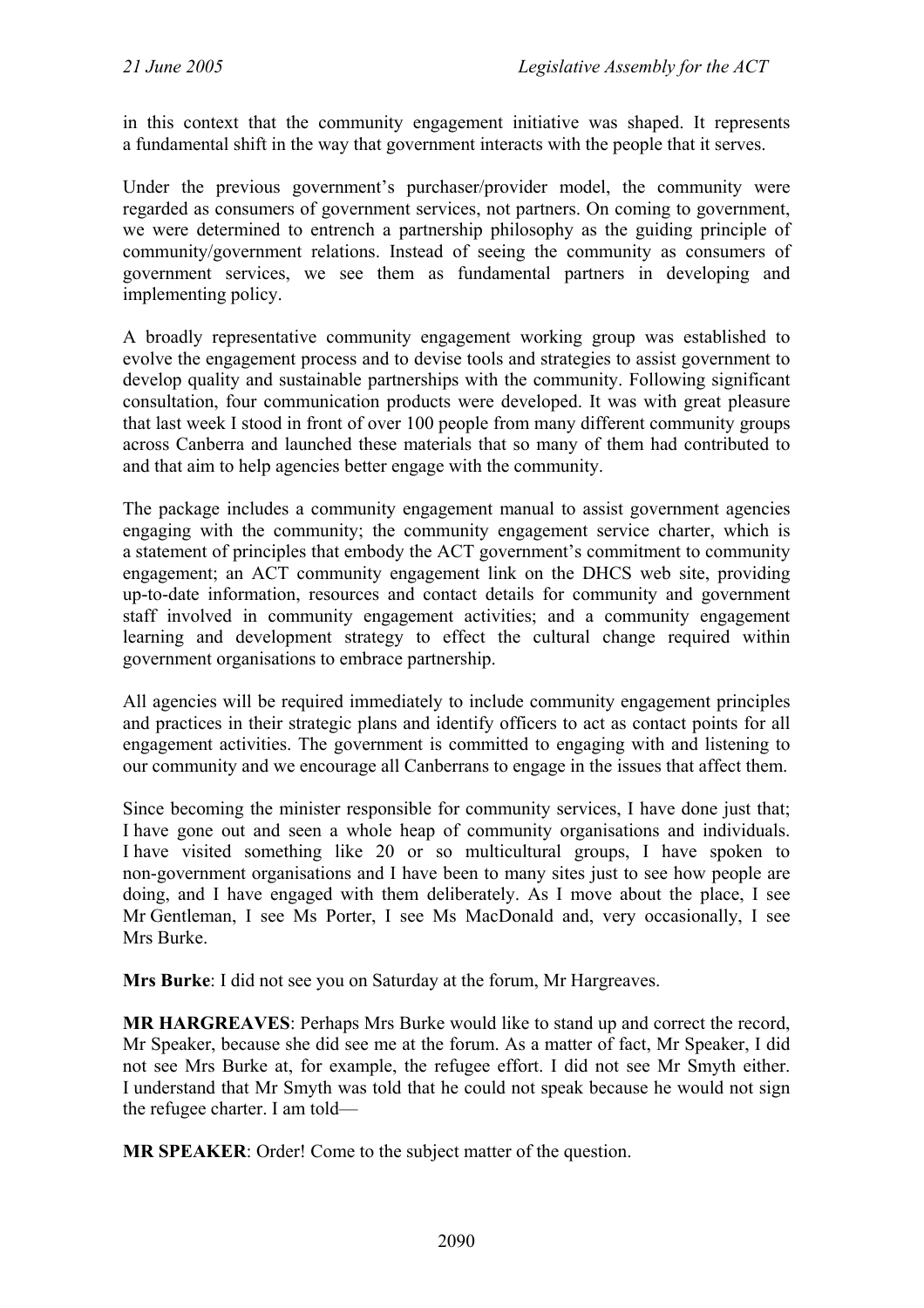**MR HARGREAVES**: Mr Speaker, this is about engaging with the community. Mr Smyth would not engage with our refugee community and he stands condemned for his actions.

**Mr Quinlan**: I ask that all further questions be placed on the notice paper.

# **Papers**

**Mr Speaker** presented the following papers:

```
Study trips— 
  Report by Mr Steve Pratt MLA—Sydney, December 2004. 
  Report by Ms Mary Porter MLA—Western Australia and South Australia, 
  February/March 2005. 
  Report by Mr Brendan Smyth MLA—Sydney, 28 and 29 April 2005. 
  Report by Mr Richard Mulcahy MLA—Sydney, 28 and 29 April 2005. 
  Report by Mr Zed Seselja MLA—Sydney, 28 and 29 April 2005. 
Report by Mr Wayne Berry MLA—Visit to Queensland and Northern Territory 
Parliaments by the Speaker and Clerk of the Legislative Assembly for the Australian 
Capital Territory, 19 to 22 April 2005.
```
#### **Mr Quinlan**, on behalf of **Mr Stanhope**, presented the following papers:

#### **Executive contracts**

Public Sector Management Act, pursuant to sections 31A and 79—Copies of executive contracts or instruments— Long-term contracts: Michele Bruniges, dated 29 May 2005. Mike Lyons, dated 21 February 2005. Paul Grimes, dated 2 June 2005. Short-term contracts: Andrew Taylor, dated 11 May 2005. Fiona MacGregor, dated 23 May 2005. Hilton Taylor, dated 23 May 2005. Ian Primrose, dated 11 March 2005. Kate Neser, dated 23 May 2005. Kirsten Thompson, dated 3 March 2005. Loretta Zamprogno, dated 18 May 2005. Phillip Tardif, dated 27 April 2005. Sandra Lambert, dated 10 and 13 May 2005. Susan Jane Marriage, dated 11 May 2005. Schedule D variations: Geoff Keogh, dated 10 and 16 May 2005. Gordon Davidson, dated 2 June 2005. Kirsten Thompson, dated 3 March 2005. Maureen Sheehan, dated 12 and 16 May 2005. Philip Mitchell, dated 1 April 2005. Philip Mitchell. Phillip Tardif, dated 27 May 2005. Phillip Tardif, dated 8 and 31 March 2005.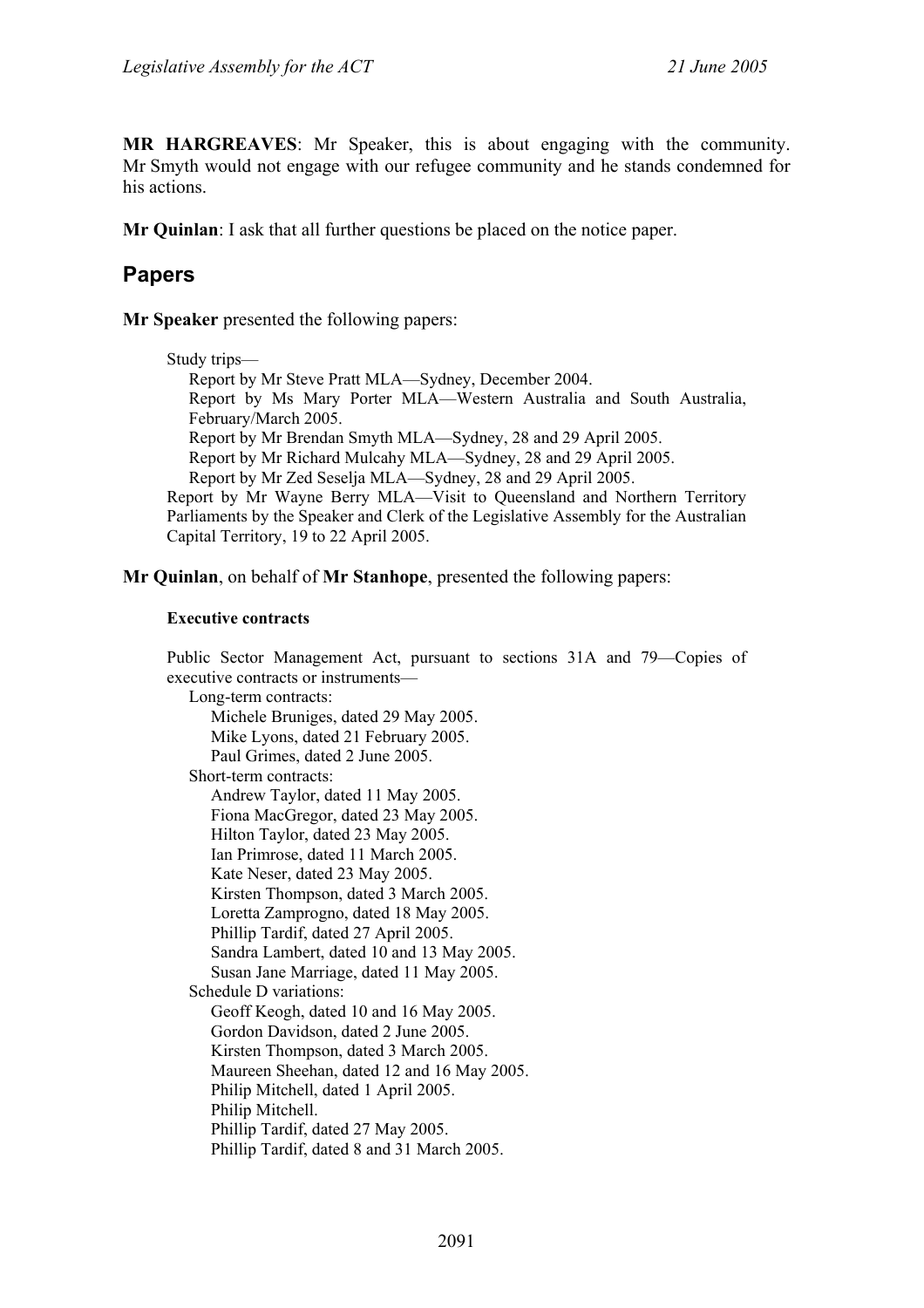#### **Remuneration Tribunal Determinations**

Remuneration Tribunal Act, pursuant to section 12—Determinations, together with statements for:

Chief Executives and Executives—Determination No 172, dated 29 April 2005. Commissioner for Public Administration—Determination No 174, dated 29 April 2005. Full-time Holders of Public Office—Determination No 173, dated 29 April 2005. Members of the ACT Legislative Assembly—Determination No 171, dated 29 April 2005. Part-time Holders of Public Office— Canberra Partnership Board—Determination No 170, dated 24 February 2005. Commissioner for Surveys—Determination No 175, dated 29 April 2005.

Commissioner for the Environment—Determination No 177, dated 29 April 2005.

Salary Packaging—Determination No 176, dated 29 April 2005.

Travel Allowances for Full-time and Part-time Holders of Public Office— Determination No 178, dated 29 April 2005.

#### **Ms Gallagher** presented the following papers:

National Classification Code, dated 23 June 2005. Classification of Films and Computer Games—Guidelines. Classification of Publications—Guidelines.

**Mr Quinlan** presented the following papers:

Financial Management Act—

Pursuant to section 14—

Instrument directing a transfer of funds within the Department of Economic Development, including a statement of reasons, dated 15 June 2005.

Pursuant to section 17—

Instrument varying appropriations relating to Commonwealth funding to the Department of Education and Training, including a statement of reasons, dated 10 June 2005.

Instrument varying appropriations relating to Commonwealth funding to the Department of Justice and Community Safety, including a statement of reasons, dated 15 June 2005.

Pursuant to section 18—

Authorisation of Expenditure from the Treasurer's Advance, including a statement of reasons, dated 31 May 2005.

Authorisation of Expenditure from the Treasurer's Advance, including a statement of reasons, dated 14 June 2005.

**Mr Quinlan** presented the following paper, which was circulated to members when the Assembly was not sitting:

Financial Management Act—

Pursuant to section 26—

Consolidated Financial Management Report for the financial quarter and year-to-date ending 31 March 2005.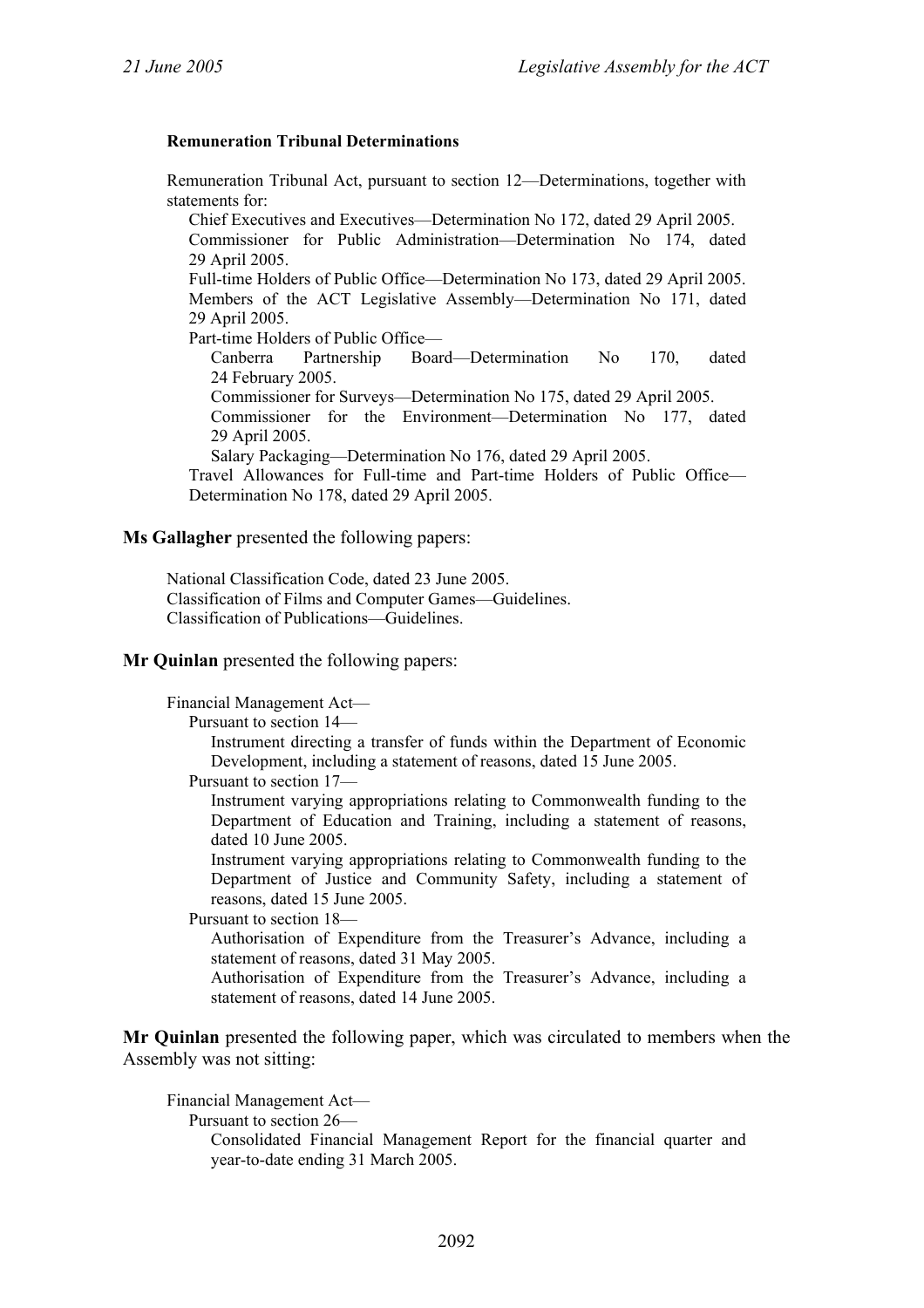#### **Mr Quinlan**, on behalf of **Mr Corbell**, presented the following papers:

Land (Planning and Environment) Act, pursuant to subsection 29 (1)—Approvals, together with background papers, copies of the summaries and reports, and copies of any direction or report required—

Variation No 244 to the Territory Plan—Duffy part Block 2 Section 56— Stromlo Settlement, dated 5 May 2005 .

Variation No 151 to the Territory Plan—Coree Block 5—Uriarra Rural Village, dated 31 May 2005.

#### **Mr Hargreaves** presented the following papers:

#### **Subordinate legislation (including explanatory statements unless otherwise stated)**

Legislation Act, pursuant to section 64—

Adoption Act—Adoption (Fees) Determination 2005—Disallowable Instrument DI2005-70 (LR, 19 May 2005).

Agents Act—Agents Amendment Regulation 2005 (No 1)—Subordinate Law SL2005-10 (LR, 27 May 2005).

Health Act—Health (Fees) Determination 2005 (No 1)—Disallowable Instrument DI2005-72 (LR, 26 May 2005).

Heritage Act—

Heritage (Council Chairperson and Deputy Chairperson) Appointment 2005 (No 1)—Disallowable Instrument DI2005-63 (LR, 28 April 2005).

Heritage (Council Members) Appointment 2005 (No 1)—Disallowable Instrument DI2005-62 (LR, 28 April 2005).

Hotel School Act—Hotel School Acting Appointment 2005—Disallowable Instrument DI2005-76 (LR, 2 June 2005).

Land (Planning and Environment) Act—

Land (Planning and Environment) (Further Rural Lease Grant Conditions) Determination 2005 (No 1)—Disallowable Instrument DI2005-74 (LR, 30 May 2005).

Land (Planning and Environment) Criteria for Direct Grant of Leases (Small Parcels of Contiguous Land) Determination 2005—Disallowable Instrument DI2005-67 (LR, 9 May 2005).

Magistrates Court Act—Magistrates Court (Litter Infringement Notices) Amendment Regulation 2005 (No 1)—Subordinate Law SL2005-9 (LR, 5 May 2005).

Mental Health (Treatment and Care) Act—

Mental Health (Treatment and Care) Mental Health Facility Approval 2005 (No 1)—Disallowable Instrument DI2005-77 (LR, 6 June 2005).

Mental Health (Treatment and Care) Mental Health Facility Approval 2005 (No 2)—Disallowable Instrument DI2005-78 (LR, 6 June 2005).

Nature Conservation Act—Nature Conservation (Special Protection Status) Declaration 2005 (No 1)—Disallowable Instrument DI2005-64 (LR, 5 May 2005).

Occupational Health and Safety Act—Occupational Health and Safety (Sexual Services Industry) Code of Practice 2005 (No 1)—Disallowable Instrument DI2005-68 (LR, 10 May 2005).

Public Sector Management Act—Public Sector Management Amendment Standard 2005 (No 5)—Disallowable Instrument DI2005-71 (LR, 19 May 2005).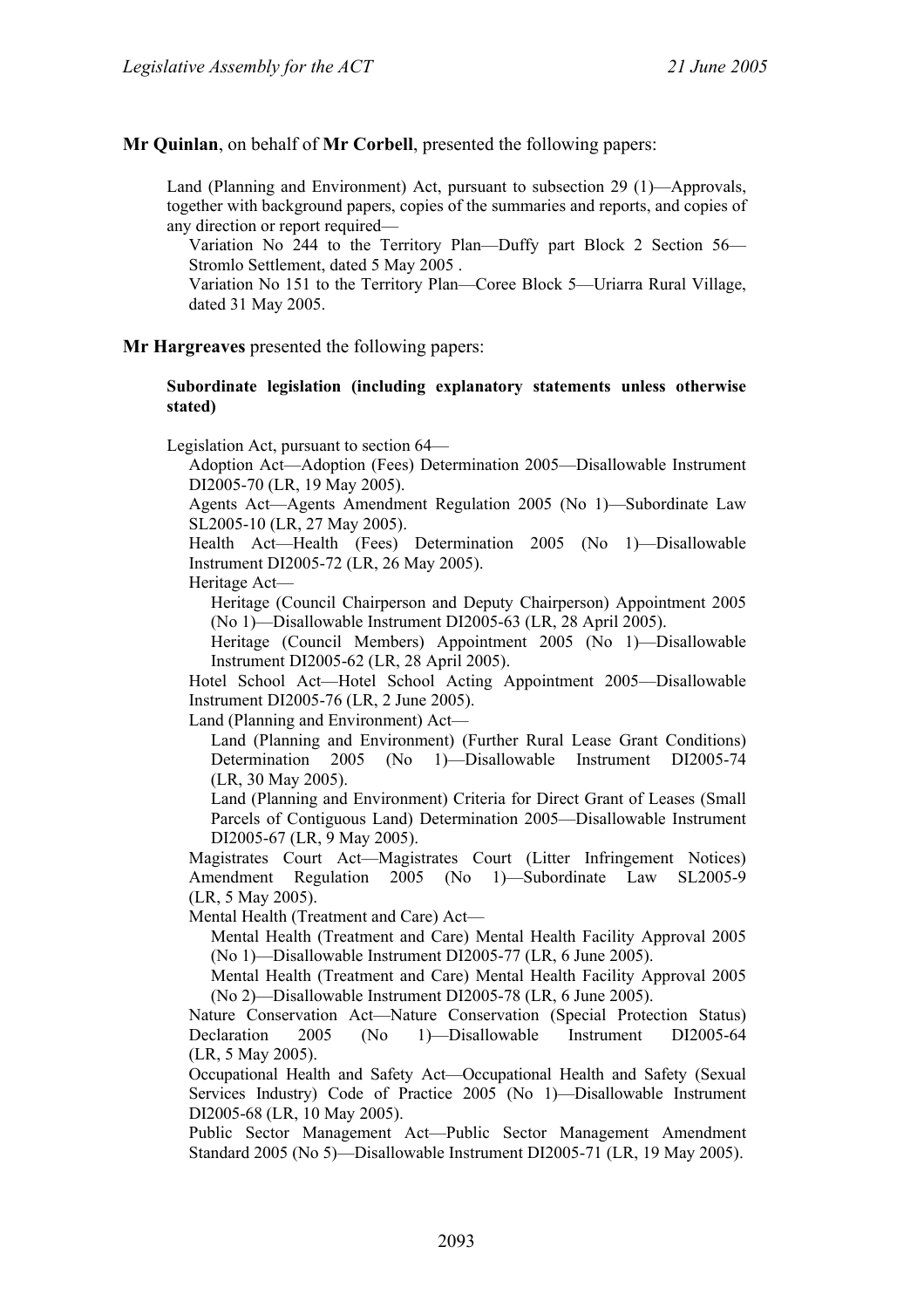Radiation Act—Radiation (Fees) Determination 2005 (No 1)—Disallowable Instrument DI2005-61 (without explanatory statement) (LR, 5 May 2005).

Rehabilitation of Offenders (Interim) Act—Rehabilitation of Offenders (Interim) (Sentence Administration Board) Appointment 2005 (No 2)—Disallowable Instrument DI2005-75 (LR, 30 May 2005).

Road Transport (General) Act—

Road Transport (General) (Application of Road Transport Legislation) Declaration 2005 (No 7)—Disallowable Instrument DI2005-69 (LR, 12 May 2005).

Road Transport (General) (Driver Licence and Related Fees) Determination 2005 (No 1)—Disallowable Instrument DI2005-82 (LR, 10 June 2005).

Road Transport (General) (Vehicle Registration and Related Fees) Determination 2005 (No 1)—Disallowable Instrument DI2005-80 (LR, 10 June 2005).

Taxation Administration Act—Taxation Administration (Rates) Determination 2005 (No 1)—Disallowable Instrument DI2005-81 (LR, 9 June 2005).

Utilities Act—Utilities (Variation of Industry Code) Determination 2005 (No 1)—Disallowable Instrument DI2005-65 (LR, 5 May 2005).

Utilities Act and Utilities (Gas Restrictions) Regulation—Utilities (Gas Restriction Scheme) Approval 2005 (No 1)—Disallowable Instrument DI2005-73 (LR, 30 May 2005).

Vocational Education and Training Act—Vocational Education and Training Authority Appointment 2005 (No 1)—Disallowable Instrument DI2005-66 (LR, 5 May 2005).

Water Resources Act—Water Resources (Fees) Determination 2005 (No 1)— Disallowable Instrument DI2005-58 (without explanatory statement) (LR, 22 April 2005).

# **World Refugee Day 2005 Ministerial statement**

**MR HARGREAVES** (Brindabella—Minister for Disability, Housing and Community Services, Minister for Urban Services and Minister for Police and Emergency Services): I seek leave to make a ministerial statement concerning the 2005 World Refugee Day.

Leave granted.

**MR HARGREAVES**: I rise today to pay tribute to the countless men and women who come to our shores seeking refuge from conflict, calamity, torture and persecution. This year's theme for World Refugee Day is courage, to recognise the bravery and strength of millions of refugees who rebuild their lives away from their own homes, away from the support of family and friends, away from their cultures and traditions.

There are currently more than 22 million refugees and asylum seekers worldwide and about 12,000 come to Australia annually. In Canberra, about 100 settle each year. Many successfully become part of our community and make a significant contribution to the social, economic and cultural life of our city. In Canberra, the first migrants came as refugees. Throughout the 1940s and 1950s, significant numbers of people from Europe came to live in Australia and later, in the 1960s and 1970s, arrivals from the United Kingdom and Asia further diversified our population.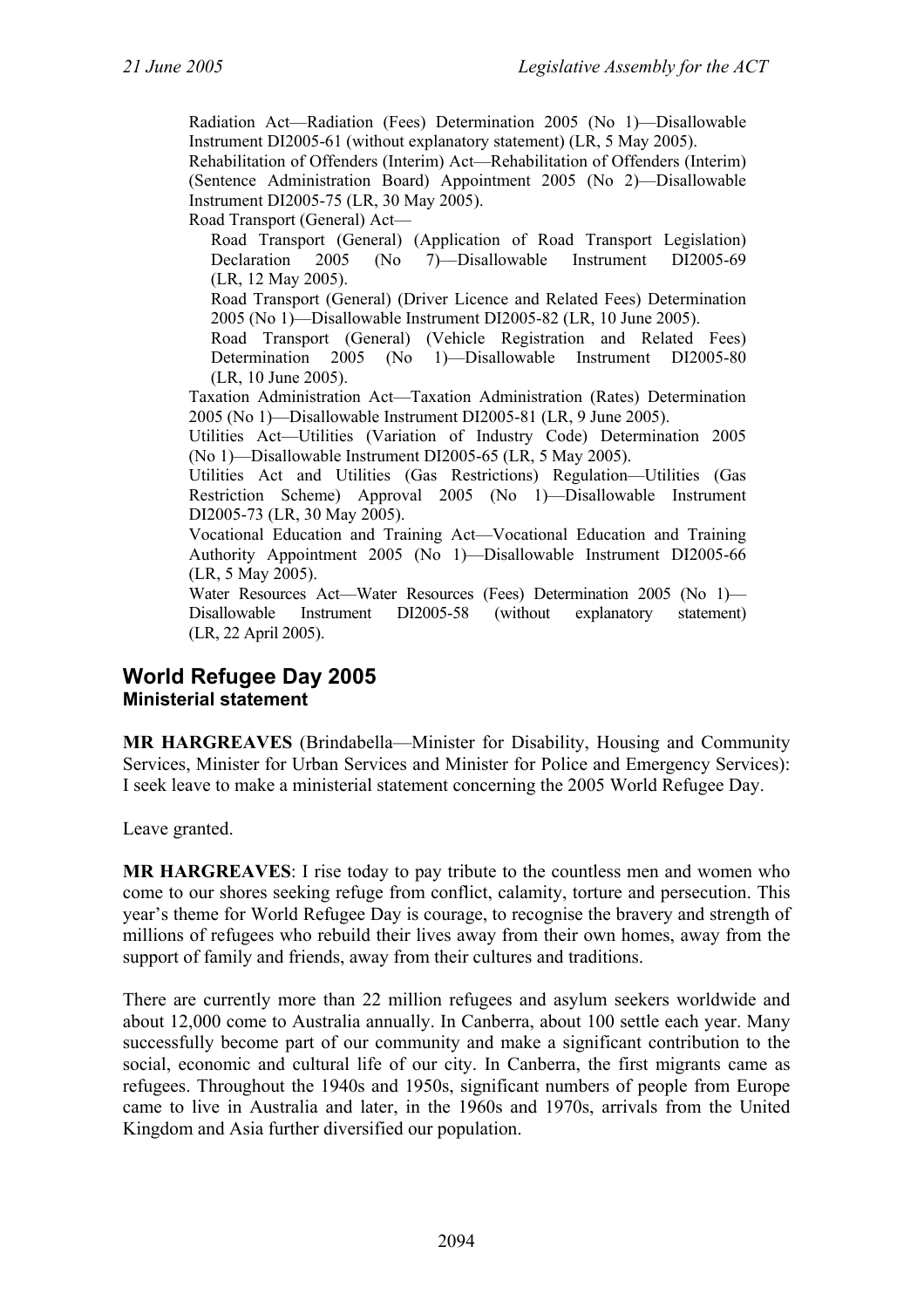Their contribution, especially in the sporting, social, cultural, religious and architectural fields, has been fundamental to the shaping of our multicultural society. These, though, are the good stories. Unfortunately, countless refugees are still struggling to be accepted and continue to suffer from persecution, bigotry and uncertainty. All round Australia there are thousands of refugees living in limbo. These people are already recognised as refugees but are given temporary protection visas and are denied the right to settle permanently in Australia.

Most of the temporary protection visa holders in Australia come from Afghanistan and Iraq. Although the United Nations has declared that it is unsafe for them to return to their countries, the Australian government continues to refuse to grant them permanency. These people are in danger of being put back into detention or forcibly returned to their dangerous and uncertain circumstances.

The Australian government's use of mandatory detention as a deterrent to people-smuggling in particular is both wrong and inhumane. The ACT government recognises the need to stop people-smuggling, but this should not be at the expense of legitimate refugees and asylum seekers who, under international law, have the legal right to flee from their countries to escape torture and persecution and seek asylum in another country.

Mandatory and indefinite detention, particularly of women and children, is unacceptable and is a violation of their fundamental human rights. This is especially the case when more than 80 per cent of detained asylum seekers are found to be genuine refugees. It is unfortunate that Australia has notoriously distinguished itself as the only nation in the world that implements the arbitrary and indefinite detention of children. We have stolen the childhood of these children. Our history is peppered with the theft of childhood joy and it saddens me that we have apparently learnt nothing from the stolen generations.

The long-term physical and psychological effects of indefinite detention are well known and well documented. According to Amnesty International:

Day by day, ongoing detention leads to mounting stress and tension. This often results in depressive illness and thoughts of despair and helplessness.

Some detainees show strong aggressive-impulsive and self-harming behaviours, reflected in suicide attempts, acts of mass violence, group breakouts, rioting, burning of facilities and hunger strikes.

A wide range of psychological disturbances are commonly observed among children, including mutism, withdrawing from contact with others, bedwetting, refusals to eat and drink, as well as acts of self-harm and attempts of suicide.

Mr Speaker, as a signatory to the 1951 Convention on the Status of Refugees and the 1967 protocol, Australia is bound to accept refugees seeking protection from persecution regardless of the manner of their arrival, and whether or not they have valid documentation. The recent incidents involving Cornelia Rau and Vivian Alvarez Solon, and possibly numerous other nameless refugees, are obvious displays of the abhorrent and callous manner in which the Australian government treats some of the most vulnerable in our community.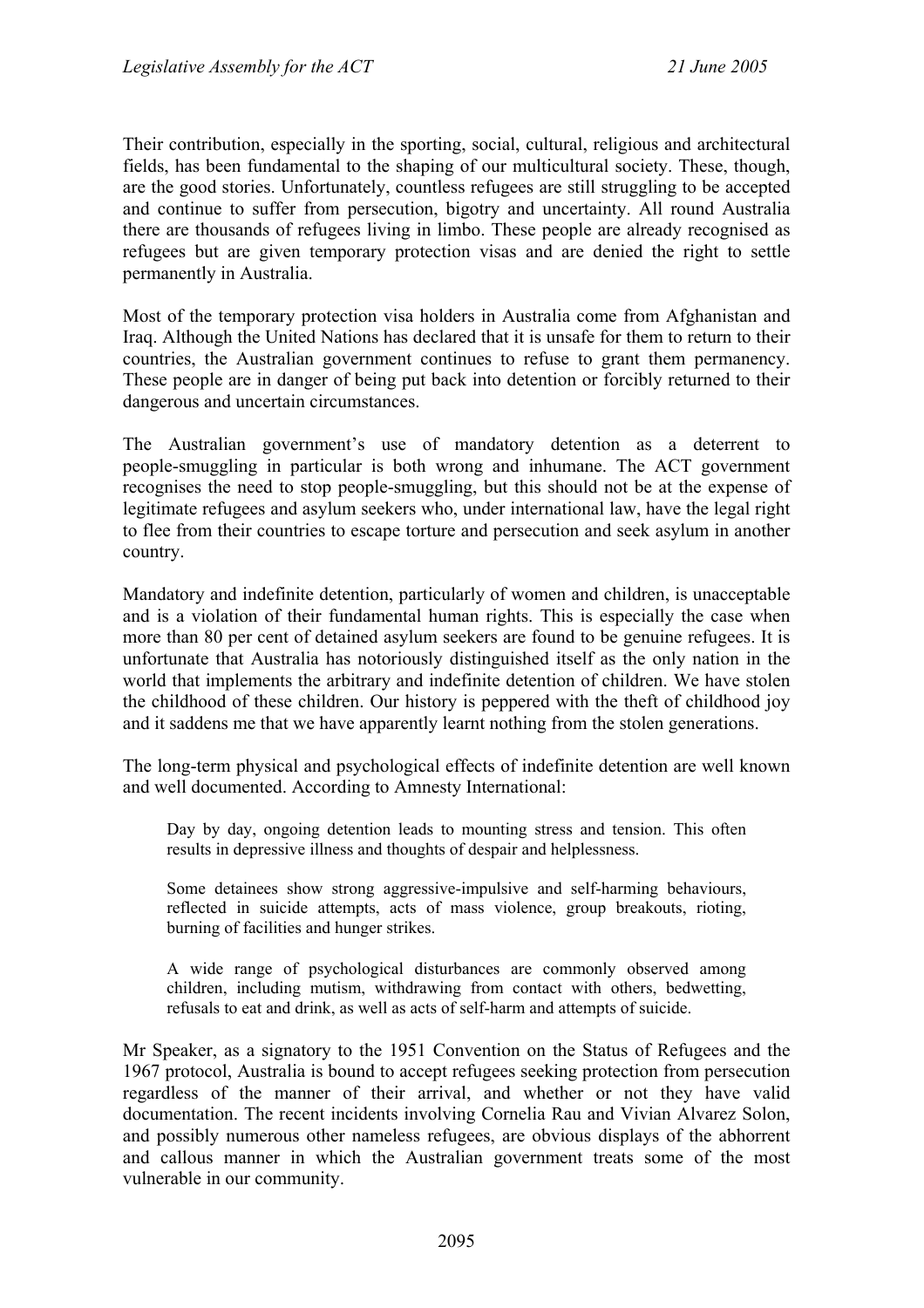Today, as we celebrate World Refugee Day, I call on the Howard government to heed the voice of reason and humanity and immediately end the detention of refugees, particularly of women and children. I note, Mr Speaker, the announcements of the Prime Minister in recent times. I also note the comments of Marion Le, and I accept the comments of Marion Le.

The ACT government has consistently expressed its commitment to and support for the protection and wellbeing of refugees. In 2003, Chief Minister Jon Stanhope signified his government's support to declare Canberra a refugee friendly town. Under the ACT government's refugee settlement services plan refugees, especially those on temporary protection visas, are provided with free short-term accommodation, free English classes at CIT and free childcare for those attending English classes. The ACT government also provides public education, medical treatment, concessions on government services such as electricity, public transport and dental care, and access to translating and interpreting services.

This is in response to the failure of the Australian government to provide support for the most vulnerable of refugees, legitimate asylum seekers who are found to be genuine refugees but are granted temporary protection visas. In fact, we have allocated over \$104,000 in the 2005-06 budget to fund our settlement and other support services for refugees in the ACT.

In July of last year the ACT government, with the support of the community, welcomed to Canberra eight Afghan families on temporary protection visas after their release from the detention centre in Nauru. Presently, these families are settled in their new homes, some of them have gained employment and their children are attending school while the parents have completed two semesters of English classes.

Another initiative by the ACT government to ensure the protection of the rights of vulnerable sectors of our community is the 2004 Human Rights Act. I am happy to note that we are the first and only jurisdiction in Australia to legislate its commitment to human rights. I also note that in the dissenting report concerning the estimates there is an undertaking by the Liberal Party to abolish human rights legislation, which is a shame.

This year the ACT government has been actively involved in the celebrations of World Refugee Day. In partnership with the United Nations High Commission for Refugees in Canberra, we have supported the production and flying of flags from 15 to 21 June 2005 on Commonwealth Avenue, the Kings Avenue bridge and the Russell roundabout. These signal a celebration of the courage of all refugees, acknowledging the contribution they make as members of our community.

This month, as the minister responsible for multicultural affairs, I signed the Australian Refugee Council's charter of refugee rights. I did not need the permission of my party room to sign it. I join the Australian Refugee Council and the rest of the community in promoting this charter. I reiterate our support for refugees and their right to be treated with dignity and the respect they deserve.

Incidentally, Mr Speaker, let me state for the record that when I signed that charter I saw your good self presiding over that particular gathering and I saw Ms Porter,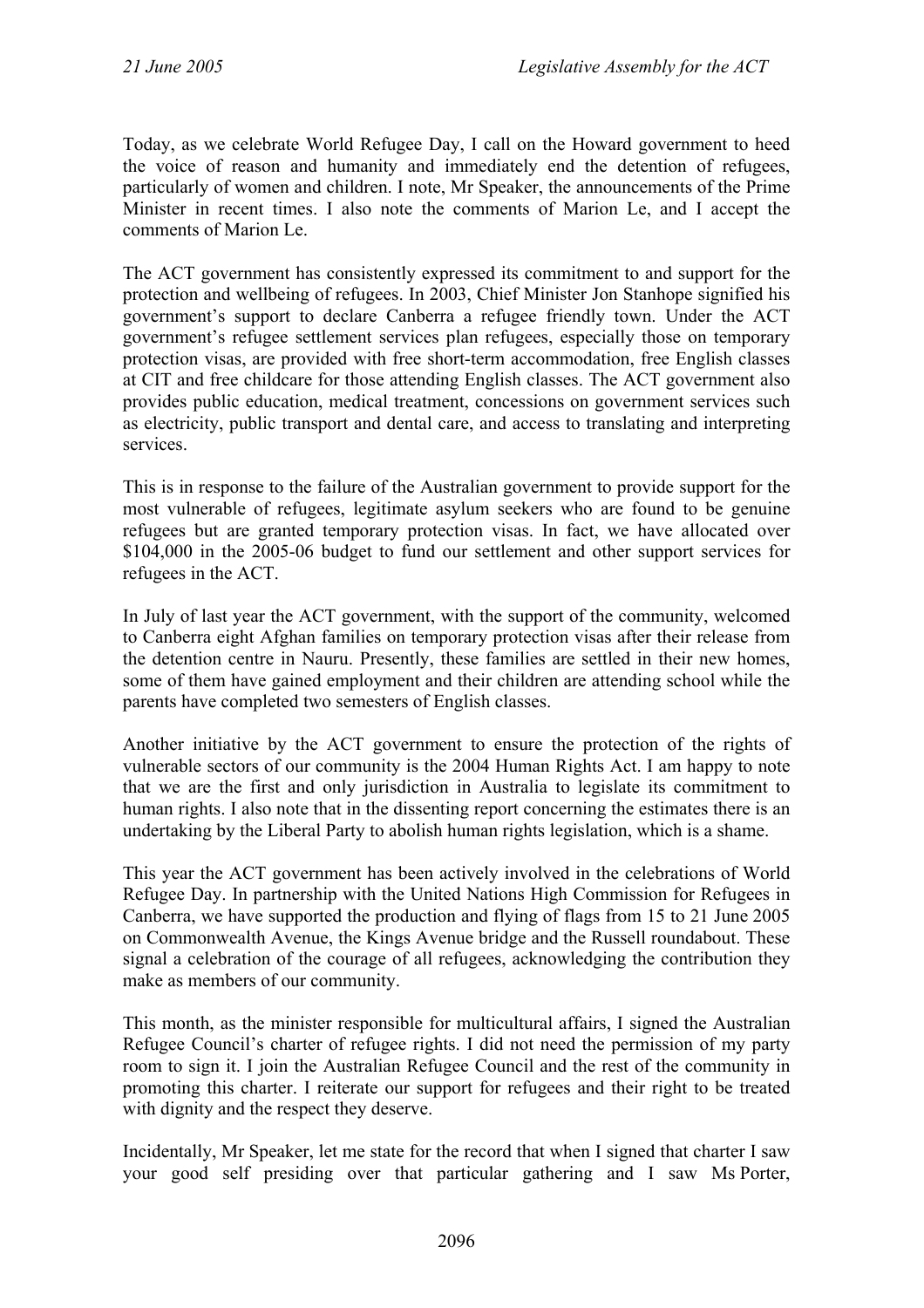Ms MacDonald and Mr Gentleman. I did not see anybody else. I beg your pardon, Mr Speaker. I did see, I acknowledge, Dr Foskey and I wish to recognise Dr Foskey's presence at the rally and also on Saturday. Those members of this chamber who were not there should hang their heads in shame.

Mr Speaker, I am saddened by the fact that refugees are denounced for exercising their rights under international law to flee from war and persecution to another country. I leave you with another powerful statement from Amnesty International:

Refugees are not a threat. They are survivors, people who have experienced horrific human rights abuses—and lived. They may carry the physical and mental scars of their ordeals, but they are seeking a future free from torture and persecution. They deserve our compassion and welcome.

Mr Speaker, we have in this chamber a number of people whose family roots are in another country, probably most of us if you think back long and hard enough. We need to ask ourselves: why did those people come to this country? The answer to that question is that it was because they could. The answer to that question is that it was because our forebears—in my case my parents—wanted a better life.

Is it so different for refugees? They want a better life for themselves and they want a better life for their children. Is that so much different? The real difference is that they have come across our doorstep bleeding and in pain and they are not welcome whence they come. What do we do, Mr Speaker? We turn them away at some island in the Indian Ocean or in the Pacific. As soon as they arrive on our shores they say; "I'm here. Thank God I'm here," and we treat them like criminals and put them in jail. It is just not on. Mr Speaker, these people knock on our doors for help. Let us not turn them away. Let us not treat the disenfranchised as criminals. Let us open our hearts and take them in.

# **Education**

# **Discussion of matter of public importance**

**MR SPEAKER**: I have received letters from Mrs Burke, Dr Foskey and Ms Porter proposing that matters of public importance be submitted to the Assembly for discussion. In accordance with standing order 79, I have determined that the matter proposed by Ms Porter be submitted to the Assembly, namely:

The impact of federal government policies on ACT education institutions, staff and students, particularly at the University of Canberra.

**MS PORTER** (Ginninderra) (3.44): Mr Speaker, this matter is of paramount importance not only to the Canberra community but also to the education-based communities around the nation. As members would be aware, one of Canberra's most significant international competitive advantages is based upon the quality of its universities and, more specifically, the communities that have been developed within these universities, around these universities, and servicing these universities.

The contribution that students and staff make to the general communities around their university campuses cannot be underestimated. As part of my work as a member for Ginninderra, I have regular contact with university community members who are doing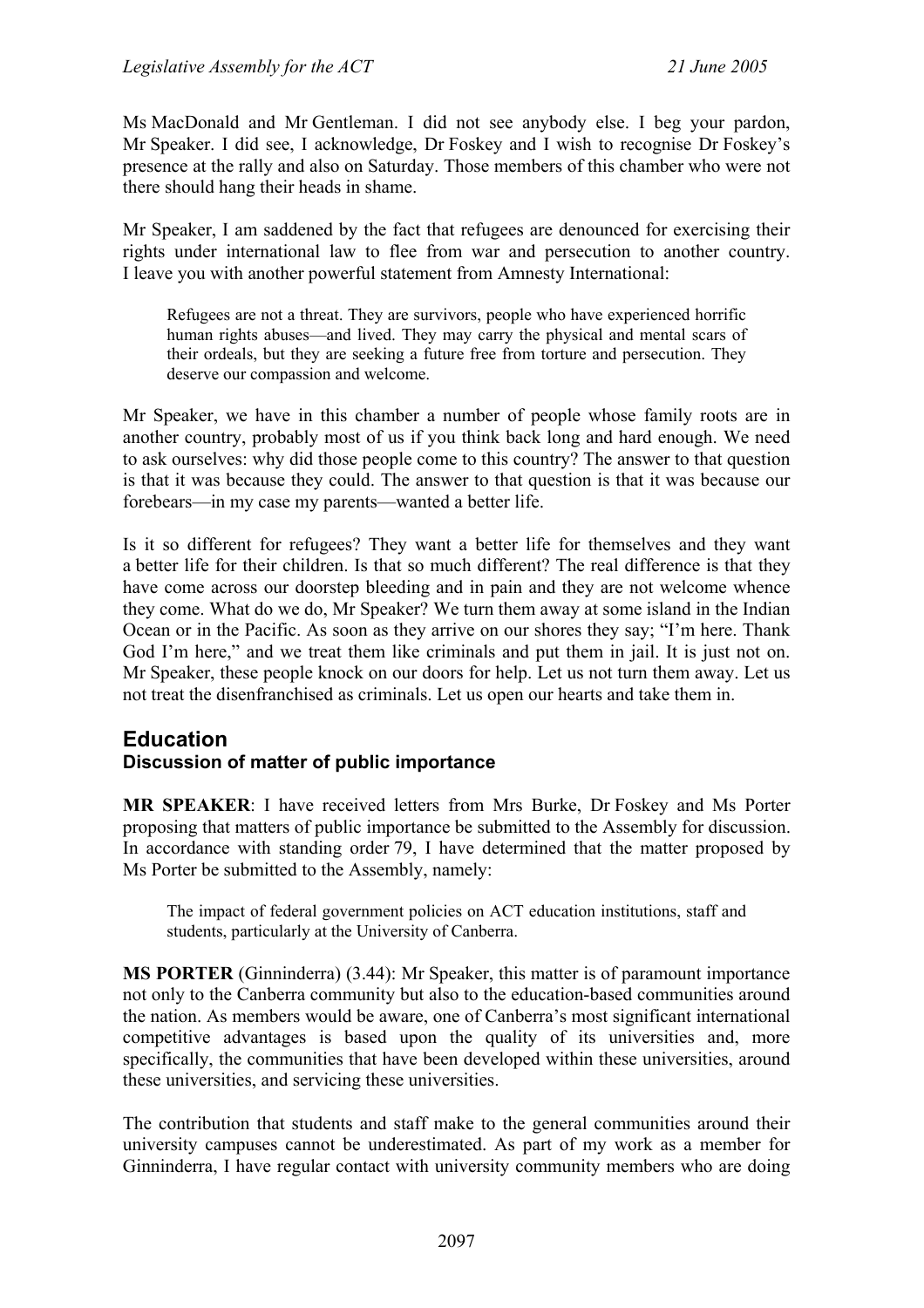their utmost within their power to further improve the strong relationship between the University of Canberra and the Belconnen region. Indeed, the ACT government has demonstrated its understanding of this relationship through the proposal for the City West development.

That commitment, unfortunately, has not been recognised by the federal government, which is laying the foundations for an assault on the university sector after 1 July. For staff of Australia's universities, the most brutal aspect of this assault comes in the form of the new higher education workplace relations requirements. These changes have been specifically designed to test the implementation of the politically motivated industrial system of the Howard government. The fact that higher education institutions and their staff, both academic and non-academic, are being used as workplace reform guinea pigs is deplorable.

These requirements will force universities to place their employees on Australian workplace agreements in place of their existing enterprise bargaining agreements. Consequently, it will mean inferior working conditions for university employees, deteriorated wage negotiation positions and limited scope for representation within the workplace. Don't believe me? Just watch this space. The administration of that alone will be disastrous for smaller campuses such as the University of Canberra. The pure red tape associated with administering up to 1,000 AWAs compared with a central enterprise bargaining agreement will dramatically affect the efficiency of university administration.

However, the much larger problem associated with the implementation of this individualistic culture within the university community is productivity. Members of the staff of the University of Canberra have told me that productivity increased dramatically during the implementation of the enterprise bargaining arrangements in the early 1990s. This statistic makes perfect sense. Staff actually work harder, more efficiently and effectively when they are secure in their employment. With the introduction of the federal government's so-called reforms, university staff will no longer have the benefit of this security.

The Howard government is attempting to introduce industrial relation reforms for universities under the guise of productivity gains. However, expert analysis released today by 17 of the most eminent labour market academics in Australia contradicts such a claim. Through their spokesperson, Russell Landsbury, the academics, who are from nine of Australia's most reputable universities, have called on the Prime Minister to abandon the reforms on the basis that the legislation would decrease productivity due to staff unease.

As many other industrial relations practitioners have already said, staff are more productive when they are secure in their employment and happy in their workplace. I do not think that one needs to be Einstein to figure that one out. Such characteristics only emerge from positive working conditions and collectively bargained contracts, which can only result from effective representation within the workplace.

Mr Speaker, there is a real need right now for our federal government to listen to the experts. The legislative program they are presenting currently will not improve the productivity of our universities, it will not improve Australia's international standing as an education provider and it will not improve the community aspects of our universities.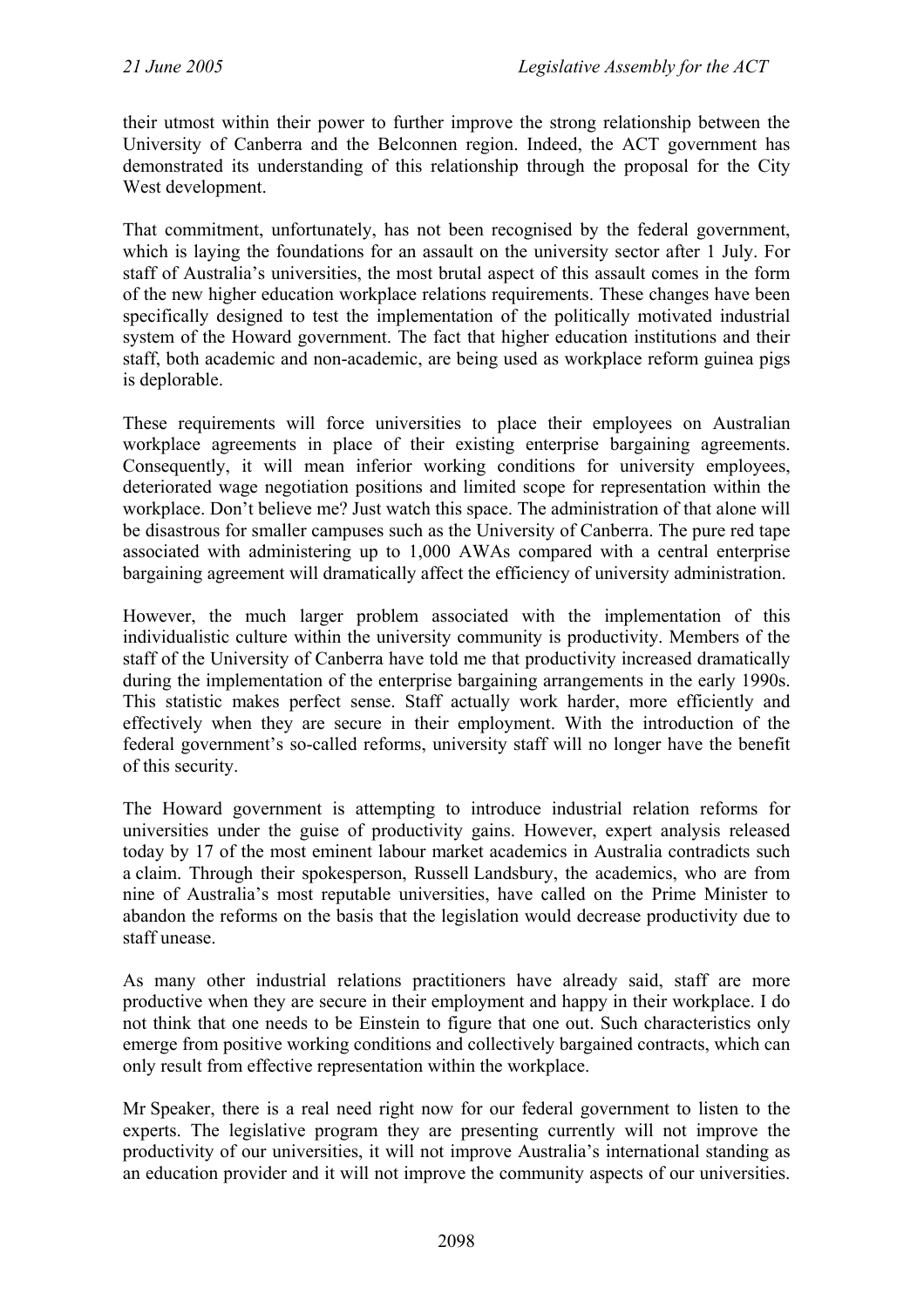It is time that the federal government listened to the experts in the community and to its constituents, who are those same productive workers.

Traditionally, university employees—in particular, academic staff—have been supportive of the role of trade unions within academic institutions. The National Tertiary Education Union has one of the largest proportional memberships within the trade union sector. It is no matter of irony that some of the nation's most highly educated employees are also strong advocates of the right of workers to collectively organise in the workplace.

Academics, along with employees in a diverse range of sectors, recognise that union representation and the role of union representation in agreement-making negotiations have positive outcomes for their members. The new higher education workplace relations requirement, combined with the impending abolition of universal student organisation membership, is changing the culture of education, changing it to our detriment.

Universities used to be the centrepiece of education-based communities, places where scholars and interested students could learn, participate in their community and gain the skills to actively contribute to their society. Instead, Mr Speaker, we are increasingly seeing the formation of corporate universities with boards of control, boards which after these reforms are implemented will have reduced staff and student representation, so that five years from now we may have a situation where Australian universities are simply run by boards of directors whose bottom line includes no mention of educational outcomes and which have no active involvement from staff or students.

The subject of today's matter of public importance should hit home particularly to those opposite who represent the electorate of Ginninderra. In a community the size of the Belconnen region, the services provided by an institution such as the University of Canberra are vital and must be protected. This MPI should serve as a wake-up call to both Mr Stefaniak and Mrs Dunne that they should sit up and take a bit of notice of how their Liberal Party colleagues in the house on the hill are damaging the community fabric of their very electorate and realise what the leadership of their party is doing to the facilities and the services on which their constituents rely so heavily.

The University of Canberra alone employs over 800 staff and has approximately 9,500 students enrolled from almost 80 countries. These are not disembodied people who are somehow just locked away in a university. They are members of our community, living amongst us, taking part in the fuller life of our community beyond the hallowed halls of learning. We need to support them in their fight to keep their proper working conditions and not allow the federal government to ride roughshod over their rights and bring higher education to its knees, which would be to the detriment of us all, as I have said before.

I encourage all members of this place to recognise the importance of higher education to the life of Canberra and in particular to the important contribution of the staff and students of the University of Canberra. Federal government legislation is threatening their very livelihoods and we, as their elected representatives, have a responsibility to stand up and fight for that livelihood.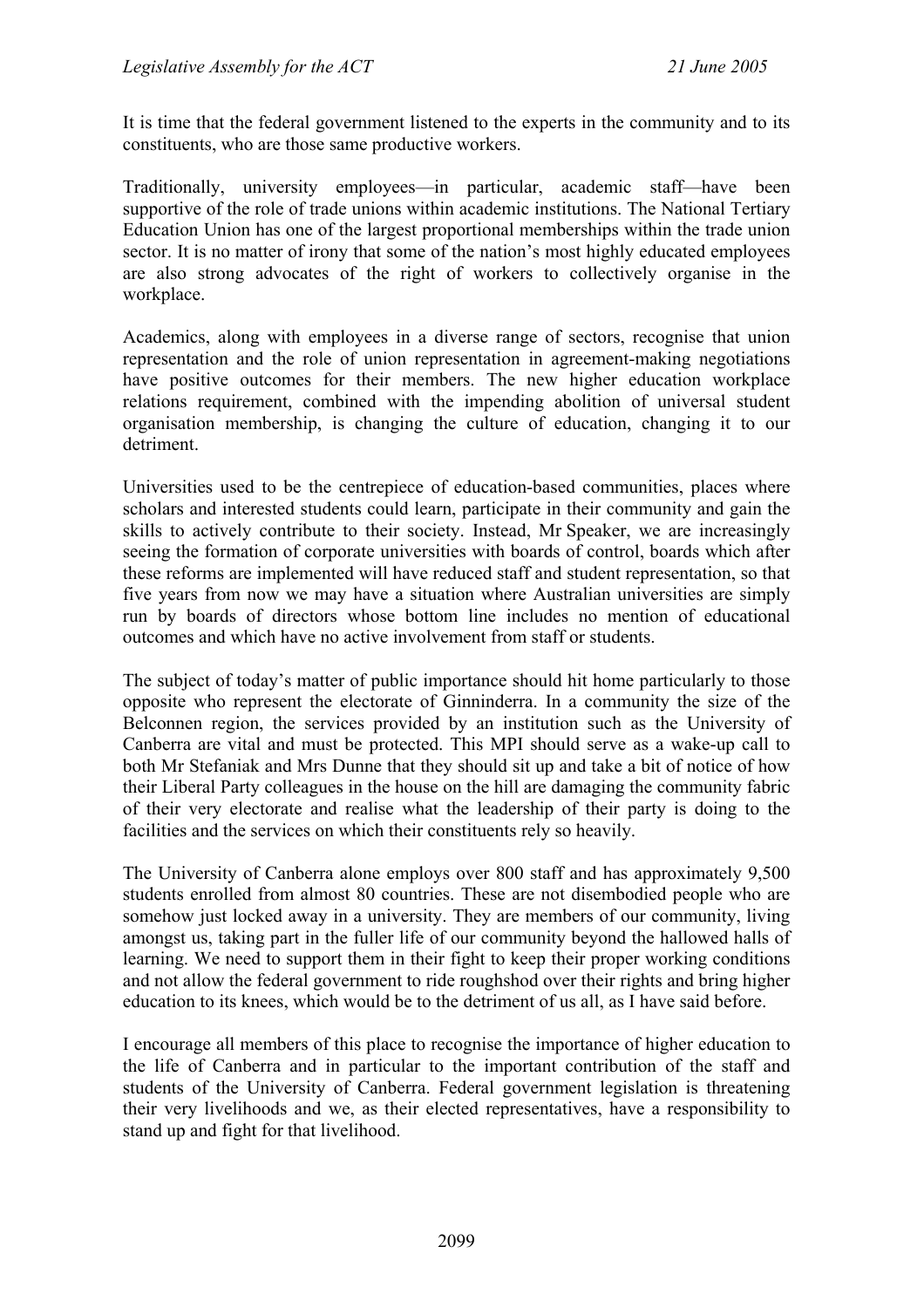**MRS DUNNE** (Ginninderra) (3.52) The Liberal opposition greatly values the contribution to higher education in this territory and greatly values the contributions of our tertiary institutions—all of them, not just the ones in Ms Porter's electorate and my electorate—but I will not speak for very long on this matter of public importance. Ms Porter could only run for about nine minutes anyhow when she had 15 minutes, so I do not think it is particularly important even to her.

Ms Porter spoke very early in her presentation about politically motivated attacks of the Howard government, or words to that effect. I would think that Ms Porter's short-run matter of public importance was nothing more than yet another politically motivated attack on the Howard government, the second in succession in the last half hour, and I do not think that it is necessary for us to grace Ms Porter's nine-minute matter of public importance with any more comment than to say that it is politically motivated and that we should get on with the business of governing the ACT.

**MS GALLAGHER** (Molonglo—Minister for Education and Training, Minister for Children, Youth and Family Support, Minister for Women and Minister for Industrial Relations) (3.53): I will speak in support of Ms Porter's matter of public importance. I thank her for bringing it to the attention of the Assembly. One of the great opportunities with MPIs is for the Assembly to engage in debates on matters of importance to the local community. Usually, during the discussion of those MPIs, there is a range of views expressed. Certainly, I have been part of a number of MPIs discussed in this place where one would question some of the time spent on debate. Obviously, the Liberals have chosen not to engage in this matter, probably the first time I can remember where they have been short of a word or two in using up their full allocation of time.

Tying funding for higher education institutions to the ability of employees to negotiate their industrial conditions is an important issue. Across all sectors, the ACT government makes no secret of its support for the rights of workers to organise and collectively bargain consistent with the International Labour Organisation conventions and the Workplace Relations Act, the law under which we operate in Australia, certainly in the ACT. We have shown that in a number of ways. One of them was in developing the ethical suppliers principles for contracting arrangements.

The ACT government has emphasised the need for employers and subcontractors to fulfil their industrial relations obligations. These obligations include complying with awards, agreements and relevant legislation. As an employer and industrial party, the ACT government has expressed its strong preference for collective bargaining. We have shown that in various ways, particularly through the way we engage in negotiations with our own staff in relation to certified agreements in the public sector.

The federal government is linking its contribution to a range of projects it funds in building and construction, higher education and the national water initiative. There is no doubt that this tying of funds is being done to enable the federal government to forcibly impose its industrial relations reforms. It has been trying to do so for a number of years but has never been able to do it. It has been the subject of funding negotiations, certainly in my ministerial areas, for almost three years. The federal government, because it could not get its way through the parliament, imposed these conditions through the agreements and made its contributions to the states dependent on the states signing up to industrial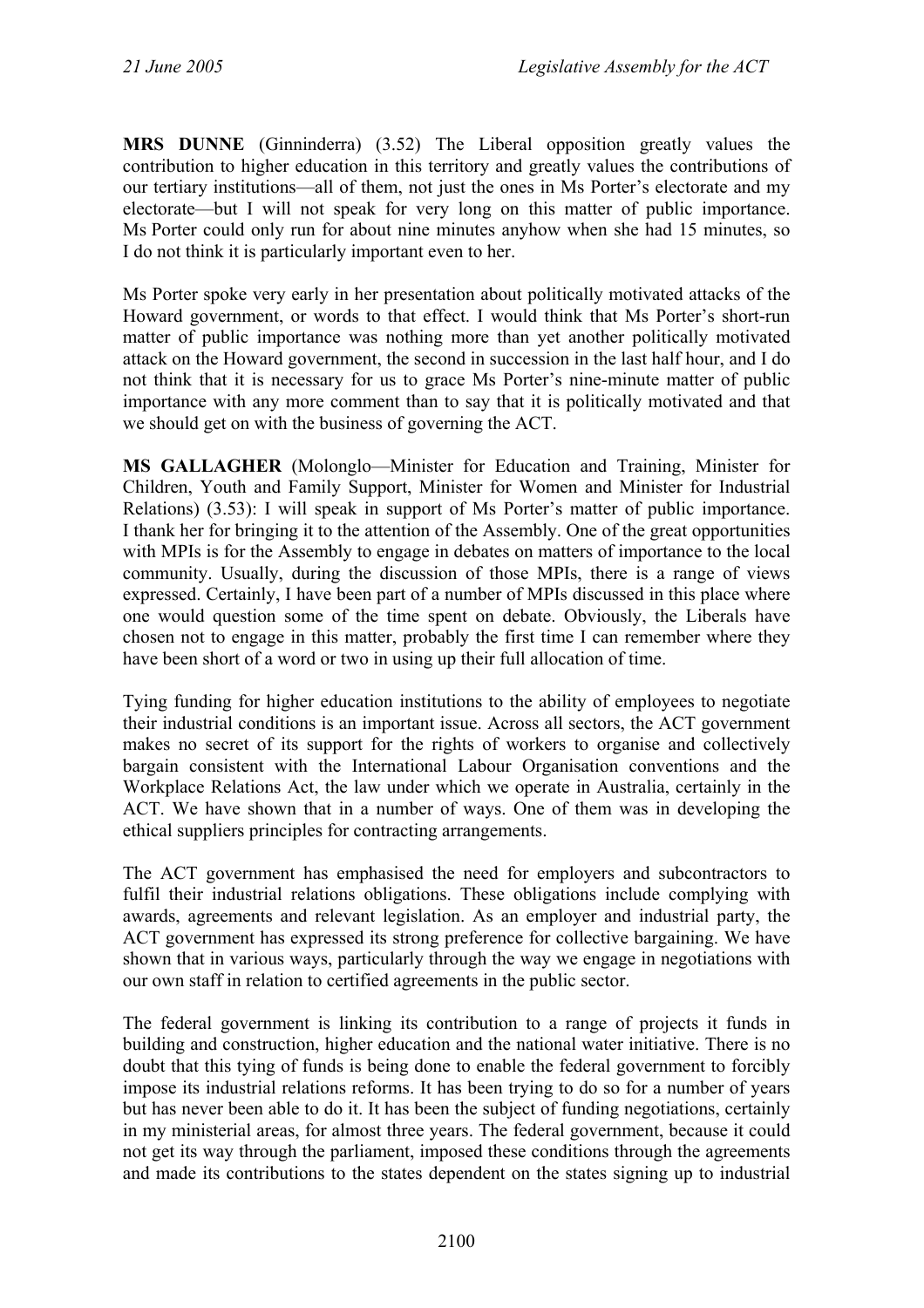relations reforms that the states were opposed to and that at the time the Senate was opposed to.

We all understand that we are working in a new world and that, come 1 July, the chances of the federal government getting its industrial relations reform through the Senate are much more likely than they have been in the past. Therefore, some of the requirements to link it to funding might be a bit outdated. But there certainly is a focus on limiting the involvement of employee representatives in the bargaining process and requiring parties to include options for individual agreement making.

Whilst this MPI concerns the University of Canberra, we have been told in relation to the schools agreement, for example, that in order to get \$35 million from the commonwealth government, which does not employ one teacher in our system or run one school, we have to offer AWAs to all of those teachers, that they will no longer be allowed to operate under a collective agreement. It is highly unusual for someone who has an 8 per cent stake holding to say that this is a 100 per cent requirement across our system. It is something that is going to present some real challenges to the ACT government as it negotiates and finalises those agreements with the commonwealth. We are seeing this imposition of industrial relations reform in probably every area of agreement making with the commonwealth, certainly in any funding agreement with the commonwealth.

The higher education requirements came into effect on the announcement date, 29 April 2005. Universities will need to comply with these requirements and the governance protocols, which were tabled in the Assembly today with the legislation, in order to be eligible to receive increased levels of commonwealth grants scheme funds. Universities must have a certified agreement and workplace policies and practices that comply with higher education requirements. In practice, that means, essentially, that a university must offer its employees AWAs as an alternative to a certified agreement.

The federal government's higher education requirements disempower employees and threaten the security of job tenure. The ACT government believes that this can only have a negative impact on the ability of staff to provide the first-class education that we expect and we demand for our students in the territory.

Ms Porter's MPI referred directly to the University of Canberra, which employs more than 150 casual and 900 full-time staff, academics, cleaners, researchers and librarians. All these staff provide a direct service to students. The University of Canberra is expected to meet the federal government's higher education requirements to ensure that it is eligible for rather small increases in federal government funding. However, these measures can only have a negative impact on the services and industrial relations culture at the University of Canberra.

Certainly, in all of the discussions I have had with the federal industrial relations minister and other ministers who have been negotiating agreements through the education and training portfolio, none of them has been able to say what is the current problem. They say that it is about creating productivity, creating jobs and allowing choice within the workplace and then in the same breath they say, "Look at how many jobs we have created. Look at the productivity improvements," and that employees already have choice.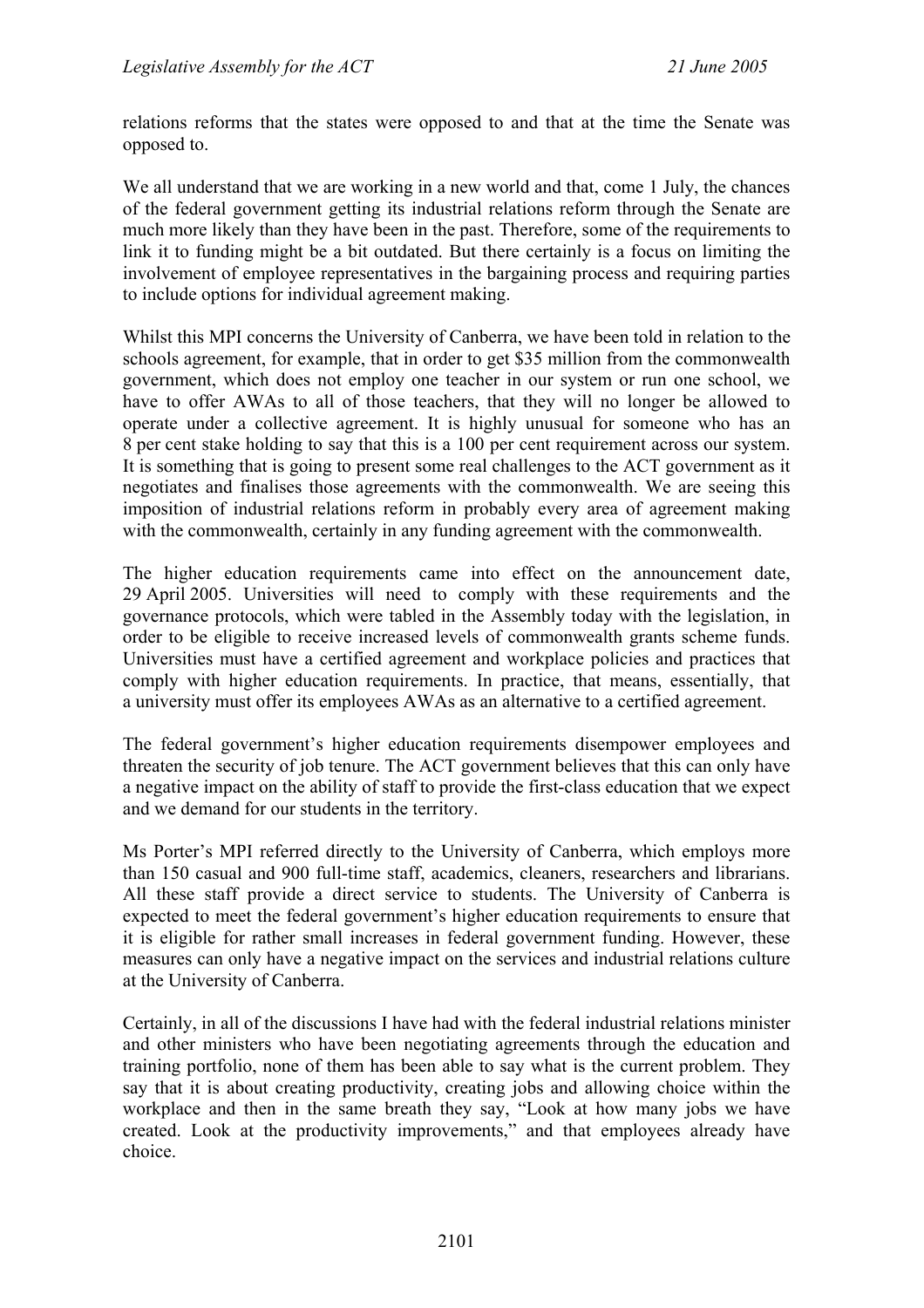There is no doubt that they stand by their record of 1996 when they introduced amendments to the Workplace Relations Act. This is one step further and really does not support the arguments that they have put in place in relation to improved productivity. As I said, all the indications are that these measures can only have a negative impact on the environment within which the University of Canberra operates. The student union proposals are an aspect of these changes that will have serious implications for universities across Australia, but particularly here as we are discussing the University of Canberra.

I think that the issues that have been brought to the attention of the Assembly today are important. Ms Porter is right in raising these issues. This is an appropriate forum for discussion of them in relation to our local universities, but this matter goes further than just the universities. It is about the CIT, all our schools and all our training providers that are going to be asked to operate within the framework set by the commonwealth. It is right to bring it up quite often as we see this campaign rolled out to make sure that we are monitoring the impact of these changes and that we are constantly talking about the diversity of opinion in relation to this matter.

I know that Mrs Dunne has a very different opinion on these matters than I do, but this is a forum in which to express your views and in which to stand up for what you believe in as it relates to the Canberra community. I would argue that over the next few years there will be serious implications for workplace relations and negative implications for families in the territory as we see workplace conditions removed, protections removed and individual being pitted against individual as they fight for their right to employment without the protections that have existed. Certainly, that is not the sort of Australia in which I want to operate and it is not the workplace system in which I want my daughter to grow up. It is not the workplace system that I was given, with protections and rights. We, as elected representatives, should be arguing against that and making sure that we protect the rights of future generations to enjoy the benefits that we have had as workers as we have come through the system.

**MR GENTLEMAN** (Brindabella) (4.02): The consequences to universities in the ACT of the federal government's policies, particularly the University of Canberra, should not be considered in isolation. Just some of the policy changes being brought about as of 1 July 2005 are to ban universal student unionism and to encourage AWAs. The main point I want to talk about today as part of Ms Porter's matter of public importance is the federal government's introduction of voluntary student unionism, or VSU.

The amendment to the Higher Education Act comprises yet another attack on higher education. Originally part of the post-budget amendments to higher education and arising out of the crossroads review, the amendments introduced in 2003 form the backbone of these attacks. They operate from the principal objective that education is a commodity and that it should be paid for just as for any other provision of a service.

I recognise that there is a fundamental disagreement in this chamber about this proposition and that this debate is unlikely to change that. But it is important to consider these changes in the context of the current attack by the federal government on student unions because when education is a commodity, it follows that only those who can afford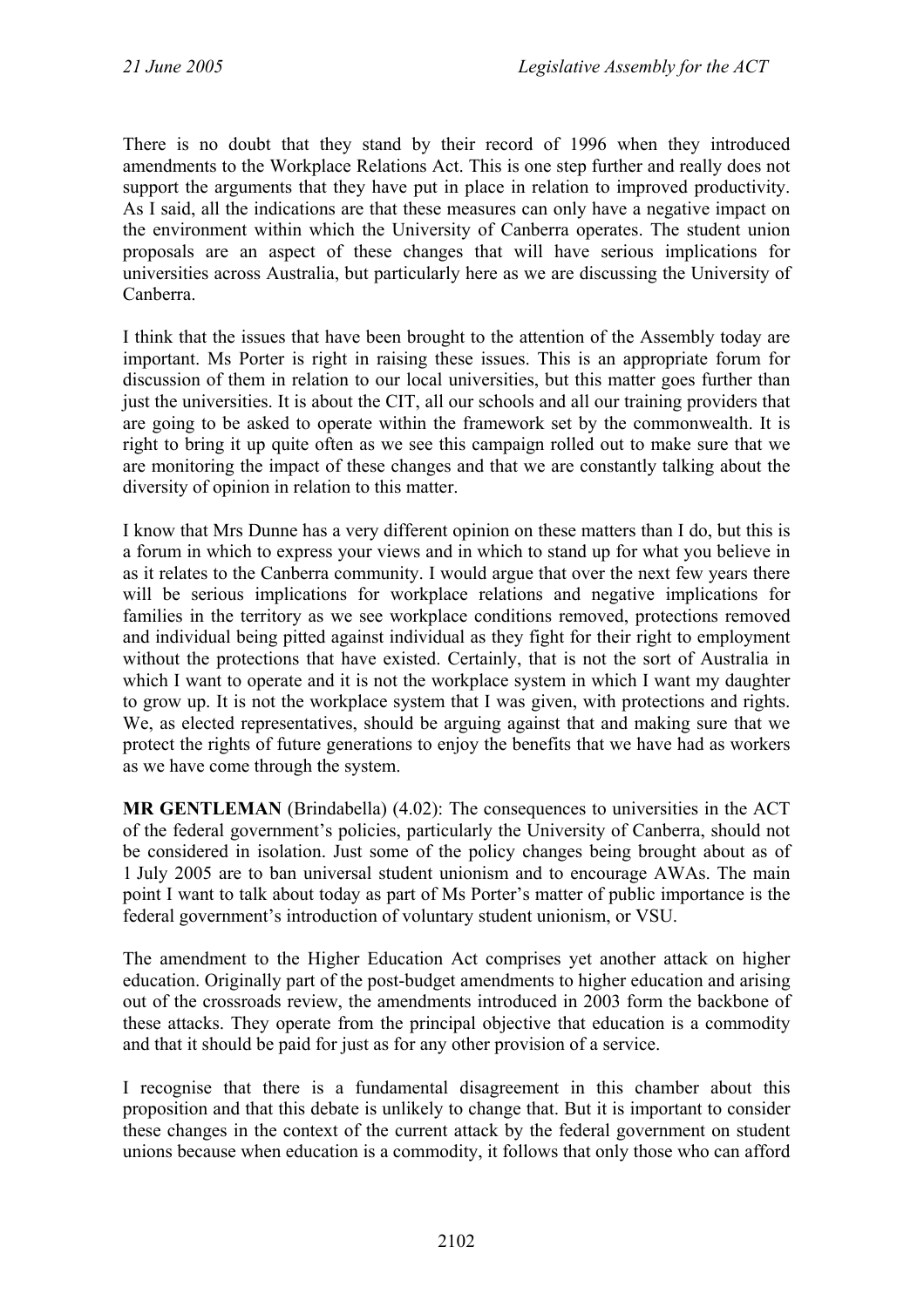to pay are able to access those services, and similarly with the essential services provided by student organisations across the country and in the territory.

The question the Liberals are asking is, "Why should I pay for a service I don't want or need?" To this I would say a couple of things. First, as with the commodification of education, student organisations provide a vast variety of services, from subsidised food and drink and subsidised sporting and recreational facilities and activities to the provision of essential support services such as welfare advice, free legal advice and childcare. I would suggest that there is a service in there for everyone so that, while students may not universally access the same services in the same way, they individually are enabled to access the variety of services from which they can choose to use and in which to participate.

For some students, however, the choice to utilise these services arises not out of desire, but out of necessity. Ideally no student or staff member on campus would need to access sexual assault referral services because they would not have experienced assault. Ideally no student would be living in poverty, necessitating an application for an emergency loan. Ideally all students would have safe and secure housing and so would not need to access the housing services provided by student organisations. Unfortunately this is not the reality. These services are essential. They are needed and utilised every day on campuses here in Canberra.

The qualification to this statement is, however, the presumption that those needing these services have a place on campus. Of course this statement jars! But it jars for someone who believes in quality, accessible and affordable tertiary education, for someone who believes that education is an essential community service that requires a commitment from government, providers and the community to facilitate its process and its lifelong accessibility. The people needing these services on campus are not exclusively those who, with the increasing commodification of territory education, will otherwise be unable to access it. They also include these who would be able to pay. The proposed introduction of the federal government's VSU legislation will not provide students with choice; it will deny them of it. When services that are essential are no longer available or not as readily available, there is no choice. You cannot choose to pay for a service that does not exist.

Another issue facing those educators and staff at universities in Canberra and around the country, as my colleague has just mentioned, is the introduction of AWAs over more employee friendly enterprise bargaining agreements. This is an issue that was raised by staff and educators at the University of Canberra. The outcomes of the EBAs that were encouraged at the university in the early 1990s have seen the university grow and become the thriving educational facility that we see today. The federal government's introduction of AWAs across the workforce in the ACT will discourage those who come to study at the University of Canberra from some 80 countries around the world. The impact this will have in the territory will be significant. It will also impact strongly on educators and staff at UC having to sign AWAs and will discourage a safe and friendly atmosphere for students and staff alike.

Finally, with the story today coming out in the *Canberra Times* stating that the University of Canberra is considering a rise in fees for HECS places by another 5 per cent, there is another problem facing students. With the absence of full government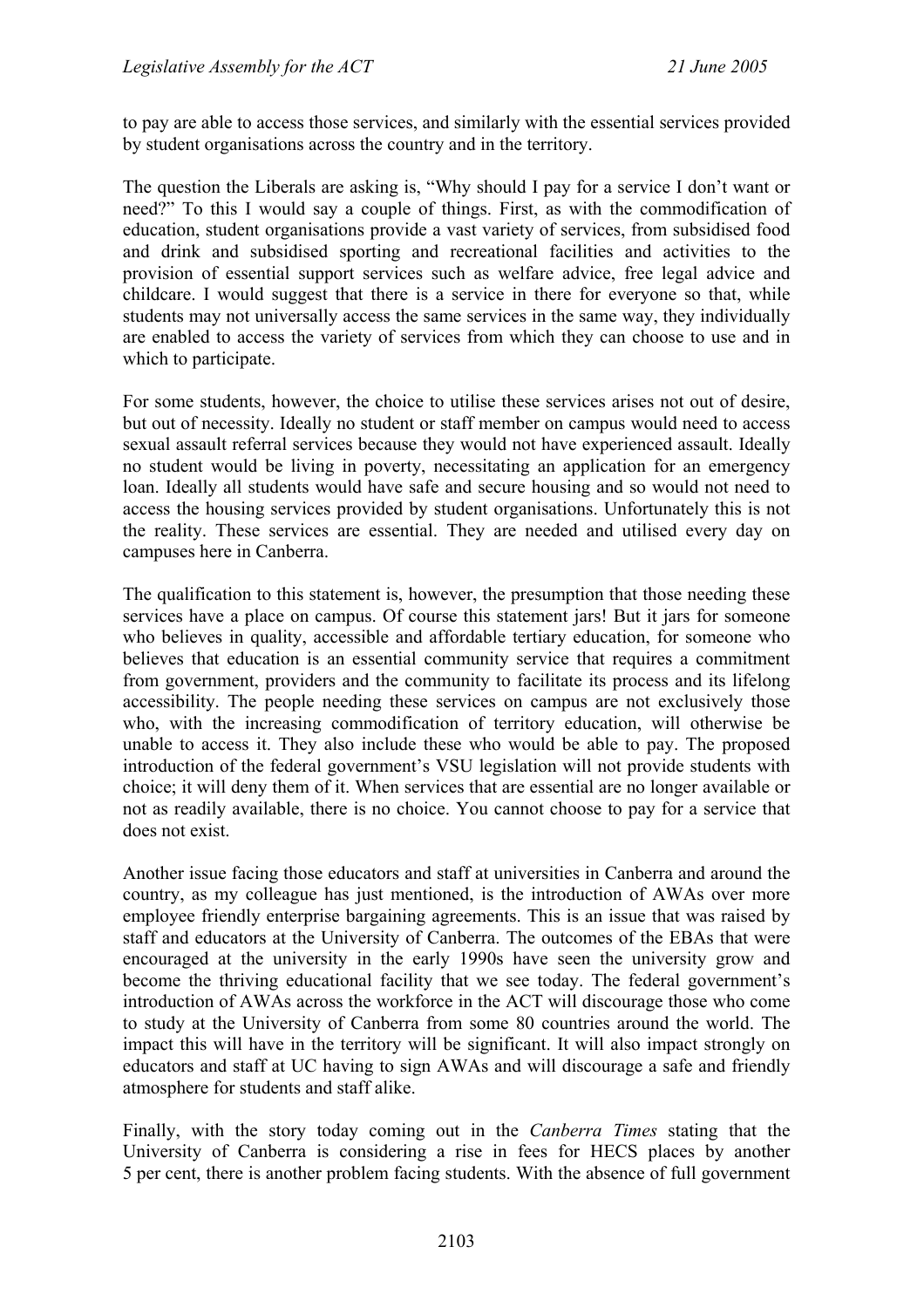grants, most public universities have been forced to raise their fees by the full 25 per cent agreed to by the ACU. It is stated by the president of the UC's student association that a further hike in fees will reduce enrolments at the university by approximately 18.5 per cent. All these issues facing our universities are a follow-on effect of the federal Liberal government's changes to education policies across the board. They are seeking to undermine this important contribution on the premise that to preserve choice we must limit options. I would like to thank Ms Porter for raising this important issue today and for encouraging this insight into universities in the ACT.

**DR FOSKEY** (Molonglo) (4.08): It is certainly well known that the Greens have strenuously opposed the federal government's attempts to impose harsh new industrial conditions on workers at vocational colleges and universities. We believe that the government's plan to force education workers on to individual agreements and deregulate casual employment will lead to poorer educational outcomes for students and undermine the quality of higher education. We generally oppose the federal government's anti-union industrial relations agenda and we are particularly concerned that the government is using nationally funded programs and sectors to implement changes.

It is our understanding that there is little or no support in the sector itself for the government's changes, not from teachers, staff, management, vice-chancellors, state governments, territory governments or students. My colleagues in the Senate will vote against any legislation that seeks to blackmail the post-secondary education sector into undermining staff working conditions. As a party we will support industrial action brought in defence of working conditions and the quality of Australia's education system.

We are also opposed to the Australian government's plan to abolish compulsory student unionism. We believe that this will have a significantly detrimental effect on tertiary students in the ACT, including those at the University of Canberra. The Greens representatives in the Australian Senate have voted with the opposition and the Democrats to successfully block previous attempts to enact this legislation, which we believe has no policy merit and is simply part of the coalition government's anti-student worker organisation agenda.

There is very little community support for the legalisation. Students are, on the whole, opposed except, I suppose, for those members of the Young Liberals. University administrators and staff are also opposed. Major representative groups, such as all the student unions, the Group of Eight, the vice-chancellors, and the Council of Australian Postgraduate Associations have all expressed opposition. The only group in favour of this legislation appears to be the Australian Liberal Party. We can find no evidence of any other community group that supports the bill.

It is very unfortunate in this case, then, that the Australian government's impending majority in the Senate will allow it to proceed with uninformed and undemocratic legislation, ignoring the wishes of students and undermining their ability to provide necessary services to university students. The potential impact of this legislation is particularly significant for the ACT because Canberra is a student town, 16.6 per cent of our population being aged between 15 and 25 years, substantially higher than the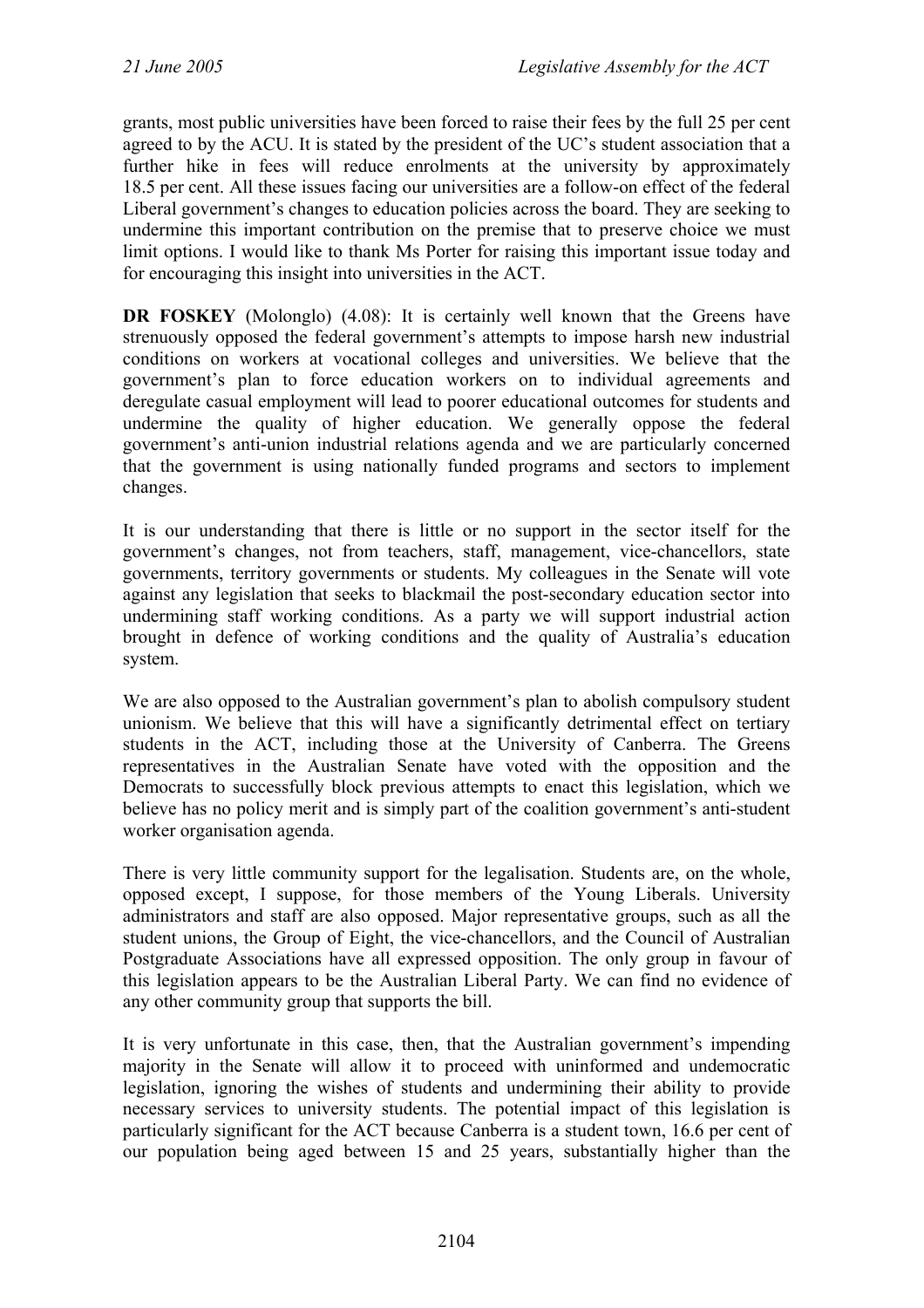national average of 14.1 per cent. We currently have the highest proportion of young people of all states and territories.

We are concerned about the potential loss of campus services such as advice and advocacy, welfare and legal services. We are also concerned about losing student unions, which provide an important democratic voice representing tertiary students. We have recently seen the importance of student associations in lobbying against increased HECS fees. Like Mr Gentleman, this morning I read in the *Canberra Times* that the Canberra University is considering increasing these fees.

ACT student associations have been involved in this fight and have also been active in providing advocacy and support for international students. I believe that Canberra students experience specific costs due to their location in Canberra. While a number of our students are home grown, a lot come to Canberra for their university education, both from regional areas and across the country, more so as our universities are recognised as being very high quality institutions. But they also come from overseas.

I myself have seen the isolation and the impact this has on students where there are not services to integrate them into the student community. I have observed that the student population from elsewhere does feel isolated from the rest of the Canberra community. I was recently at an event at a college where I asked students how many read the *Canberra Times* or listened to Canberra media and not a single hand went up. What we have here is a group of people who, while they live here, are not engaged in our community. I think that that is actually a little different from students in towns like Sydney and Melbourne and it is perhaps something that we could think about in this place.

They also have a problem of a lack of affordable accommodation. They have a problem of sparse and often difficult to understand public transport and road systems and, as a result of the smaller universities in our town, a lack of the diverse choices that are available to students in larger universities.

We do know that practically all students, unless they come from particularly wealthy families, which is probably going to be increasingly the case under this regime, need to supplement their Austudy with work. I have seen for myself as a teacher the detrimental impact that this has on their studies. Most of them are involved in the hospitality industry, which works around their university timetable, but often involves very late nights. Those are the times when most students who have got the opportunity are writing their essays. So guess who is doing really well at university these days? The people who do not need to have jobs, and that is a very small bunch.

An attack on student associations will also threaten jobs. The student association and student union at the ANU employ around 140 people and the student association and the student union at the University of Canberra employ around 120 people. Many of these jobs provide much needed employment opportunities for students and young people undertaking vocational training. You can be sure that the Greens will do whatever we can to support local student unions and other groups opposed to the proposed Commonwealth legislation.

**MR TEMPORARY DEPUTY SPEAKER** (Mr Gentleman): The discussion is concluded.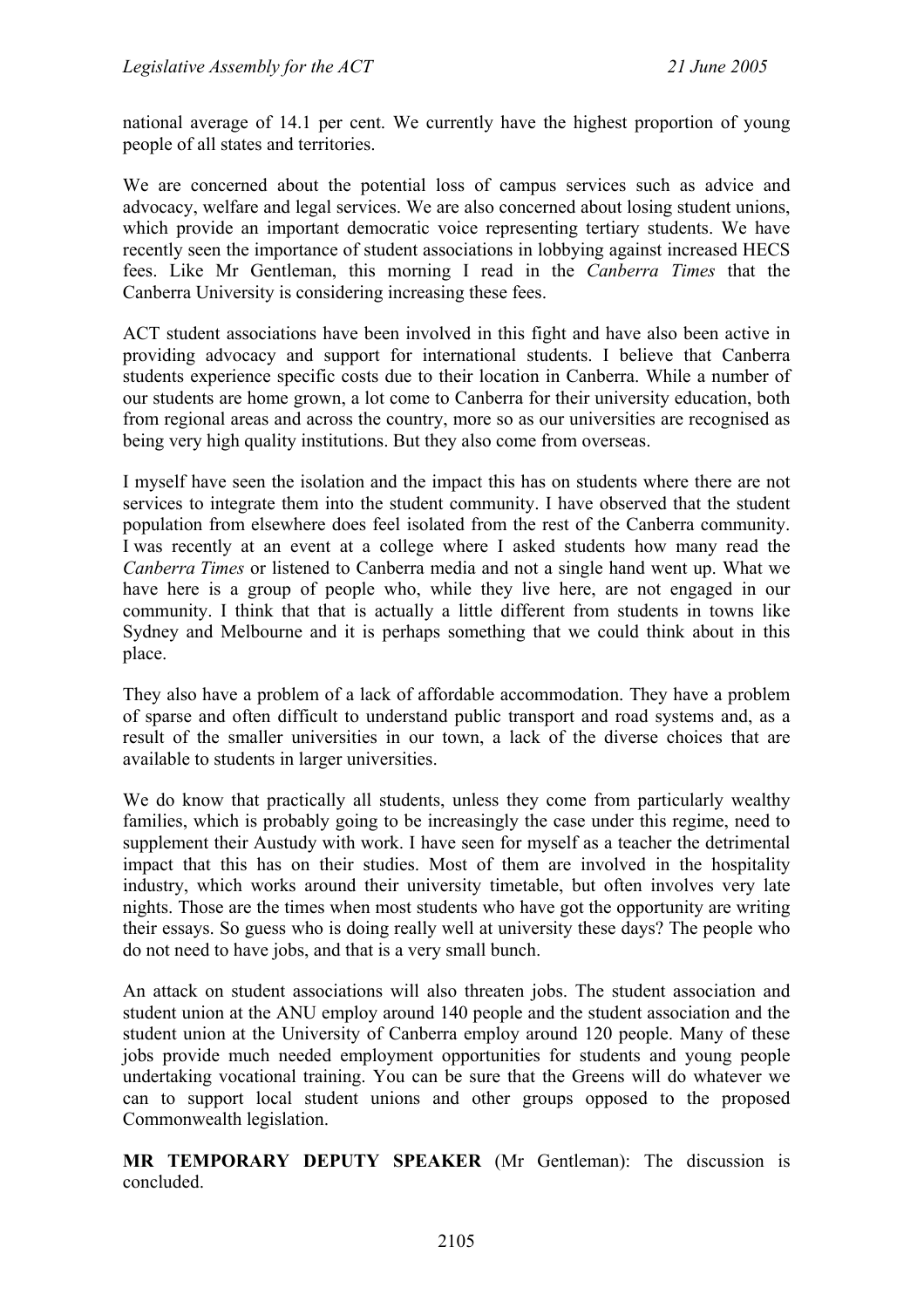# **Gaming Machine Amendment Bill 2005 (No 2)**

Debate resumed from 5 May 2005, on motion by **Mr Quinlan**:

That this bill be agreed to in principle.

**MRS DUNNE** (Ginninderra) (4.15) The Liberal opposition does not have any real problems with the legislation. On the superficial side it seems that this is a streamlining of measures for the clubs. It will cut down on their paperwork and there will be a net gain, or at least a net doing away with an embuggerance of paperwork for clubs. I think they are the issues. I suppose we can say something constructive.

**MR STEFANIAK** (Ginninderra) (4.16): I thank my colleague Mrs Dunne. I was in another place and I managed to get here.

From discussions with the clubs, indeed with the gaming commission, I am pleased to say that it would appear that the removal of the GST credit scheme is fairly revenue neutral. For smaller clubs there might be a slight benefit. For bigger clubs there might be initially a slight increase. But the reduction in paperwork will be very beneficial to the clubs. That does not seem to be a particular problem.

There is, however, a big problem in other areas of gaming. This bill will enable the budget to be actioned ultimately in terms of an increase in revenue to start from 1 July 2007. I just raise this issue because it is important. This bill is not going to have a huge impact on clubs. It may actually lead to some improvements and is not really, it seems, necessarily going to hurt clubs. But I come back to that increase, and that actually will cause some significant problems for clubs.

The Treasurer—this is also in the explanatory statement to the bill—stated that when the tax is increased from 1 July 2007, some \$5.3 million will be raised. It was either in the Treasurer's speech or in the explanatory statement. I noticed that somewhere. Two years is a long time. A lot of water can go under the bridge in two years, and I think it will. But already we are seeing, and we saw it last week, the clubs expressing a lot of concern about a drop in revenue. There will be a drop of some \$6 million in poker machine revenue as a result of reforms taken in this place by most of us, I must say, in the act that was passed last year.

In addition, some quite controversial reforms to smoking legislation that were passed in this Assembly are not too far around the corner and will impact on clubs. I think the opposition were proposing a much later date of 2008, but that will actually start now in 2006 and will have a significant impact on clubs.

We are already seeing the impact in terms of the amendments relating to note acceptance. There are no more \$50 notes or \$100 notes accepted and the clubs are putting that down as one of the main reasons for a significant drop in revenue— \$6 million. There are some very strong arguments for and against that. The Assembly has taken a view, and I am not going to reflect on the Assembly in relation to that, but that does have a significant impact on clubs, which we are seeing now.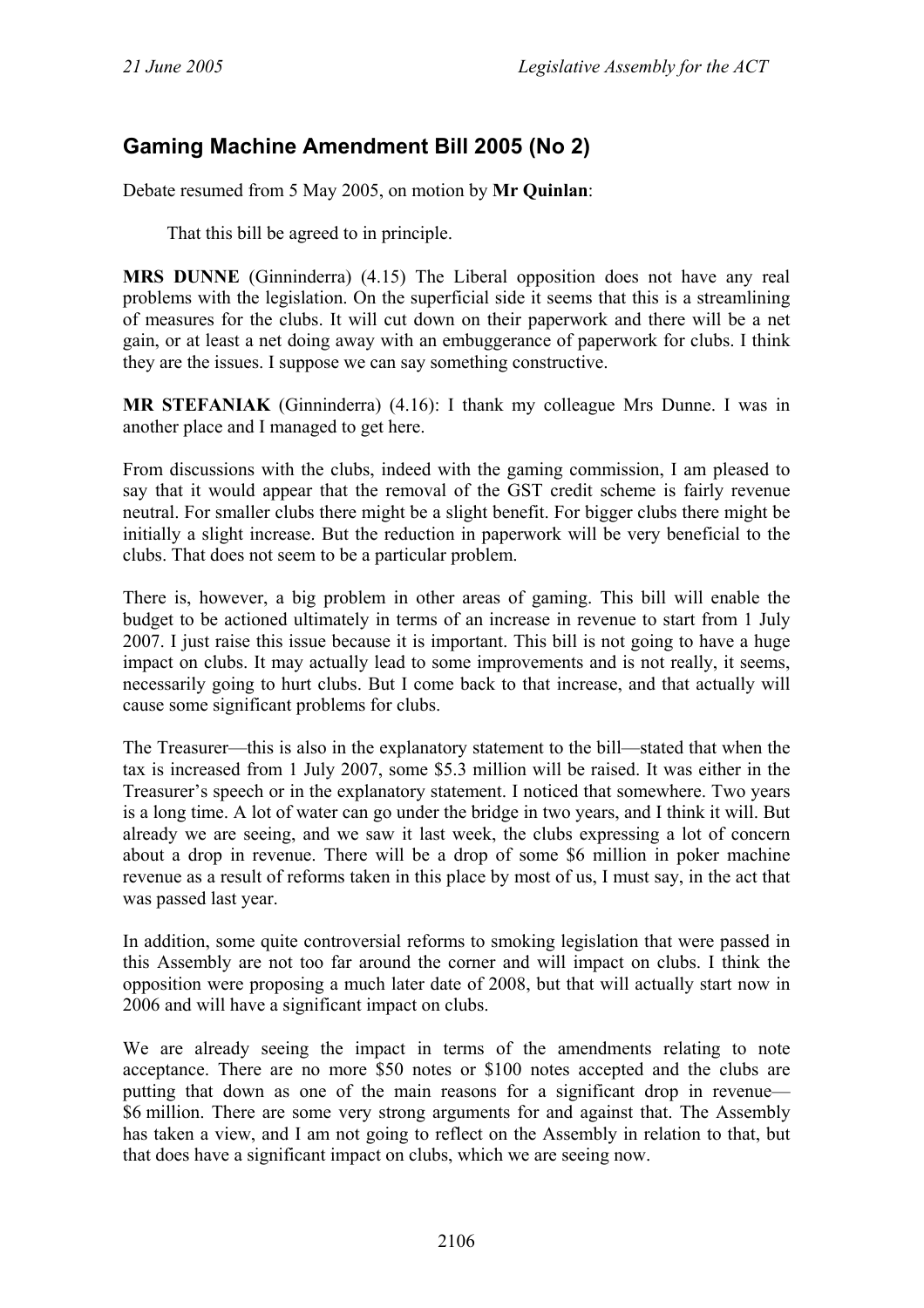I have spoken to a number of clubs and they have indicated that they are going to have to drop by about 40 per cent the money they give out to the community. When you are looking at about \$9 million a year which is paid out to sporting groups, especially grassroots sporting groups, the junior sporting groups, when you are talking about \$15 million worth of community contributions going to all manner of good things in our community, that is very significant. Where is that shortfall going to be made up?

I urge the government to look very closely at this \$5.3 million extra revenue it thinks it is going to get on 1 July 2007. When we talk about gaming, we are talking about poker machines and we are talking about, effectively, clubs, and we are starting to see some real problems now. A number of clubs are really struggling. A number of clubs have gone to the wall already. Medium sized and even some larger clubs have struggled in recent times, and that looks as if it is going to continue.

I wonder whether even an increase like this, which the Treasurer I am sure would describe as modest, might actually kill the goose that laid the golden egg. Is the Treasurer actually going to get this money in two years time if a number of big clubs or even medium sized clubs go to the wall and those business simply are not there to generate the poker machine revenue that he seems to assume will be forthcoming and will provide this extra \$5.3 million as at 1 July 2007? The government has obviously got a little bit of time to have a look at that. I suspect it might well have to revise its thinking there. That will have a bottom line effect on the budget, too. But perhaps more about that when we come to debate the budget later on this week and next week.

That certainly will have a bottom line effect on the budget because the government is anticipating an extra \$3.5 million of revenue, and that simply might prove to be quite impossible. It has two years. It can, of course, bring in further amendments. It has got another budget to bring in. But I do flag some significant problems there. That \$5.3 million might yet turn out to be some wishful thinking by the Treasurer. He might need to come back to us with some further amendments, not only to the Gaming Machine Act, but also perhaps in the next budget as well. I make those points to the Assembly. I also again thank Mrs Dunne for her sterling effort.

**DR FOSKEY** (Molonglo) (4.22): I will be supporting this piece of legislation. However, I would like to make a comment regarding the minister's statement that a number of clubs are presently experiencing some financial pressure. I also note that Clubs ACT has recently appeared in local media foreshadowing a reduction in community grants by clubs due to a drop in gambling revenue.

It is my understanding that recent and unexpected drops in gambling revenue have been attributed to placing limits on note acceptors on gaming machines. It is worth remembering that the original harm minimisation strategy recommended by the gambling and racing commission was the removal of note acceptors altogether and that limiting the notes accepted by machines was a partial measure only. As much as we might value the investment that clubs make in providing services to the community, a drop in gambling revenue resulting from an important consumer protection strategy such as limits on note acceptors should be hailed as a positive social outcome. This is likely to mean that some people are spending less on gambling.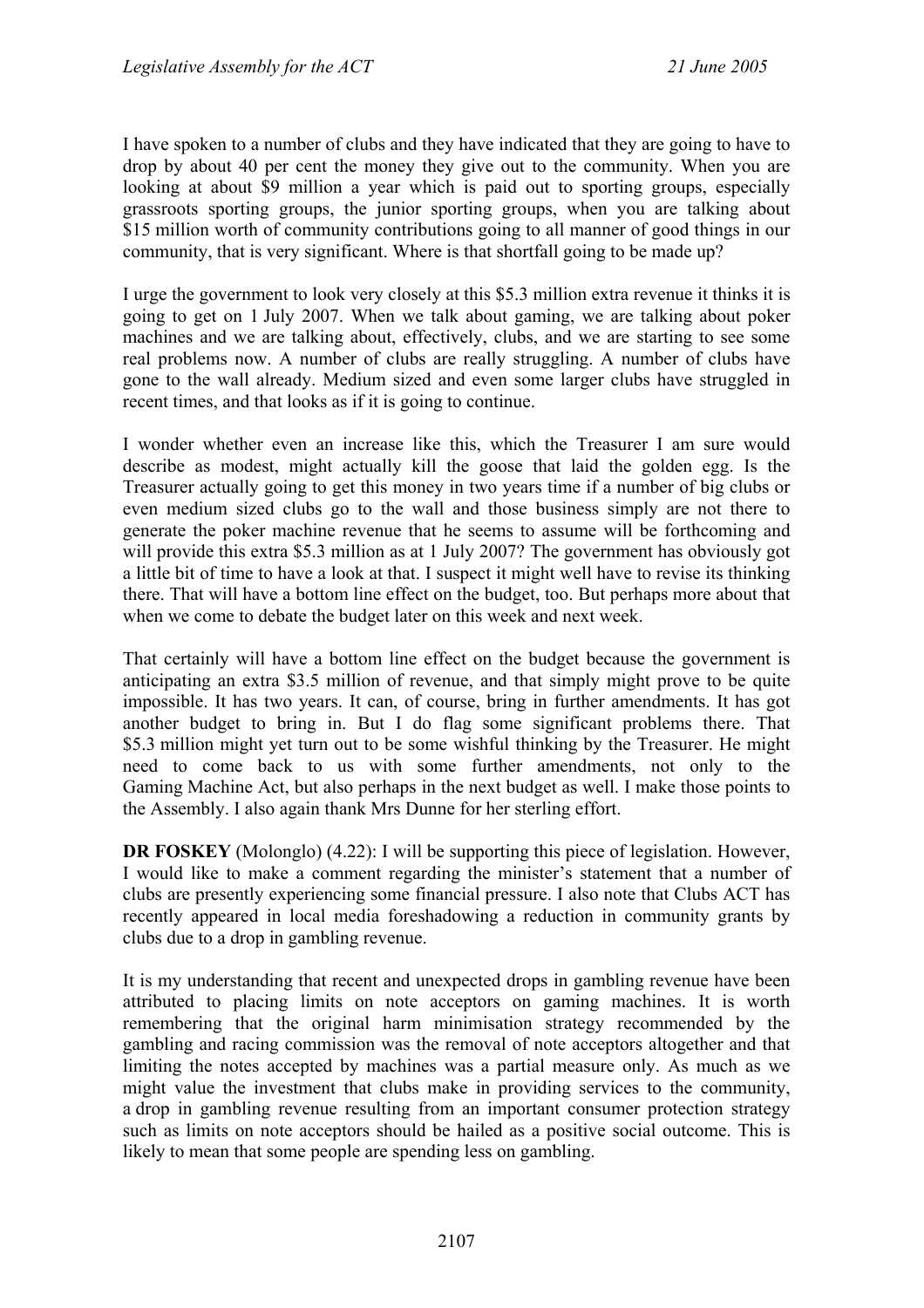Given that people on low income tend to spend a higher proportion of their incomes on poker and gaming machines, we can hope that some low-income households are better off as a result of this strategy. We can also trust that some people are less likely to experience problem gambling. By the way, it was the Productivity Commission that identified that it was people on a lower income spending higher proportions of their income on gaming machines.

Today I just mention a new report that indicates that older women are proving to have particular issues with problem gambling. The evidence that they are having problems is when they start going on their own to clubs and working the machines. Often what will start off as a social outing, a way of being with people, becomes something a lot more secretive and done in isolation. Of course the poker machines are just perfect for that sort of one-on-one gambling, not that one imagines there would be a lot of personal satisfaction in that activity.

In his speech the minister also mentioned that clubs are likely to be adversely affected by the introduction of more stringent smoking restrictions at the end of next year, at least in the short term. It may be that gaming revenue will drop again when smoking restrictions are introduced, but I urge the government and clubs to recognise that the social and health benefits of this far outweigh any negative impact. I also refer to an article I read recently that in Ireland, where smoking has been banned absolutely inside pubs and all other public facilities, people stopped going to these places but after a very short time they are back almost to the original level of attendance. So I really think that there is a big beat-up about the impact of smoking.

We do not want to lose our clubs. They are an important part of Canberra's social fabric. However, the viability of clubs should not be set up against strategies to reduce spending on gambling and prevent problem gambling or public health initiatives. When we were visited a while back by representatives of Clubs ACT, they acknowledged that the changing demographics of Canberra are at least as much to blame for a drop in use of clubs as anything else and that, as generations move through, the younger generation are not flocking to the clubs in the same way perhaps as their parents did. That is an issue that is for the clubs to solve, not for us. However, I would like to see the government commission an independent study into the viability of clubs and develop strategies to assist them to achieve sustainable operations that are less dependent on gambling revenue.

**MR QUINLAN** (Molonglo—Treasurer, Minister for Economic Development and Business, Minister for Tourism, Minister for Sport and Recreation, and Minister for Racing and Gaming) (4.27), in reply: I thank the house for its support. I will just pick up on a couple of points that were mentioned.

In relation to the note acceptors and the recent expression of concern by clubs, if my intelligence is in any way correct, that was stirred by one club and by an individual within a club who happened to be connected to the newspaper and it left poor old Clubs ACT in the cleft stick of either defending their members or not defending their members in the public forum. It probably is a story that, in fact, collectively the clubs would not have wished to go through.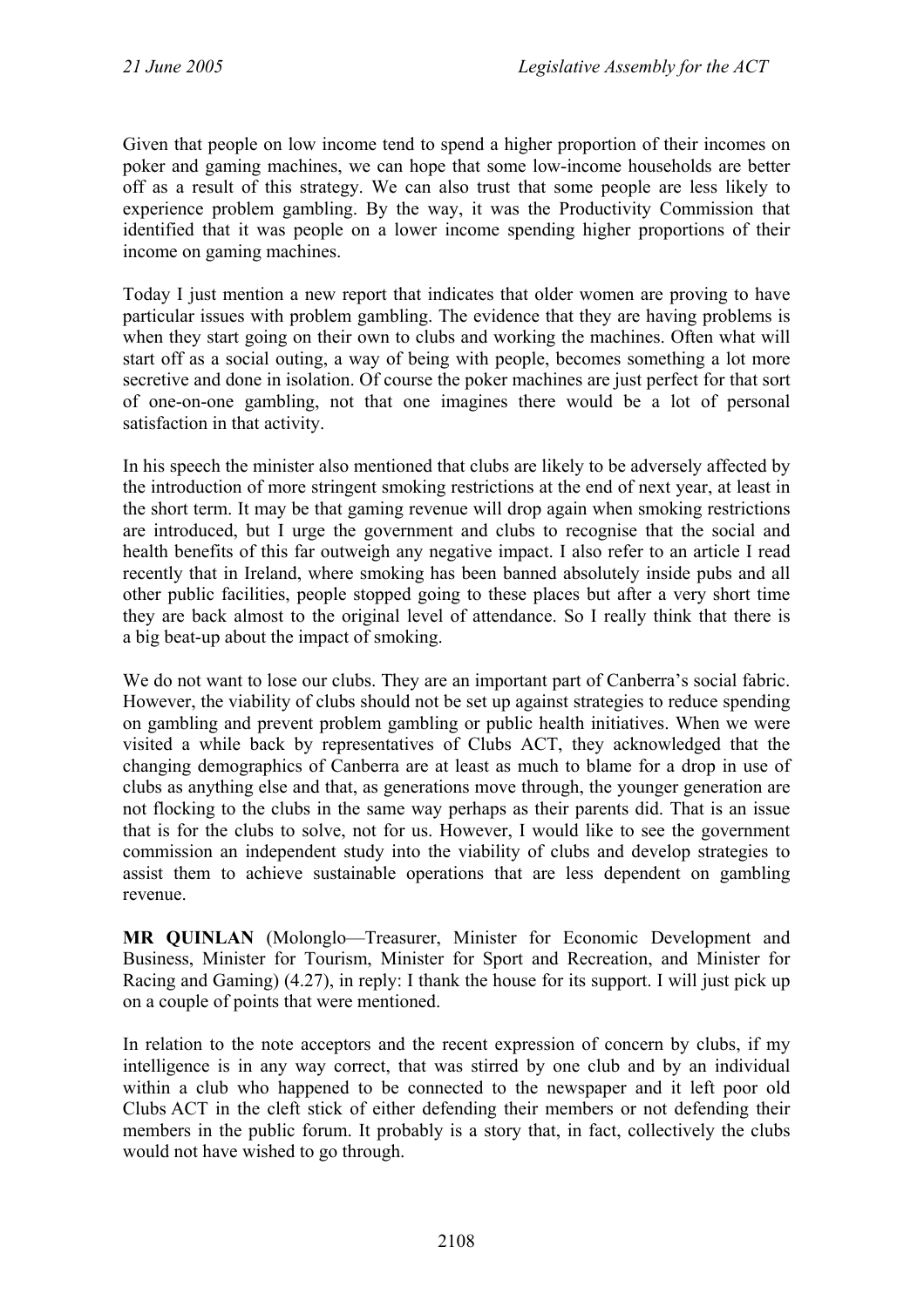I think Mr Stefaniak used the figure of \$6 million. You will notice that the clubs that are claiming a decline in revenue are starting now to talk about the gross number that was lost and not the percentage turnover that has been lost. Because, without a return to the previous levels, there has been something of a normalisation in more recent months in terms of poker machine take. The argument is starting to lose a little of its impact.

In relation to the figure that we have set in our budget for the out years, giving clubs time to digest the changes that we have made, including the change that I think society is imposing, and that is the banning of smoking in closed places, public places, if they pay that additional figure, they will be still paying the lowest rate of tax on poker machines in Australia, equal to that paid in Victoria even after one takes into account the compulsory community contributions that we impose upon them. Since the time that we have set that figure, I notice that Victoria has now levied the owners of poker machines, Tattersalls and Tabcorp, significantly, which is likely to flow through to the premises that operate poker machines. This means that the ACT will return to being the lowest, clearly, by itself, the lowest regime in Australia, including the requirement for the community contributions.

I have said in the debate, and I am happy to say it in this house, that the Labor Party's policy of containing, in the main, poker machines to clubs is based on the role that clubs play in the community and the contribution they make to the community. So it follows in logic that, if clubs reduce their contribution to the community and effectively become entities that just want to survive because they were there yesterday—the negative entropy I think it was called when I studied cybernetics a thousand years ago—if they do reduce their contribution to the community, then it follows that the rationale behind their monopoly, the only monopoly, I think, in Australia, other than the Western Australian situation where it is only the casino, they weaken the argument for retention of that monopoly.

We should understand the way clubs are operating now. You can go to my little club at Weston, the Weston Labor Club, on a Thursday night and buy a schooner of VB for \$2.80, which will cost you \$3.40 or \$3.60 in a pub, and you can buy a sirloin steak for \$8.90. It is not as if there is not some room to move in relation to how clubs operate and it is not difficult to divine from those figures that they have a competitive advantage by the fact that they own poker machines and they are in fact delivering a considerable slice of what they are taking from a portion of their members in poker machines to the rest of their members and not necessarily to the wider community.

In the overall context I believe that clubs in the ACT do a fantastic job. Due to the way the town has evolved over many years, our community collectively is probably more reliant on the club structure than communities elsewhere other than, say, country towns in New South Wales. I think that would be about it. I think we need to keep in perspective where clubs do sit and the advantages that accrue to them. They have had over the last eight or 10 years a tremendous advantage and a tremendous growth in the level of revenue that they have taken because of the changing technology of machines. The technology that takes money from people through poker machines has advanced tremendously over the last few years. You can have 15 line bets and so many units per bet. You can skip through 50 bucks in no time flat with the current technology, and we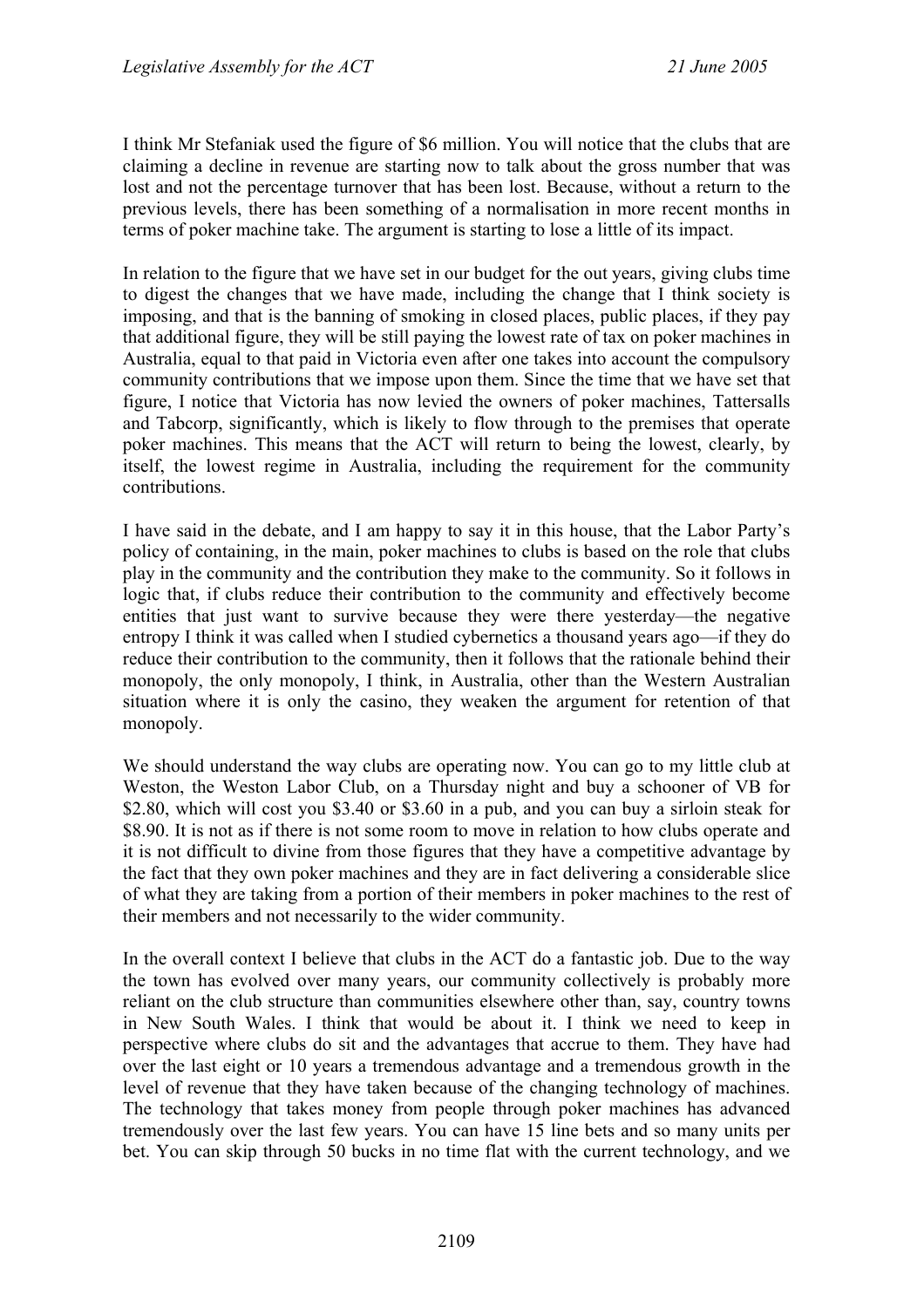really need to be concerned that we are not in fact exacerbating the incidence of problem gambling.

Life will get a bit tougher, but it will only change a little bit from what existed for so many years before this very rapid escalation in the technology. In relation to smoking, well, I do not think there is any person in this place now who really would attempt to sustain an argument against the banning of smoking in enclosed spaces. That is the reason why we have not imposed additional taxation—at this stage it is still the minimum in Australia—to allow some breathing space, and excuse the pun, for clubs and allow them to digest the changes that will occur after the imposition of a smoking ban. I would be fairly certain that it is likely that the gross poker machine take will decrease permanently by some margin with the full smoking ban. Smokers who cannot give up, but do not like to go and sit out on the half veranda or whatever is going to be built, will go home earlier so they can have a fag, or they will walk outside and then think, "Why don't I go home?" I think that will create a permanent change, but I do not know that it is necessarily a bad thing. It is adopting a standard that the community now accepts, and nobody argues with it.

So there will be some changes, but I think at the end of the day we will have smoking banned inside like every other state, every other jurisdiction in Australia. We will have the lowest taxation regime and we will have still a monopoly accruing to clubs. So I do not necessarily think they are in a bad position. If anybody had been at their annual meeting in Penrith last November they would have heard the representative of the New South Wales club industry telling our ACT industry just how well they have got it by comparison. I thank members for their support.

Question resolved in the affirmative.

Bill agreed to in principle.

# **Detail stage**

Clauses 1 to 3, by leave, taken together and agreed to.

Remainder of bill, by leave, taken as a whole.

**MR QUINLAN** (Molonglo—Treasurer, Minister for Economic Development and Business, Minister for Tourism, Minister for Sport and Recreation, and Minister for Racing and Gaming) (4.37): I seek leave to move the amendments circulated in my name together.

Leave granted.

**MR QUINLAN**: I move amendments Nos 1 and 2 circulated in my name together *[see schedule 1 at page 2120]*. The explanation has been distributed with these amendments. I do not think they would qualify as controversial.

Amendments agreed to.

Remainder of bill, as a whole, as amended, agreed to.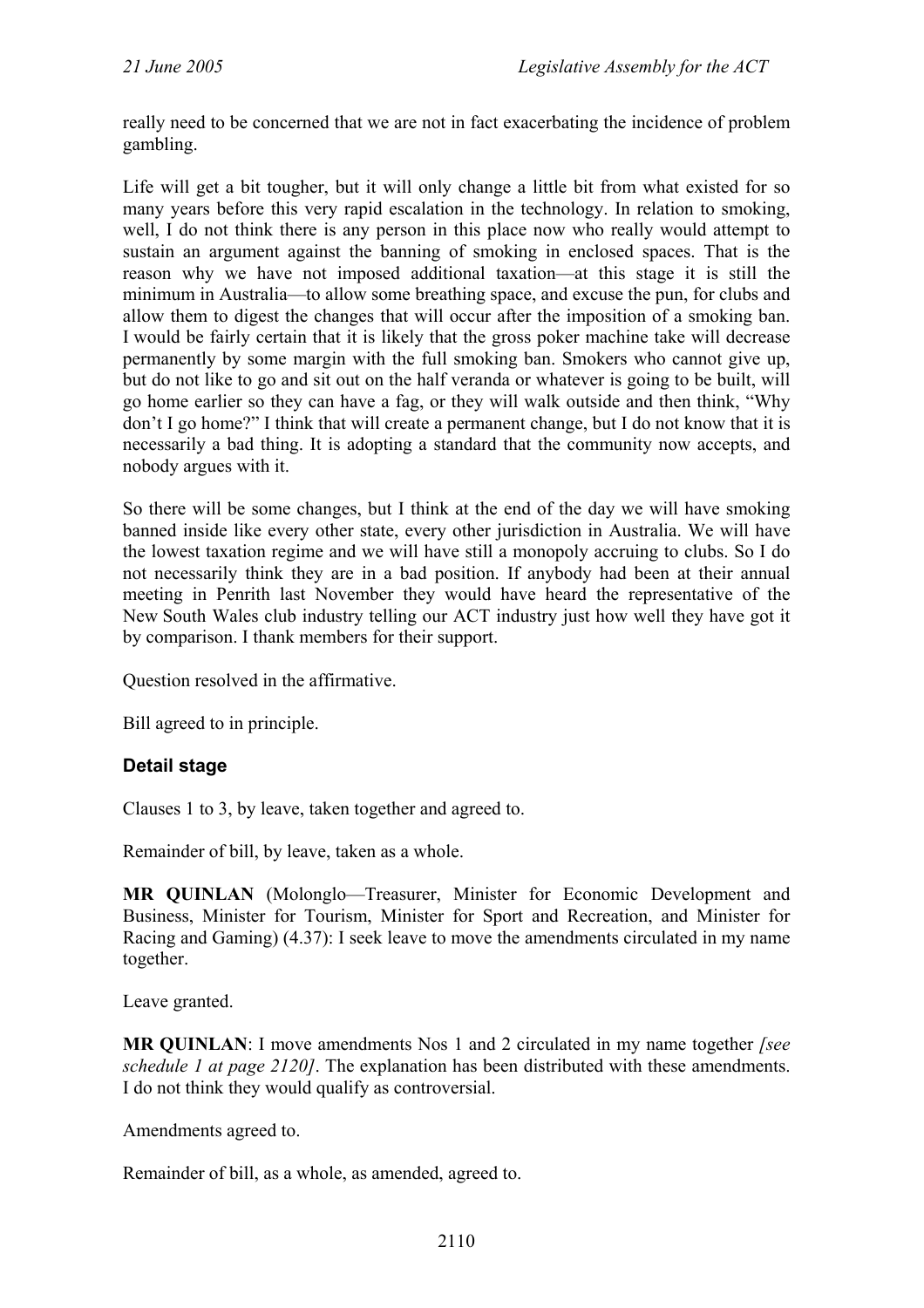Bill, as amended, agreed to.

# **Cemeteries and Crematoria Amendment Bill 2005**

Debate resumed from 15 March 2005, on motion by **Mr Hargreaves**:

That this bill be agreed to in principle.

**MR PRATT** (Brindabella) (4.40): The opposition will be supporting this amendment bill but I have some concerns that I would like placed on the public record. The amended legislation was tabled in this Assembly by the minister in March 2005 as the Cemeteries and Crematoria Amendment Bill 2005. As the urban services minister said in his tabling speech, the Cemeteries and Crematoria Act 2003, or "the act", as I will now refer to it, and its regulations came into effect on 27 September 2003.

Under section 10 of the act, the Minister for Urban Services is required to determine a suitable perpetual care trust, or PCT, percentage for each cemetery and crematorium to ensure that cemeteries and crematoria will be continually and adequately maintained after they close for new burials, the interment of ashes and memorials. Currently under the act cemeteries and crematoria must open a PCT trust fund account at an authorised deposit-taking institution, or ADI—eg a bank or similar—to contribute a percentage of income received for each burial or interment service.

Although the right has now been established for perpetuity of tenure, there is only a limited guarantee that there will be sufficient amounts in PCT funds for maintenance once a cemetery or crematorium closes. That is why the government has ensured that a long-term financial model has now been independently developed that has calculated the percentage of income to be invested in the trusts to ensure that cemeteries and crematoria will be adequately maintained. That is an initiative we supported then and continue to support.

The amended act ensures that there are improved clear and consistent legal bases for the continued operation of the PCT funds and the PCT reserve, yet these amendments propose that the minister should also determine a PCT reserve percentage, equivalent to the PCT reserve amount, which is to be deposited into a separate account in each PCT trust fund. The government has stated that the amendments establish the way in which the PCT reserve amounts are preserved and managed, and how safeguards ensuring maintenance and perpetuity are to be achieved. The amendments also set out the legal obligations of cemetery and crematoria operators, including how they contribute to, keep records of and manage the trust funds, as well as spelling out the responsibilities of the Public Trustee and the minister.

Overall, the legislation would seem to be a sensible move towards ensuring perpetuity of maintenance. It will tighten up the legislation accordingly, and we welcome that. It certainly ensures that there will be an adequate PCT reserve for ongoing long-term maintenance of the cemetery or crematorium held by the Public Trustee. However, there are some concerns. I do not say these are large concerns; they are just issues to be identified.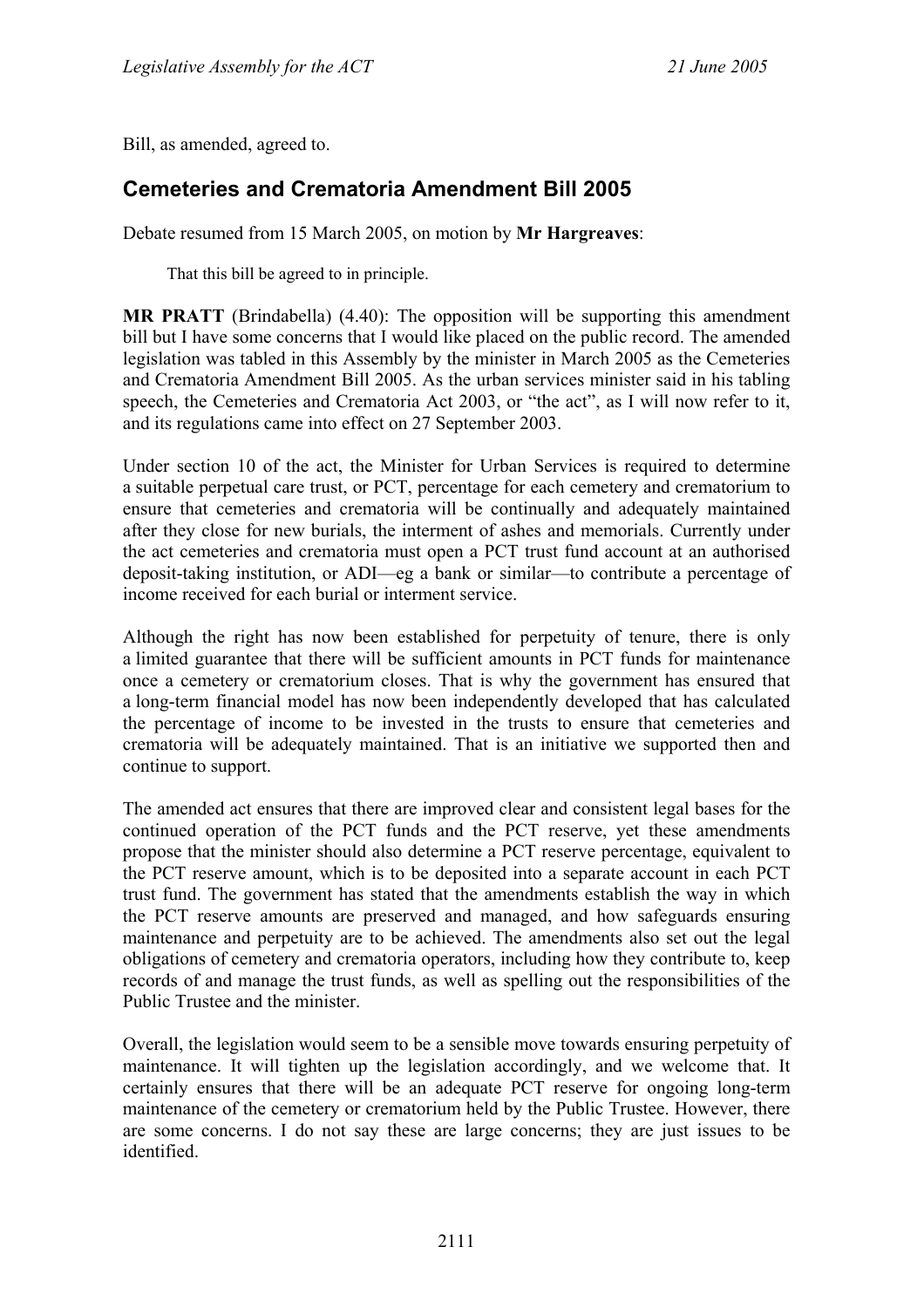One concern is that the amendments will now give the minister direct control over determining the calculation of percentages for future maintenance and also the percentage required to be invested in the PCT reserve. This direct control over the management of the PCT needs to be watched closely to ensure that it is fairly dealt with by the government and that operators are not treated unfairly when determinations are made by the minister. I do not necessarily think that is going to be case. I must say that, until we know a bit more about the way the systems works, that is simply a question we raise. I will be happy to wipe that off the slate in the months to come as we see the operation put into play.

A major question the opposition has is whether or not the totality of investment profits held by the Public Trustee is returned entirely to cemetery and crematorium maintenance, or whether the act governing public trustee investments allows any, or all, of the investment revenue—i.e. the profit component, not the capital investment amount—to be paid to the Public Trustee for the management of the funds or to be redirected to other causes. I will be very happy if the minister wishes to clear that up to enable me to have a better understanding of how this works. As I say, I am pretty happy with it as it looks, but that is an issue I would like clarified.

While I presume that this cannot be the case, I must ask—and again the minister might want to clarify this—can a percentage of the investment return be creamed off the top and redirected to other non-cemetery or crematoria operations? I do not have a strong view that that might be the case but, again, it is an obvious question to ask. A bit of clarification will put that to bed, I am sure. As I said in my opening comments, the opposition supports the Cemeteries and Crematoria Amendment Bill 2005, with the qualification that the powers of the minister need to be examined in relation to the management of these funds over the next couple of months—that would be sufficient and in relation to the minister's direct call over use of the profits achieved via investments.

**DR FOSKEY** (Molonglo) (4.45): The ACT Greens also support this legislation. This legislation amends the Cemeteries and Crematoria Act 2003, which already provides a good legislative basis for the management of public cemeteries and crematoria in the ACT. This bill provides additional certainty and security in the management of cemeteries and crematoria in the ACT, both during the time of their operation and after they have ceased operations. This is important for people making arrangements for deceased relatives and friends, as it should remove any uncertainty that the cemetery or crematorium will provide memorial space into the future.

We are lucky in this town that we do not have to consider the terrible task of relocating cemeteries, due to demand for more space for the living. We need to remember, too, the functions cemeteries serve as repositories of history, open space for contemplation, walking and, in some cases, preservation of some species, particularly grasses in our region.

This bill provides for the establishment of a reserve for perpetual care trust accounts, which will provide for long-term maintenance of cemeteries and crematoria. The legislation also requires that cemetery and crematoria operators must use the ACT Public Trustee as the trustee and manager of all perpetual care trust accounts. This requirement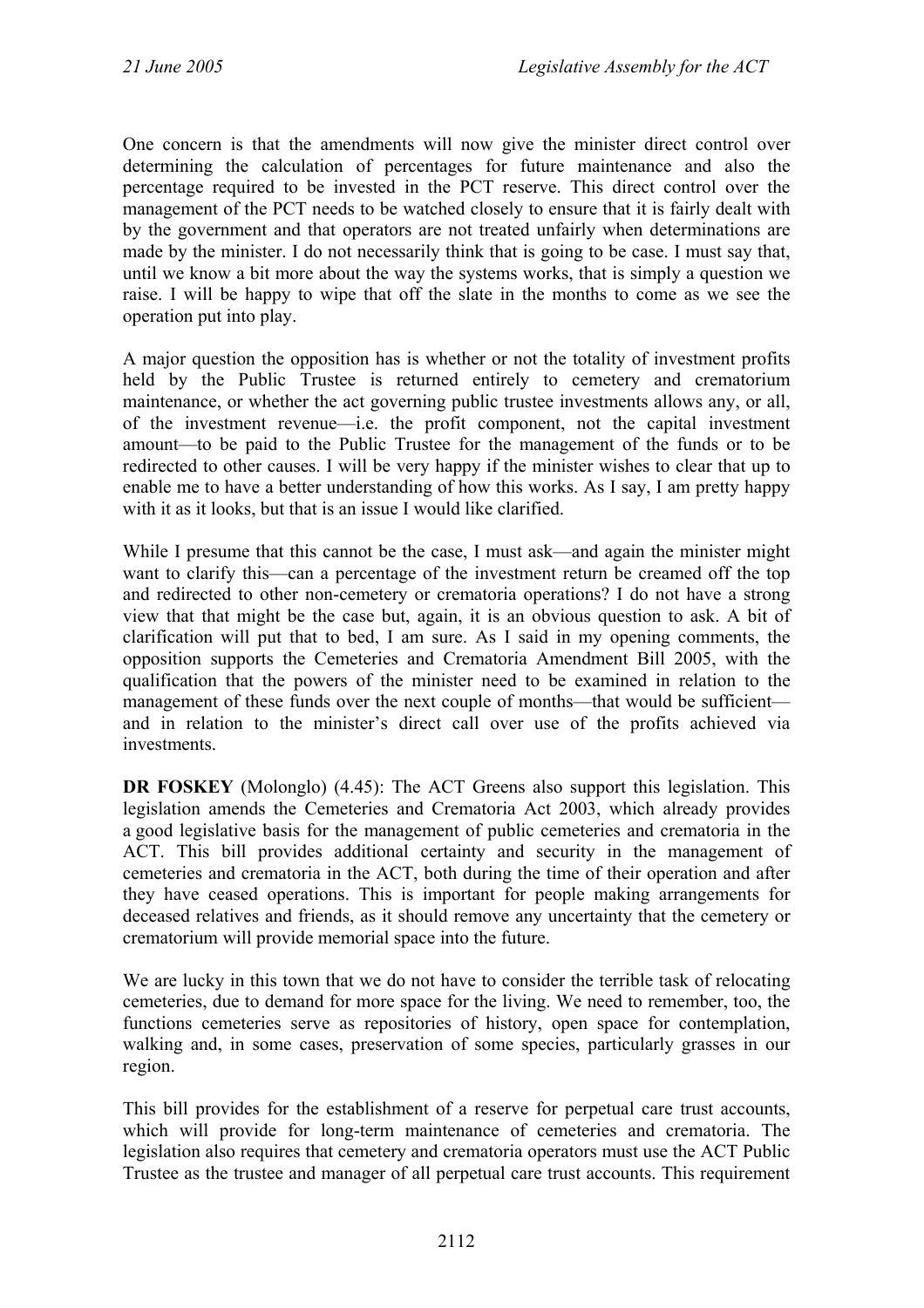assists the long-term security of the funds, as the ACT Public Trustee is publicly accountable, and its functions are as perpetual as we can make them in a public institution. One measure of a society is the way it respects its dead. This legislation provides, as far as possible, for perpetuity and it therefore provides a base for ongoing remembrance.

**MR HARGREAVES** (Brindabella—Minister for Disability, Housing and Community Services, Minister for Urban Services and Minister for Police and Emergency Services) (4.47), in reply: As members would be aware, this bill provides for the establishment of a perpetual care trust for cemeteries and crematoria, as has been indicated. The trust will be used to ensure the ongoing maintenance of the cemeteries and crematoria. I will be responsible for ensuring that there are sufficient funds in the trust to provide maintenance, both now and into the future. The perpetual care trust percentage applies to the total amount of money collected for each burial, interment of ashes, and for memorials at a cemetery or crematorium.

The bill provides for the Public Trustee, who has extensive experience in managing trusts, to be the trustee of the perpetual care trust. This will enable the funds to be pooled, and to be invested in a diverse portfolio of investments. The bill will also guarantee maintenance in perpetuity now and in the future—that sounds a bit tautological—even if the cemetery or crematorium closes, as Dr Foskey said.

For the benefit of Mr Pratt, in terms of profits, we are talking about an amount of money put into the trust; it is not the totality of the profit a crematorium might make. The answer is that whatever profits the company makes must be net of the payments it puts into the reserve, for acquisition of further land, for example. That is quite possible. I think one of the issues you were concerned about was protection of the funds. There are a couple of protections within the act. Section 16 says that an amount forming part of the reserve of a perpetual care trust is not available for any payment without prior approval of the minister. In other words, it cannot happen. It also says that there are penalties.

Section 15 (1) says that the operator of a cemetery or crematorium commits an offence if the operator applies an amount in the perpetual care trust for a purpose other than the purpose for which the trust is established. Where we are talking about that reserve, any application of funds other than for the maintenance of that particular area is an offence and carries with it 50 penalty points. There are other offences, and I refer the member to clause 16A. The other thing is that the operator of a cemetery or crematorium commits an offence, in accordance with 16B, if the operator fails to have the accounts and records mentioned in 16A audited by a person who is a registered company auditor within the meaning of the Corporations Act, which carries another 50 penalty points.

From the financial aspect there are a lot of penalties applied if those offences are committed, but the overarching protection is that the moneys must go into the Public Trustee, and the Public Trustee is therefore accountable to the people. Whilst I do not share Mr Pratt's concerns, I understand them and I think the act addresses them. Certainly we will be able to look at them further down the track if anything emerges. If members get a smell of something going wrong I invite them to alert me to that fact and I will do something about it pretty smartly. I take the point Dr Foskey made—and I think it is the most important one of all—that the measure of our society is how we treat those who have left our company. I thank members for their support for the bill.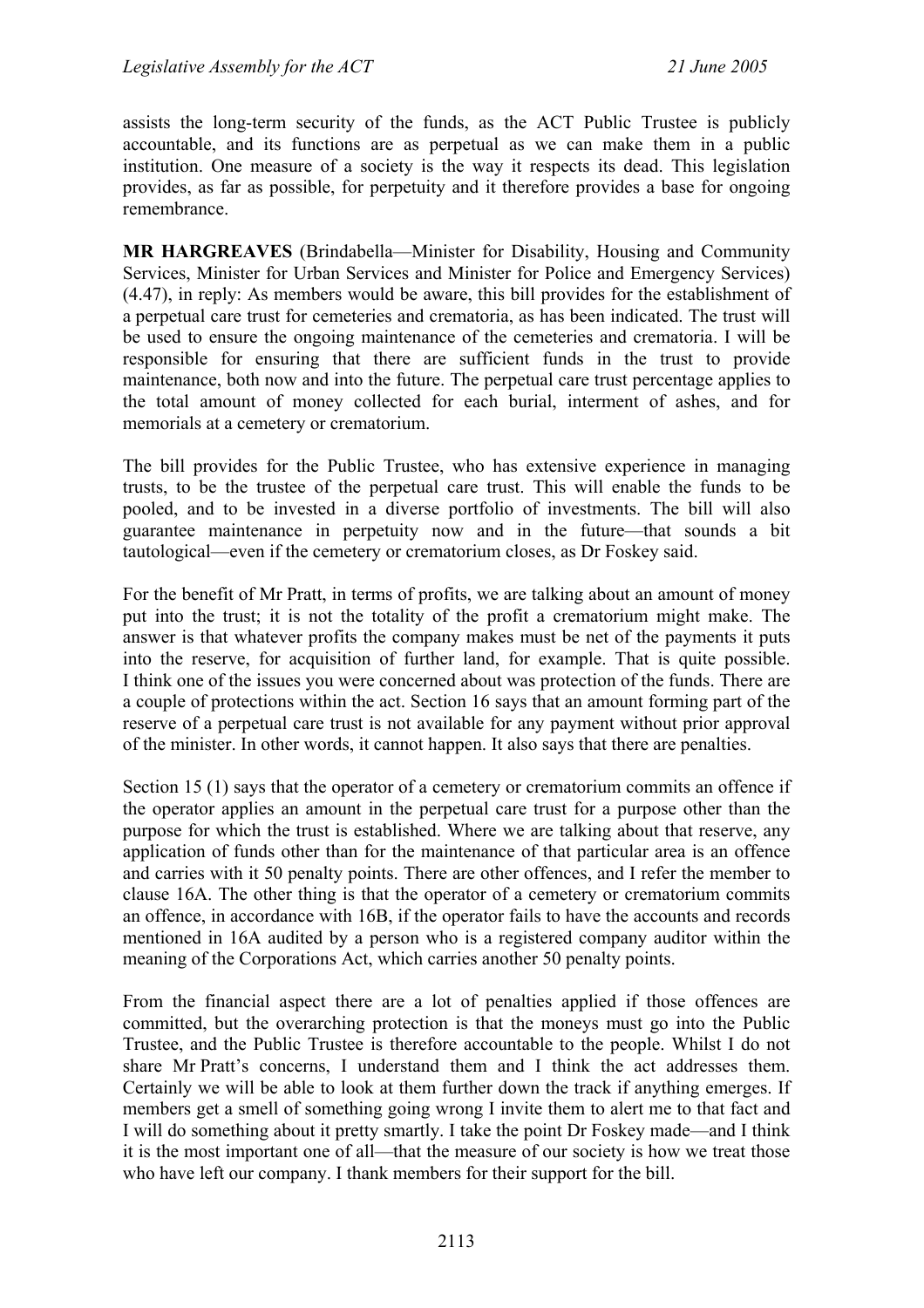Question resolved in the affirmative.

Bill agreed to in principle.

Leave granted to dispense with the detail stage.

Bill agreed to.

## **Adjournment**

Motion (by **Mr Quinlan**) proposed:

That the Assembly do now adjourn.

#### **Australian Dance Week**

**MR SMYTH** (Brindabella—Leader of the Opposition) (4.52): Mr Speaker, for the information of members, I wish to talk about Ausdance ACT and Australian Dance Week 2005, which ran from 9 to 15 May. While many of us were distracted by the budget season, Ausdance ACT encouraged Canberrans to get moving with the slogan "Every body can dance".

Australian Dance Week raises the profile of, and focuses on, the values, importance and many cultural contributions of dance to the Australian community. Dance week celebrations, coordinated by Ausdance, are held annually across Australia in May. All states and territories present an impressive array of dance performance, provide workshops and forums, and encourage community participation in a host of free activities.

On Wednesday, 11 May, young choreographers performed on stage at Theatre 3, showcasing their creative skills in Ausdance ACT's young choreographers evening. Lauren Bersinic, Katherine Brockway, Rachael Junakovic, Raquel Madaffari, Courtney Seal and Ashley Whild from Daramalan College performed an upbeat street funk number. Alice Taylor, Ann Sharrock and Liz Wensing presented modern dance on the theme of autumn. Peter Deards, John Graham and Tim Whittle, students from Mount Stromlo high, performed *Badaboom,* "one for the ladies".

Tess McGinness and Bridget Munro incorporated scarves into a stunning piece about freedom. Liza Yeum and Katrina Bourke combined hip-hop and funk styles with belly dancing. Briana Ganesharajah, Melissa Sorrentino, Natalie Kasunic and Ellen Walker, also from Daramalan College, utilised street funk style in their choreography. This is the first year that Daramalan College has run a dance program and the students are definitely enjoying it.

The audience was also presented with a preview performance of *Reckless Valour*, a moving tribute to young Australians in war, by the Quantum Leap Youth Choreographic Ensemble. The section was entitled "Faces of the Enemy" and was choreographed by Rowan Marchingo in collaboration with the dancers in an intensive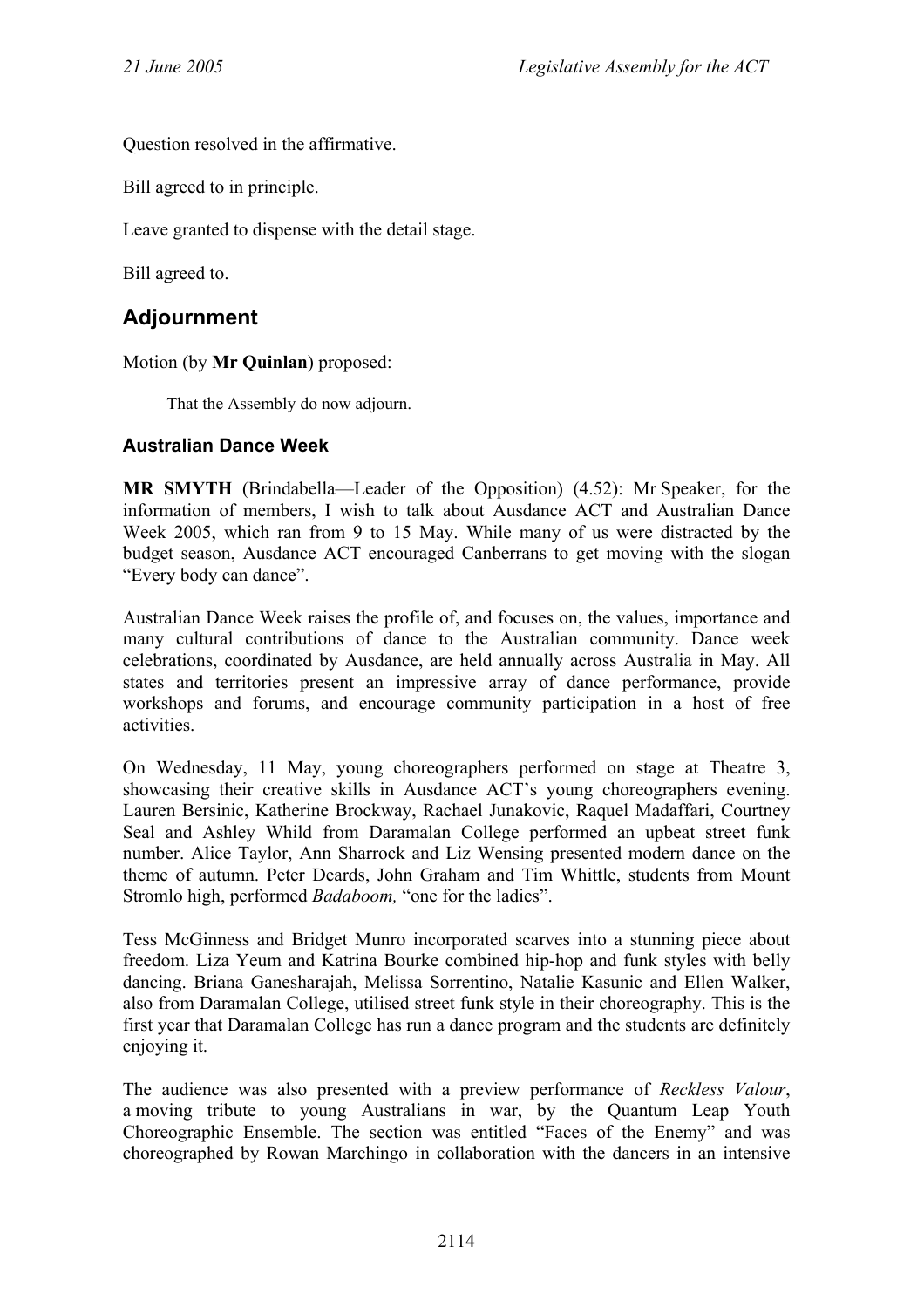rehearsal period in April. The music for the section was composed by Mark Webber, a young Canberra composer.

The dancers for "Faces of the Enemy" were Jessica Ausserlechner, Millicent Malcolm, Amy Meldrum, Leena Spry, Alison Tandy, Alenka Csomor, Emily Chapman, Jamie Winbank, Jacqui Cornforth, Anthony Di Placido, Jake Fraser, Cain Holgate, Josh Mansfield and Garrett Kelly. Quantum Leap will return to the Playhouse in July with a full-length performance of *Reckless Valour* by these young people, featuring an original music score and choreographed by emerging professional choreographers from all over Australia.

The week also included a come'n'try dance day at Gorman House and a seniors dance day at the Hughes community hall where even 99-year-olds got up and danced around. Belconnen Markets hosted two days of *Performance in the Piazza* on their specially built dance stage and dancers across the city put on performances and offered classes in dance styles from ballet to belly dancing, tango to tap and everything in between.

Dance week is supported by Belconnen Markets and HealthPact and Ausdance ACT is assisted by the ACT government through the cultural council. The "Every body can dance" dance week in 2005 was coordinated by the Ausdance ACT office through their new director, Roslyn Dundas, who is well known to us all, and Paula Nesci.

#### **Refugees**

**DR FOSKEY** (Molonglo) (4.56): Yesterday was World Refugee Day, as has been pointed out by Mr Hargreaves. Consequently, I am making refugees the theme of my adjournment speech.

The recognition of prior occupation reminds us of where most of us stand: we are all migrants or their offspring. Knowing that, one would expect compassion and empathy to be our first and overriding response to those who continue to come to our country for a better life and to escape oppression. Indeed, I believe that, with full information, that would be the response of most Australians. However, as we know, most Australians are not given full information. The stories of the people we lock up in detention centres, as told in theatre, in books and occasionally in the media, reveal people we would welcome into our communities if we had the opportunity.

Canberra is a town with a heart for refugees. Ann-Mari Jordens has spelled this out in her historical writings and it is, of course, exemplified by the field of hearts. Ann-Mari Jordens, in her article in the *Canberra Historical Journal* of September 2003, mentions the many groups of individuals who have added to Canberra's multicultural society. The first migrants to come after the war were refugees: Estonians, Lithuanians, Czechoslovakians, Poles, Croatians, Slovenians and Jews, followed by immigrants and refugees, including Serbians, Greeks, Germans, Austrians, Italians and Spaniards. Members will note the European flavour of that group.

In the early years of immigration it was believed, much as it was about indigenous people and exemplified in policy, that non-British migrants would assimilate into the local community and disappear. However, they did not become invisible; they changed the face of Canberra forever from its Anglo-Saxon, bureaucratic, home-based social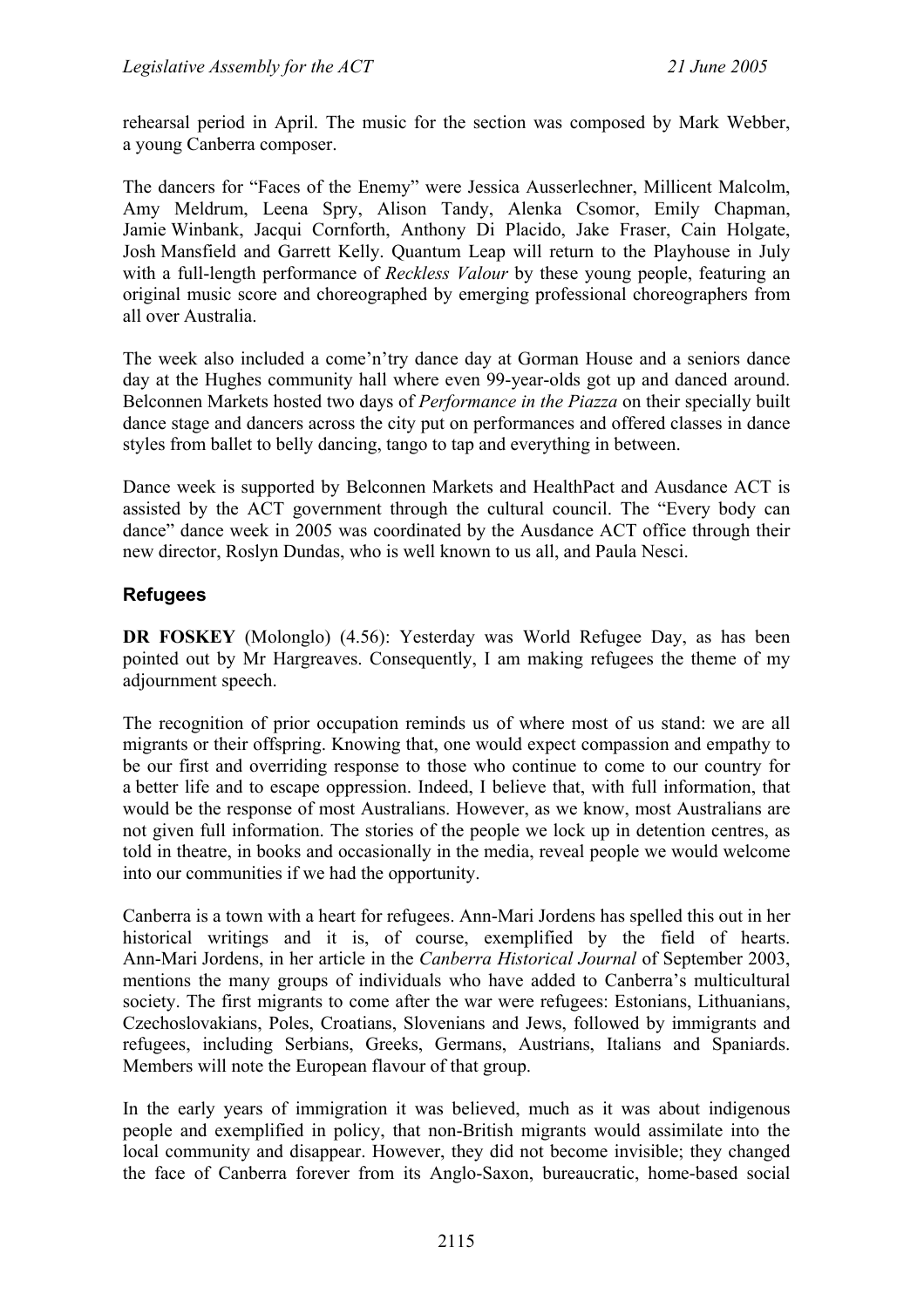scene. They introduced the new sports of soccer and basketball. They brought new vegetables into our markets and changed the menus in kitchens and restaurants. Coming from denser, more vibrant cities, they wanted different things from Canberra's built environment to the suburbs that the planners of those times preferred.

Mr Smyth's list of names tells the story. Canberra is now home to people from more than 200 different countries. Since 1970 there has been an increase in the percentage of migrants coming from Asia. The Whitlam years with Al Grassby as Minister for Immigration, someone who knew what it was like to come from a background other than Anglo-Celtic, made the definitive difference. Of course, the war in Vietnam created a situation where lots of people needed refuge, thus leading to the next wave of refugees who are primarily Indo-Chinese.

We saw an increase in ethnic community organisations arising spontaneously out of the new communities. As the number of new settlers increased, government looked to those organisations to provide the services at the grassroots level. In Canberra there were a number of ethnic community organisations that provided a welcoming place for new migrants and maintained cultural continuity. In the process, they also educated people from other ethnic groups about the culture of the diverse ethnic groups they represented.

The Ethnic Communities Council was founded in 1978 with delegates from 30 communities. In 1980 it had no permanent office and no funding. When it changed its name and adopted a formal framework as the ACT Multicultural Council in 1998 it had 168 member organisations. In 1983, the Migrant Resource Centre was established in the Griffin Centre, starting with a library with works in a variety of languages. Since then it has played a special role in building bridges between ethnic communities and between those communities in the broader institutions of society.

When we look back at how migrants and refugees have helped build Canberra, we must ask ourselves what talent and energy is being wasted in the detention centres where refugees now languish. It is amazing to think how far backward the policies of mandatory detention have taken us in our understanding of the needs of people from elsewhere and our own society's need for the vitality that new people can bring. It is not just compassion that should guide our approach to refugees; it is investment in our future as a territory and a country.

#### **Fiji cultural night**

**MR GENTLEMAN** (Brindabella) (5.01): Mr Speaker, last Saturday night, I had the fortunate opportunity to represent the minister for multicultural affairs, Mr John Hargreaves, at the Fiji cultural night held by the Fiji Australia Association of Canberra. The Fiji Australia Association initiated the celebration as a means of bringing together the Fijian, Samoan and Indian Pacific communities to celebrate their culture.

Those members of the Assembly who stayed in Canberra the weekend just gone would have observed the less than inviting weather that fell on Saturday. Do not misinterpret me: I, like all, Canberrans, was and always am thankful for rain, but I was impressed to see 500 attendees brave the weather to come out and participate in this wonderful cultural event.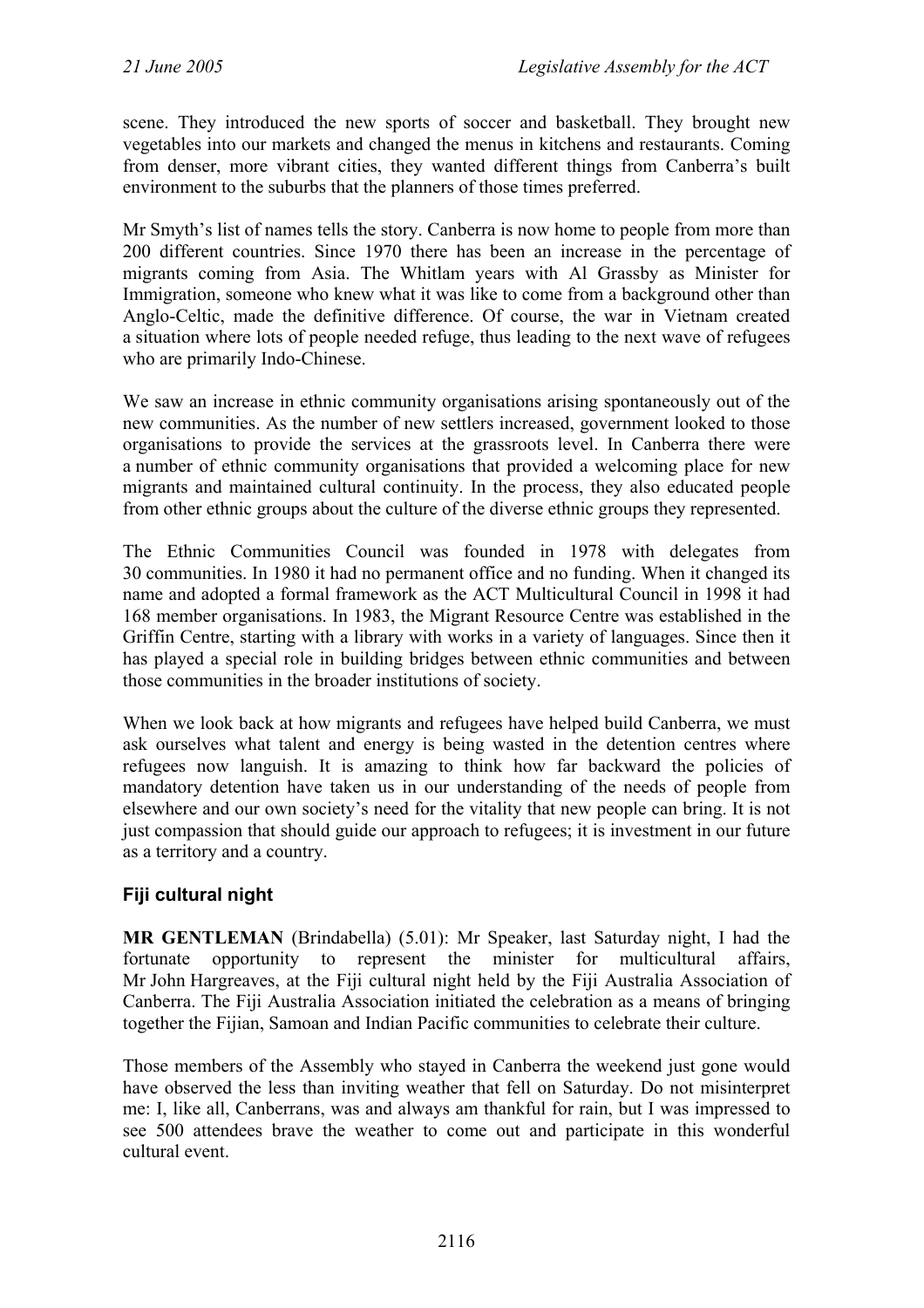The master of ceremonies, Mr Kanti Jinna, opened the night and was followed by a warm welcome from a group of Fijian children. It was great to see Kanti once again and catch up with him. He and I worked together in the mid-1990s in the Government Printing Office. Kanti had made a special effort to get there that night after returning from Fiji some three hours earlier. I must commend him as well for his cookery expertise. I have the first of his personal cookbooks, with two more on the way.

Mr Akilesh Kumar, president of the Fiji Australia Association, and Ms Evisake Kedrayate from the Fijian High Commission also welcomed the gathering. What followed was a vibrant display of Fijian culture in its many forms, with songs by Raj Subrail and the performance of a Fijian meke and a tauolunga, a Samoan dance, followed by the Rotuman Group and performances by the Bollywood Dreamz Dance School. Those who attended, including my Assembly colleague Steve Pratt, Mr Joe Bailey, the head of the Anglo-Indian Association, and Kate Scandrett from the department of multicultural affairs, were offered the opportunity to sample Fijian food. The food was as colourful and enjoyable as the performances.

As I did on the evening, I congratulate the Fiji Australia Association for creating the opportunity for the Fijian community and friends to gather in a harmonious celebration of culture. I also wish to congratulate the Fijian community for its ongoing participation in the National Multicultural Festival. It is the commitment of local communities like the ACT Fijian community that has made the festival the exciting and all-embracing event that we have seen over many years.

I am very pleased that the ACT Labor government, through its grants program, has been able to assist the ACT Fijian community in its participation in the festival and with the staging of other cultural events and the publishing of its community newsletter. As outlined in the Canberra social plan, the ACT government is deeply committed to building a stronger community by encouraging people to contribute to and participate in community life, especially in celebrating the culture and diversity of Canberra.

Arising from this commitment is the establishment of the multicultural centre, which is due to open at the end of this year. The first in Australia, this exciting resource will enhance opportunities for multicultural groups to express their unique experience and share it with the whole community. The government's strong commitment to multiculturalism is underpinned by a strategic plan called "Facing up to racism". This four-year strategy provides the framework within which government agencies will advance initiatives, activities and services designed to combat racism and advance positive growth in attitudes.

Events like the Fiji cultural night are proof that the people of Canberra are proud to celebrate their culture and heritage and prouder still to share them with the wider community. I again congratulate the Fiji Australia Association for the great success of the Fiji cultural night and offer my sincere thanks for the opportunity to be part of that night.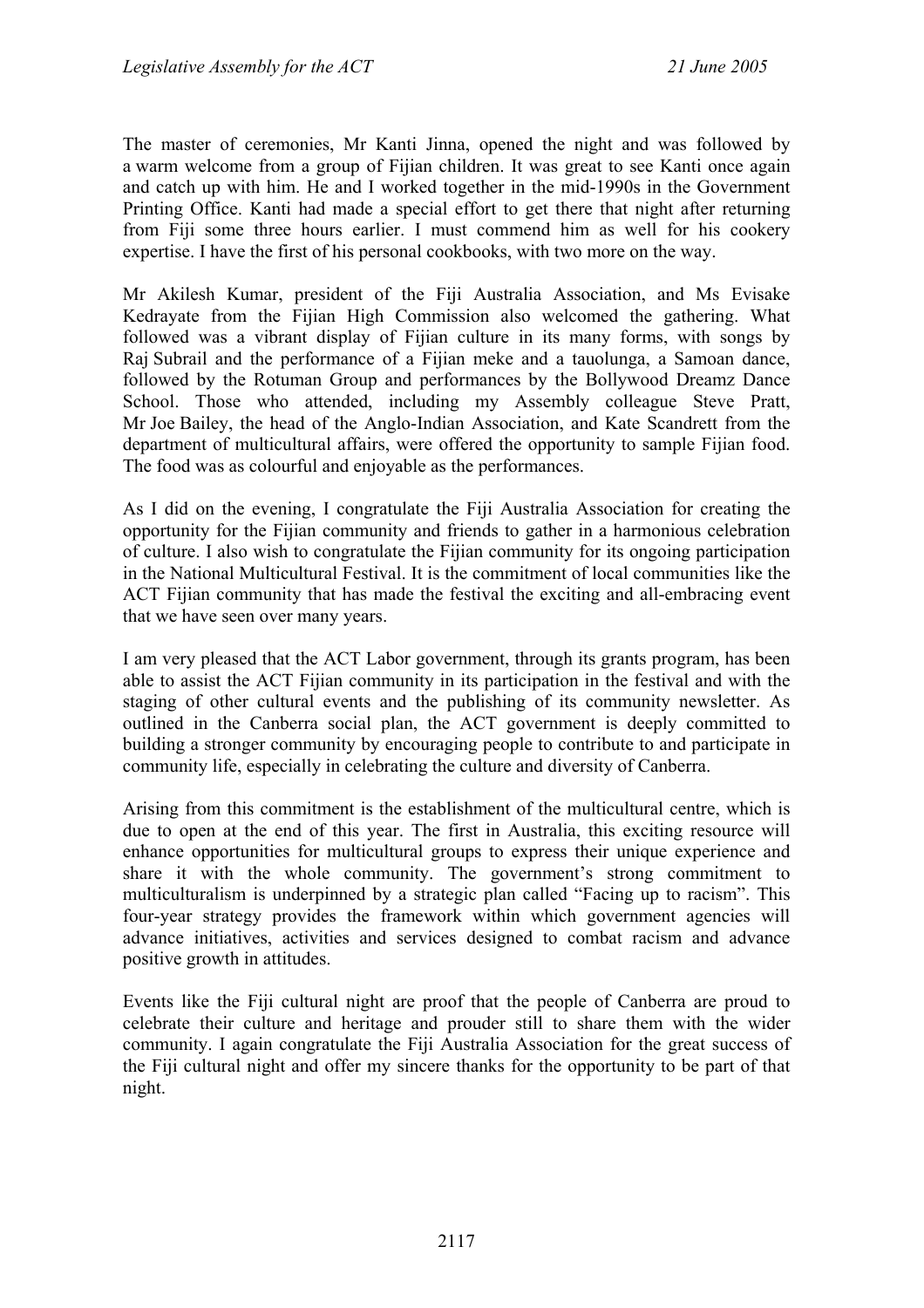#### **Unit titles legislation**

**MR STEFANIAK** (Ginninderra) (5.05): Mr Speaker, I want to bring to the house's attention a specific problem in relation to one lot of units at Belconnen, but I suspect the problem may have wider application. Mr and Mrs James of Belconnen have written a quick letter in relation to their problem. I will read it out and then make a couple of comments. The letter reads:

Having widely discussed the issue of Body Corporate problems experienced within Owners Corporations, we now put forward suggestions as follows: -

At present the Unit Title Act provides through the rules that are imposed under the Act that an owner can only erect or alter any structure in or on a unit in accordance with the permission of the owners corporation.

That means that if you wish to enclose the garage, enclose a verandah, put sails upon your verandah or make other changes to a unit that you own the other owners can refuse permission and there is no need for them to justify the refusal and there is no appeal.

The Unit Titles Act needs to change so that as an owner you can make alterations to your unit unless the owners corporation can point to some disadvantage to the other owners in the complex.

I would suggest that any proposal should be submitted to the other owners who should have, say, one month to object however, any objection must have written reasons attached.

In the event an agreement cannot be reached an owner should have access to a tribunal that has power to make the final decision. There should be a mediation process first to see if a satisfactory agreement can be reached by negotiation.

At present difficult owners in the complex for any reason including spite can simply reject any proposal no matter how sensible without being in any way responsible, or have to give any reasons for their rejection and the owner can do nothing about it.

An owner pays good money to purchase a unit and they should be able to exercise a right to modify the unit unless it can be shown that it materially disadvantages other owners.

Mrs Fran James also rang the Chief Minister on ABC talkback radio some weeks ago and put her particular problem to him.

One of the big problems for this unit—I understand that it applies to a number of unit complexes in Canberra—is vandalism and burglary. I understand that over the past 18 months the Jameses have experienced about 17 or 18 instances of goods being stolen or damage being done to their car. In fact, I was speaking to Mrs James the other day and was told that it was only last week that the latest lot of damage had been done to their car and stuff stolen. Their particular problem was about putting up a cage to protect their car, which was apparently something that another unit provided but was a problem at their unit. In this particular complex, it seems, 60 people who have residential units have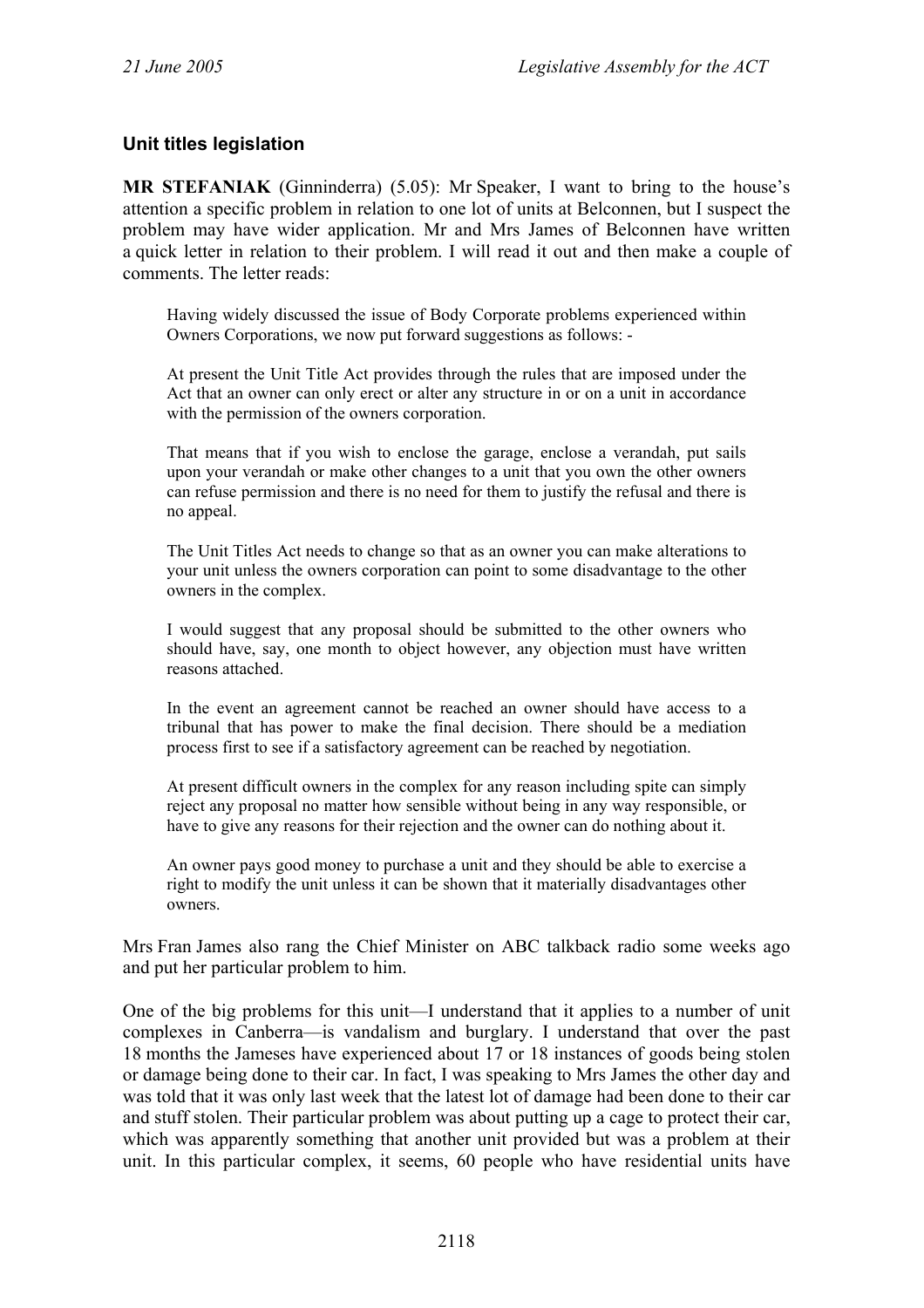problems with doing that, but there are some commercial units and apparently it is no problem for them to have alterations.

There may be some initial points in relation to this particular complex, but I do understand that there are real problems with vandalism and theft in relation to a lot of the large unit complexes. There are some big security issues there and Mr and Mrs James may well have made some good points about possible changes to the law being of assistance to unit owners to—not so much curtailing, as I do not know if you could ever completely curtail crime—largely alleviate some of the problems that these unit dwellers in our city are facing. The Jameses certainly are not Robinson Crusoe and it appears that their complex also is not Robinson Crusoe in terms of suffering a lot of vandalism, damage and theft to property at the units.

Given that it seems that more and more people are attracted to unit living, which has lots of benefits, I think that it is important that we look at ways to ensure that issues like this are resolved. If there are problems with the body corporate and the laws governing that, suggestions like this need to be taken on board. For that reason, I mention that to the Assembly. It is certainly something that the opposition will be looking at.

#### **Philippines—anniversary of independence Refugees**

**MS PORTER** (Ginninderra) (5.10): Mr Speaker, on Saturday night just past I was fortunate to represent the Chief Minister at the celebration of the 107th anniversary of the independence of the Philippines. This event was organised by the Filipino Australian Association and it was a colourful and happy occasion attended by over 400 people. I congratulate the association for this wonderful evening.

The evening marked a period in the history of the Philippines when the citizens rose up and overthrew a regime under which they had suffered greatly, and this freedom was not won lightly. We are so fortunate in this country to have had a relatively peaceful history in the development of our democracy and we are fortunate to have a system of government that allows participation by all citizens in selecting their representatives and in the way we are governed.

As Dr Foskey just mentioned, World Refugee Day was celebrated last Saturday, if "celebration" is the word one should use. I signed the refugee charter on Thursday last and was present at the rally and met some of those recently arrived refugees now resident in Canberra and, thankfully, now outside the razor wires. Why do these people flee their homes? They flee their homes, often leaving many members of their extended family behind, to seek to avoid persecution, but also to find a place where they can have a voice at last in their affairs and can take their place in the community as full participating citizens. Let us welcome them all to Canberra.

Question resolved in the affirmative.

#### **The Assembly adjourned at 5.11 pm.**